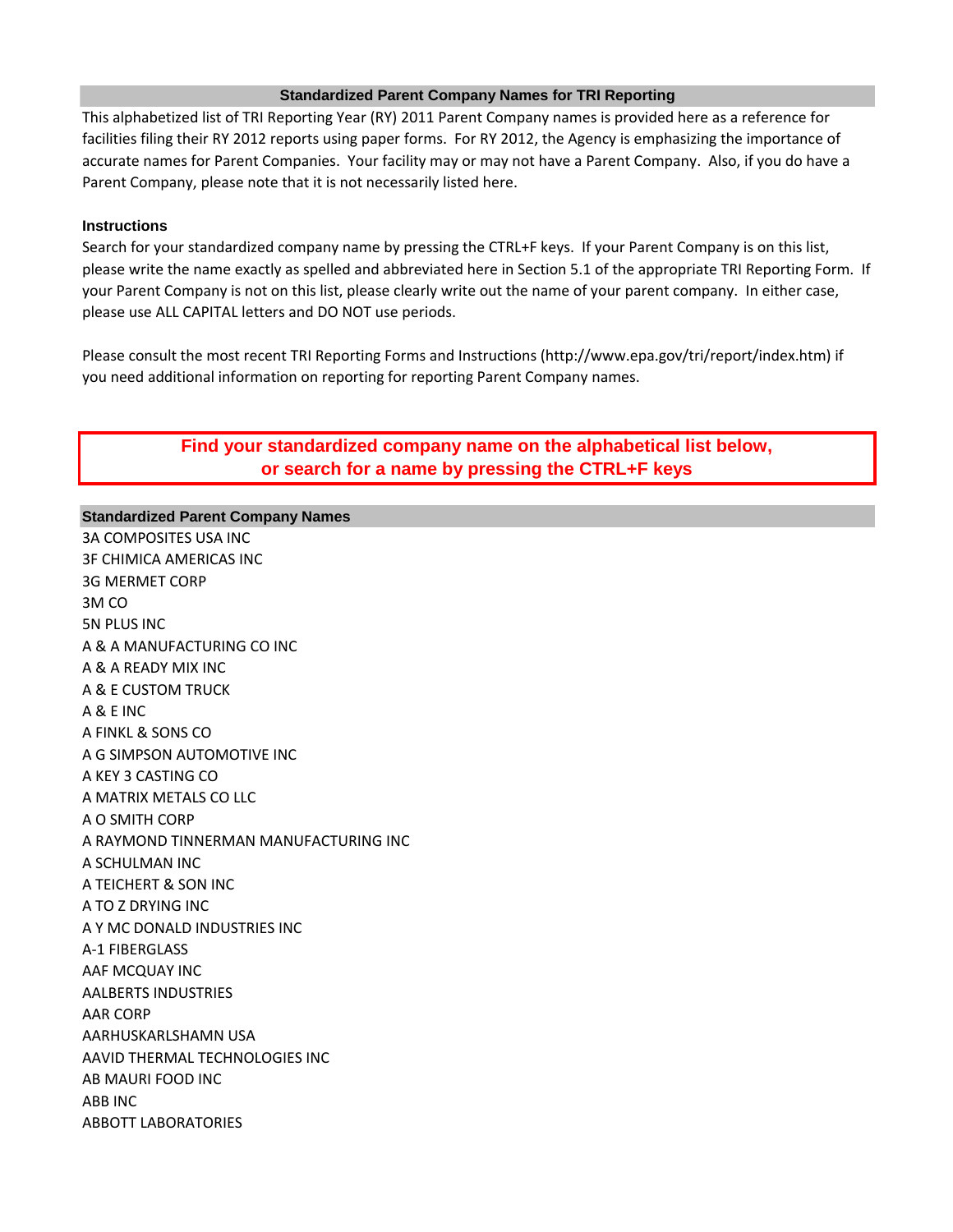ABC COMPOUNDING CO INC ABC INDUSTRIES INC ABENGOA BIOENERGY ABERDEEN ROAD CO ABF NORTHAMERICA INC ABH ENTERPRISES INC ABIBOW US INC ABLE DIE CASTING CORP ABLE MANUFACTURING & ASSEMBLY LLC ABSORBENT TECHNOLOGIES INC ACADEMY CORP ACADIAN CONTRACTORS INC ACCELLENT INC ACCENT MARBLE CO INC ACCO BRANDS CORP ACCU-GLASS LLC ACCUMA CORP ACCURATE CASTINGS INC ACCURIDE CORP ACE HARDWARE CORP ACE PRECISION MACHINING CORP ACERINOX SA ACG HOLDINGS ACID PRODUCTS CO INC ACME HOLDINGS INC ACO POLYMER PRODUCTS INC ACOPIAN TECHNICAL CO ACROW CORP ACTION MANUFACTURING CO ACTUANT CORP ACUITY BRANDS LIGHTING ACUMENT GLOBAL TECHNOLOGIES NORTH AMERICA ACUPOWDER INTERNATIONAL LLC ADA CARBON SOLUTIONS LLC ADAC PLASTICS INC ADAMS GROUP INC ADCO GLOBAL INC ADDED VALUE TECHNOLOGY LLC ADELL PLASTICS ADEPT PLASTIC FINISHING INC ADHESIVES APPLICATIONS INC ADITYA BIRLA GROUP ADKINS ENERGY LLC ADM ALLIANCE NUTRITION INC ADVANCE ENERGY TECHNOLOGIES INC ADVANCED BIOENERGY LLC ADVANCED CHEMICAL LOGISTICS ADVANCED CIRCUITS INC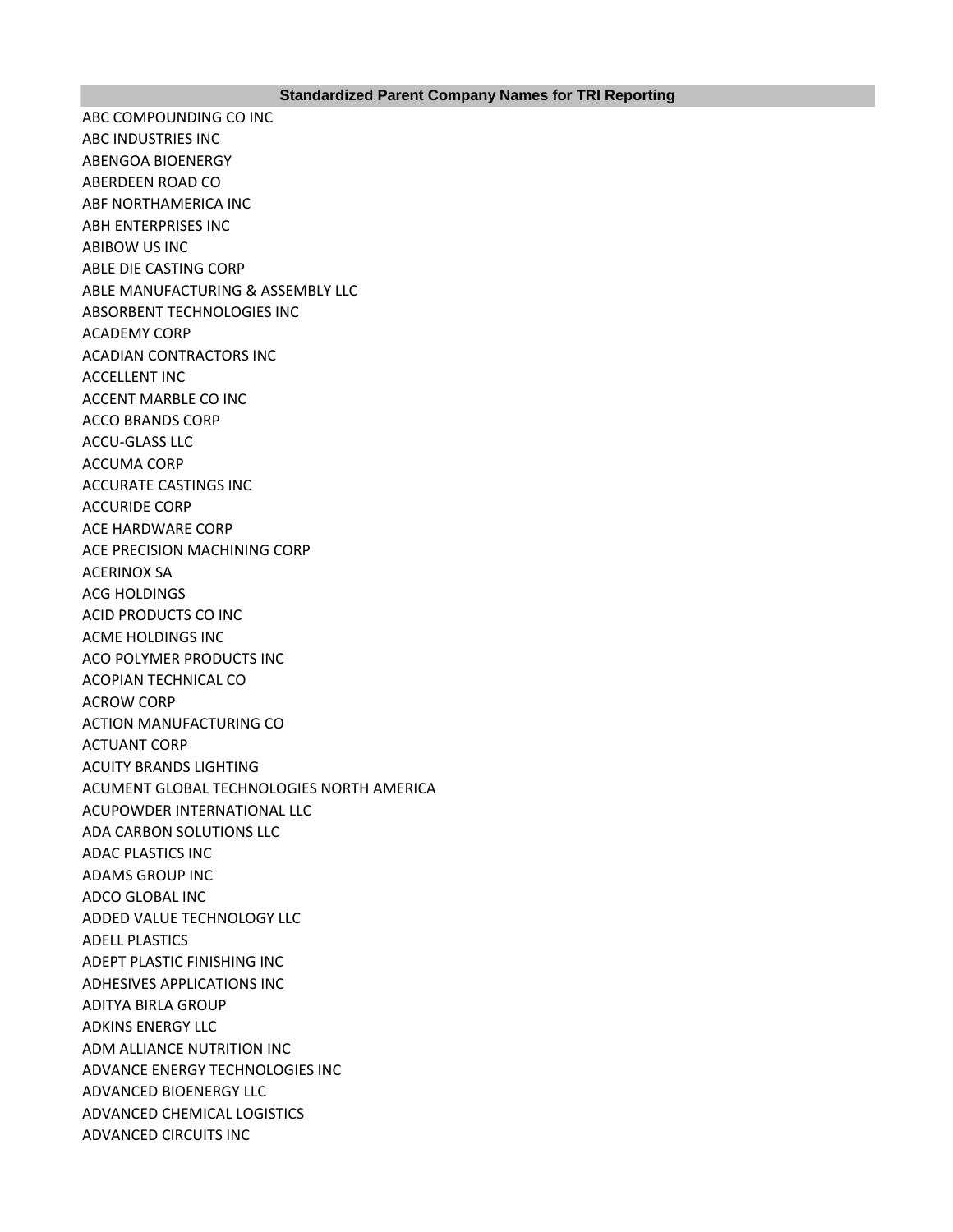### **Standardized Parent Company Names for TRI Reporting**

ADVANCED COMPOSITES GROUP INC ADVANCED ENVIRONMENTAL RECYCLING TECHNOLOGIES INC ADVANCED HEAT TREAT CORP ADVANCED LIGHTING TECHNOLOGIES INC ADVANCED NEUROMODULATION SYSTEMS INC D/B/A ST JUDE MEDICAL ADVANCED URETHANE TECHNOLOGIES ADVICS NORTH AMERICA INC AEES INC AEP INDUSTRIES INC AERCCOM INC AERCO INTERNATIONAL INC AERO METALS INC AEROFLEX INC AES CORP AEXCEL CORP AFFINIA GROUP INC AFFIVAL INC AFFYMETRIX AFTON CHEMICAL CORP AG PROCESSING INC AGC FLAT GLASS NORTH AMERICA AGCO INC AGEAN MARBLE MFG INC AGFA CORP AGILENT TECHNOLOGIES INC AGRIBEEF CO AGRIFOS FERTILIZER LLC AGRI-KING INC AGRI-MARK INC AGRIUM INC AGROPUR INC AGY HOLDING CO AHC INDUSTRIAL OPPORTUNITY PARTNERS AHLSTROM AHRESTY WILMINGTON CORP AICHI CORP LLC AIKITEC AIR PRODUCTS & CHEMICALS INC AIRBORN INC AIRCRAFT SERVICE INTERNATIONAL GROUP AIRGAS INC AIRXCEL INC AISAN INDUSTRY CO LTD AISIN HOLDINGS OF AMERICA AJAX METAL PROCESSING INC AJD HOLDING CO INC AJINOMOTO NORTH AMERICA INC AK INDUSTRIES INC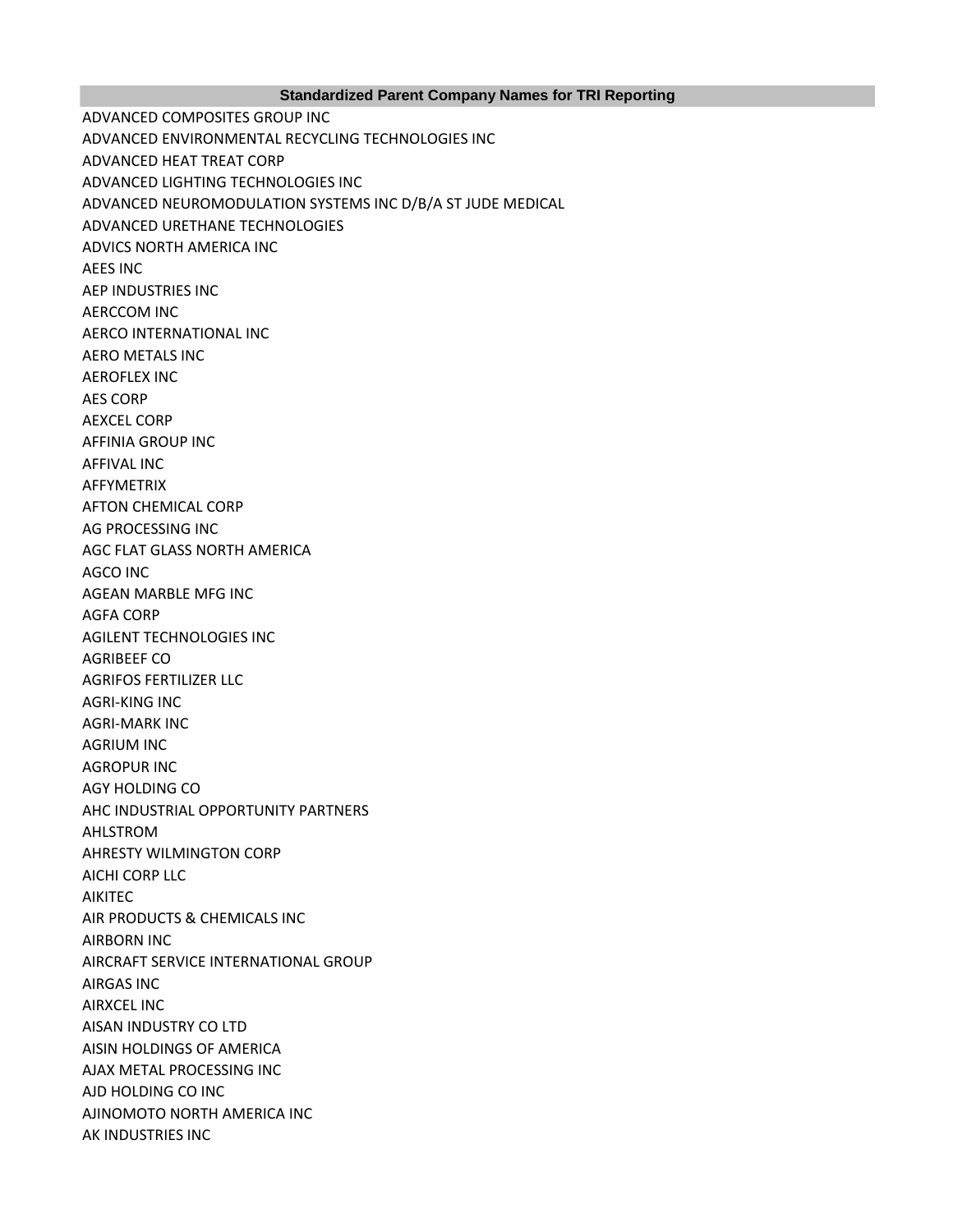AK STEEL CORP AKEBONO BRAKE INDUSTRY CO LTD AKERS INTERNATIONAL AKROCHEM CORP AKRON BRASS AKRON DISPERSIONS INC AKZO NOBEL NV AL GILBERT CO ALAMO GROUP INC ALASKAN COPPER WORKS ALBEA METAL AMERICAS INC ALBEMARLE CORP ALBION GROUP ALCAN CORP ALCO INDUSTRIES INC ALCOA INC ALCON MANUFACTURING LTD ALERE INC ALERIS INTERNATIONAL INC ALEX C FERGUSSON LLC ALEX PRODUCTS INC ALEXANDER CHEMICAL CORP ALEXANDER WIEGAND GMBH ALEXANDRIA EXTRUSION CO ALEXANDRIA HOLDING CORP ALFA LAVAL INC ALFE HEAT TREATING ALI GROUP ITALY ALINABAL HOLDINGS CORP ALJ REGIONAL HOLDING CO ALL AMERICAN ASPHALT ALL-AMERICAN HOSE LLC ALLEGHENY PETROLEUM PRODUCTS CO ALLEGHENY TECHNOLOGIES INC ALLEGHENY WOOD PRODUCTS INC ALLETE INC ALLIANCE COAL LLC ALLIANCE INDUSTRIES ALLIANCE LAUNDRY SYSTEMS LLC ALLIANCE ONE INTERNATIONAL INC ALLIANCE STEEL INC ALLIANT ENERGY CORP ALLIANT TECHSYSTEMS INC ALLIED AVIATION HOLDING CO ALLIED FINISHING INC ALLIED HEALTHCARE PRODUCTS ALLIED METAL CO ALLIED MOTION TECHNOLOGIES INC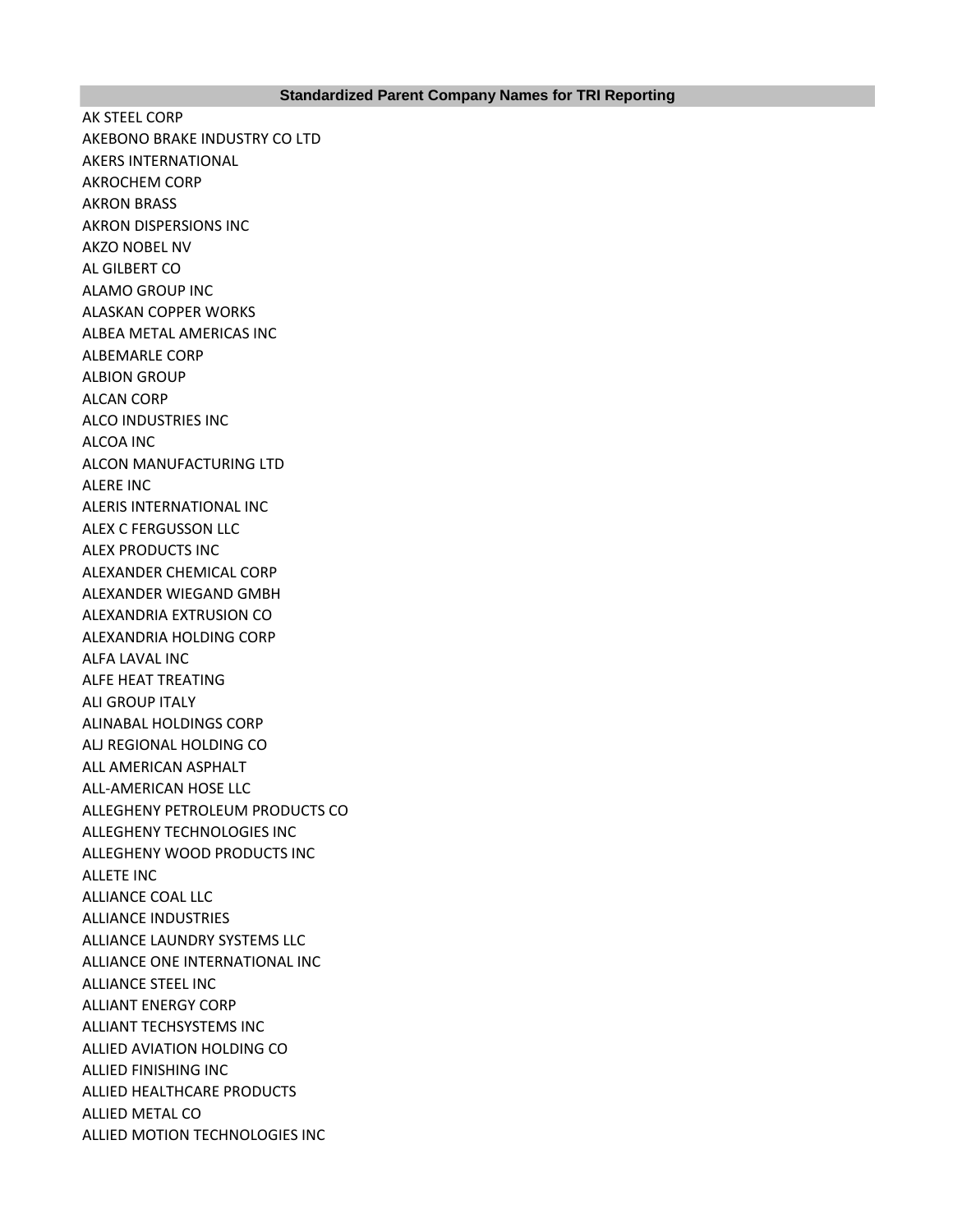ALLIED NEVADA GOLD CORP ALLIED SPECIALTY VEHICLES INC ALLIED UNIVERSAL CORP ALLIED-LOCKE INDUSTRIES INC ALMATIS INC ALOHA PETROLEUM ALON USA LP ALPHA NATURAL RESOURCES LLC ALPHA SERVICES LLC ALPHA TECHNOLOGIES GROUP ALPHA ZETA HOLDINGS INC ALPINE GROUP ALSTOM INC ALTADIS USA ALTAIR ADVANCED INDUSTRIES INC ALTANA ALTEC ENGINEERING INCOPORATED ALTEC INDUSTRIES INC ALTICOR INC ALTRA INDUSTRIAL MOTION ALTRIA GROUP INC ALU-BRA FOUNDRY INC ALUMINUM PRECISION PRODUCTS INC ALZO INTERNATIONAL INC AM GENERAL HOLDINGS LLC AMALIE OIL CO AMANO INTL USA INC AMCOL INTERNATIONAL CORP AMEREN CORP AMERICA FUJIKURA LTD AMERICAN ACRYL LP AMERICAN AIR LIQUIDE HOLDINGS INC AMERICAN AXLE & MANUFACTURING INC AMERICAN BILTRITE INC AMERICAN CAST IRON PIPE CO AMERICAN CEMENT CO LLC AMERICAN CHEMET CORP AMERICAN COLD STORAGE AMERICAN COLORS INC AMERICAN COMMERCIAL LINES INC AMERICAN CRYSTAL SUGAR CO AMERICAN DEHYDRATED FOODS INC AMERICAN ELECTRIC POWER AMERICAN EXCELSIOR CO AMERICAN FLUX & METAL AMERICAN FOAM TECHNOLIGIES INC AMERICAN FOODS GROUP LLC AMERICAN FOUNDRY GROUP LLC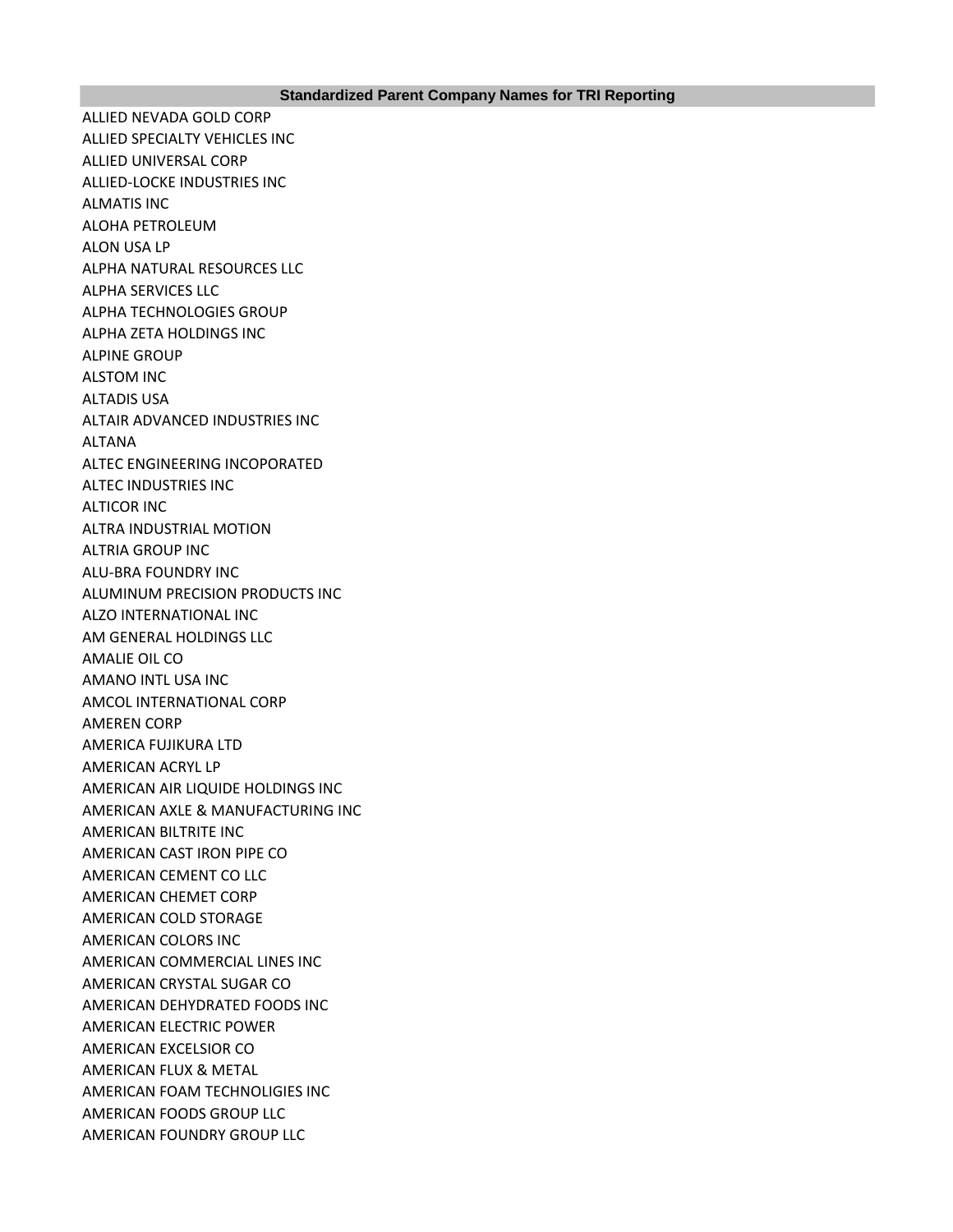AMERICAN GFM CORP AMERICAN GREETINGS CORP AMERICAN GYPSUM CO LLC AMERICAN HONDA MOTOR CO INC AMERICAN IRON OXIDE CO AMERICAN MANUFACTURING & ENGINEERING INC AMERICAN METAL FIBERS INC AMERICAN MICRO PRODUCTS AMERICAN NICKELOID CO AMERICAN PACIFIC CORP AMERICAN PACKAGING CORP AMERICAN PHEONIX INC AMERICAN POLYMERS CORP AMERICAN PRECSION INDUSTRIES AMERICAN PROTEINS INC AMERICAN RAILCAR INDUSTRIES INC AMERICAN ROLLER BEARING CO AMERICAN ROLLER CO LLC AMERICAN SECURITIES LLC AMERICAN SHOWA INC AMERICAN SOLDER & FLUX CO INC AMERICAN SPINCAST INC AMERICAN SPRING WIRE CORP AMERICAN STANDARD CIRCUITS INC AMERICAN SUGAR REFINING INC AMERICAN TESTING LAB INC AMERICAN TRIM LLC AMERICAN TURNED PRODUCTS AMERICAN VANGUARD CORP AMERICAN WELDING & TANK LLC AMERICAN WIRE & CABLE CO AMERICAN WOODMARK CORP AMERICAS MINING CORP AMERICAS STYRENICS LLC AMERICH CORP AMERICHEM INC AMERIDRIVES INTERNATIONAL AMERIFORGE GROUP AMERITIES HOLDINGS LLC AMERON INTERNATIONAL CORP AMES GOLDSMITH CORP AMESBURY GROUP AMETEK INC AMG RESOURCES CORP AMG VANADIUM INC AMGEN INC AMMERAAL BELTECH AMORIM CORK COMPOSITES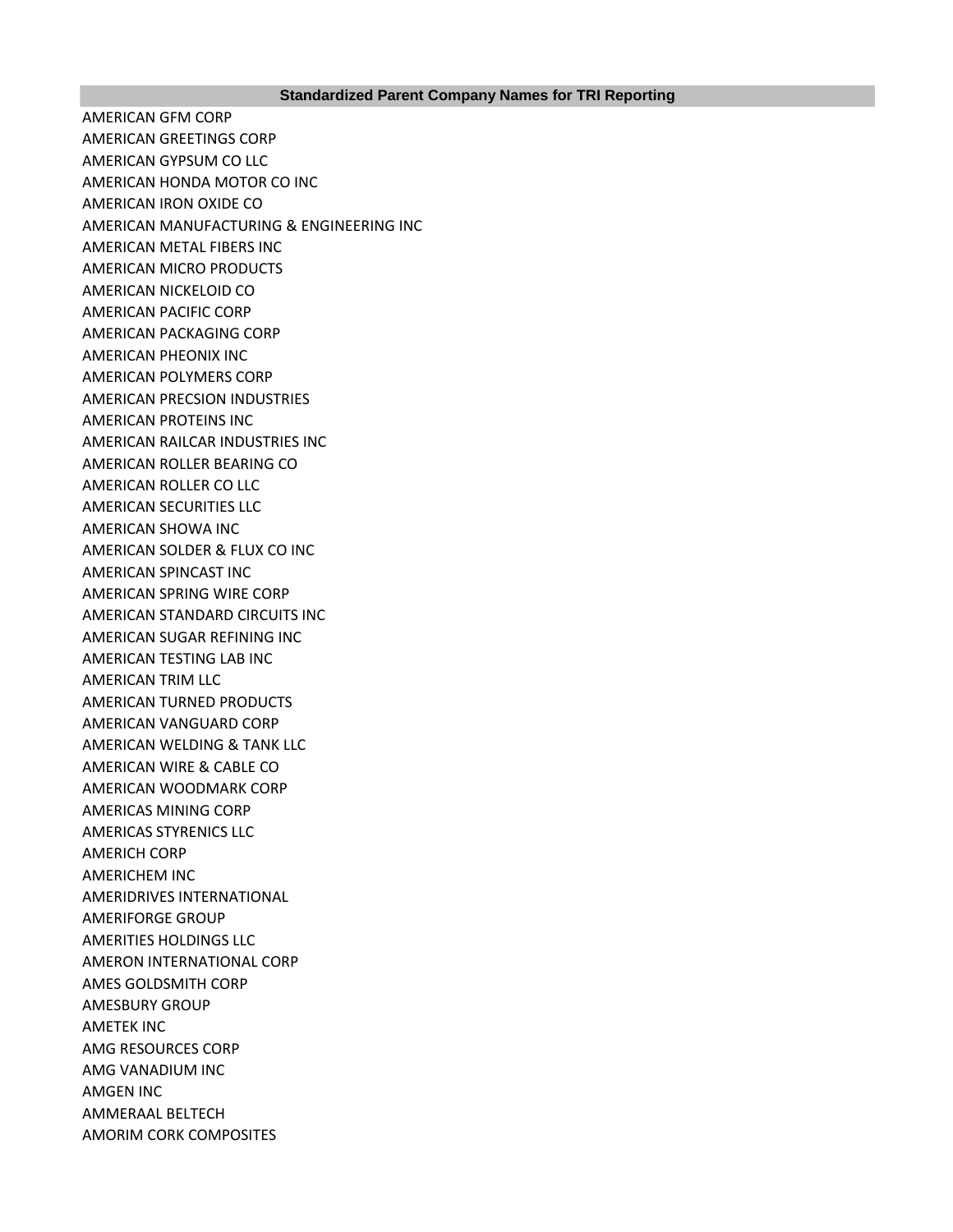AMOS PRESS INC AMPAC PACKAGING LLC AMPACET CORP AMPCO-PITTSBURGH CORP AMPHASTAR PHARMACEUTICALS INC AMPHENOL CORP AMREP INC AMSTED INDUSTRIES INC AMYLIN PHARMACEUTICALS INC ANALOG DEVICES INC ANAMET INC ANANIA & ASSOCIATES INVESTMENT CONPANY ANAREN INC ANCHOR SEAL ANDERSEN CORP ANDERSON DEVELOPMENT CO ANDERSON DIE CASTINGS ANDERSON PRECISION INC ANDRITZ (USA) INC ANGELICA TEXTILE SERVICES INC ANGELLE CONCRETE GROUP LLC ANHEUSER-BUSCH INBEV ANIXTER INC ANOCOIL CORP ANSALDO NV ANSONIA COPPER & BRASS INC ANTAYA TECHNOLOGIES CORP AP EXHAUST TECHNOLOGIES INC AP GREEN REFRACTORIES APACHE MILLS INC APC PAPER CO APEX OIL CO APEX TOOL GROUP LLC API GROUP INC API HEAT TRANSFER INC API TECHNOLOGIES API USA HOLDINGS INC APOGEE ENTERPRISES INC APOLLO COLORS INC APOLLO MANAGEMENT APOLLO MANAGEMENT LP & GRAHAM PARTNERS INC APOLLO TECHNOLOGIES INC APPLETON PAPERS INC APPLICAD INC APPLIED MATERIALS INC APPLIED PROCESS INC APTALIS PHARMA INC APTARGROUP INC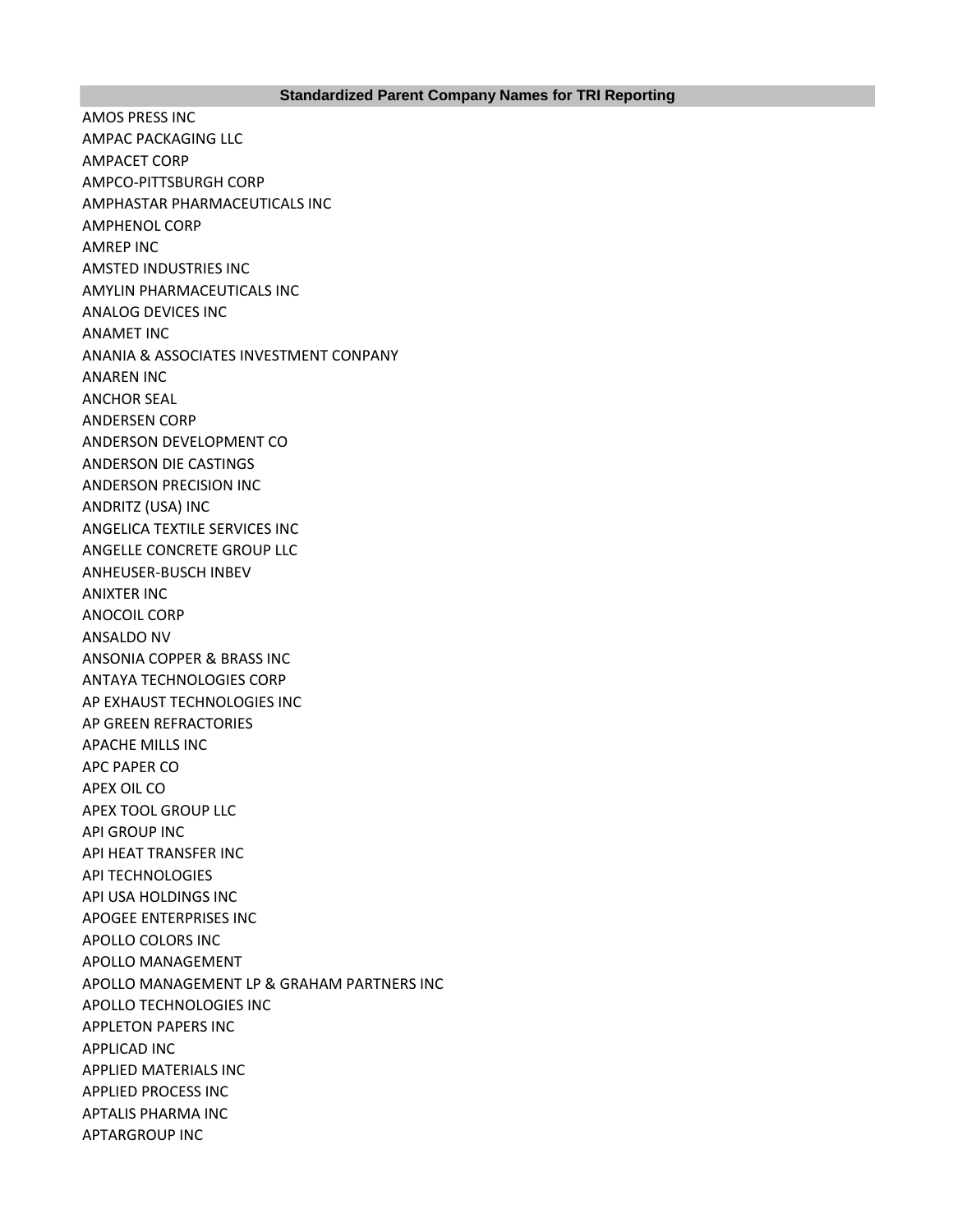ARANDELL CORP ARBONNE INTERNATIONAL HOLDCO INC ARCELORMITTAL USA INC ARCH CHEMICALS INC ARCH COAL INC ARCHER DANIELS MIDLAND CO ARCLIN INC ARCTIC SLOPE REGIONAL CORP ARDAGH GROUP ARDEX ARDEX LABORATORIES INC ARE ACCESSORIES LLC AREVA ARGO CHEMICAL INC ARGOS USA CORP ARIENS CO ARIZONA CHEMICAL CO LLC ARIZONA TRANSFORMER INC ARKEMA DELAWARE INC ARLA FOODS ARMACELL US HOLDINGS INC ARMORCAST PRODUCTS CO ARMORED AUTOGROUP ARMSTRONG INTERNATIONAL ARMSTRONG WORLD INDUSTRIES INC ARNCO ARNETTE LTD ARNOLD MAGNETIC TECHNOLOGIES CORP ARNTZEN CORP ARROWHEAD BRASS & PLUMBING ARROWHEAD PLASTIC ENGINEERING INC ARROWHEAD SYSTEMS INC ARRYTHMIA RESEARCH TECHNOLOGY ARTHUR'S ENTERPRISES INC ARTIFLEX MANUFACTURING LLC ARTISTIC CARTON CO ARVIN SANGO INC AS AMERICA INC ASAHI KASEI ASBURY CARBONS INC ASH GROVE CEMENT CO ASHEVILLE-SCHOONMAKER MICA CO ASHLAND INC ASHLEY FURNITURE INDUSTRIES, INC ASHLEY INDUSTRIAL MOLDING INC ASK CHEMICALS LP ASML US INC ASMO NORTH AMERICA LLC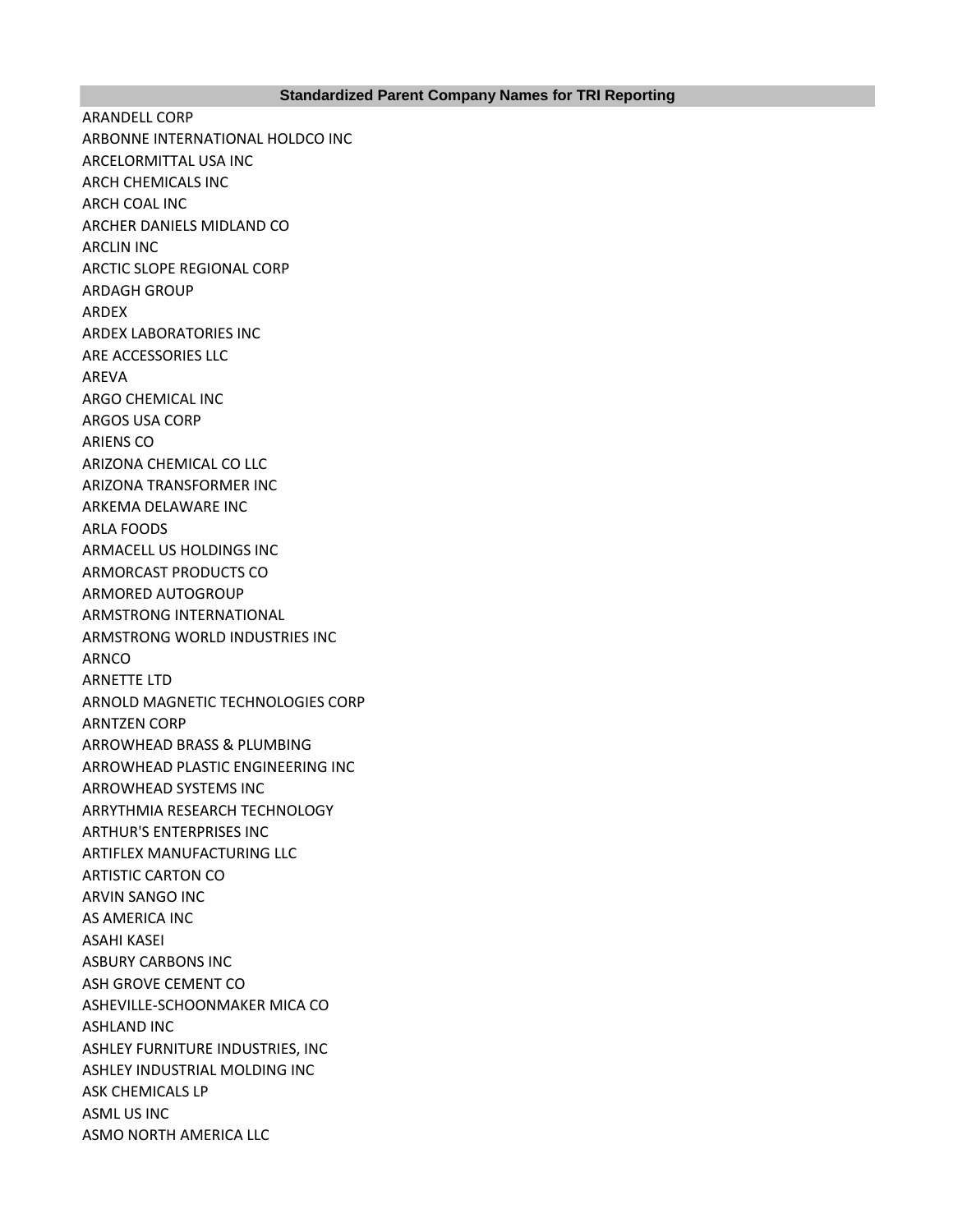ASPEN AEROGELS INC ASPEN SURGICAL ASPEQ HOLDINGS INC ASPHALT MATERIALS INC ASPHALT OPERATING SERVICES LLC ASSA ABLOY INC ASSOCIATED AMERICAN INDUSTRIES ASSOCIATED ASPHALT PARTNERS LLC ASSOCIATED BRITISH FOODS NORTH AMERICA CORP ASSOCIATED ELECTRIC COOPERATIVE INC ASSOCIATED MILK PRODUCERS INC ASTEC INDUSTRIES INC ASTEELFLASH GROUP ASTRA WEST COAST REFINING INC ASTRALLOY STEEL PRODUCTS INC ASTRO INDUSTRIES INC ASTRO SHAPES INC ASTRONAUTICS CORP OF AMERICA ASTRONICS CORP ATCO RUBBER PRODUCTS INC ATEK COS ATF INC ATKORE INTERNATIONAL INC ATLANTIC WOOD INDUSTRIES INC ATLAS COPCO ATLAS ROOFING CORP ATMI MATERIALS LTD ATMOSPHERE HEAT TREATING ATW COS ATWOOD MOBILE PRODUCTS AUDAX GROUP AUGUSTA FIBERGLASS COATINGS INC AURIGA POLYMERS INC AURORA CASKET CO AURORA PLASTICS AURORA RESURGENCE AUSTIN INTERNATIONAL AUTOLIV INC AUTOMATED ASSEMBLY CORP AUTOMOTIVE COMPONENTS HOLDINGS INC AUTONEUM NORTH AMERICA INC AVAGO TECHNOLOGIES AVEDIS ZILDJIAN CO AVENTINE RENEWABLE ENERGY INC AVERY DENNISON CORP AVK HOLDINGS AVON PRODUCTS AVTRON HOLDING INC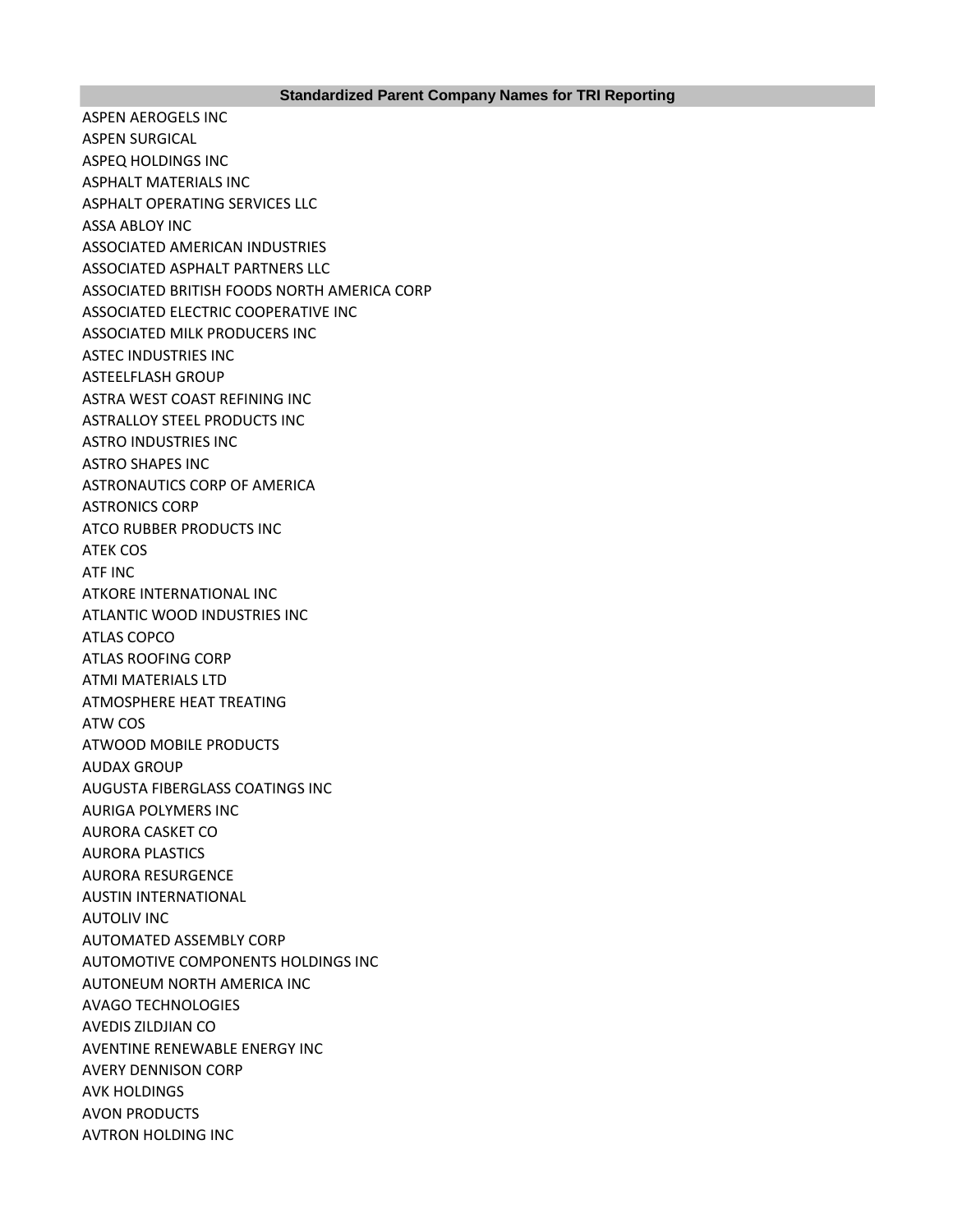AVX CORP AXEL JOHNSON INC AXENS NORTH AMERICA INC AXION POWER INTERNATIONAL INC AXLETECH INTERNATIONAL AYRSHIRE ELECTRONICS LLC AYRSHIRE ELECTRONICS LLC AZ ELECTRONIC MATERIALS AZZ INC B BRAUN MEDICAL INC B BROS PACKAGING INC B&G FOODS INC BABB LUMBER CO INC BABCOCK POWER INC BACARDI CORP BACHEM HOLDING BADGER METER INC BADGER SHEET METAL WORKS BADGER STATE ETHANOL LLC BAE SYSTEMS INC BAERLOCHER USA BAIN CAPITAL BAJA PRODUCTS LTD BAKER HUGHES INC BALCHEM CORP BALDOR ELECTRIC CO BALDWIN POLE & PILING CO INC BALL CORP BALLARD POWER SYSTEMS BALLY REFRIGERATED BOXES INC BALTIMORE AIRCOIL CO BANKER STEEL CO LLC BANNER ENGINEERING CORP BARNES GROUP INC BARNES HARDWOOD INC BARNHARDT MANUFACTURING CO BARRETT INDUSTRIES CORP BARRICK GOLD CORP BARRY CONTROLS BARRY-WEHMILLER COS INC BARTON SOLVENTS INC BASF CORP BASIC AMERICAN FOODS BASIC CHEMICAL SOLUTIONS LLC BASIN ELECTRIC BASSETT FURNITURE INDUSTRIES INC BATTENFELD MANAGEMENT INC BAXTER INTERNATIONAL INC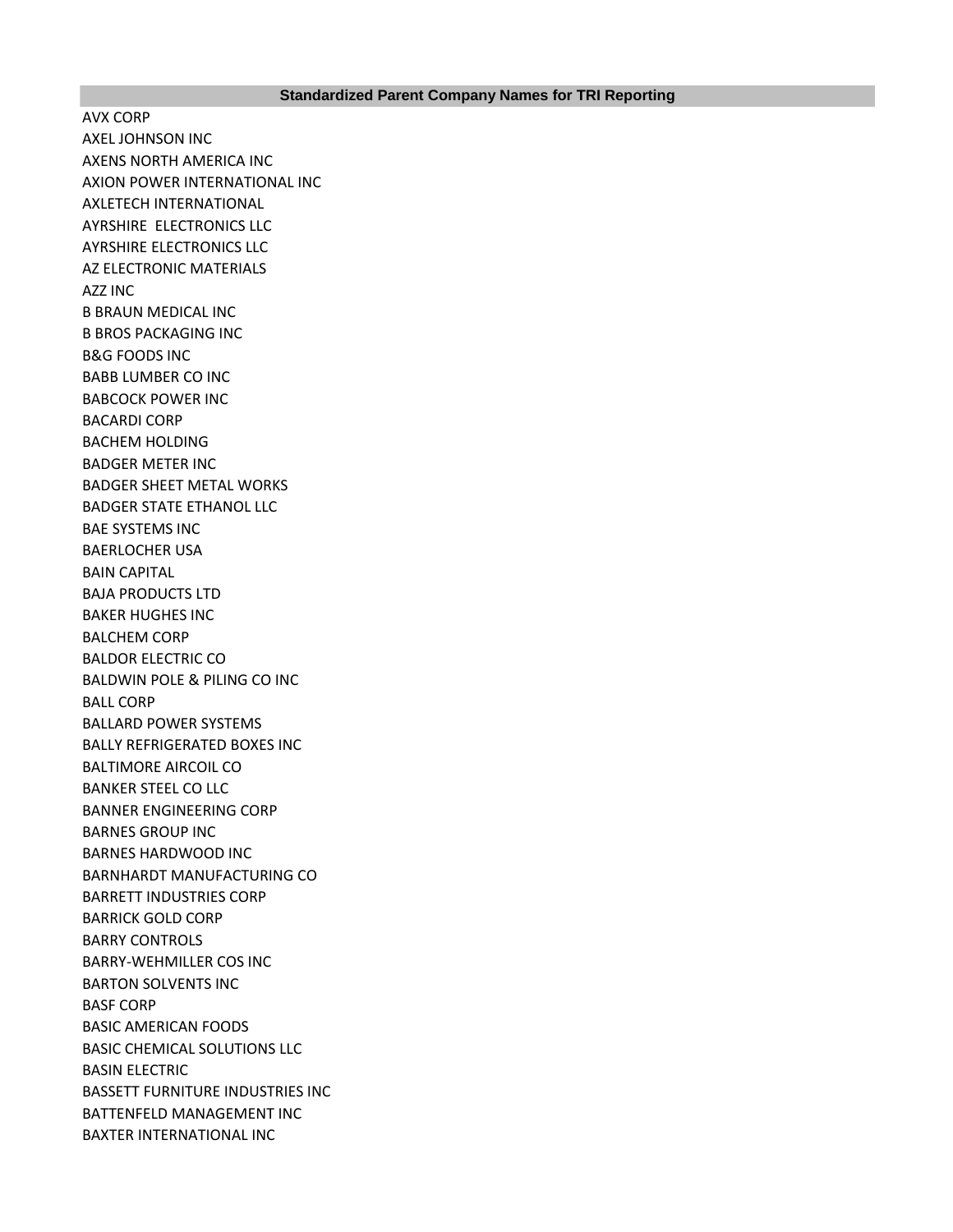BAYER GROUP BBB INDUSTRIES LLC BCT INC BE AEROSPACE INC BEACON GROUP INC BEAM INC BEAULIEU GROUP LLC BEAVER OIL CO BECK ALUMINUM ALLOYS BECKER SPECIALTY CORP BECTON DICKINSON & CO BEEF PRODUCTS INC BEHLEN MANUFACTURING CO BEHR AMERICA INC BEHR IRON & STEEL INC BEHRENDS FEED & FERTILIZER LP BEIJING E-TOWN INTERNATIONAL INVESTMENT & DEVELOPMENT CORP BEKAERT NV BELDEN INC BELDING TANK TECHNOLOGIES BELGIOIOSO CHEESE INC BELGRAVIA INVESTMENTS BELLCOMB TECHNOLOGIES BELT PAVING INC BEMIS CO INC BENCHMARK ELECTRONICS INC BENCHMARK PERFORMANCE GROUP INC BENCIS CAPITAL PARTNERS & STORK NV BENCO SALES INC BENDIX COMMERCIAL VEHICLE SYSTEMS LLC BENTELER AUTOMOTIVE CORP BENTON OIL SERVICES INC BERENFIELD CONTAINERS INC BERG LACQUER CO BERKSHIRE HATHAWAY BERKSHIRE INVESTMENTS LLC BERNHARDT FURNITURE CO BERNTSEN BRASS & ALUMINUM FOUNDRY INC BERRY PLASTICS CORP BERTCH CABINET MANUFACTURING INC BERTELSMANN AG BERWIND CORP BEST BATH SYSTEMS BESTWAY ENTERPRISES INC BETCO CORORATION BETTER WAY PARTNERS LLC BG PRODUCTS INC BGM FASTENER CO INC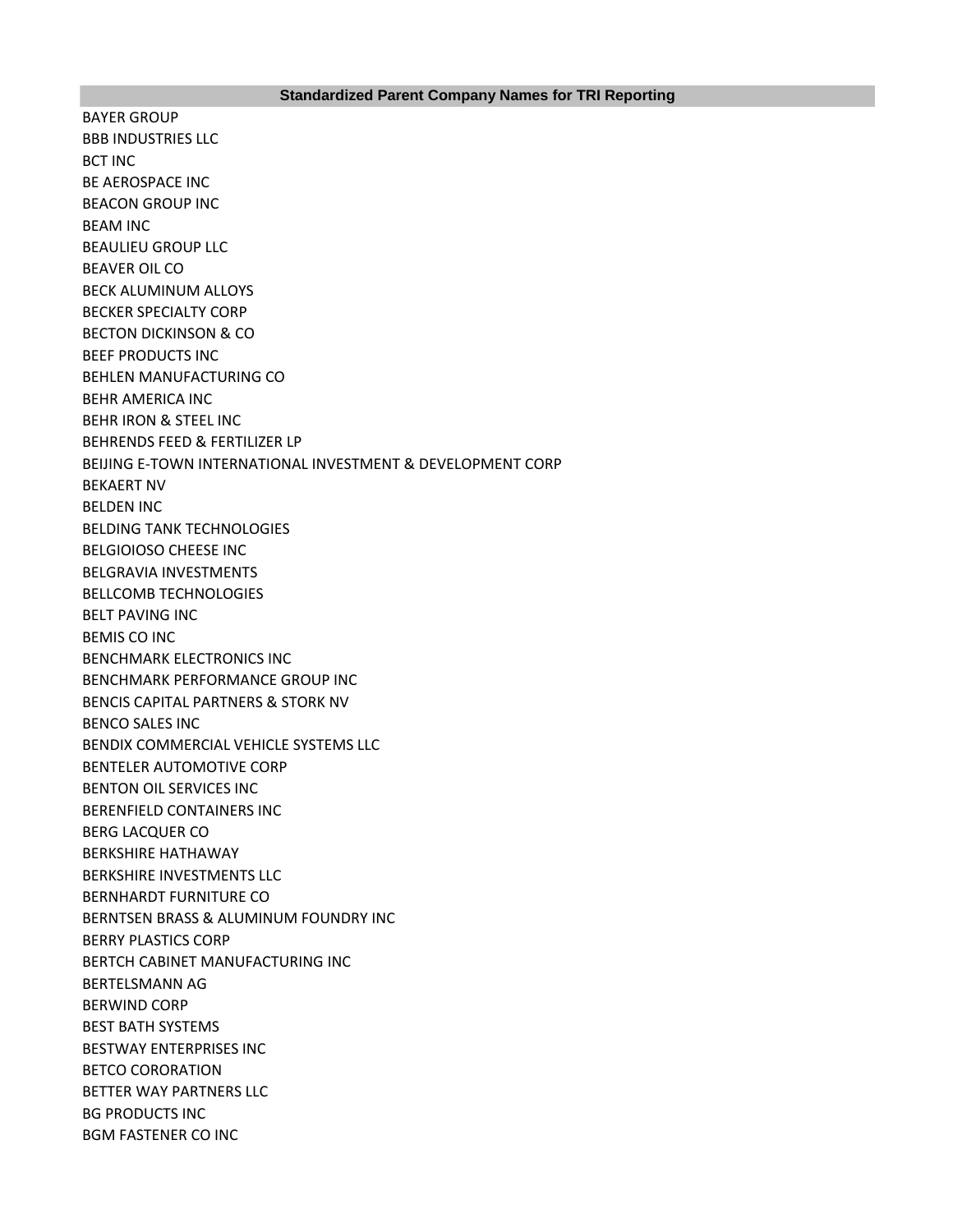BHARAT FORGE LTD BHH MANAGEMENT BHP BILLITON BIC USA INC BIG RIVER RESOURCES LLC BIG RIVERS ELECTRIC CORP BIG TEX TRAILERS BIMAC CORP BIO HUMA NETICS INC BIO PAPPEL BIOFUEL ENERGY CORP BIOGEN IDEC INC BIOMET INC BIO-RAD LABORATORIES INC BIORIGIN BIRCHWOOD POWER PARTNERS LLC BJ SERVICES CO USA BLACHFORD ENTERPRISES INC BLACK DIAMOND BLADE INC BLACK DIAMOND CAPITAL MANAGEMENT LLC & SILVER POINT CAPITAL LP BLACK HILLS CORP BLADE TECHNOLOGY INTERNATIONAL BLEACHTECH LLC BLEVINS ASPHALT CONSTRUCTION CO INC BLISSFIELD MANUFACTURING CO BLOCK ISLAND POWER CO BLOUNT INC BLUE DIAMOND GROWERS BLUE GRASS CHEMICAL SPECIALTIES LLC BLUE ISLAND PHENOL LLC BLUE RIDGE METALS CORP BLUE SAGE CAPITAL BLUEGRASS DAIRY & FOOD LLC BLUEKNIGHT ENERGY PARTNERS LP BLUESCOPE STEEL NORTH AMERICA INC BLUEWATER THERMAL SOLUTIONS BLYTH INDUSTRIES BOAR'S HEAD PROVISIONS CO INC BOB EVANS FARMS INC BODYCOTE PLC BOEHRINGER INGELHEIM CORP BOISE CASCADE LLC BOISE INC BOLD FORMULATORS LLC BOLLINGER SHIPYARDS INC BOLTEX MFG BONDUELLE USA INC BONGARDS' CREAMERIES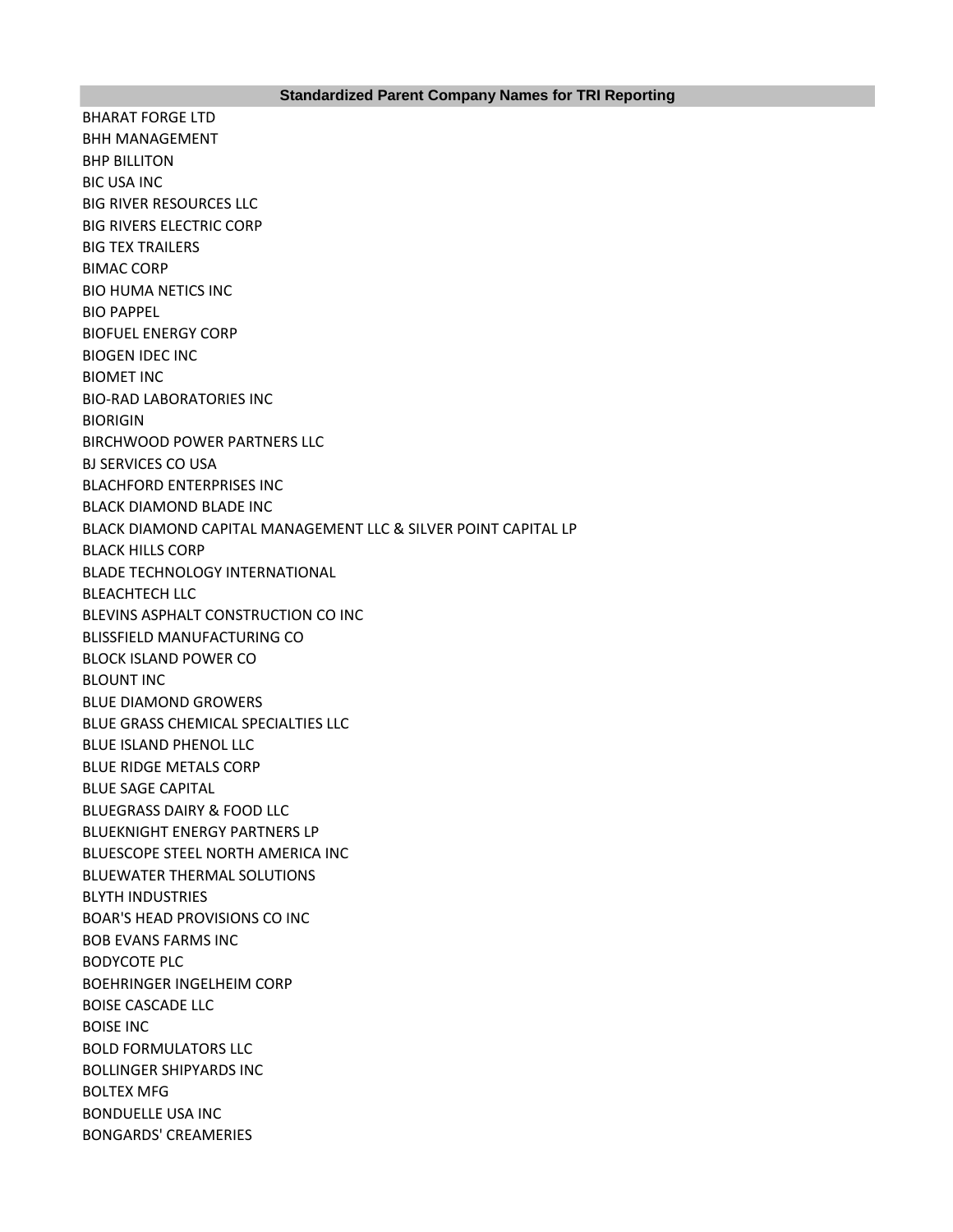BONNEY FORGE CORP BOOSE ALUMINUM FOUNDRY CO INC BOOTZ MANUFACTURING CO BORAL USA BORDEN DAIRY CO BOREN EXPLOSIVES CO INC BORGWARNER INC BOSCH NORTH AMERICA BOSCH NORTH AMERICA & MANN & HUMMEL BOSE CORP BOSTIK INC BOSTON SAND & GRAVEL CO BOSTON SCIENTIFIC CORP BOTTLING GROUP LLC BOULDER SCIENTIFIC CO BOWIE RESOURCES LLC BOWMAN PLATING CO INC BP PRODUCTS NORTH AMERICA INC BRADDOCK METALLURGICAL BRADEN MANUFACTURING LLC BRADFORD INDUSTRIES INC BRADFORD VENTURES LTD BRADFORD WHITE CORP BRADKEN INC BRADLEY CORP BRADY CORP BRAIN POWER INC BRAINERD CHEMICAL CO INC BRAMPTON BRICK LTD BRANSCOME COS BRASKEM AMERICA BRAY INTERNATIONAL BRAZOS ELECTRIC POWER COOPERATIVE INC BRC RUBBER & PLASTICS INC BREMBO NORTH AMERICA INC BRENNTAG NORTH AMERICA INC BREWSTER CHEESE INC BRIDGESTONE AMERICAS INC BRIGGS & STRATTON CORP BRIGHTON STEEL INC BRIGHTSMITH LLC BRISTOL-MYERS SQUIBB CO BRITISH VITA BROADWIND ENERGY INC BROADWIND TOWERS BROCK GROUP BROCKWAY SINTERED TECHNOLOGIES BRONCO WINE CO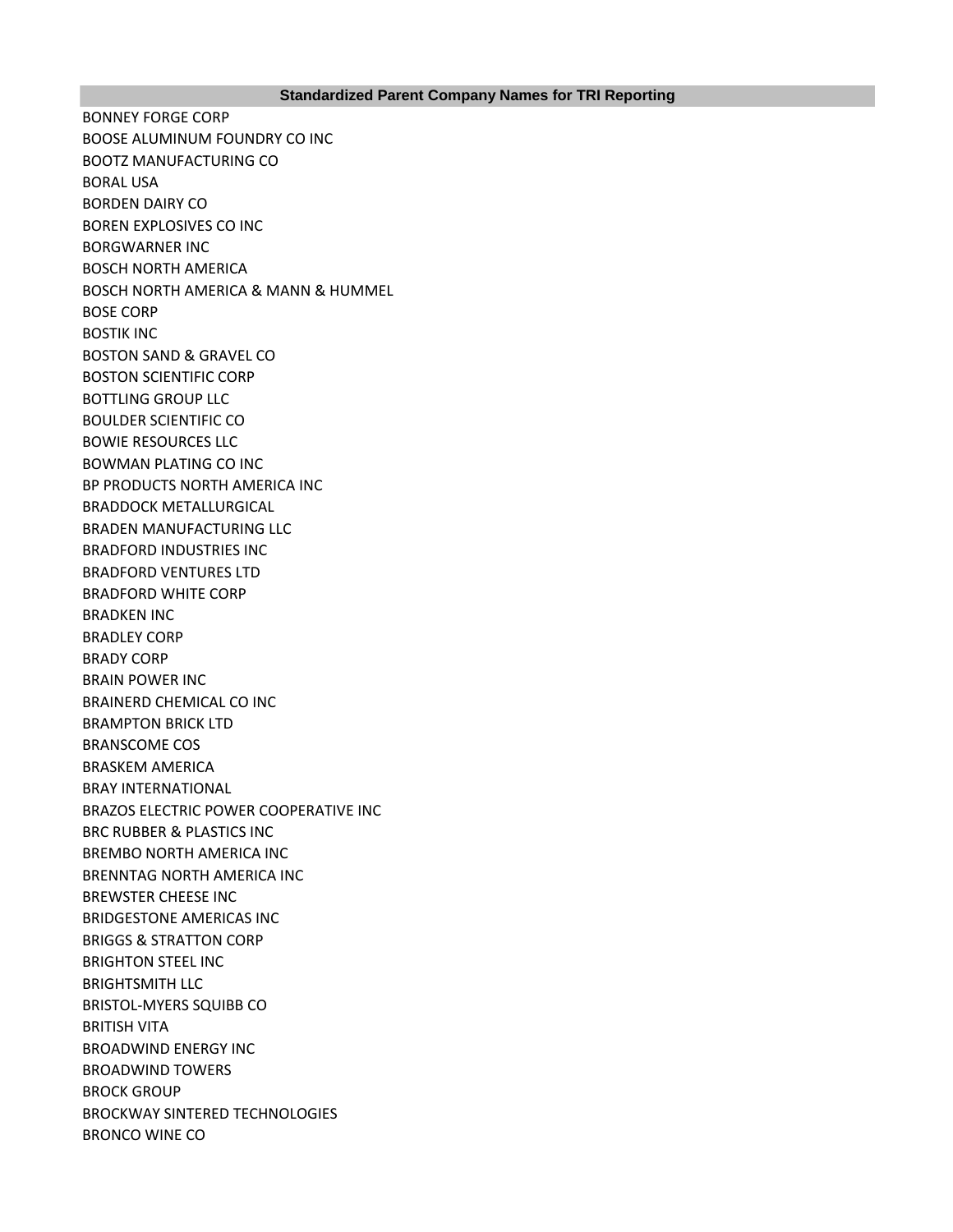BROOKE GROUP BROOKS AUTOMATION INC BROOKS FOOD GROUP INC BROOKWOOD COS INC BRO-TECH CORP BROWN-FORMAN CORP BROWNING BROX INDUSTRIES INC BRP MANUFACTURING CO BRUNSWICK CORP BRUSH ENGINEERED MATERIALS BRUSH WELLMAN INC BTW INC BUCKEYE PARTNERS LP BUCKEYE TECHNOLOGIES INC BUCKINGHAM CAPITAL PARTNERS BUCKMAN LABORATORIES INC BUCYRUS INTERNATIONAL INC BUDDY'S PLANT PLUS CORP BUILDERS CONCRETE EAST LLC BUILDING MATERIALS CORP OF AMERICA BULK MOLDING COMPOUNDS INC BULK TRANSPORTATION BULL MOOSE TUBE CO BUNGE LTD BUNTING BEARINGS LLC BURNHAM HOLDINGS INC BURTIN POLYMER LABS BUZZI UNICEM USA BWAY HOLDING CO BYRNE DAIRY C & C VENTURES LLC C LAPEYRE LLC C NELSON ENTERPRISE INC C&D TECHNOLOGIES INC C&H DIE CASTING INC C&L RIVETCOINC CABC HOLDINGS INC CABOT CORP CAGLE'S INC CAHABA CAITHNESS LONG ISLAND CAL-COMP ELECTRONICS (USA) CO LTD CALDWELL TANKS INC CALGON CARBON CORP CALIFORNIA DAIRIES INC CALIFORNIA EXPANDED METALS CO CALLAHAN CHEMICAL CO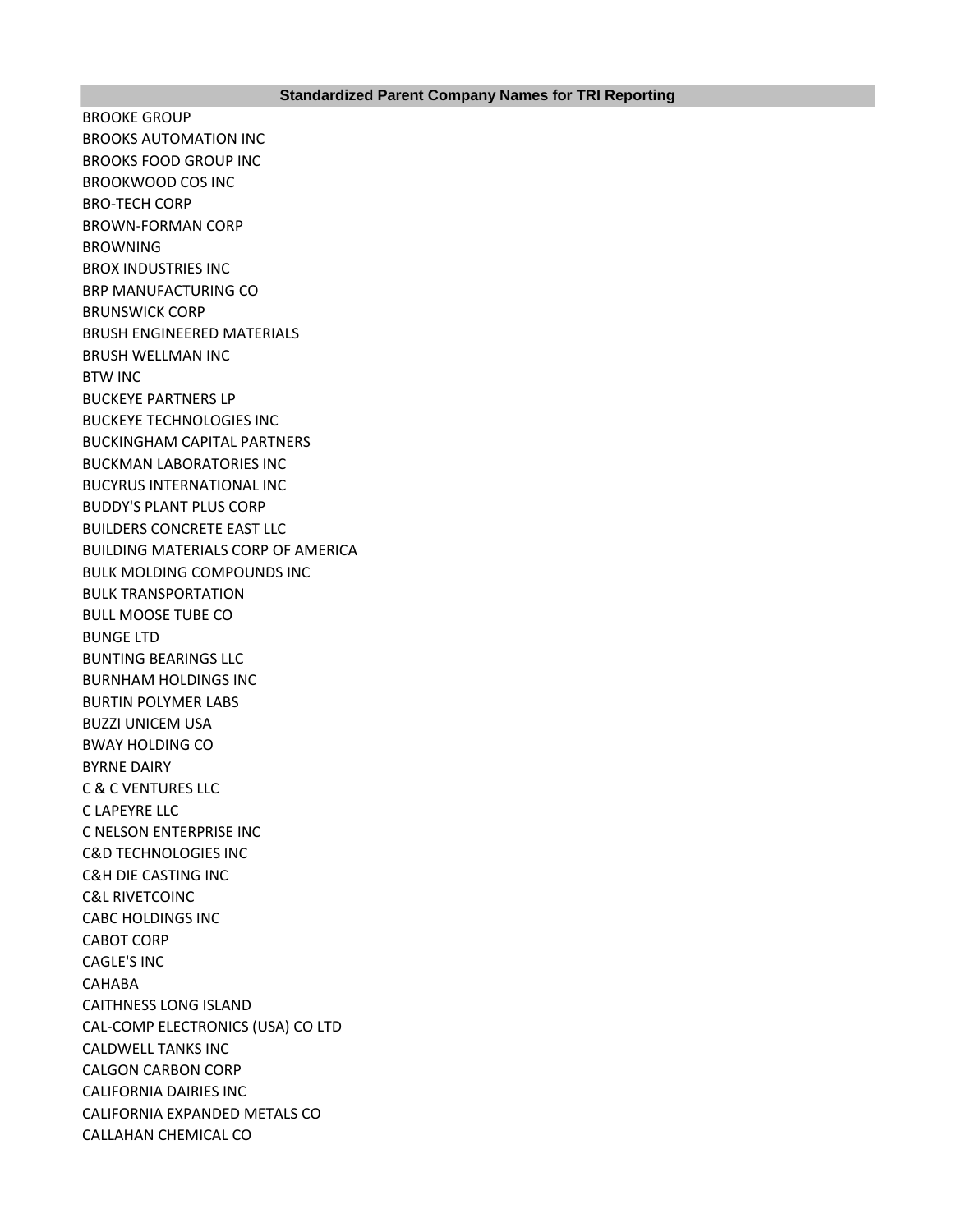CALLAWAY GOLF CO CALPINE CORP CALSONICKANSEI NORTH AMERICA CALUMET SPECIALTY PRODUCTS PARTNERS LP CALYPSO ENERGY HOLDINGS LLC CAMBREX CORP CAMBRIA CO LLC CAMBRO MANUFACTURING CO CAMCO MANUFACTURING INC CAMERON INTERNATIONAL CORP CAMFIL AB CAMOPLAST ROCKLAND LTD CAMPBELL FOUNDRY CO CAMPBELL OIL & GAS CO CAMPBELL SOUP CO CAMPBELL TRANSPORTATION CO CANA INC CANADIAN TECHNICAL TAPE LTD CANAM STEEL CORP CANNON EQUIPMENT CO CANON USA CANYON RESOURCES CORP CAPINTEC INC CAPITAL PARTNERS LLC CAPITAL POWER INCOME LP CAPITAL SOUTHWEST CORP CAPITAL WORKS LLC CAPITOL AGGREGATES LTD CAPPAERT MANUFACTURED HOUSING INC CAPSTAN INC CARAUSTAR INDUSTRIES INC CARBIDE INDUSTRIES LLC CARBO CERAMICS INC CARDELL CABINETRY LLC CARDINAL ALUMINUM CO CARDINAL HEALTH INC CARDINGTON YUTAKA TECHNOLOGIES INC CARDONE INDUSTRIES CAREFUSION CARESTREAM HEALTH INC CARGILL INC CARIBBEAN INVESTMENTS LTD CARIBOU CORP CARLEX GLASS AMERICA LLC CARLISLE COS INC CARMEUSE NORTH AMERICA CAROLINA CANNERS INC CAROLINA PRIDE FOODS INC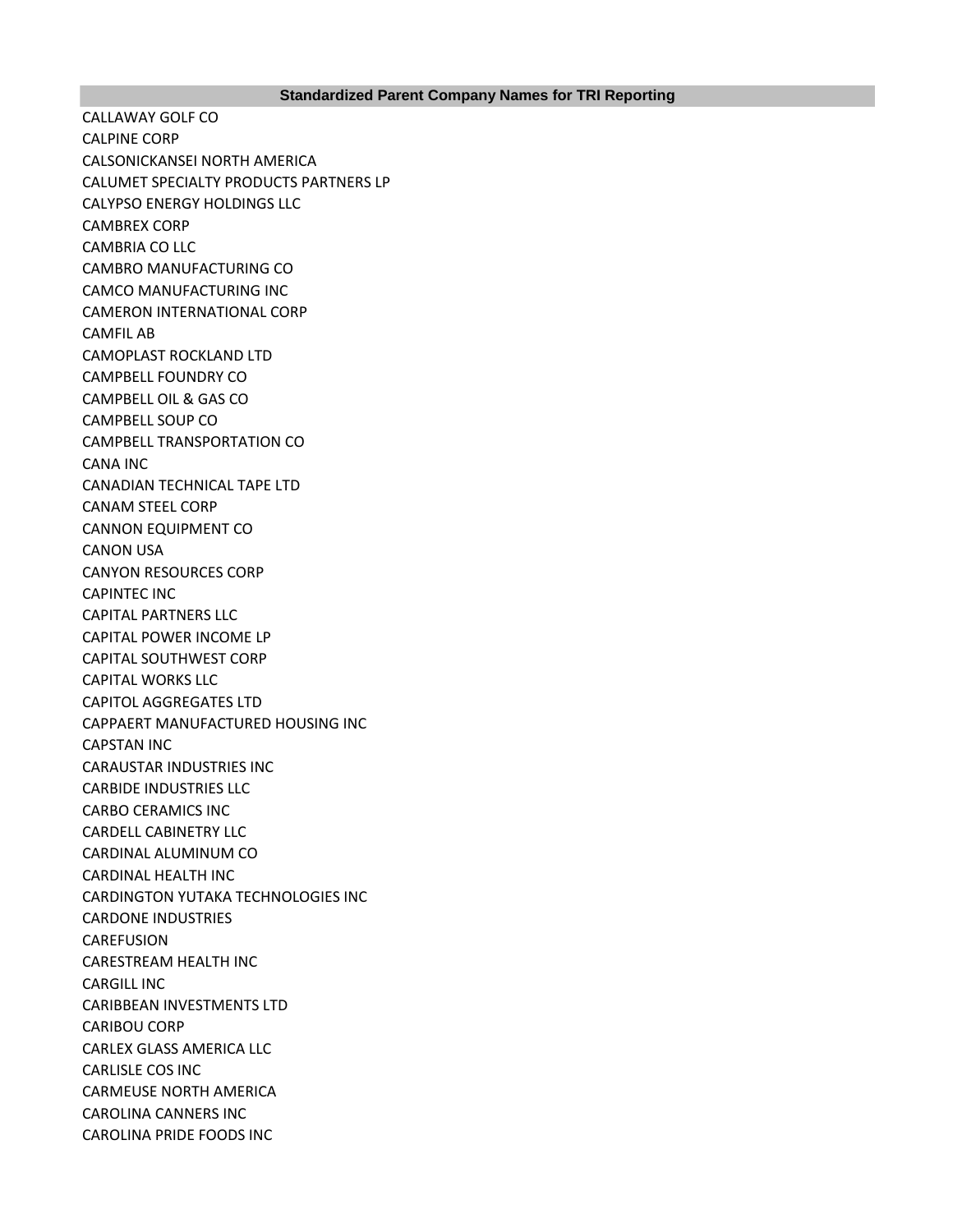CARPENTER CO CARPENTER TECHNOLOGY CORP CARPENTER'S POLE & PILING CARROLL CO CARRY-ON TRAILER CORP CARTER SPRAY FINISHING CORP CARUS CORP CASCADE COLUMBIA DISTRIBUTION CASCADE CORP CASCADE DIE CASTING GROUP INC CASCADE PACIFIC PULP CASCADES CANADA INC CASCADES INC CASE NEW HOLLAND INC CASS HOLDING LLC CAST PARTS INC CASTALLOY INC CASTEC INC CASTLE & COOKE CASTLE HARLAN CASTLE OIL CO CATALINA YACHTS CATALYST PAPER CORP CATE STREET CAPITAL LLC CATERPILLAR INC CATHAY PIGMENTS USA INC CATOE'S WELDING & FABRICATION INC CAVALIER HOME BUILDERS LLC CAVCO INDUSTRIES INC CCI CORP CCP COMPOSITES US CDM TOOL & MFG CO INC CEDAR FALLS UTILITIES CELANESE CORP CELESTICA INC CELIA CORP CELSTAR GROUP INC CEMEX USA CENTAURI TECHNOLOGIES LP CENTEK INDUSTRIES INC CENTER POINT TERMINALS INC CENTRAL CONCRETE SUPERMIX INC CENTRAL ELECTRIC POWER COOPERATIVE CENTRAL GARDEN & PET CENTRAL IOWA POWER COOPERATIVE CENTRAL NEBRASKA WOOD PRESERVERS, INC CENTRAL OIL & SUPPLY CORP CENTRAL PETROLEUM CO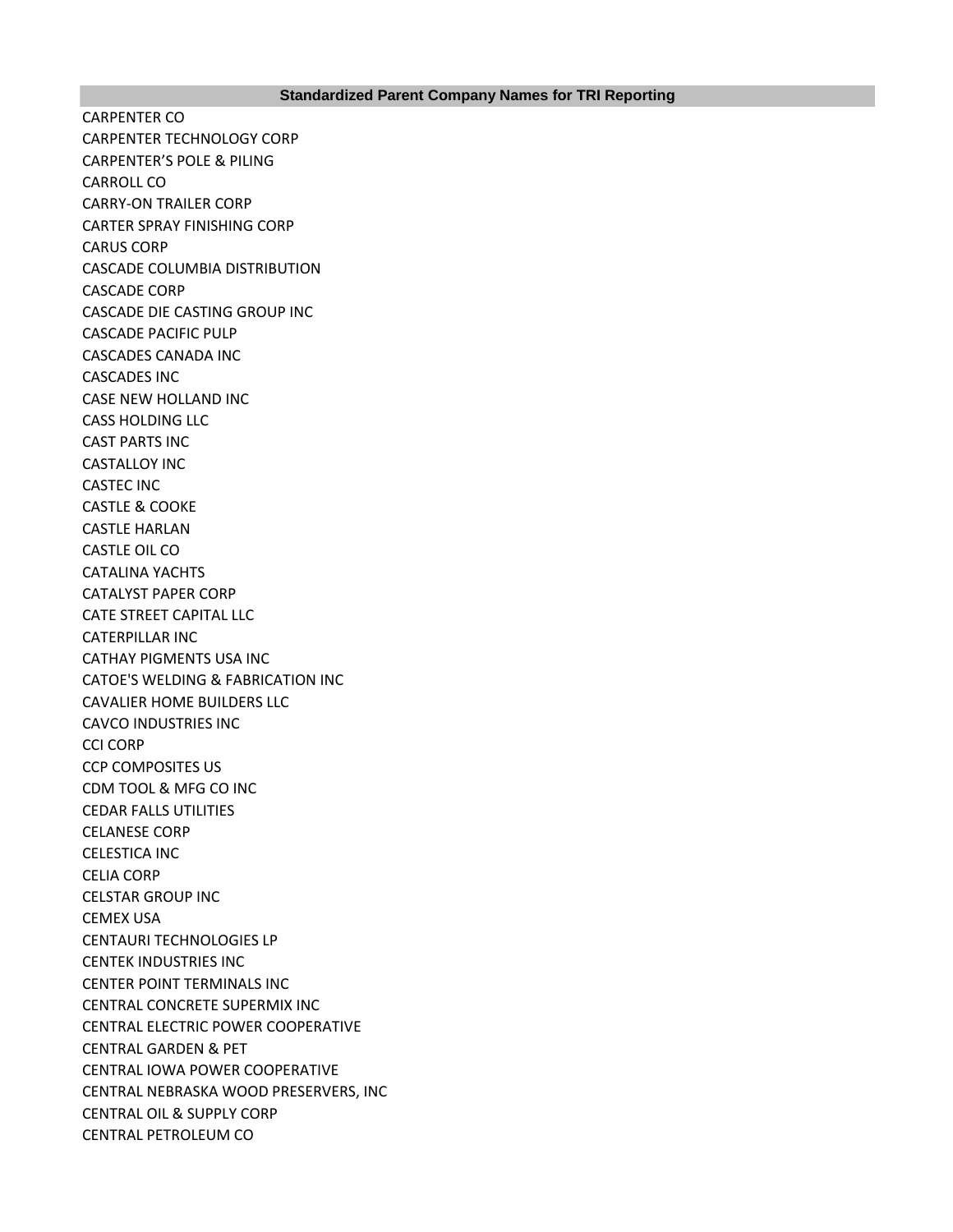CENTRAL WIRE **CENTRIA CENTRONE** CENTURION MEDICAL PRODUCTS CENTURY ALUMINUM CO INC CENTURY BRASS WORKS INC CENTURY CONCRETE INC CENTURY INC CENTURY MANUFACTURING INC CEN-VEN LTD CENVEO INC CERADYNE INC CERATIZIT CERTAINTEED GYPSUM INC CF INDUSTRIES HOLDINGS INC CF MAIER COMPOSITES INC CG POWER SYSTEMS USA INC CGB ENTERPRISES INC CGF INDUSTRIES CGM INC CH ENERGY GROUP CH GUENTHER & SON INC CHALLENGER INC CHAMPION ENTERPRISES INC CHAMPION HOME BUILDERS INC CHAMPLAIN CABLE CORP CHAPARRAL BOATS INC CHARLOTTE PIPE & FOUNDRY CO CHART INDUSTRIES INC CHARTER MANUFACTURING CO INC CHASE CORP CHASE INDUSTRIES INC CHAUTAUQUA CHEMICALS CO INC CHECKPOINT SYSTEMS INC CHELSEA SANDWICH LLC CHEMALLOY CO INC CHEMICAL EXCHANGE INDUSTRIES INC CHEMICAL LIME CO CHEMICAL SOLVENTS INC CHEMICALS INC CHEMLOGICS GROUP LLC CHEMMASTERS INC CHEM-PLATE INDUSTRIES INC CHEMPLEX ADVANCED MATERIALS LLC CHEMRING GROUP PLC CHEMSOLV INC CHEMSON AG CHEMSTAR PRODUCTS CO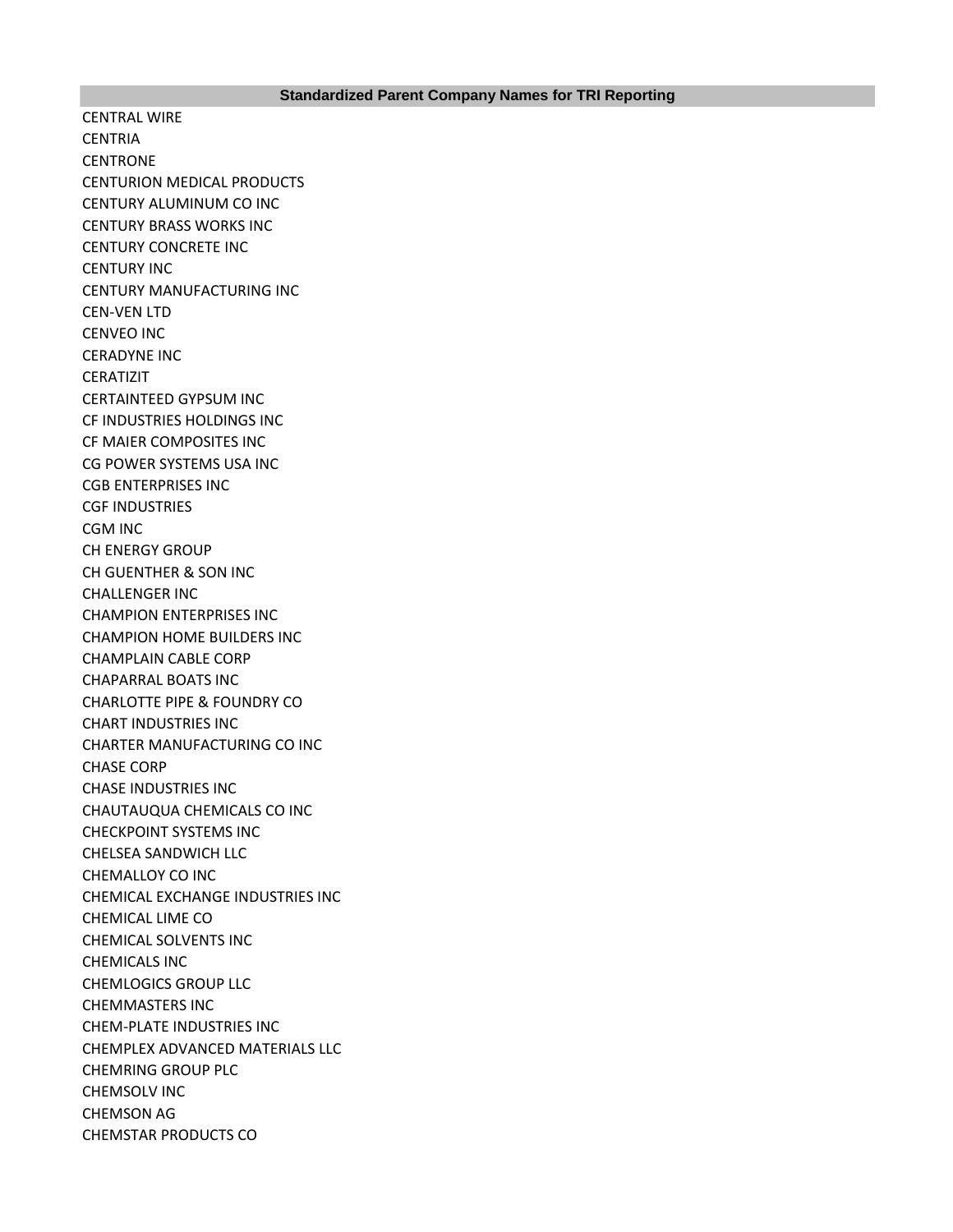CHEMSTATION INTERNATIONAL CHEMTEK INC CHEMTRADE LOGISTICS INC CHEM-TREND HOLDING LP CHEMTURA CORP CHESSCO INC CHESTER ACQUSITION CO INC CHEVRON CORP CHEVRON PHILLIPS CHEMICAL CO LLC CHG GROUP INC CHICAGO BRIDGE & IRON CO NV CHICAGO FAUCETS CHICAGO HEIGHTS STEEL CHIDOORS HOLDINGS INC CHIEF INDUSTRIES INC CHIPPEWA VALLEY AGRAFUELS COOPERATIVE CHRIS-CRAFT CORP CHROMAFLO TECHNOLOGIES CORP CHROMALLOY GAS TURBINE CORP CHROMASCAPE INC CHROMCRAFT-REVINGTON CHROME PLUS INTERNATIONAL INC CHRYSLER GROUP LLC CHRYSO INC CHS INC CHT ACQUISITION CORP CHUGOKU AMERICA HOLDINGS INC CHURCH & DWIGHT CO INC CHURCHILL INDUSTRIES INC CIGAS MACHINE SHOP INC CIGNET LLC CIMBAR PERFORMANCE MINERALS CIRCLE K STORES INC CIRCOR INTERNATIONAL INC CIRCUITRONICS LLC CITGO PETROLEUM CORP CITRUS & ALLIED ESSENCES LTD CITRUS WORLD INC CITY OF AMES IOWA CITY OF AUSTIN (DBA AUSTIN ENERGY) CITY OF CUDAHY WISCONSIN CITY OF ESCANABA CITY OF FREMONT DEPARTMENT OF UTILITIES CITY OF GAINESVILLE CITY OF GRAND ISLAND CITY OF HAMILTON CITY OF INDEPENDENCE CITY OF LAKELAND LAKELAND ELECTRIC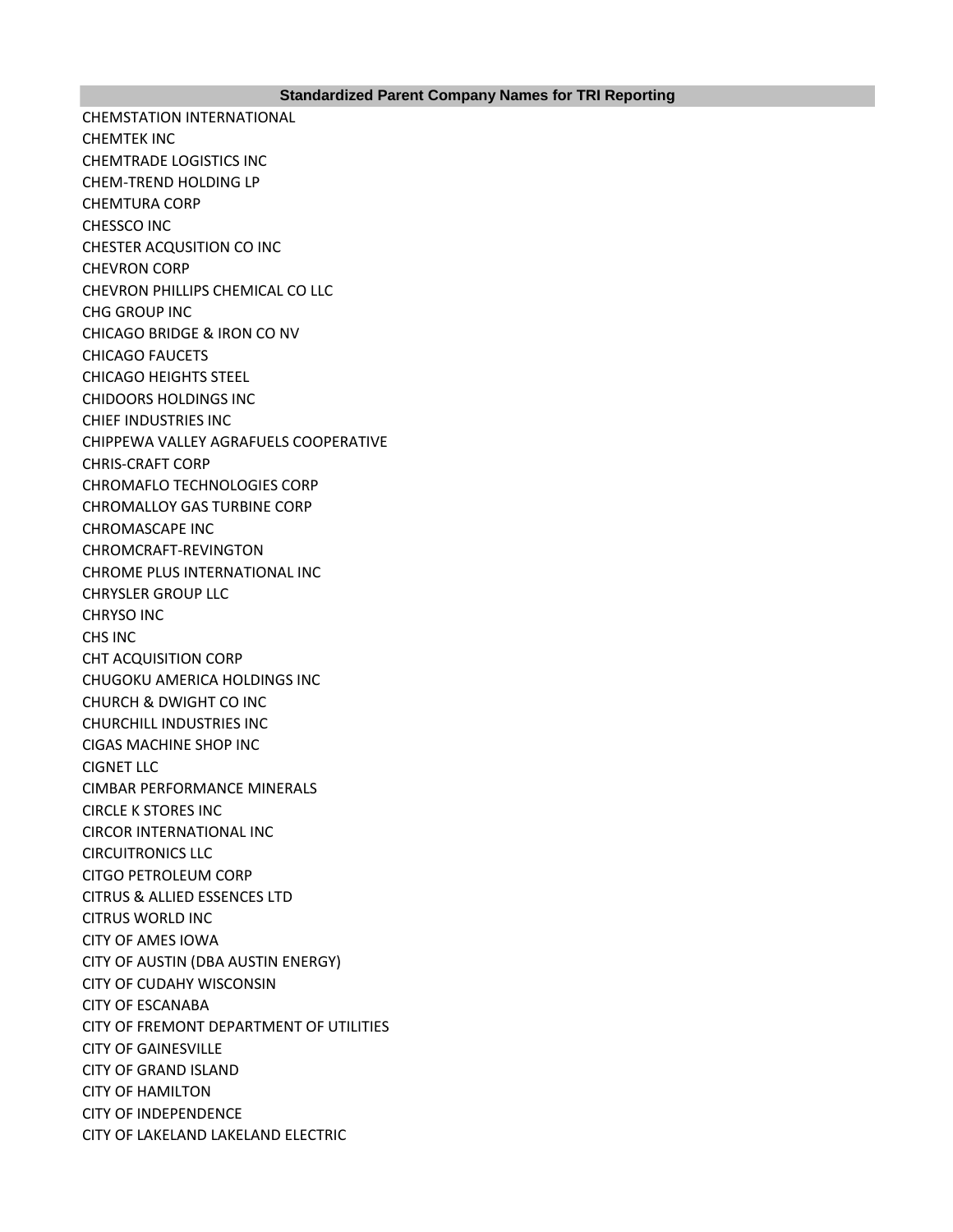### **Standardized Parent Company Names for TRI Reporting**

CITY OF ORRVILLE DEPARTMENT OF PUBLIC UTILITIES CITY OF PAINESVILLE CITY OF SIKESTON CITY OF TALLAHASSEE CITY OF TRENTON CITY OF VINELAND CITY UTILITIES OF SPRINGFIELD MO CIVES CORP CJB INDUSTRIES INC C-K TECH INC CLARCOR INC CLARIANT CORP CLARION CAPITAL PARTNERS LLC CLARION INDUSTRIES INC CLARKE PRODUCTS INC CLAY CITY PIPE CO CLAYTON, DUBILIER & RICE LLC CLEAN DIESEL TECHNOLOGIES CLEAN EARTH INC CLEAN HARBORS INC CLEANEDGE LLP CLEANING TECHNOLOGIES GROUP LLC CLEANPART US CLEAR MIST LLC CLEARFIELD LEATHERS INC CLEARWATER PAPER CORP CLEAVER-BROOKS INC CLECO CORP CLEVELAND STEEL CONTAINER CORP CLIFFS NATURAL RESOURCES CLIFTON ADHESIVE INC CLINIQUE SERVICES INC CLONDALKIN GROUP INC CLOUD PEAK ENERGY INC CLOVERDALE PAINT CLOYES GEAR & PRODUCTS INC CLWS/CREST ULTRASONICS INC CM HOLDINGS INC CM TRAILERS CMS ENERGY COASTAL FOREST RESOURCES CO COASTAL LUMBER CO COATEX SAS COATS AMERICAN COBALT BOATS LLC COBHAM PLC COBRA INVESTMENTS MANAGEMENT INC CODE HENNESSY & SIMMONS LTD PARTNE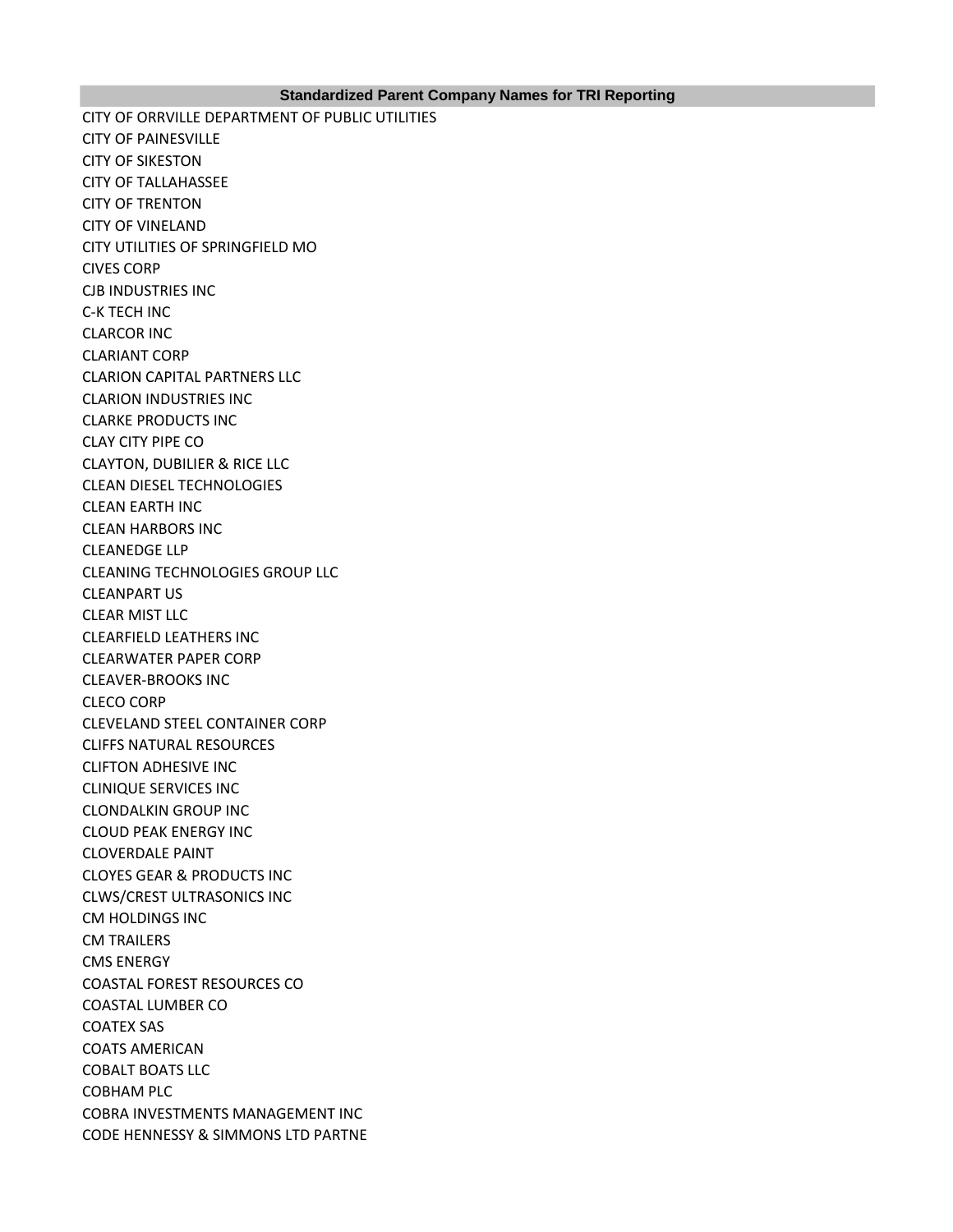COEUR D'ALENE MINES INC COFFEYVILLE RESOURCES LLC COGDELL SPENCER COIM USA INC COLASKA COLD CHAIN TECHNOLOGIES INC COLD SPRING GRANITE COLEMAN CABLE INC COLFAX TREATING CO LLC COLGATE-PALMOLIVE CO COLLINS COS COLLINS INDUSTRIES INC COLLUM'S LUMBER MILL INC COLMAC CLARION INC COLONIAL WIRE & CABLE CO COLOPLAST CORP COLORADO SPRINGS UTILITIES COLOREP INC COLORMATRIX CORP COLT DEFENSE LLC COLUMBIA FOREST PRODUCTS COLUMBIA PAINT CORP COLUMBUS CHEMICAL INDUSTRIES INC COLUMBUS HOLDINGS INC COLUMBUS MCKINNON CORP COLWELL INDUSTRIES INC COMBE INC COMBINED METALS OF CHICAGO LLC COMEX GROUP COMILOG US INC COMMERCE INDUSTRIAL CHEMICALS INC COMMERCIAL METAL FORMING COMMERCIAL METALS CO COMMERCIAL REALTY HOLDINGS INC COMMERCIAL STEEL TREATING CORP COMMERCIAL VEHICLE GROUP INC COMMONWEALTH LAMINATING & COATING INC COMMSCOPE INC COMPASS DIVERSIFIED COMPASS MINERALS INTERNATIONAL INC COMPOSITE AQUATIC INNOVATIONS INC COMPOSITES CONSOLIDATION CO LLC COMPX INTERNATIONAL INC CONAGRA FOODS INC CONBRACO INDUSTRIES INC CONCAST METAL PRODUCTS CO CONCENTRIC AB CONCRETE CO OF SPRINGFIELD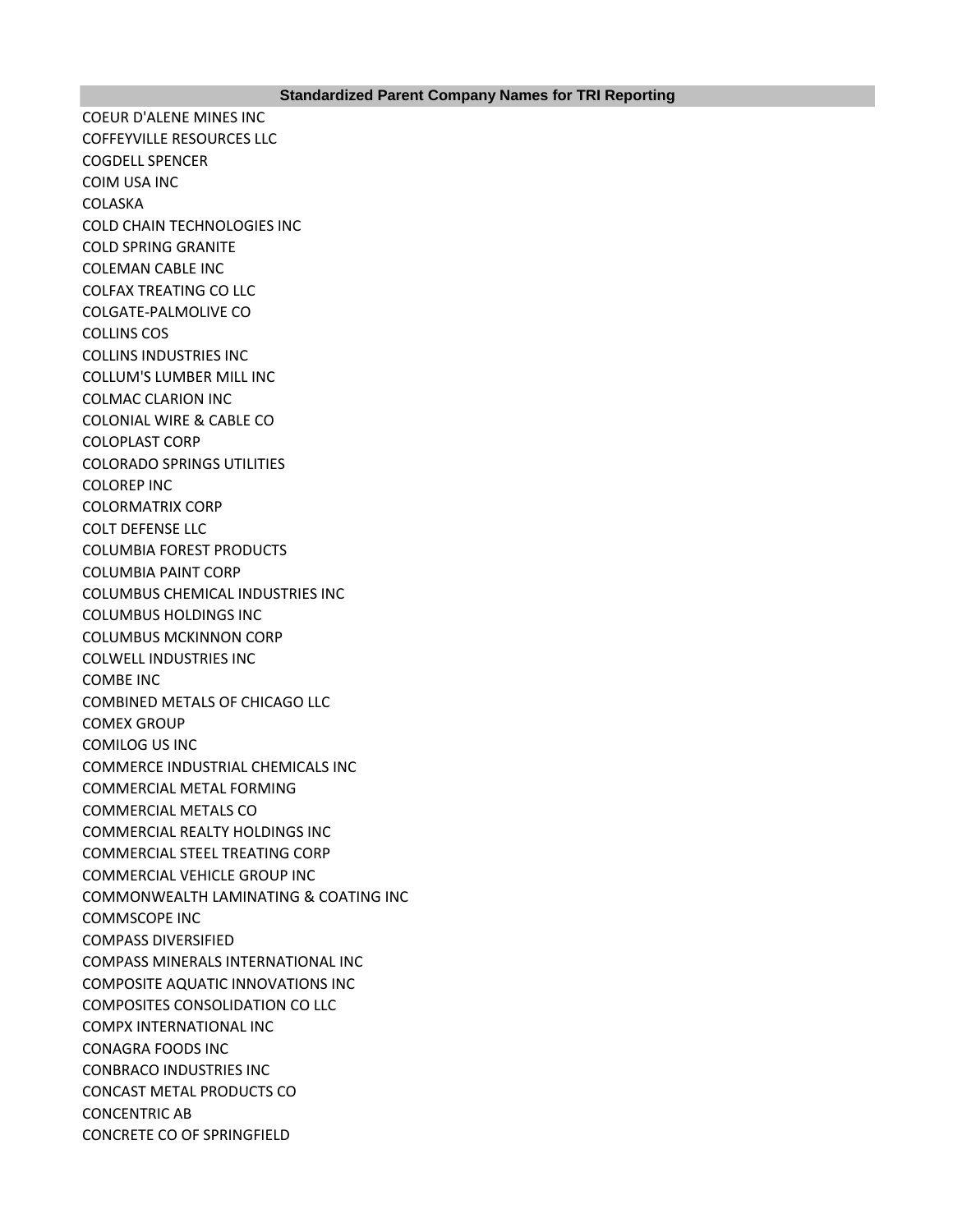CONCRETE SUPPLY CO CONE SOLVENTS INC CONECSUS LLC CONESTOGA ENERGY PARTNERS LLC CONESTOGA WOOD SPECIALTIES CORP CONESYS INC CONFISH INC CONGOLEUM CORP CONKLIN CO INC CONLEN SURFACTANT TECHNOLOGY INC CONNACHER OIL & GAS LTD CONNECTOR CASTINGS INC CONNELL LP CONN-SELMER INC CONOCOPHILLIPS CO CONOPCO INC CONRAD INDUSTRIES INC CONRAD WOOD PRESERVING CO CONSOL ENERGY INC CONSOLIDATED METCO INC CONSOLIDATED PRECISION PRODUCTS CONSOLIDATED SYSTEMS INC CONSTANTIA FLEXIBLES AG CONSTELLATION BRANDS INC CONSTELLATION POWER INC & ARCLITE CONTECH CASTINGS LLC CONTINENTAL CARBON CO CONTINENTAL CASTING LLC CONTINENTAL NORTH AMERICA CONTINENTAL PRODUCTS OF TEXAS INC CONTINENTAL STRUCTURAL PLASTICS CONTMID GROUP COOK GROUP INC COOKSON AMERICA INC COOLEY GROUP COOPER HATCHERY INC COOPER INDUSTRIES LTD COOPER TIRE & RUBBER CO COOPER-STANDARD HOLDINGS INC. COORSTEK INC CORDEN US LLC CORE LABORATORIES LP CORE MOLDING TECHNOLOGIES INC CORE PIPE PRODUCTS INC CORE SYSTEMS LLC CORENSO UNITED OY LTD CORIXA CORP CORN BELT POWER COOPERATIVE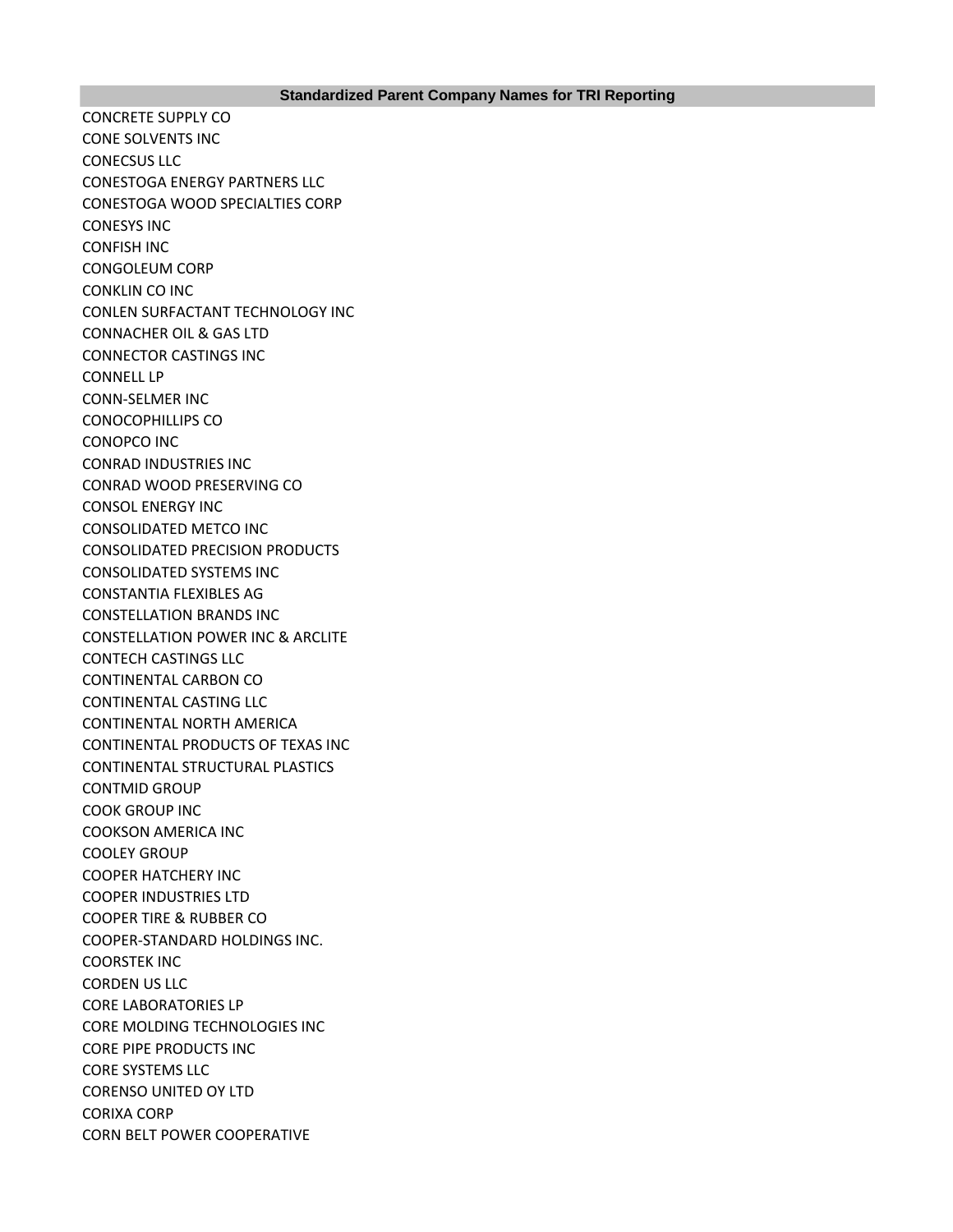CORN PRODUCTS INTERNATIONAL CORNING INC CORONA POWER LLC CORPAK MEDSYSTEMS INC CORRECT CRAFT INC COSDEN INC COSMED GROUP INC COSMO SPECIALTY FIBERS INC COSTCO WHOLESALE INC COTY INC COULTER COS INC COUNTERTOPS INC COUNTRYMARK COUPLED PRODUCTS LLC COVAR CORP COVENTYA INC COVERIGHT SURFACES COVIDIEN COWLES PUBLISHING CO COX INDUSTRIES INC CPC HOLDING LLC CPS ENERGY CR BARD INC CRANE CO CRANE GROUP CRANSTON PRINT WORKS CO CREATION TECHNOLOGIES CREATIVE FOAM CORP CREE INC CRISTAL GLOBAL CRITERION CATALYSTS & TECHNOLOGIES LP CRODA INC CROMAGLASS CORP CROSSVET PHARM GROUP LTD CROWN BATTERY CROWN EQUIPMENT CORP CROWN EXTRUSIONS CROWN FIXTURES INC CROWN HOLDINGS CROWN PAINT CO CROWN UNIFORM & LINEN SERVICE INC CRUCIBLE INDUSTRIES LLC CRYSTAL FINISHING SYSTEMS INC CSL BEHRING LLC CSM BAKERY SUPPLIES CST INDUSTRIES INC CTI FOODS LLC CTS CORP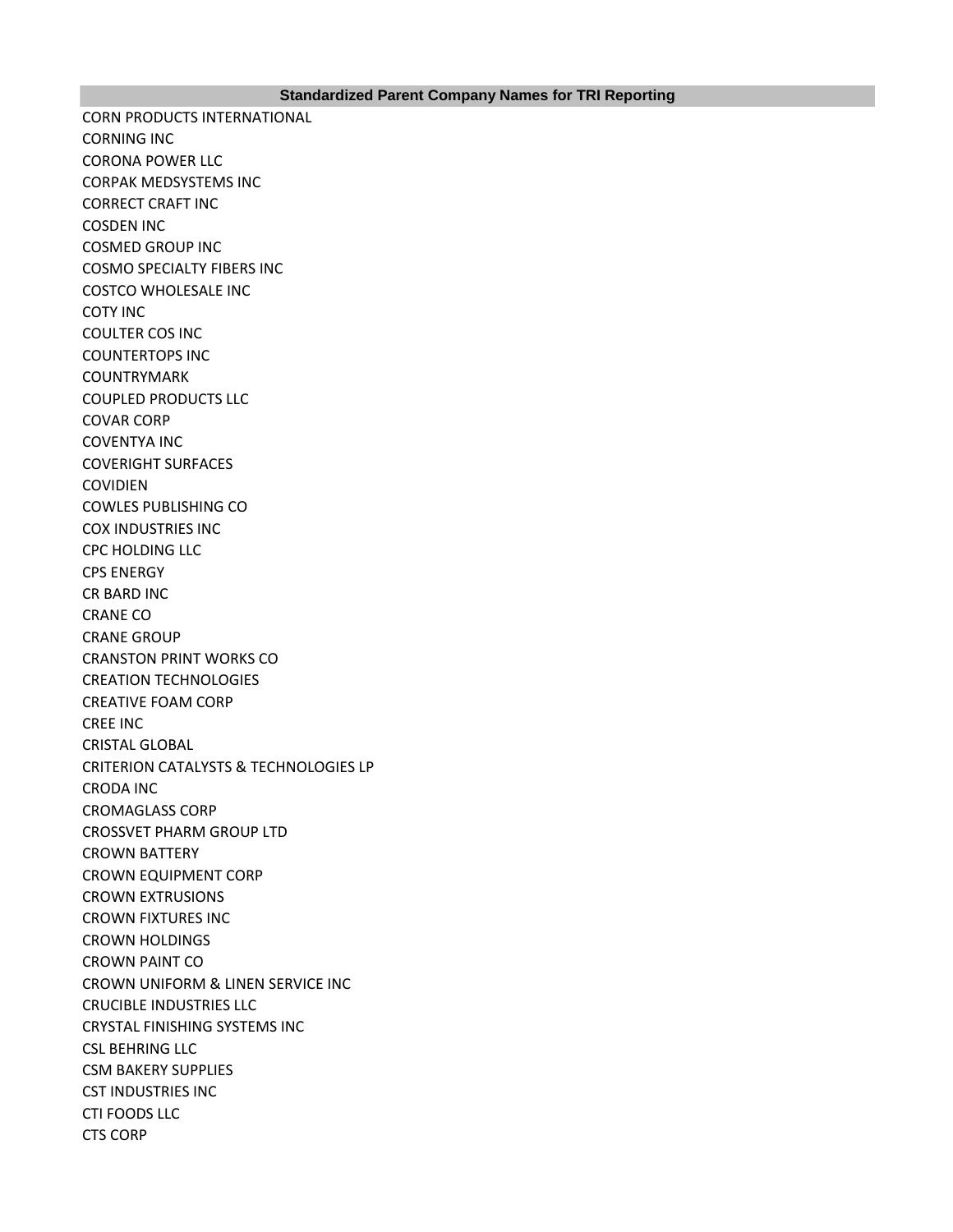CUBIC CORP CUE INC CUMING CORP CUMMINS INC CURTIS INSTRUMENTS INC CURTIS MARUYASU AMERICA CURTISS-WRIGHT CORP CUSTOM ALLOY SALES INC CUSTOM BUILDING PRODUCTS INC CUSTOM COMPOSITES CUSTOM FIBERGLASS INC CUSTOM PIPE COATING INC CUTCO CORP CUTRALE CITRUS JUICES USA INC CUYEMURA & COLTD OSAKA JAPAN CV INDUSTRIES INC CVR ENERGY INC CW INDUSTRIES CYGNET AUTOMATED CLEANING LLC CYPRESS SEMICONDUCTOR CORP CYTEC INDUSTRIES INC D & K COATING TECHNOLOGIES INC D & M HOLDINGS US INC DAICEL (USA) INC DAIDO STEEL CO LTD DAIKIN AMERICA INC DAIMLER AG DAIRICONCEPTS LP DAIRY FARMERS OF AMERICA INC DAIRYLAND POWER COOPERATIVE DAK AMERICAS LLC DAKOTA COAL CO DAKTRONICS INC DAL-CHROME CO DA-LITE SCREEN CO INC DALLAS GROUP OF AMERICA INC DANA HOLDING CORP DANAHER CORP DANCO ANODIZING DANTZLER INC DAPCO INDUSTRIES DARLING INTERNATIONAL INC DART CONTAINER CORP DASH MULTI-CORP DAUBERT INDUSTRIES INC DAVE O'MARA CONTRACTOR INC DAVE STEEL CO INC DAVID BROWN SYSTEMS US INC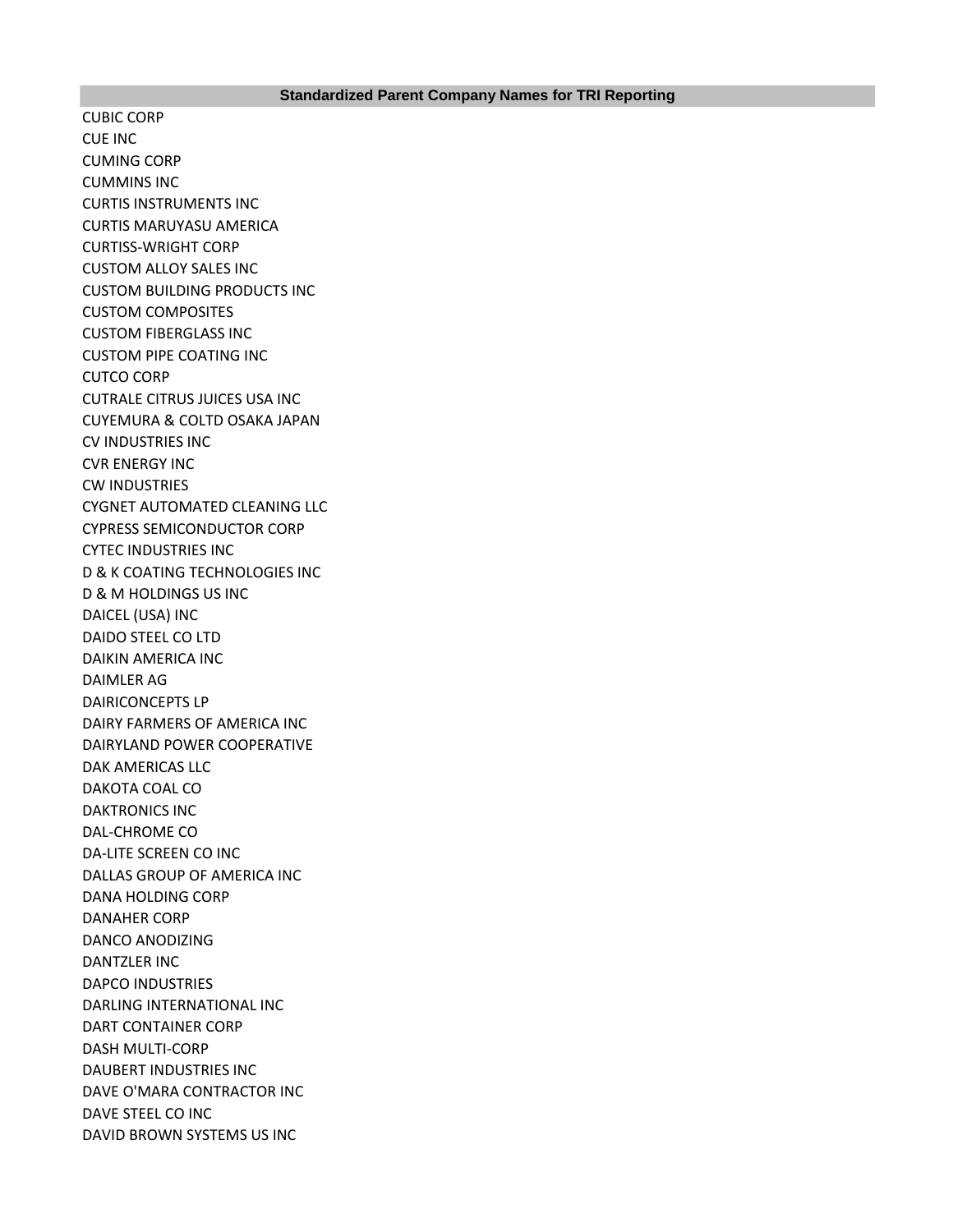DAVISCO FOODS INTERNATIONAL INC DAVIS-FROST INC DAVIS-STANDARD HOLDINGS INC DAYTON PROGRESS DAYTON SUPERIOR CORP DDI CORP DEAN FOODS CO DECATUR FOUNDRY INC DEEP SOUTH CHEMICAL INC DEER PARK REFINING LP DEERE & CO DEERE-HITACHI CONSTRUCTION MACHINERY CORP DEERFIELD PRODUCTION & REFINING CORP DEFIANCE METAL PRODUCTS DEFT INC DEKKO ACQUISITION PARENT INC DEL MONTE FOODS CO DELAVAL INC DELEET MERCHANDISING CORP DELEK US HOLDINGS INC DELONG'S INC DELORO STELLITE CO INC DELPHI AUTOMOTIVE SYSTEMS LLC DELTA CENTRIFUGAL CORP DELTA GROUP ELECTRONICS INC DELTA OIL MILL DELTA PETROLEUM CO INC DELTIC TIMBER DEMMER CORP DEMOSA USA LLC DENALI INC DENORA NORTH AMERICA DENSO INTERNATIONAL NORTH AMERICA INC DENTSPLY INTERNATIONAL DEROYAL INDUSTRIES INC DERRICK CORP DESERET POWER DETREX CORP DETROIT DIESEL REMANUFACTURING LLC DETYENS SHIPYARD DEUTSCH ENGINEERED CONNECTING DEVICES INC DEVRO INTERNATIONAL PLC DEXTER APACHE HOLDINGS INC DFA DH HOLDINGS CORP DIAMATRIX INVESTMENT TRUST DIAMOND ELECTRIC MANUFACTURING CO DIAMOND INNOVATIONS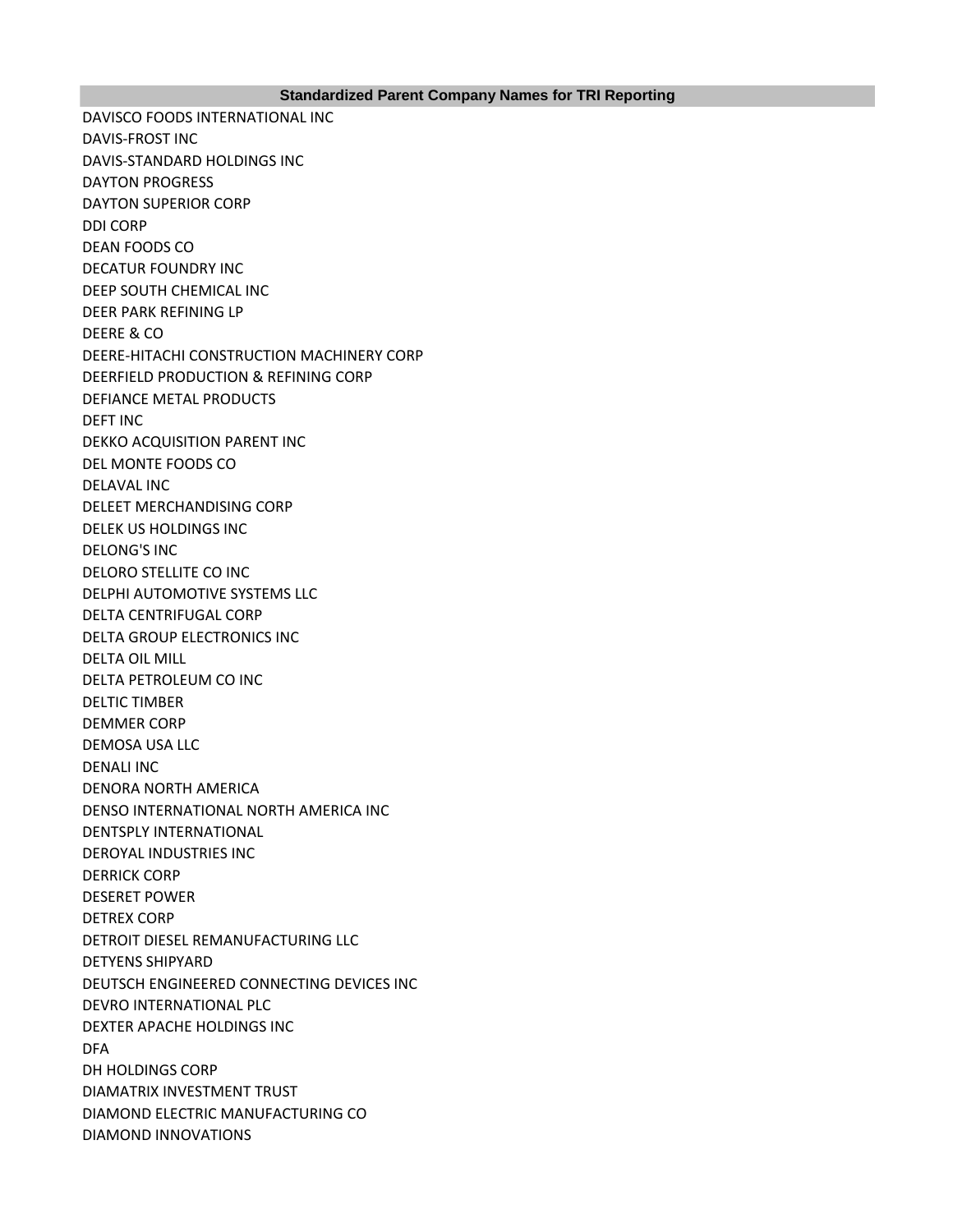DIAMOND MANUFACTURING CO DIAMOND R FERTILIZER CO INC DIAMOND VOGEL DIANAPPON INK & CHEMICALS DIATEC SPA DIC AMERICAS INC DICAR INC DICOR CORP DIDION ETHANOL LLC DIEBOLD INC DIEFENTHAL INVESTMENTS DIEHL METALL STIFTUNG & CO KG DIELECTRIC CORP DIESEL RADIATOR CO DIODES INC DISTHENE GROUP INC DIVERSAPACK LLC DIVERSIFIED CHEMICAL TECHNOLOGIES INC DIVERSIFIED MACHINE INC DIVINYCELL INTERNATIONAL AB DIXIE HOLDINGS INC DLSM DMI INC DOBER CHEMICAL CORP DOERFER CO DOLE FOOD CO INC DOMETIC CORP DOMINION RESOURCES INC DOMTAR CORP DONALDSON CO INC DONCASTERS LTD DONSCO INC DOOSAN INFRACORE AMERICA CORP DORMA - ENNEPETAL GERMANY DOUBLE EAGLE STEEL COATING CO DOUGLAS CORP DOUGLAS DYNAMICS HOLDINGS INC DOVER CORP DOVER LIGHT & POWER DOVER RESOURCES INC DOVER TECHNOLOGIES INC DOW CORNING CORP DOWA THT AMERICA DOYON UTILITIES LLC DPC INDUSTRIES INC DR PEPPER SNAPPLE GROUP DR REDDY'S LABORATORIES LTD DRAKE DEVELOPMENT CO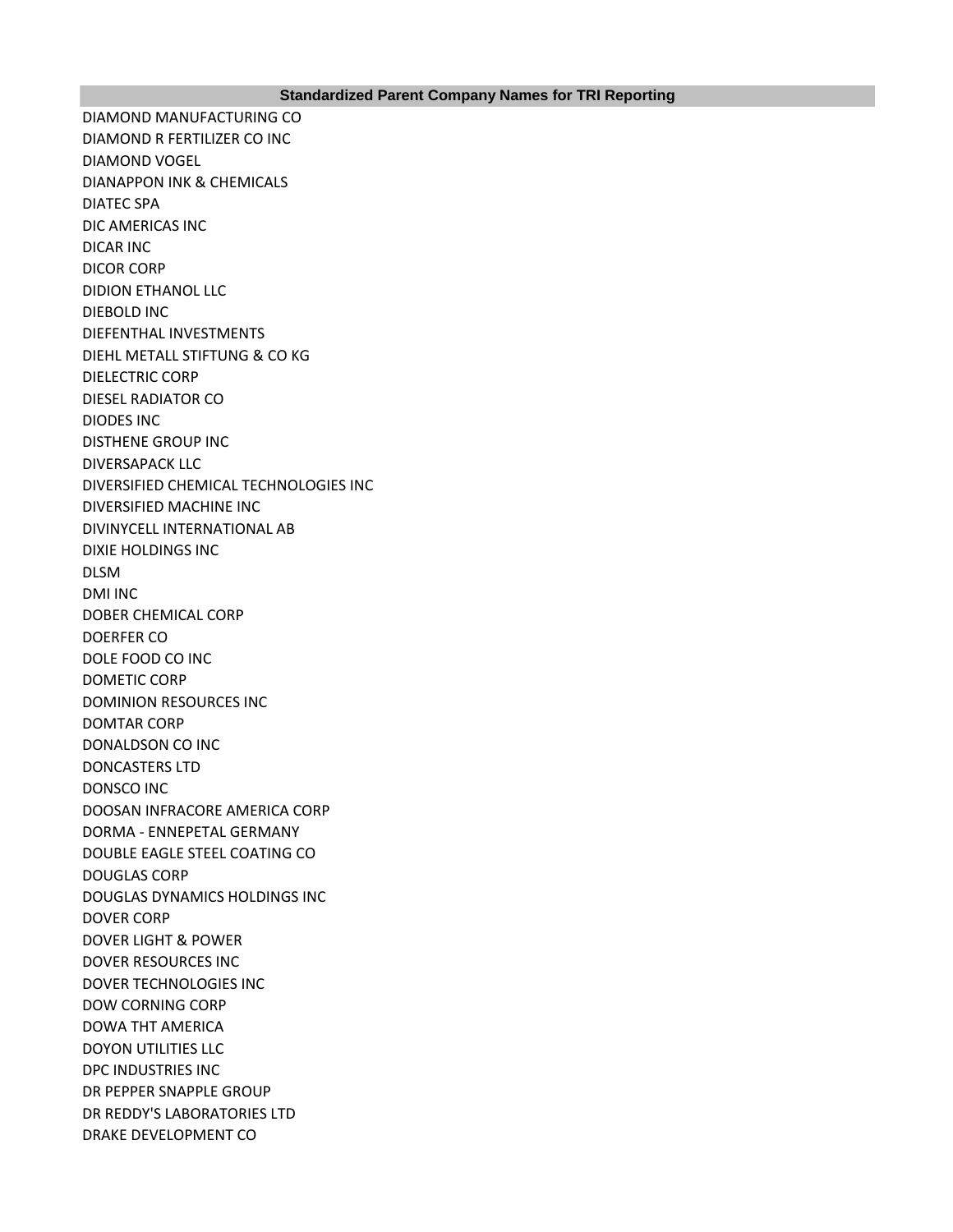DRESSER INC DRESSER RAND DREW INDUSTRIES INC DREXEL CHEMICAL CO DRIL-QUIP INC DRS TECHNOLOGIES INC DRUMMOND CO INC DRY CREEK CORP DSI UNDERGROUND SYSTEMS INC DSM RESINS BUSINESS GROUP DTE ENERGY CO DTR INDUSTRIES INC DUBOSE STRAPPING INC DUBUQUE STAMPING & MANUFACTURING INC DUCOMMUN INC DUFERCO US INVESTMENTS DUFFIELD MARINE INC DUKE ENERGY CORP DUKE MANUFACTURING CO DULANY INDUSTRIES DUNA-CORRADINI SPA DUNDEE HOLDING INC DUNMORE CORP DURA COAT PRODUCTS INC DURA-BOND INDUSTRIES INC DURA-MARK DBA BLACKFOOT BRASS DURA-TECH PROCESSES INC DURATEK INC DURATHERM INC DURAY PLATING CO DURCON INC DUREZ CORP DURO TEXTILES LLC DUTCHMEN MANUFACTURING INC DVCC INC DWYER INSTRUMENTS INC DX GROUP DYMAX CORP DYNALAB INC DYNAMIC MANUFACTURING INC DYNEGY INC DYNO NOBEL INC DYSTAR LP E & J GALLO E G I INC E I DU PONT DE NEMOURS & CO EAGAN MANUFACTURING CO INC EAGLE MATERIALS INC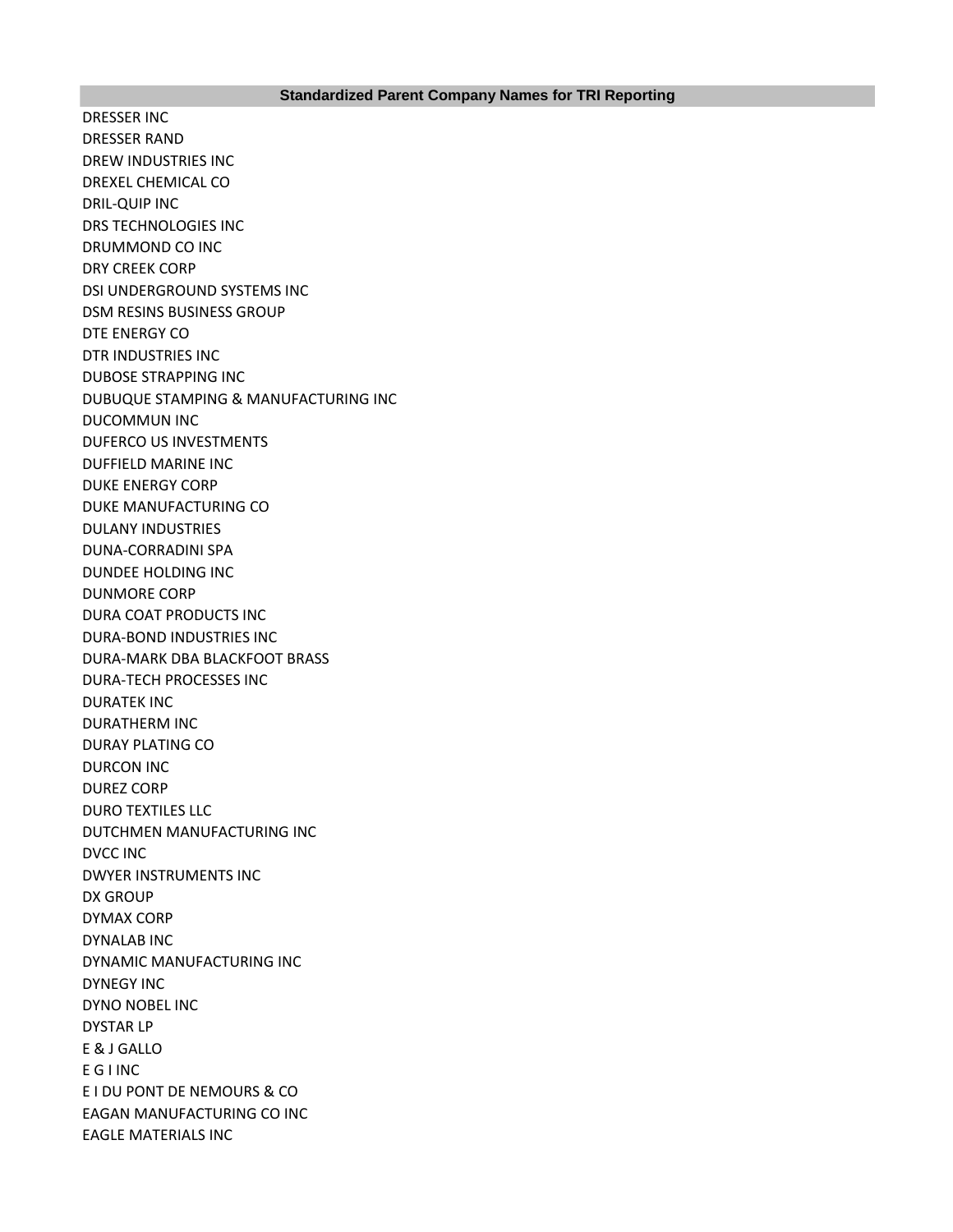EAST CAROLINA METAL TREATING INC EAST COAST POWER LLC EAST FORK BIODIESEL LLC EAST JORDAN IRON WORKS INC EAST KENTUCKY POWER COOPERATIVE INC EAST PENN MANUFACTURING CO INC EAST SIDE PLATING INC EASTERN ALLOYS INC EASTERN HARDWOODS INC EASTHAM ENTERPRISES INC EASTMAN CHEMICAL CO EASTMAN KODAK CO EASTON TECHNICAL PRODUCTS INC EATON CORP EBAA IRON INC EBBTIDE CORP EBONITE HOLDINGS INC EBSCO INDUSTRIES INC ECHOSTAR CORP ECKART AMERICA CORP ECOFLO HOLDING INC ECOLAB INC ECONOMY COMPOUNDS INC EDAC TECHNOLOGIES CORP EDDINGTON THREAD MFG CO EDELBROCK CORP EDISON CHOUEST EDISON INTERNATIONAL EDON CORP EDW C LEVY CO EDWARD H WOLF & SONS INC EDWARDS LIFESCIENCES LLC EDWARDS WOOD PRODUCTS INC EEDS & INTERIORS EFFICIENT MACHINE PRODUCTS CORP EH PERKINS CONSTRUCTION INC EIF CALYPSO LLC EKJ ENTERPRISES LP ELASTOMER SPECIALTIES INC ELDUR AG SWITZERLAND ELECTRO CHEMICAL FINISHING CO ELECTRO MODULE INC ELECTRO PLATE CIRCUITRY INC ELECTROLIZING CORP OF OHIO ELECTROLUX HOME PRODUCTS ELECTRO-MECHANICAL PRODUCTS INC ELECTRONIC DEVICES INC ELECTRONIC INNOVATIONS LLC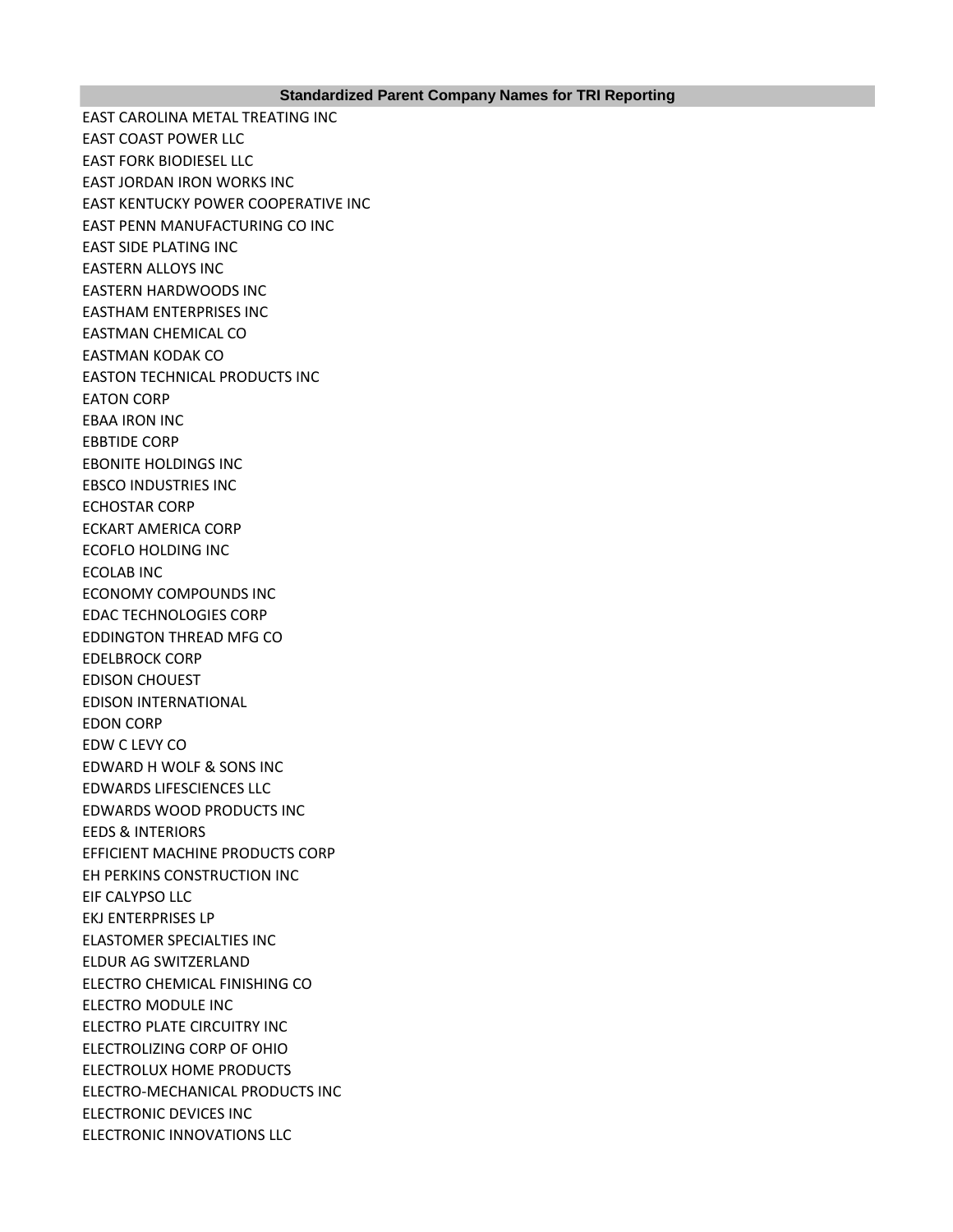ELECTRONIC SERVICES CORP OF AMERICA ELECTRONICS FOR IMAGING INC ELECTROSWITCH CORP ELEMENTIS ELEVANCE RENEWABLE SCIENCES INC ELGI RUBBER CO LTD ELGIN NATIONAL INDUSTRIES INC ELI LILLY & CO ELITE SPICE INC ELK CORP ELK PREMIUM BUILDING PRODUCTS INC ELK TECHNOLOGY GROUP INC ELKAY MANUFACTURING CO ELKCORP ELLIOTT CO OF INDIANAPOLIS INC ELLWOOD CITY FORGE ELM PLATING CO ELSTER AMERICAN METER CO ELYRIA FOUNDRY HOLDING CO LLC EMC PRECISION EMCO CHEMICAL DISTRIBUTORS INC EMCOR GROUP INC EMD MILLIPORE CORP EMERALD PERFORMANCE MATERIALS LLC EMERSON ELECTRIC CO EMERY OLEOCHEMICALS UK LTD EMPIRE HARD CHROME INC EMPIRE LUMBER CO ENCORE WIRE CORP ENDICOTT INTERCONNECT TECHNOLOGIES INC ENDURO SYSTEMS INC ENERGIZER HOLDINGS INC ENERGY EXCHANGER CO ENERGYSOLUTIONS LLC ENERSYS ENER-TEK INTERNATIONAL INC ENGINEERED COMPOSITES INC ENGINEERED CONTROLS INTERNATIONAL ENGINEERED ELECTRIC CO ENGINEERED GLASS PRODUCTS LLC ENGINEERED MATERIALS SOLUTIONS LLC ENGINEERING MATERIALS INC ENKEI AMERICA INC ENNIS PAINT ENPRO INDUSTRIES INC ENSIGN-BICKFORD INDUSTRIES INC ENTEK HOLDINGS ENTERGY CORP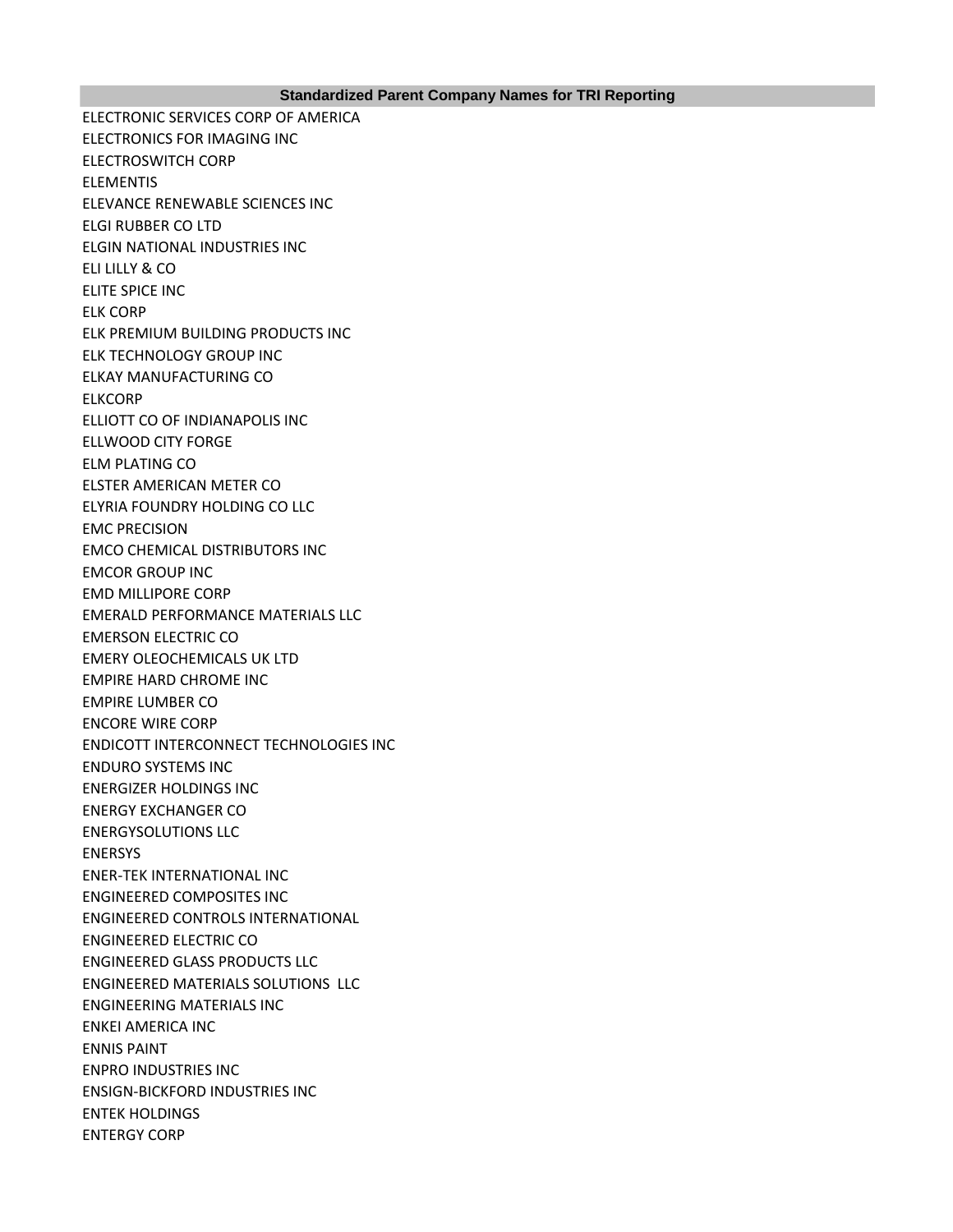ENTERPRISE PRODUCTS OPERATING LLC ENVIROTECH PUMP SYSTEMS INC EOA HOLDING CO INC EOR ENERGY SERVICES INC EPIC TECHNOLOGIES LLC EPSON AMERICA INC EQ HOLDING CO EQM TECHNOLOGIES & ENERGY ER WAGNER MANUFACTURING CO ERAMET MANGANESE ALLIAGE ERGON INC ERICO INTERNATIONAL CORP ERIE MANAGEMENT GROUP LLC ERIEZ MANUFACTURING INC ERP ENVIRONMENTAL ERVIN INDUSTRIES INC ERVING INDUSTRIES INC ESCALADE SPORTS INC ESCO CORP ESCO TECHNOLOGIES INC ESS GROUP INC ESSENTIAL POWER LLC ESSILOR LABORATORIES OF AMERICA ESSROC CEMENT CORP ESTEE LAUDER COS INC ESTERLINE TECHNOLOGIES ETHAN ALLEN OPERATIONS INC ETHOX INTERNATIONAL INC ETHYL CORP ETNA PRODUCTS INC EURAMAX INTERNATIONAL INC EUTICALS INC EVANS CAPITAL CORP EVANS INDUSTRIES INC EVAPCO INC EVERBRITE LLC EVERETT CHARLES TECHNOLOGIES EVERETT SMITH GROUP LTD EVERGREEN HOLDINGS INC EVERGREEN PACKAGING GROUP EVONIK INDUSTRIES EVRAZ INC NORTH AMERICA EXACTO INC EXCEL INDUSTRIES EXCELDA MANUFACTURING CO EXCELITAS TECHNOLOGIES CORP EXELIS INC EXELON CORP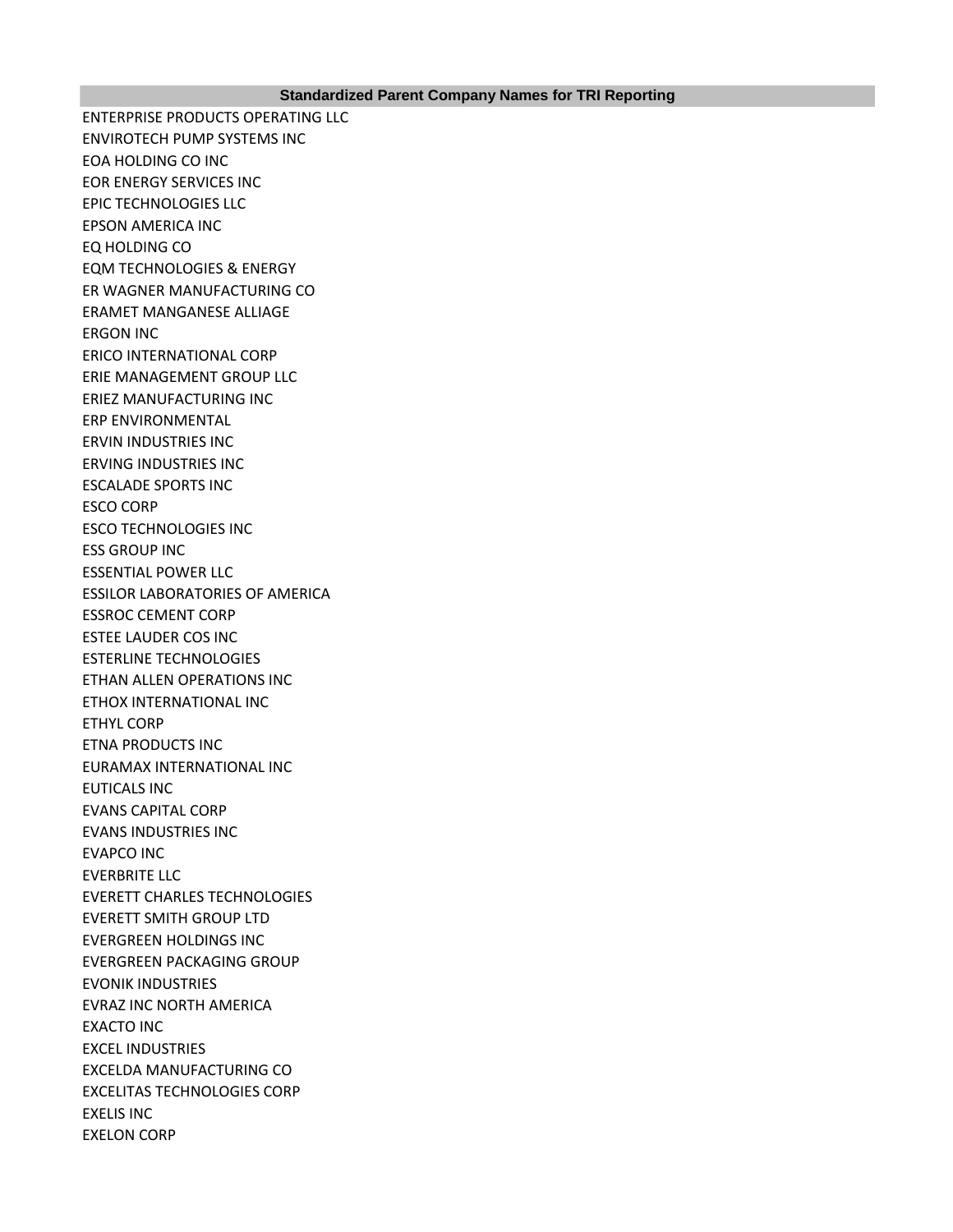EXIDE TECHNOLOGIES EXOPACK HOLDING CORP EXPANDED RUBBER PRODUCTS INC EXPRESS MANUFACTURING INC EXPRESS METAL FABRICATORS INC EXTANT COMPONENTS GROUP HOLDINGS INC EXTERIOR WOOD INC EXTERRAN ENERGY SOLUTIONS LLC EXXON MOBIL CORP F & A DAIRY PRODUCTS INC FAB INDUSTRIES CORP FAB-TECH ACQUISTITIONS INC FACILITATOR CAPITAL FUND FAIRCHILD SEMICONDUCTOR CORP FAIRFIELD CHAIR CO FAIRMOUNT MINERALS LTD FAIVELEY TRANSPORT NORTH AMERICA FALCON STEEL CO FANCOR INC FANSTEEL INC FARLEY'S & SATHERS CANDY CO INC FARMERS UNION INDUSTRIES LLC FARMLAND FOODS INC FAS-PAK INC FAURECIA FAWN INDUSTRIES FBC CHEMICAL CORP FBF LTD FBHS FCC (NORTH AMERICA) LLC FCG INC FEDERAL MOGUL CORP FEINTOOL AGLYSS FELDA IFFCO SDN BHD FELDMEIER EQUIPMENT INC FELKER BROTHERS CORP FELS OFFSHORE PTE LTD FEMCO HOLDINGS LLC FENNER INC FENWAL INTERNATIONAL INC FERALLOY CORP FERGUSON PERFORATING & WIRE CO INC FERRO CORP FERTIG CABINET CO INC FI INC FIBER COMPOSITES LLC FIBERDOME INC FIBERGLASS COATINGS INC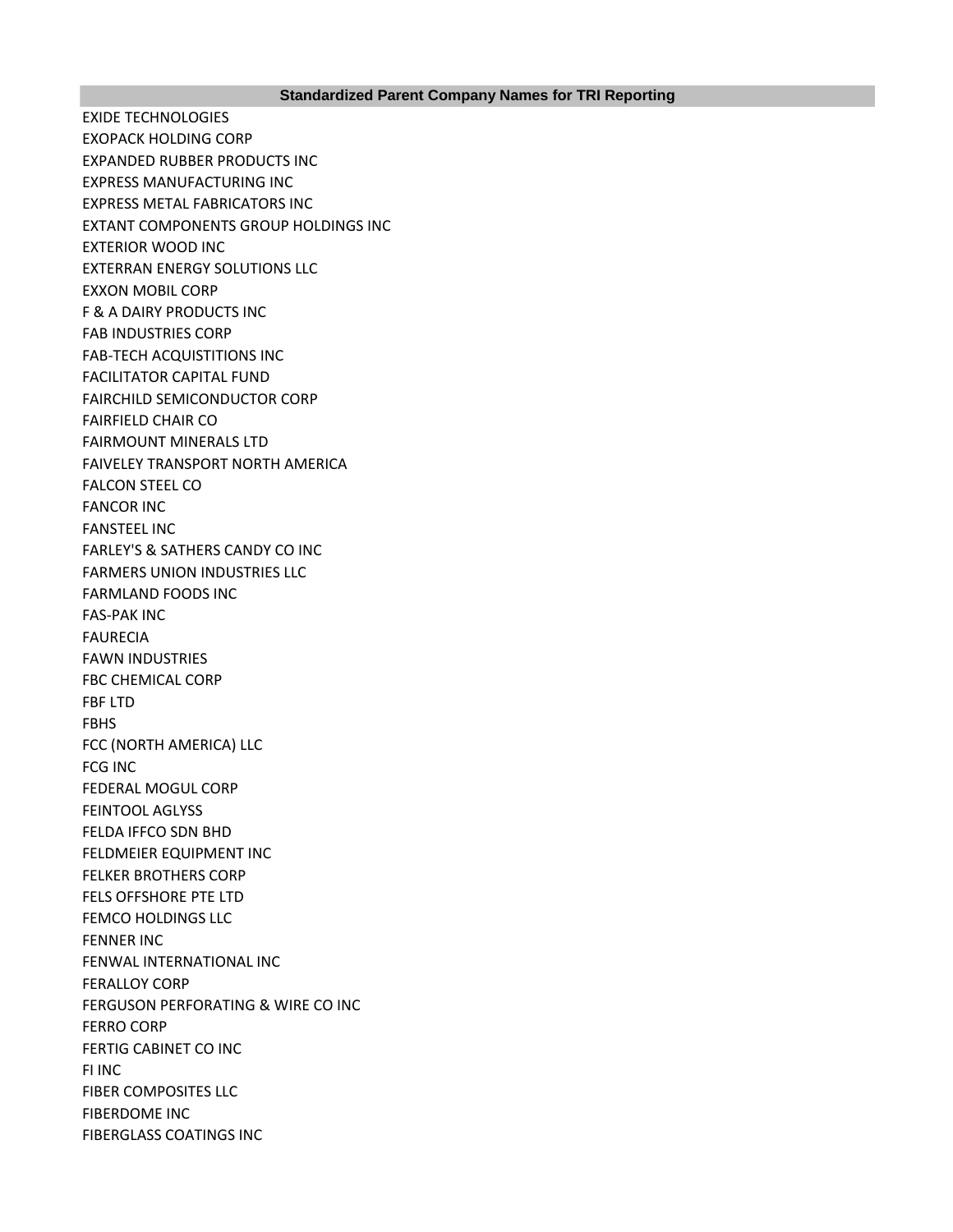FIBERGLASS PRODUCTS INC FIBERGLASS SPECIALTIES INC FIBERMARK NORTH AMERICA INC FIBERTECH COLUMNS INC FIBER-TECH ENGINNERING INC FIBERWEB INC FIBREK INC FIELDALE FARMS CORP FINCANTIERI MARINE GROUP LLC FINCH PAPER HOLDINGS FINELINE INDUSTRIES INC FINGER LAKES CHEMICAL INC FINLEY INVESTMENTS INC FINMECCANICA SPA FINNISH CHEMICALS CORP FINTUBE LLC FIOCCHI MUNIZIONI SPA FIRESTONE POLYMERS LLC FIRST ATLANTIC CAPITAL CORP FIRST SOLAR FIRST SOURCE WORLDWIDE LLC FIRSTENERGY GENERATION CORP FIRSTLIGHT POWER RESOURCES INC FIRTH RIXSON LTD FISHER & LUDLOW FISHER BARTON INC FISHER TANK CO FISKARS BRANDS INC FIVES STEIN FJ MANAGEMENT FLAKEBOARD AMERICA LTD FLEETWOOD ENTERPRISES FLETCHER BUILDING PRODUCTS FLEXCON CO INC FLEXIBLE FOAM PRODUCTS INC FLEX-N-GATE CORP FLEXTRONICS INTERNATIONAL USA FLINT GROUP NORTH AMERICA CORP FLOCAST LLC FLO-KEM INC FLORESTONE PRODUCTS CO INC FLORIDA PRODUCTION ENGINEERING FLORIM USA INC **FLOTEK** FLOW POLYMERS LLC FLOWSERVE CORP FLUID HANDLING LLC FLUID MOTION LLC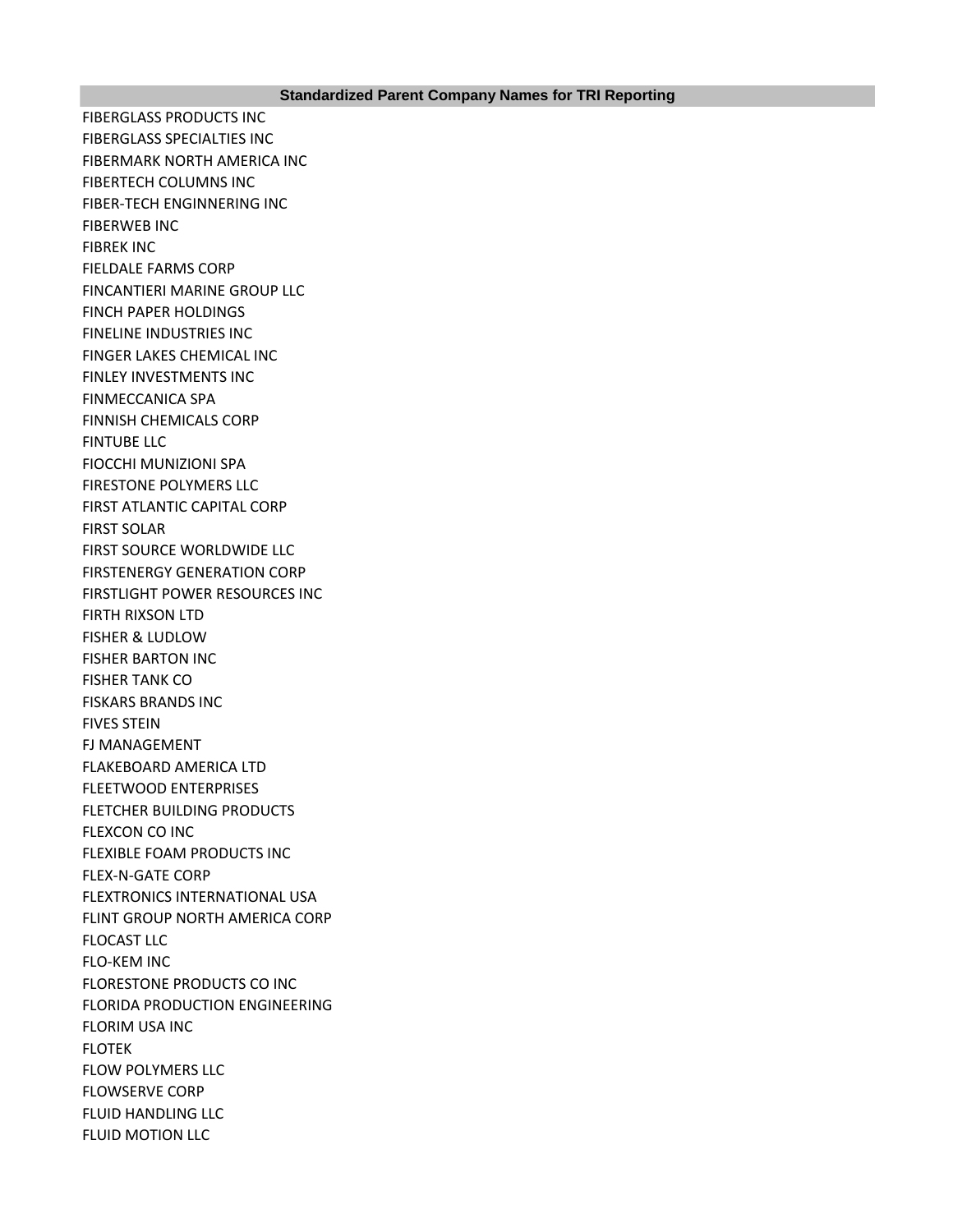FLUID ROUTING SOLUTIONS INC FMC CORP FMC TECHNOLOGIES INC FOAM RUBBER LLC FOAM SUPPLIES INC FOAMEX INNOVATIONS INC FOMO PRODUCTS INC FONTAINE TRAILER CO FONTANA WOOD PRESERVING FOOD SERVICE HOLDINGS INC FORBO GROUP FORD METER BOX CO INC FORD MOTOR & MAZDA JAPAN FORD MOTOR CO FORDYCE CONCRETE CO INC FOREMOST FARMS USA COOPERATIVE FOREST CITY TECHNOLOGIES FOREST RIVER INC FORGED COMPONENTS INC FORMATION METALS CORP FORMOSA PLASTICS CORP USA FORT RECOVERY INDUSTRIES INC FORT WAYNE METALS RESEARCH PRODUCTS CORP FORTUNE BRANDS HOME & SECURITY FORUM ENERGY TECHNOLOGIES FOSTER FARMS FOUNTAIN PLATING CO INC FOX ENERGY CO LLC FOX VALLEY ENERGY HOLDINGS LLC FPM LLC FRAC TECH SERVICES LLC FRAEN CORP FRAM GROUP OPERATIONS LLC FRANK BRUNCKHORST CO LLC FRANKE CONSUMER PRODUCTS FRANKE USA HOLDING CO FRANKLIN ELECTRIC CO FRANKLIN GROUP FRASER PAPERS INC FRAZIER INDUSTRIAL CO FREEDOM INDUSTRIES INC FREEPORT-MCMORAN COPPER & GOLD FREESCALE SEMICONDUCTOR FRES-CO SYSTEM USA INC FRESENIUS MEDICAL CARE NORTH AMERICA FRESH MARK INC FRESNO VALVES & CASTINGS INC FREUDENBERG-NOK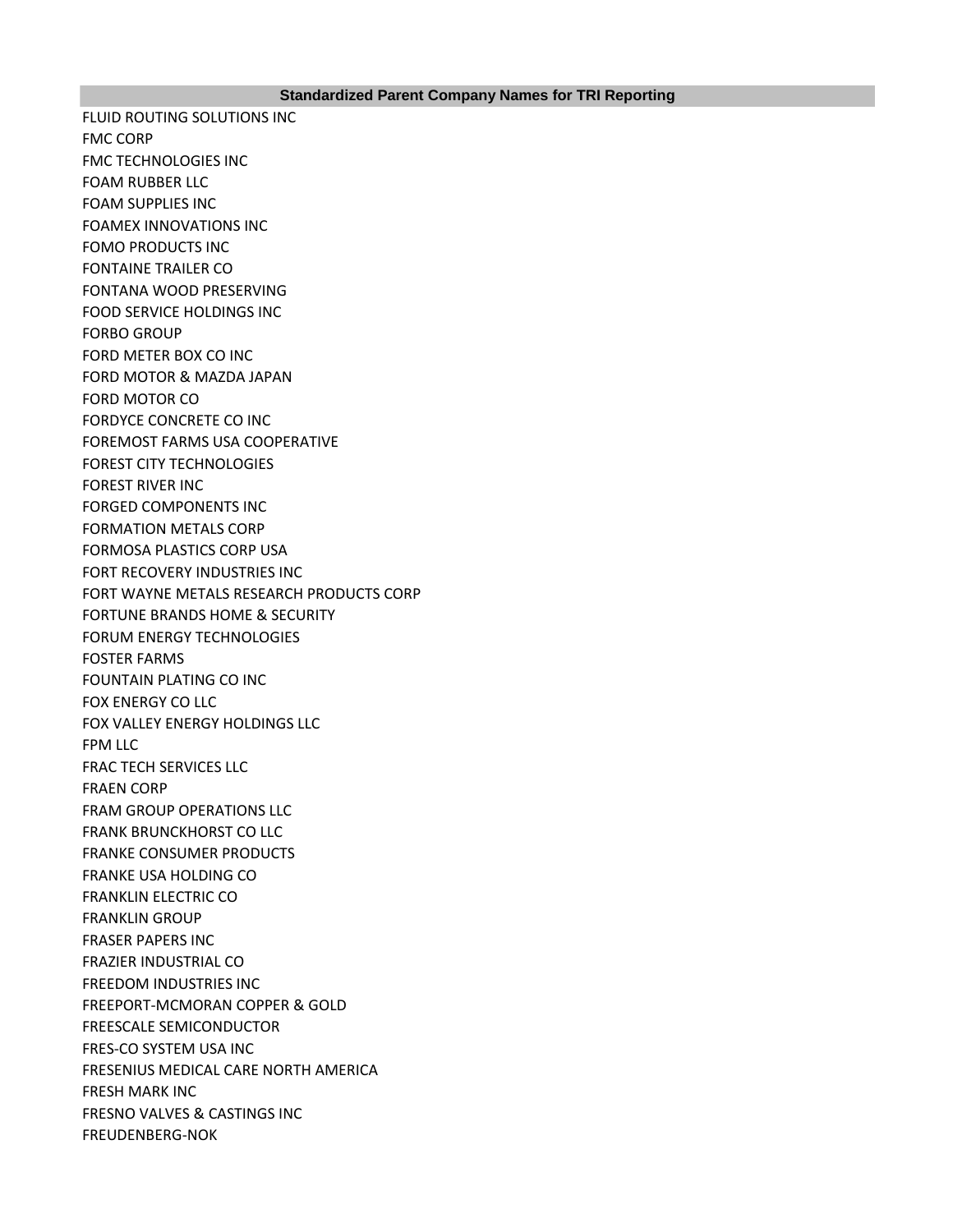FRIT INDUSTRIES INC FRITZ ENTERPRISES INC FRITZ INDUSTRIES INC FRONT RANGE ENERGY LLC FRONTIER LOGISTICAL SERVICES LLC FRSL INC FSTI INC FT ENG INC FTE AUTOMOTIVE USA INC FUCHS LUBRICANTS CO FUJI HEAVY INDUSTRIES LTD FUJI SPECIALTIES INC FUJIFILM HOLDINGS AMERICA CORP FUJITSU AMERICA FULL VISION INC FULLER BRUSH CO FULMER CO FURAN TECHNOLOGY GROUP INC FURNITURE BRANDS INTERNATIONAL INC FUSHI COPPERWELD INC FUTABA CORP FUTURE FOAM INC FUTUREFUEL CORP FWD SEAGRAVE HOLDINGS LP FXI HOLDINGS INC FXI INC G3 INDUSTRIES INC GA RICHARDS GAC CHEMICAL CORP GACO WESTERN LLC GAF ELK CORP GALEY & LORD INDUSTRIES LLC GALLO CATTLE CO GALVAN INDUSTRIES GALVCO MARYLAND LLC GAMCO COMPONENTS GROUP LLC GAMESA TECHNOLOGY CORP INC GAMMA HOLDING USA INC GANNON & SCOTT GARDNER DENVER INC GARDNER GLASS PRODUCTS INC GARDNER INDUSTRIES INC GARLAND INDUSTRIES INC GARLOCK PRINTING & CONVERTING GARMIN INTERNATIONAL INC GARRATT-CALLAHAN CO GARY-WILLIAMS ENERGY CORP GAS COMPONENTS GROUP INC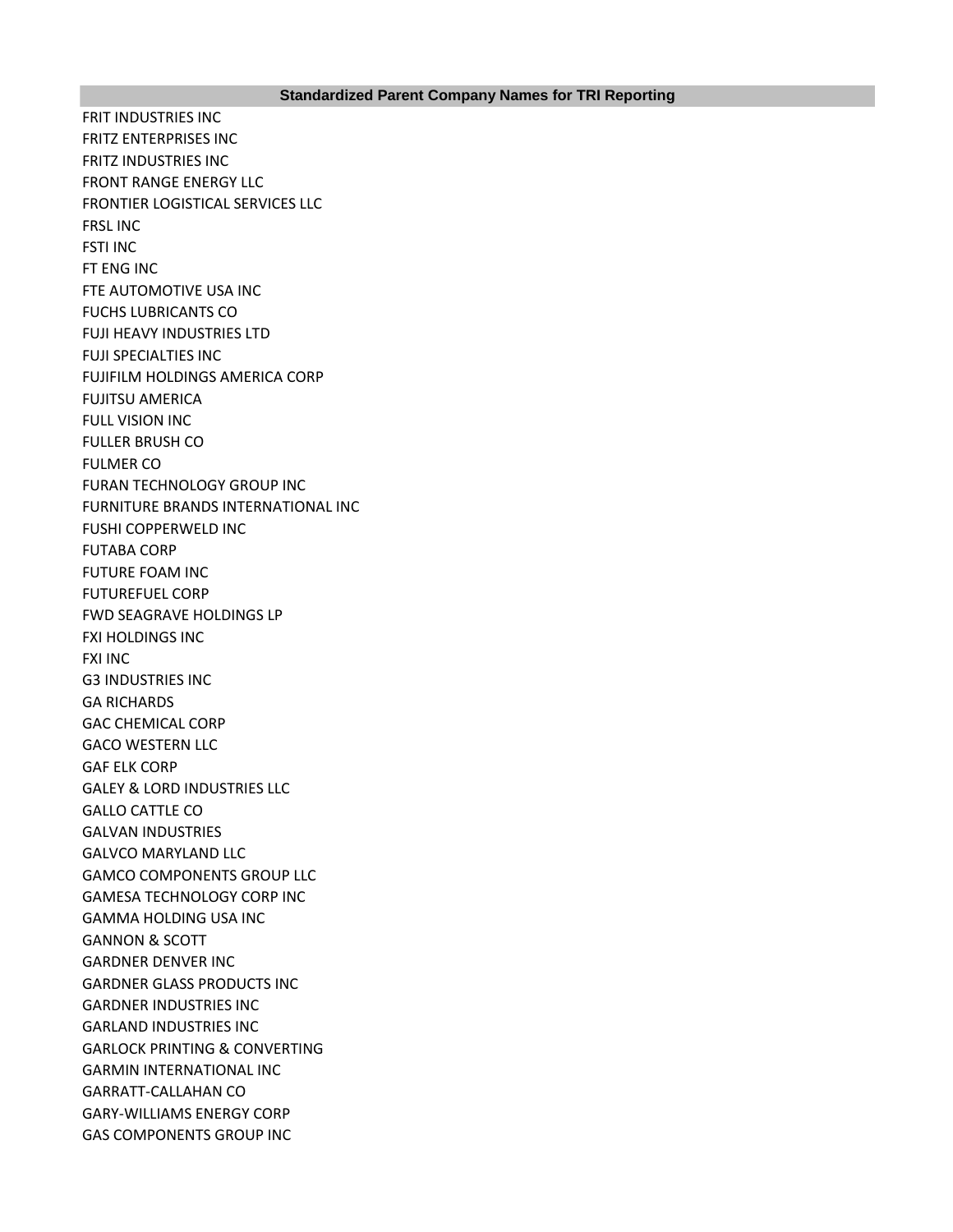### **Standardized Parent Company Names for TRI Reporting**

GATES CORP GAVILON GROUP LLC GAYLORD CHEMICAL CO LLC GAYSTON CORP GCC OF AMERICA GDF SUEZ NORTH AMERICA GEA PROCESS ENGINEERING COLUMBIA MD GECOM CORP GELEST INC GELITA USA GEM GRAVURE CO INC GEMARK CORP GEMINI INC GEMINI INDUSTRIES INC GEMTRON CORP **GENCO** GENCORP INC GENERAC HOLDINGS INC GENERAL BIODIESEL INC GENERAL CABLE CORP GENERAL CARBIDE CORP GENERAL CHEMICAL PERFORMANCE PRODUCTS LLC GENERAL DYNAMICS CORP GENERAL ELECTRIC CO (GE CO) GENERAL FINANCE INC GENERAL METALS POWDER CO GENERAL MILLS INC GENERAL MONITORS GENERAL MOTORS LLC GENERAL SHALE BRICK INC GENERAL TECHNOLOGY INC GENESIS ENERGY LP GENIE ELECTRONICS CO INC **GENLABS** GENLYTE THOMAS GROUP LLC GENON ENERGY INC GENTEK INC GENTEX CORP GENUINE PARTS CO GEO SPECIALTY CHEMICALS INC GEODIS GLOBAL SOLUTIONS USA INC GEORG FISCHER GEORGE S COYNE CHEMICAL CO INC GEORGES FAMILY FARMS LLC GEORGE'S INC GEORGIA GULF CORP **GEOTEK** GERBER POULTRY INC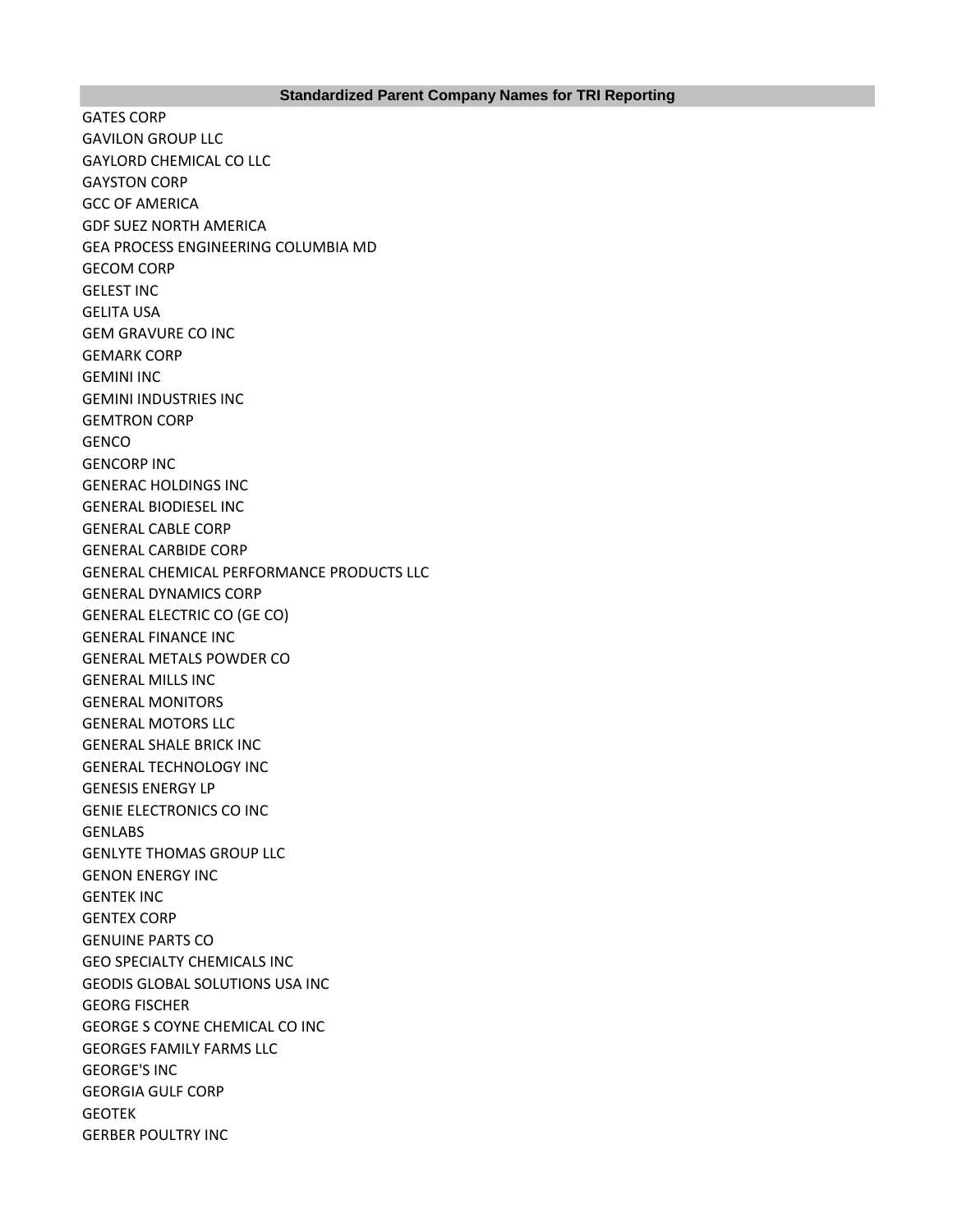GERDAU GROUP GERRESHEIMER GLASS INC GESTAMP NORTH AMERICA GETTY REALTY CORP GEVO GHENT MANUFACTURING INC GIANT CEMENT HOLDING INC GIBRALTAR CHEMICAL WORKS INC GIBRALTAR INDUSTRIES INC GIBSON PRODUCTS LP GICC HOLDINGS INC GIFFIN INC GIRARD INDUSTRIES LTD GIVAUDAN US INC GKL CORP GKN NORTH AMERICA INC GLACIAL LAKES ENERGY LLC GLACIER NORTHWEST INC GLANBIA PLC GLASFORMS INC GLASPRO INC GLASSMAN HIGH VOLTAGE GLAXOSMITHKLINE INC GLEASON CORP GLECO PLATING INC GLEN RAVEN TECHNICAL FABRICS LLC GLOBAL AUTOMOTIVE SYSTEMS GLOBAL BRASS & COPPER INC GLOBAL COMPOSITES INC GLOBAL COS LLC GLOBAL INDUSTRIES TECHNOLOGIES INC GLOBAL INNOVATION CORP GLOBAL PRECISION PARTS, INC GLOBAL REVCO TERMINAL LLC GLOBAL SOUTH TERMINAL LLC GLOBALFOUNDRIES US INC GLOBALPETROLEUM CORP GLOBE METALLURGICAL INC GLOBE SPECIALTY METALS INC GO CARLSON INC GOLDCORP INC GOLDEN METALS INC GOLDEN VALLEY ELECTRIC ASSOC GOLDENS' FOUNDRY & MACHINE CO GOLDIS ENTERPRISES INC GOLDMAN SACHS GROUP INC GOLDSBORO MILLING CO GOLDSCHMIDT-THERMIT GROUP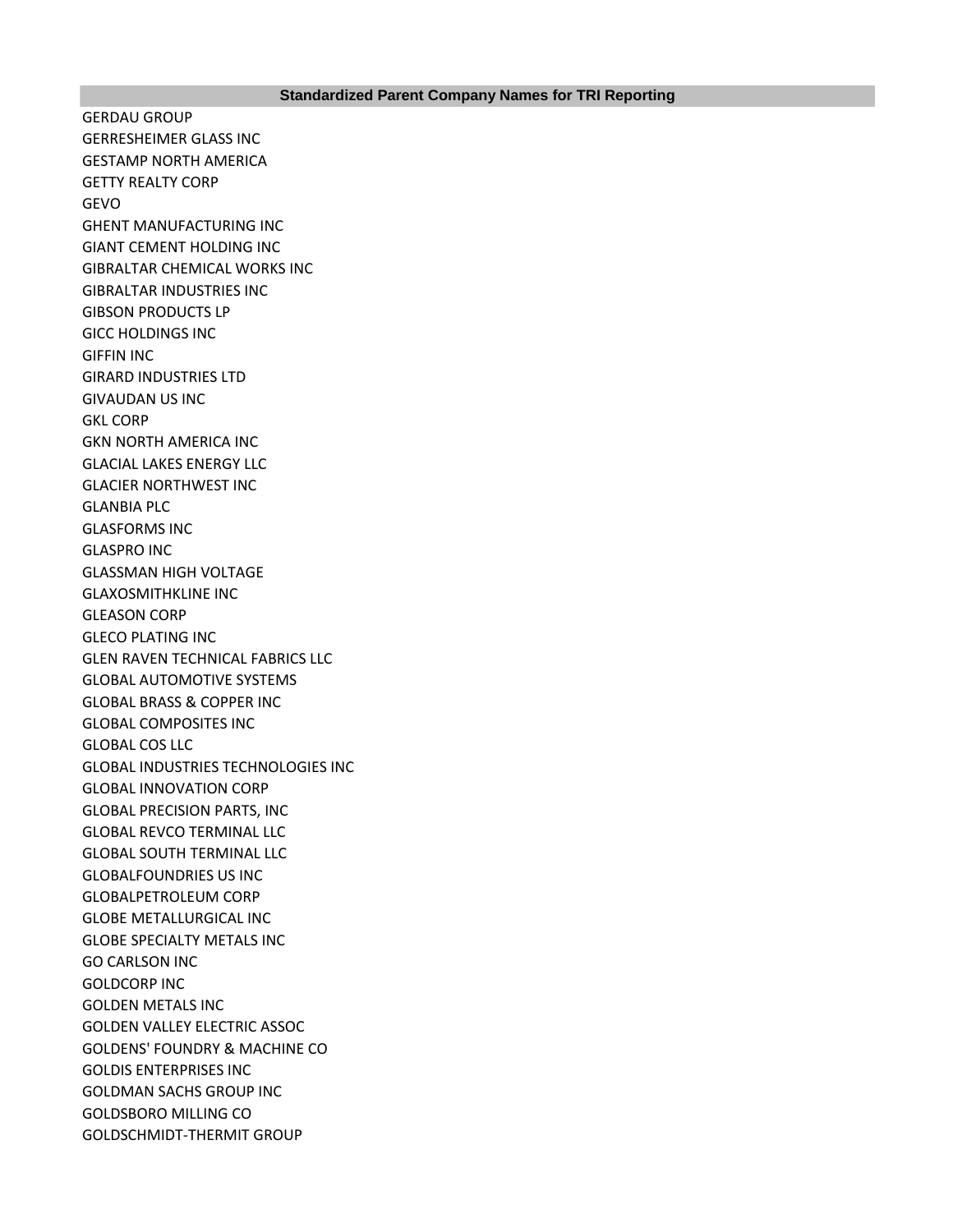GOODMAN GLOBAL HOLDINGS INC GOODRICH CORP GOODWIN CO GORDON TERMINAL SERVICE CO OF PA GOSSNER FOODS INC GOTEC PLUS SUN LLC GOYA FOODS GPI CORP GRACO INC GRAFIL INC GRAFTECH INTERNATIONAL LTD GRAHAM PARTNERS GRAND HAVEN BOARD OF LIGHT & POWER GRANDE CHEESE CO GRANDOR CORP GRANDVIEW PRODUCTS CO INC GRAPHIC CONTROLS ACQUISITION CORP GRAPHIC PACKAGING HOLDING CO GRAPHITE MACHINING INC GRAPHITE METALLIZING HOLDINGS INC GRAYMONT LTD GREAT BASIN GOLD LTD GREAT DANE LP GREAT LAKES CHEESE CO INC GREAT PLAINS ENERGY GREAT PLAINS MANUFACTURING INC GREAT RIVER ENERGY GREAT SOUTHERN WOOD PRESERVING INC **GREATBATCH** GREDE HOLDINGS LLC GREEN BAY PACKAGING INC GREEN DIAMOND RESOURCES GREEN PLAINS RENEWABLE ENERGY INC GREEN TOKAI CO LTD GREEN VALLEY CHEMICAL CORP GREENBRIER COS GREENE TWEED OF DELAWARE GREENFIELD ETHANOL GREENWOOD TREE FARM FUND GREER INDUSTRIES GREIF INC GRIFFIN PIPE PRODUCTS CO GRIFOLS THERAPEUTICS INC GRISWOLD INDUSTRIES GROSCHOPP INC GROTE INDUSTRIES INC GROUP O GROW MORE INC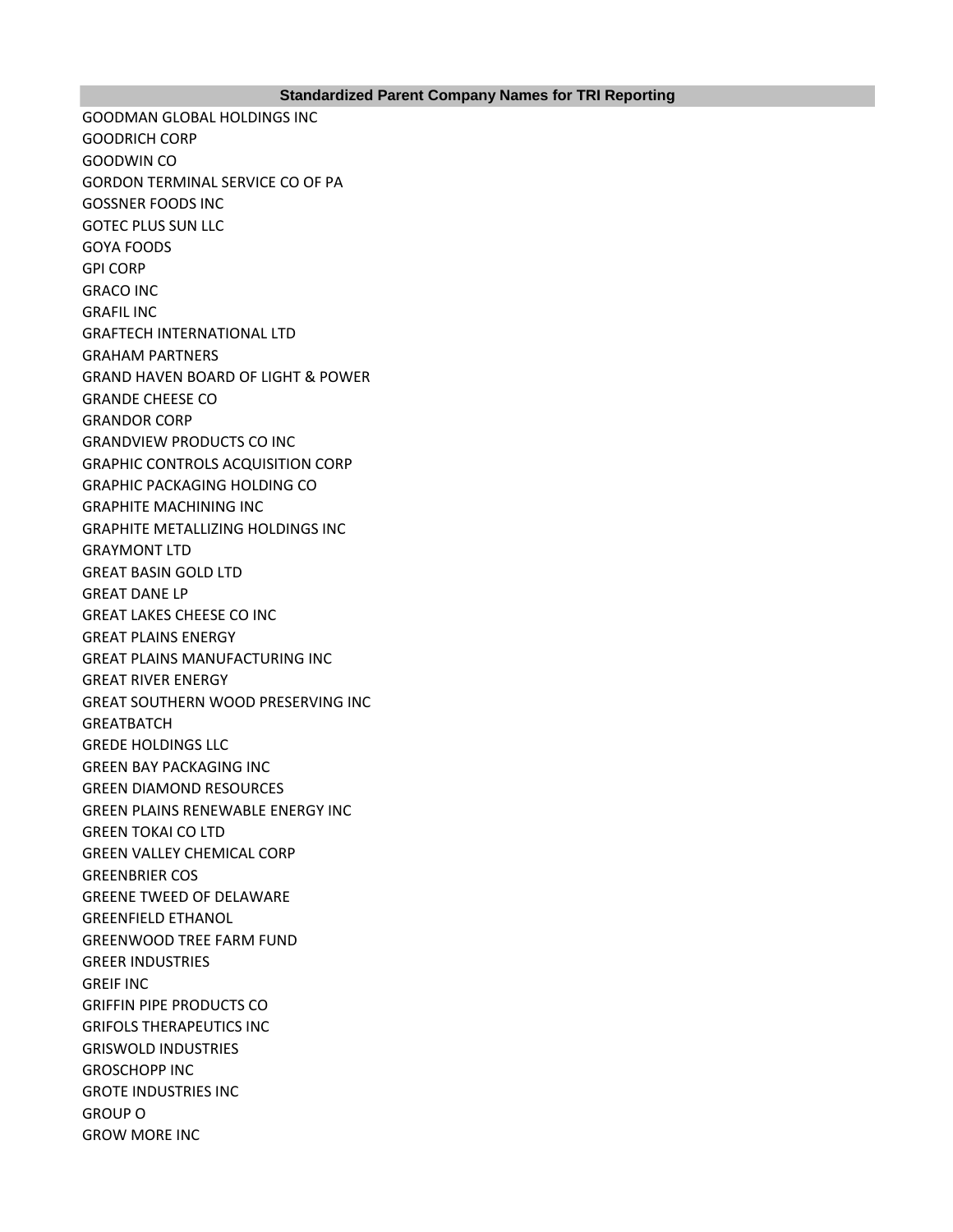GRUNDFOS GRUNER & JAHR USA GROUP INC GRUPO ANTOLIN GRUPO IMSA GRYPHON GOLD CORP GS ROOFING PRODUCTS CO GTL RESOURCES USA INC GUARDIAN INDUSTRIES CORP GUILFORD MILLS INC GULBRANDSEN GULF BAYPORT CHEMICALS LP GULF CHEMICAL & METALLURGICAL CORP GULF COAST CHEMICAL INC GULF ISLAND FABRICATION INC GULF LUMBER CO GULF OIL LP GVW HOLDINGS LLC GWF POWER SYSTEMS LP H & M PLATING CO H & S MANUFACTURING CO INC HA INTERNATIONAL LLC HAAG STREIT USA HAAS CABINET CO INC HABASIT AG HACHETTE LIVRE HAGAN-KENNINGTON OIL CO HAIN PURE PROTEIN HALDOR TOPSOE/ AS HALLIBURTON CO HALLMARK CARDS INC HALLSTAR CO HAMAKUA ENERGY PARTNERS LP HAMILTON SUNDSTRAND CORP HAMMOND GROUP INC HAMPSON IND HAMPTON CAPITAL PARTNERS HAMPTON LUMBER MILLS HANDY & HARMAN LTD HANESBRANDS INC HANFORD LP HANNA STEEL CORP HANOVER FOODS CORP HANS ROTHENBUHLER & SON INC HANWHA MACHINERY AMERICAN CORP HARCROS CHEMICALS INC HARDEN FURNITURE INC HARIM USA LTD HARIMA USA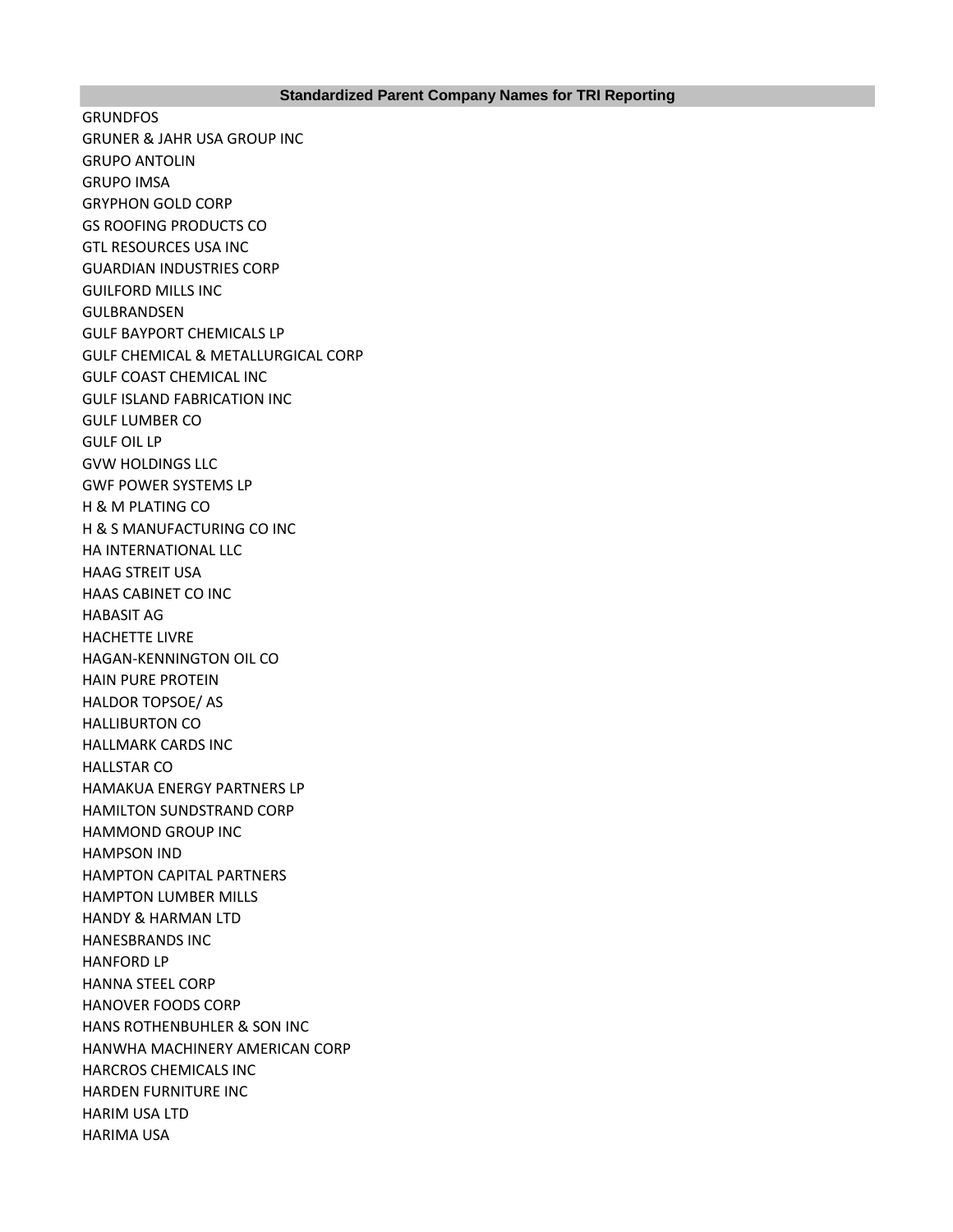HARLEY-DAVIDSON MOTOR CO HARMON INTERNATIONAL INDUSTRIES INC HARPER CORP OF AMERICA HARPURE ENTERPRISES INC HARRELLS INC HARRIS CORP HARRISON POULTRY INC HARRISON STEEL CASTINGS CO HARRY MILLER CORP HARSCO CORP HARTLAND FUEL PRODUCTS HARTSON-KENNEDY CABINET TOP CO INC HARTZELL PROPELLER INC HARVEY INDUSTRIES LLC HASA INC HASTINGS UTILITIES / PUBLIC POWER GENERATION AGENCY HAULOTTE US INC HAUSNER HARD-CHROME INC HAWAIIAN ELECTRIC INDUSTRIES INC HAWKER BEECHCRAFT CORP HAWKEYE VENTURES HAWKINS INC HAYDEN INDUSTRIAL PRODUCTS HAYDONKERK MOTION SOLUTIONS INC HAYES & STOLZ INDUSTRIAL MANUFACTURING CO INC HAYES LEMMERZ INTERNATIONAL INC HAYNES INTERNATIONAL INC HAYWARD INDUSTRIES INC HB FULLER CO HBD INDUSTRIES INC HC COMPOSITES LLC HC STARCK INC HD SUPPLY HEADWATERS INC HEARTHSIDE FOODS LLC HEAT & CONTROL INC HEAT TREATING INC HEATBATH CORP HEB GROCERY CO LP HEBRON BRICK COS HECLA MINING CO HEDRICK INDUSTRIES HEE ENVIRONMENTAL ENGINEERING LLC HEICO CORP HEICO HOLDING INC HEIDENHAIN HOLDING INC HEIK HOLDING CO HEITKAMP & THUMANN GROUP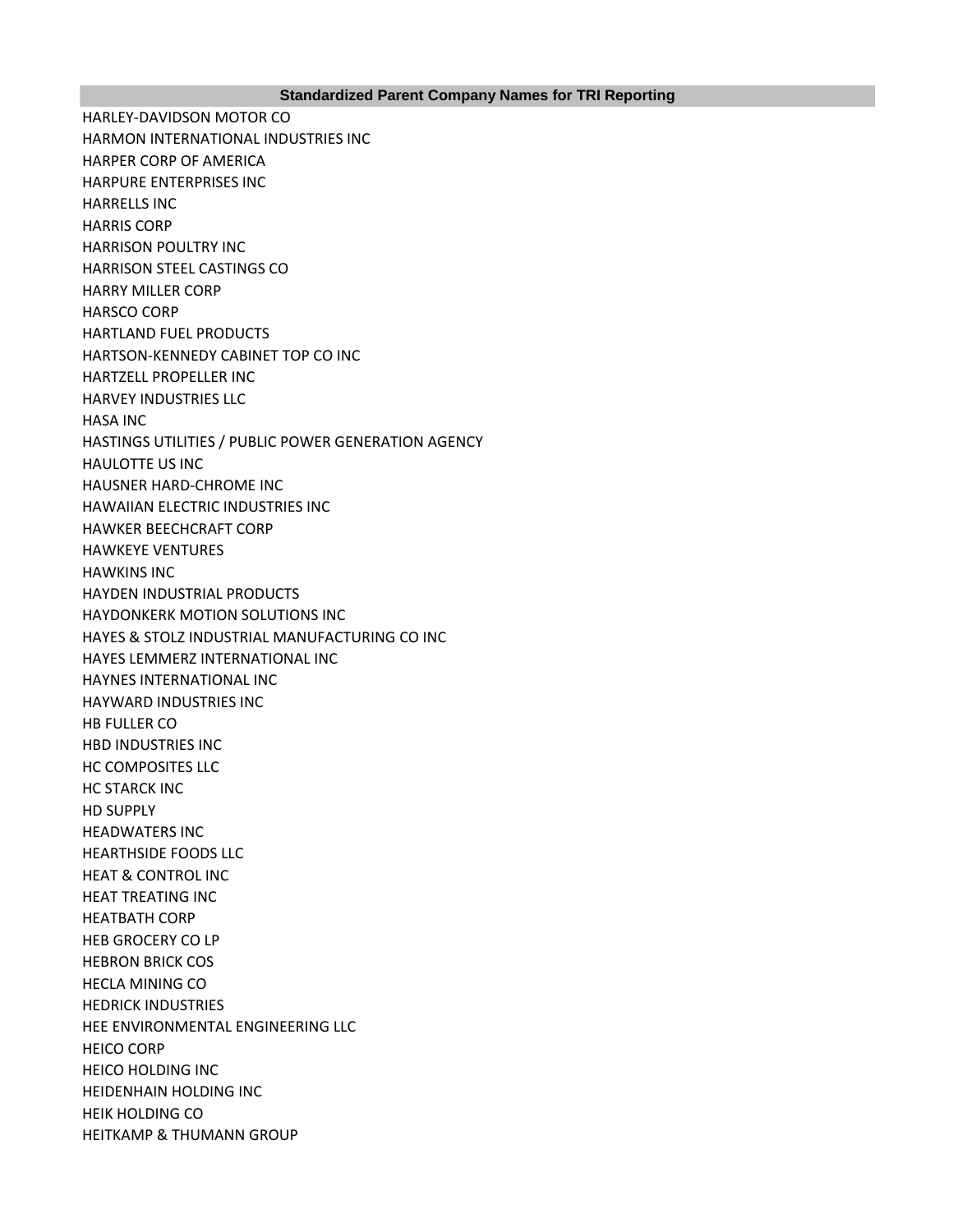HELENA CHEMICAL CO HELGESEN INDUSTRIES HELLA NORTH AMERICA HELLMAN & FRIEDMAN HELM AMERICA HELWIG CARBON PRODUCTS INC HENDRICK MANUFACTURING CO HENDRICKS HOLDING CO INC HENKEL CORP HENNIGES AUTOMOTIVE INC HENRY CO HENTZEN COATINGS INC HERAEUS HERCULES CHEMICAL CO INC HERCULES FIBER II LLC HERITAGE-WTI LLC HERLEY INDUSTRIES INC HEROUX DEVTEK INC HERSHEY CO HESS CORP HESS PRINT SOLUTIONS HEWLETT-PACKARD CO HEXCEL CORP HEXPOL COMPOUNDING NAFTA HEYCO INC HFI LLC HH BROWN CO HHI GROUP HOLDINGS LLC HI PLAINS FEED LLC HI ROLLER CONVEYORS HI TECMETAL GROUP INC HICKORY POWER LLC HICKORY SPRINGS MANUFACTURING CO HIG CAPITAL HIGH INDUSTRIES INC HIGH SIERRA ENERGY LP HIGHLAND INTERNATIONAL INC HIKMA PHARMACEUTICAL HILAND DAIRY FOODS CO HILL BROTHERS CHEMICAL CO HILLENBRAND INDUSTRIES HILLYARD INDUSTRIES INC HILMAR CHEESE CO HI-PRO FEEDS INC HIREL SYSTEMS LLC HIRSCHFELD HOLDINGS LP HIS PAINT MANUFACTURING CO HITACHI AMERICA LTD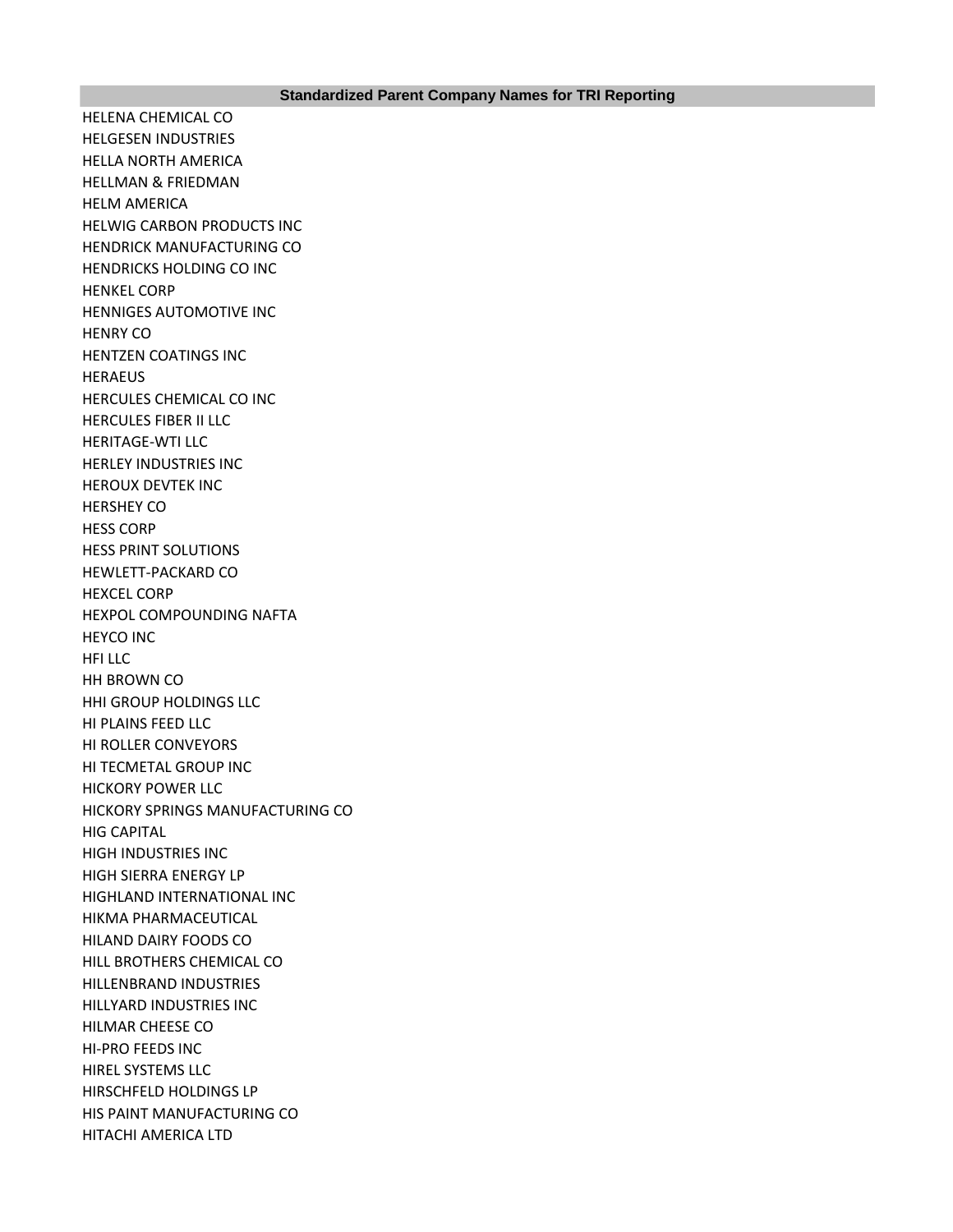HITACHI METALS OF AMERICA LTD HITACHI POWDERED METALS CO LTD HITCHINER MANUFACTURING CO INC HIXSON LUMBER SALES HJ BAKER & BRO INC HJ HEINZ CO HL BLACHFORD LTD HMF GROUP INC HNI CORP HODGDON POWDER CO HOFFMANN-LAROCHE INC HOFMANN INDUSTRIES INC HOGAN MANUFACTURING INC H-O-H WATER TECHNOLOGY INC HOHMAN PLATING & MFG INC HOLCIM (US) INC HOLDEN INDUSTRIES INC HOLLAND BOARD OF PUBLIC WORKS HOLLAND COLOURS NV HOLLEY PERFORMANCE PRODUCTS HOLLIDAY ROCK CO INC HOLLINGSWORTH & VOSE CO HOLLISTER INVESTMENT CORP HOLLOWAY HOUSE INC HOLLYFRONTIER CORP HOLLYOAK CHEMICAL INC HOLOGIC INC HOMAN INDUSTRIES HOMESTAKE MINING CO HONAN HOLDING'S USA INC HONEYWELL INTERNATIONAL INC HONOLULU WOOD TREATING LLC HOOD COS INC HOOSIER ENERGY REC INC HOOVER MATERIALS HANDLING GROUP INC HOOVER WOOD PRODUCTS HOLDING INC HOPKINSVILLE ELEVATOR CO HORMEL FOODS CORP HORSEHEAD HOLDING CORP HORTON INDUSTRIES INC HOSHIZAKI ELECTRIC CO LTD HOSPIRA INC HOUCHENS INDUSTRIES HOUGHTON CHEMICAL CORP HOUGHTON INTERNATIONAL INC HOUSE OF RAEFORD HOUSTON PLATING & COATINGS LLC HOWARD FINISHING LLC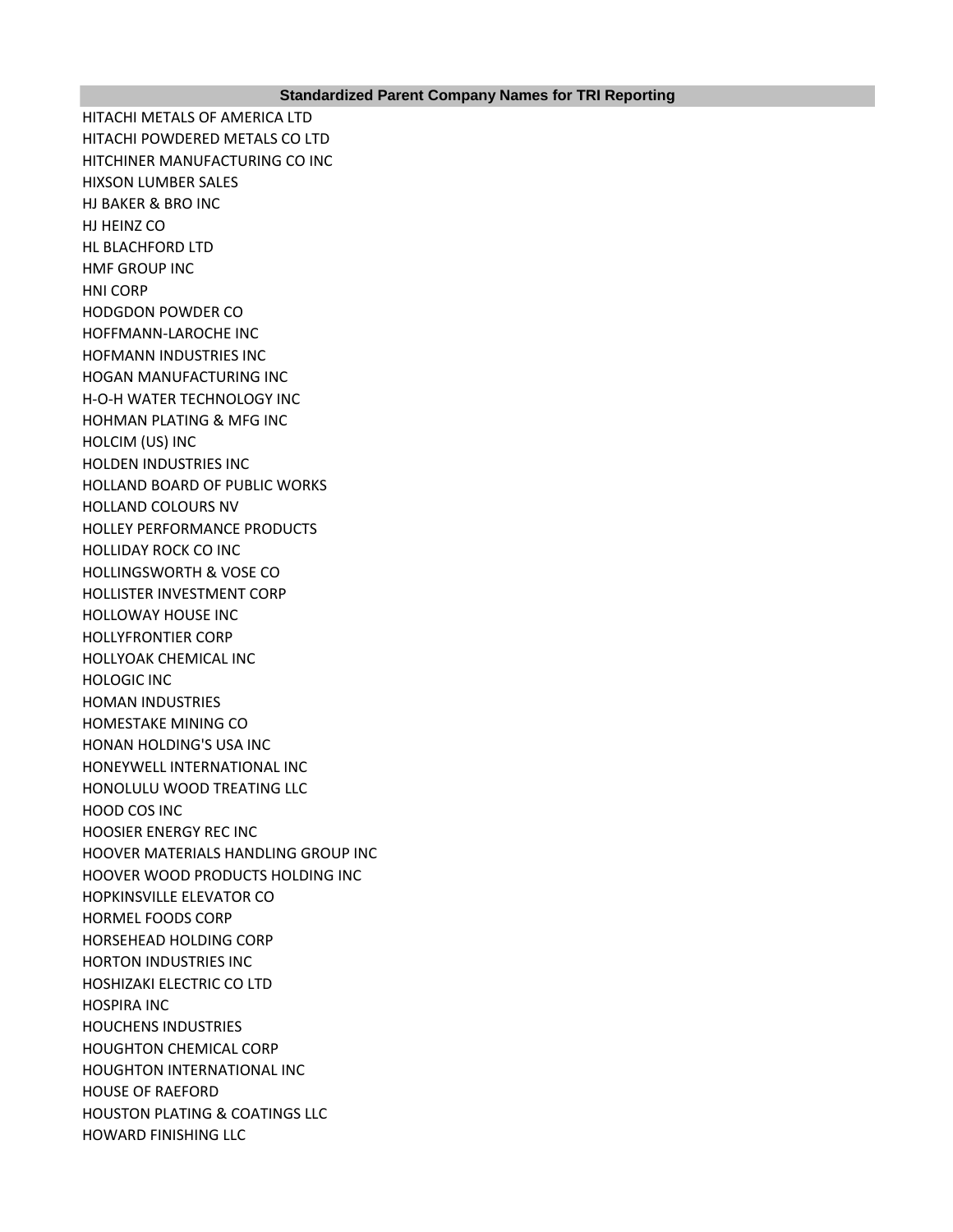HOWARD INDUSTRIES INC HP HOOD LLC HP PELZER AUTOMOTIVE SYSTEMS INC HPI PRODUCTS INC HUBBARD FEEDS INC HUBBARD-HALL INC HUBBELL HOLDING CORP HUBBELL INC HUDAPACK METAL TREATING INC HUDBAY MINERALS INC HUDSON ASPHALT GROUP HUDSON CORP HUDSON LIQUID ASPHALT INC HUDSON TECHNOLOGIES INC HUF HULSBECK & FURST HUHTAMAKI AMERICAS INC HUKILL CHEMICAL CORP HUMBOLDT REDWOOD CO LLC HUMPHREY PRODUCTS CO HUNT CONSOLIDATED INC HUNT CRUDE OIL SUPPLY CO A CORP HUNT FOREST PRODUCTS INC HUNT REFINING CO A CORP HUNTER DOUGLAS HUNTINGTON INGALLS INDUSTRIES HUNTSMAN INC HURON CASTING INC HUSKY ENERGY INC HUSQVARNA CONSUMER OUTDOOR PRODUCTS HUSQVARNA USA HUSSEY COPPER LTD HUSSMAN CORP HUTCHINSON TECHNOLOGY INC HWS CO INC HYDRIL CO HYDRITE CHEMICAL CO HYDRO ALUMINUM NORTH AMERICA HYDRODEC NOTH AMERICA HOLDINGS INC HYDRO-GEAR HYOSUNG USA INC HYPERTHERM INC HYSPAN PRECISION PRODUCTS HYSTER-YALE MATERIALS HANDLING INC HZ INDUSTRIES I PRODUCTS CORP IAC NORTH AMERICA IBM CORP IC CORP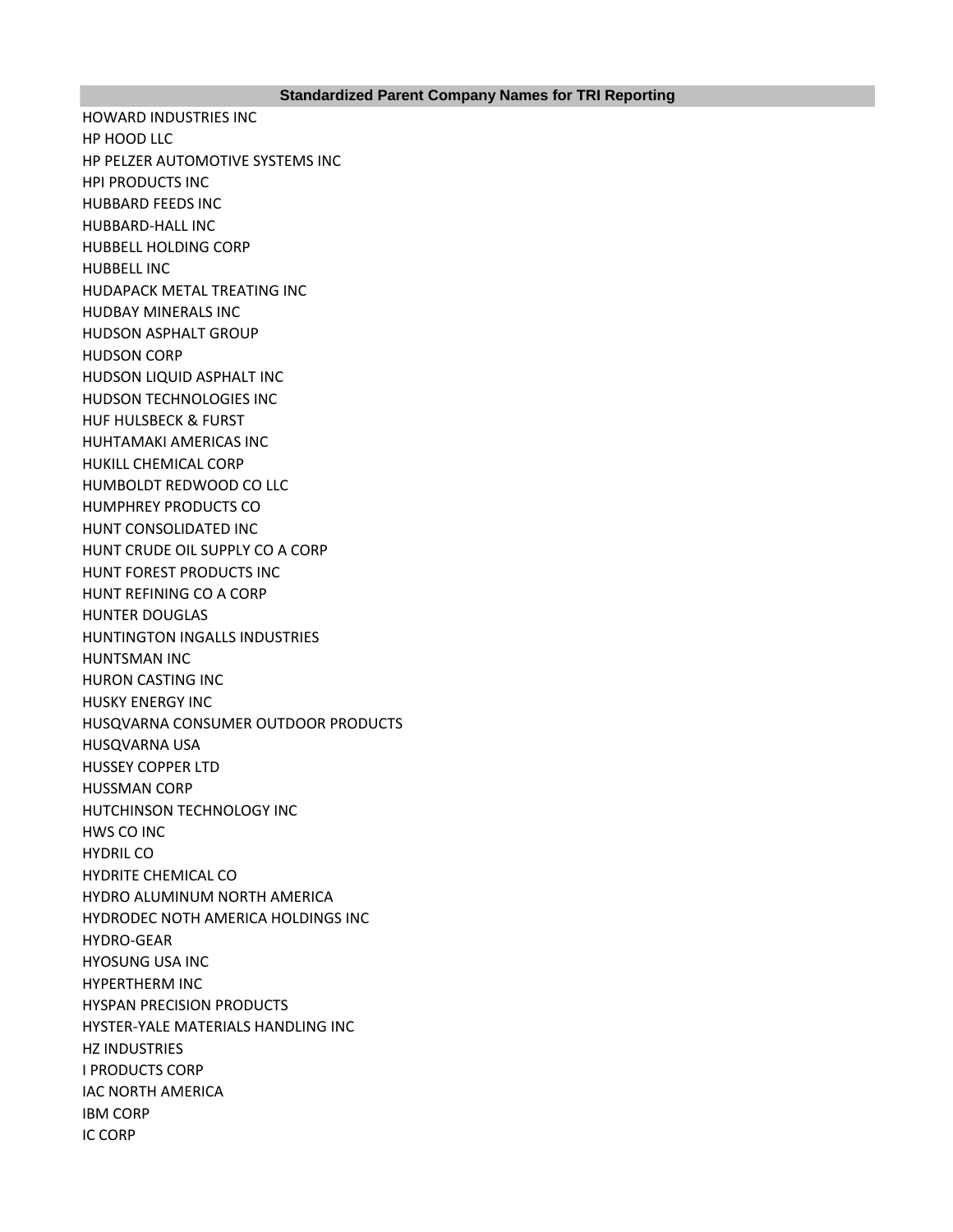ICC INDUSTRIES ICL NORTH AMERICA INC ICL PERFORMANCE PRODUCTS LP ICL-IP AMERICA INC ICS INC IDAHO ASPHALT SUPPLY INC IDAHO FOREST GROUP LLC IDATECH TECHNOLOGIES INC IDEAL CHEMICAL & SUPPLY CO IDEAL INDUSTRIES INC IDEMITSU KOSAN IDEX CORP IGM GROUP IKI MANUFACTURING CO INC ILLINOIS TOOL WORKS INC ILSCO IMATION CORP IMC IMI AMERICAS INC IMPERIAL ALUMINUM IMPERIAL ELECTRIC IMPERIAL SPECIALTY INC IMPERIUM RENEWABLES INC IMPREGLON SE IMS DIV TUBE CITY IMS IMT IMTT IMURA INTERNATIONAL USA INC INALFA ROOF SYSTEMS USA INCHEM HOLDINGS INDECK ENERGY INDEL INC INDEPENDENT CAN CO INDEPENDENT CHEMICAL CORP INDIUM CORP OF AMERICA INDULAC INDUPLATE, LLC INDUSTRIAL CHEMICAL INDUSTRIAL DIELECTRICS INC INDUSTRIAL ENGINEERING & EQUIPMENT CO INDUSTRIAL FIBERGLASS SPECIALTIES INC INDUSTRIAL FINISHING PRODUCTS INDUSTRIAL HARD CHROME LTD INDUSTRIAL METAL COATING CO INDUSTRIAL OILS UNLTD INC INDUSTRIAL OPPORTUNITIES PARTNERS LLC INDUSTRIAL PLANT SERVICES INDUSTRIAS UNIDAS SA DE CV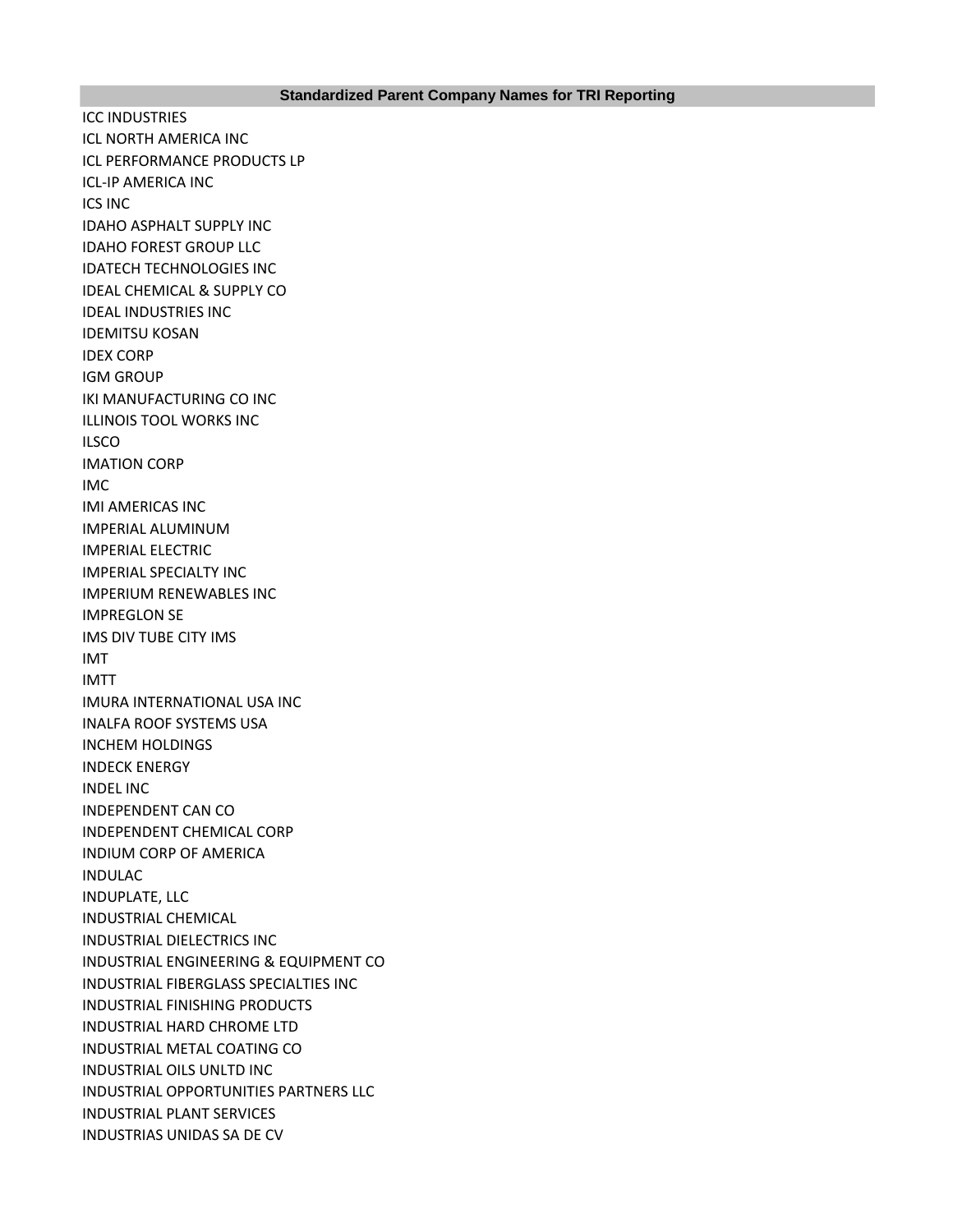INENTEC CHEMICAL LLC INEOS USA LLC INFASTECH CO INFINEUM USA INC INFINITECH SURFACE FINISHING( DBA) INGERSOLL-RAND CO INGLES MARKETS INC INGOMAR PACKING CO INGREDION INC INLAND PIPE REHABILITATION INNOSPEC INC INNOVANCE INC INNOVATRIC INC INOAC USA INOLEX CHEMICAL CO INOVAR INSIGHT EQUITY ACQUISITION PARTNERS LP INSTEEL INDUSTRIES INC INSTITUTIONAL CASEWORK INC INTEGRATED CIRCUIT PACKAGING CORP INTEGRATED DEVICE TECHNOLOGY INTEGRATED DNA TECHNOLOGIES INTEGRATED ENERGY TECHNOLOGIES INTEGRYS ENERGY GROUP INC INTEL CORP INTERCAT INC INTERCONTINENTAL CHEMICAL CORP INTERFACE AMERICAS HOLDING LLC INTERLOCK INDS INC INTERMOUNTAIN POWER AGENCY INTERNATIONAL ALUMINUM CORP INTERNATIONAL AUTOMATIVE COMPONENTS NORTH AMERICA INTERNATIONAL COAL GROUP INC INTERNATIONAL COATINGS CO INC INTERNATIONAL CONTROLS & MEASUREMENTS CORP INTERNATIONAL FLAVORS & FRAGRANCES INC INTERNATIONAL FOREST PRODUCTS LTD INTERNATIONAL GRAND INVESTMENT CORP (IGIC) INTERNATIONAL KNIFE & SAW INC INTERNATIONAL PAPER CO INTERNATIONAL RECTIFIER CORP INTERNATIONAL RESISTIVE CO INTERNATIONAL SPECIALTY PRODUCTS INC INTERNATIONAL WAXES INC INTERNATIONAL WIRE GROUP INTERPLASTIC CORP INTERPLEX INDUSTRIES INTERPOLYMER CORP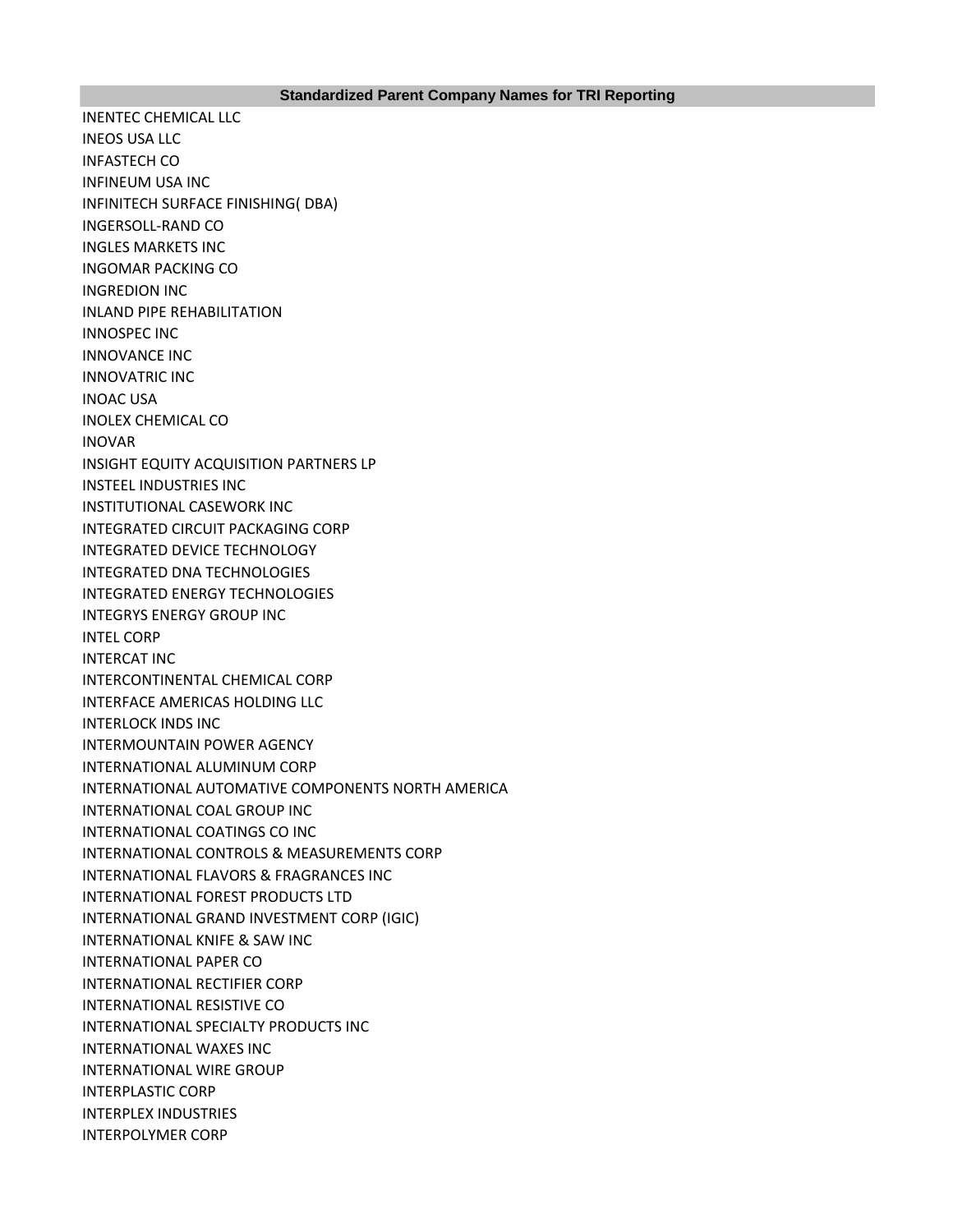INTER-POWER/AHL/CON PARTNERS LP INTERSTATE CHEMICAL CO INC INTERSTATE RESOURCES INC INTERTAPE POLYMER GROUP INTERVESTMENT CORP INVENSYS PLC INVESTMENT HOLDINGS INX GROUP LTD INX INTERNATIONAL INK CO IOFINA PLC IOS ACQUISITIONS INC IOWA TURKEY GROWERS COOPERATIVE IPR-GDF SUEZ GENERATION NORTH AMERICA INC IPS CORP IRACORE INTERNATIONAL INC IRIX PHARMACEUTICALS INC IRVING OIL TERMINALS INC IRWIN INDUSTRIAL TOOL CO-WORTHINGTON CYLINDERS ISE CHEMICALS CORP ISK BIOCIDES INC ISLAND OASIS FROZEN COCKTAILS CO ISP SYNTHETIC GP LLC ITEN INDUSTRIES INC ITOCHU CORP OF AMERICA INC ITRON INC ITT CORP ITWC INC IVC INDUSTRIAL COATINGS INC IWASAKI ELECTRIC CO LTD IWATA BOLT USA INC IWCO DIRECT J & M PLATING INC J H BAXTER & CO J&D ACQUISITIONS LLC JABIL CIRCUIT INC JAC PRODUCTS INC JACAM CHEMICAL CO INC JACKSON OIL & SOLVENTS JACKSON PAPER MANUFACTURING CO JAEGER AUSTRIA HOLDING GESMBH JAMES AUSTIN CO JAMES AVERY CRAFTSMAN INC JAMES HARDIE BUILDING PRODUCTS INC JAMESTOWN BOARD OF PUBLIC UTILITIES JAMESTOWN NORTH AMERICA LLC JAMIESON MANUFACTURING CO JANESVILLE SAND & GRAVEL JANICKI INDUSTRIES INC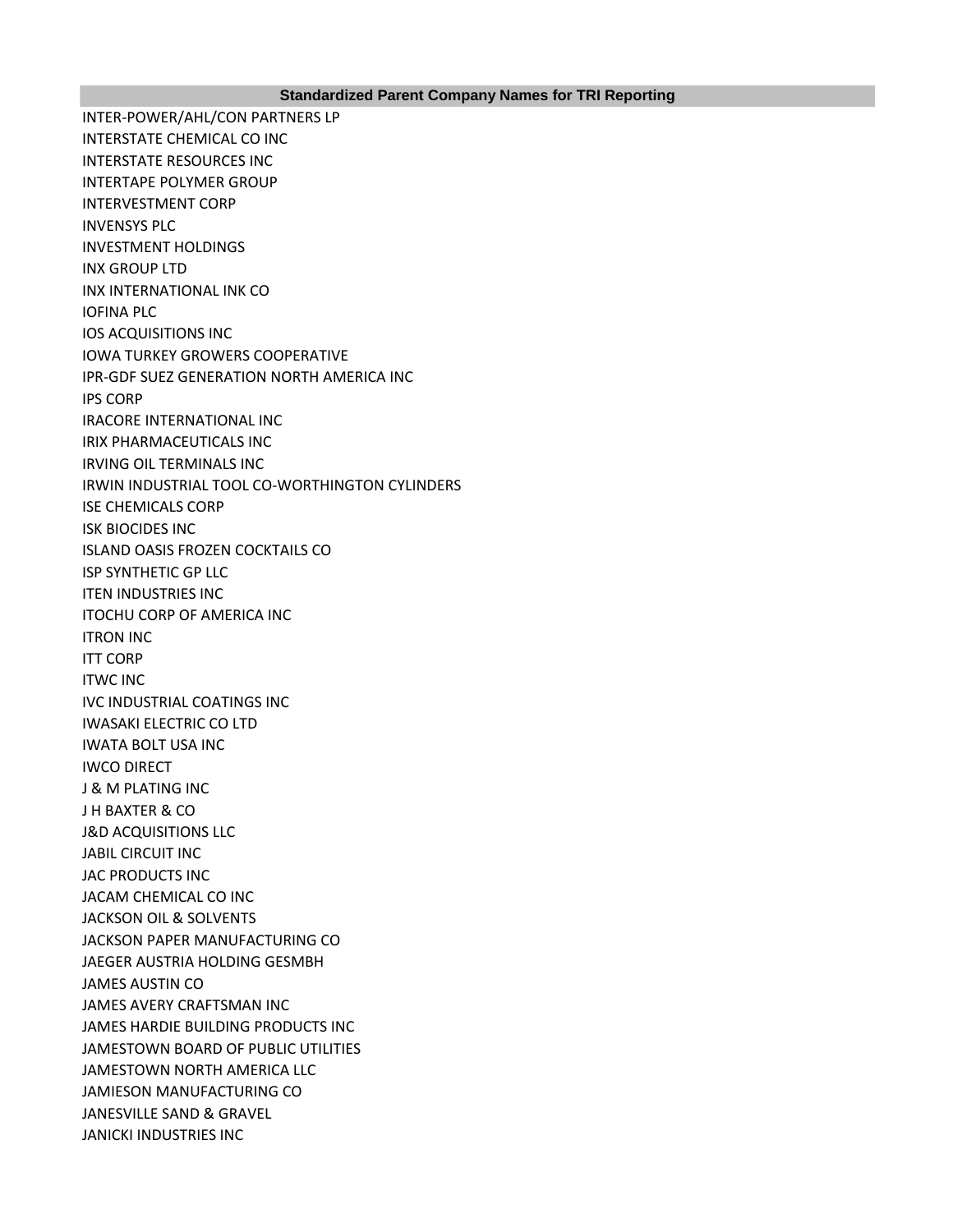JANKOVICH CO JAPAN METALS & CHEMICALS CO LTD JARDEN CORP JAR-TEX INDUSTRIES INC JAS D EASTON INC JASON INC JASPER CORP JASPER ENGINE EXCHANGE INC JASPER LUMBER CO INC JASPER WYMAN & SON JAY INDUSTRIES INC JAYCO INC JB POINDEXTER & CO INC JBS USA LLC JBT CORP JCB EXCAVATORS LTD JCI JONES CHEMICALS INC JCIM LLC JD STREETT & CO JEA JEFFERSON FIBERGLASS CO INC JEFFERSON HOMEBUILDERS INC JELD-WEN INC JELLIFF CORP JENSEN INTERNATIONAL JENSEN PRECAST JESCO RESOURCES INC JESSUP MANUFACTURING CO JF SHEA CONSTRUCTION INC JFC HOLDING CORP JFC INC JFE STEEL CORP & COMPANHIA DO RIO DOCE JG BOSWELL CO JG MACLELLAN CONCRETE CO INC JH WILLIAMS OIL CO JIMMY SANDERS INC JL FRENCH CORP JLOK CORP JM HUBER CORP JM SMUCKER CO JMC STEEL GROUP JOE & DOMINIC ISMERT JOE N MILES & SONS INC JOHANSON DIELECTRICS INC JOHN A BIEWER LUMBER CO JOHN BEAN TECHNOLOGIES CORP JOHN BOYD ENTERPRISES JOHN CRANE INC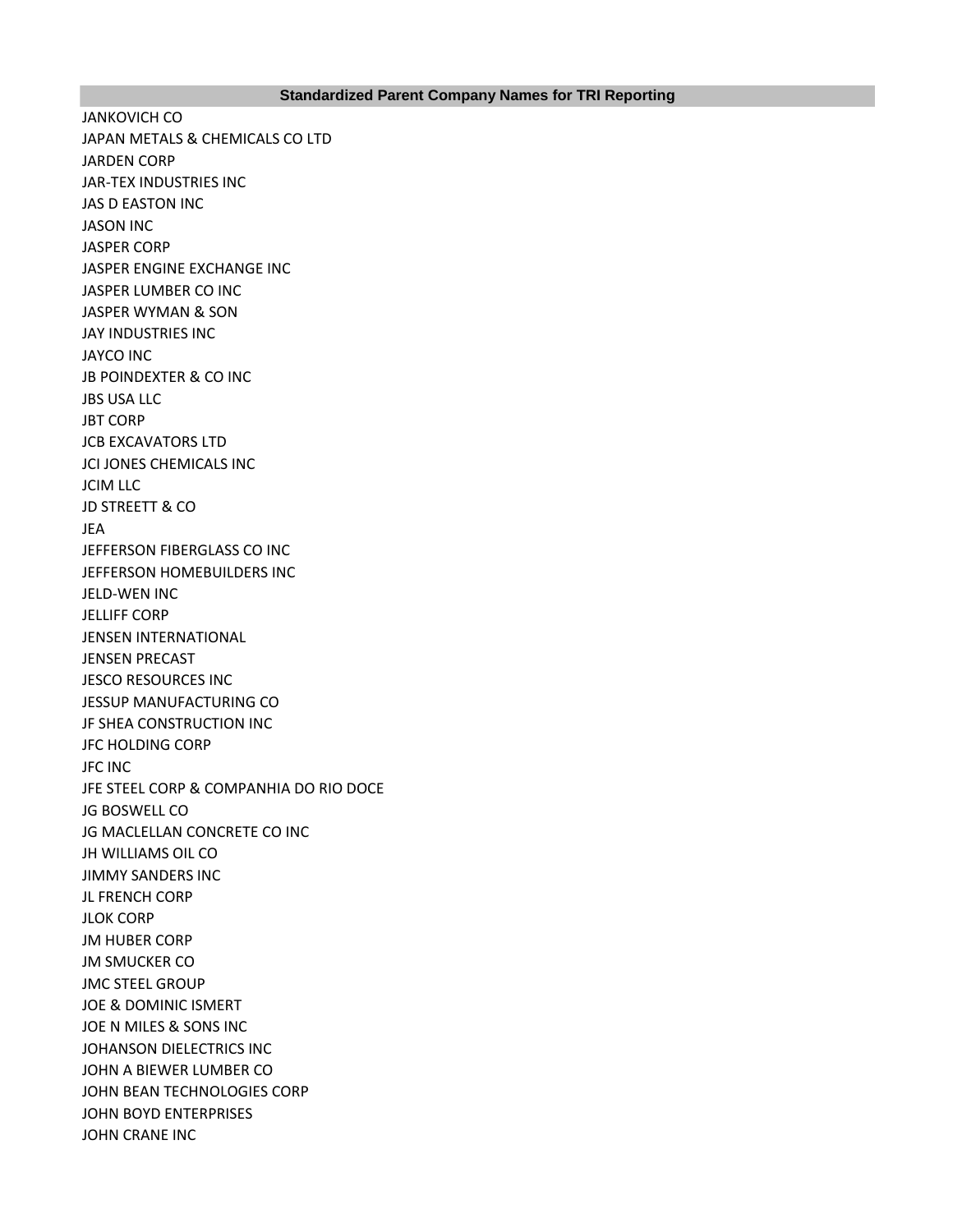JOHN L ARMITAGE & CO JOHN MEZZALINGUA ASSOCIATES JOHNSON & JOHNSON INC JOHNSON CONTROLS INC JOHNSON MATTHEY INC JOHNSONITE INC JONES & VINING INC JONES-HAMILTON CO JOSLYN HOLDING CO JOY GLOBAL INC JR CONTROLS INC JR SIMPLOT CO JRPETERS INC JSJ CORP JT WALKER INDUSTRIES INC JTEKT NORTH AMERICA JTI LEAF SERVICES HOLDING (USA) INC JUGGERNAUT CAPITAL PARTNERS LP JUNO INVESTMENTS JUPITER ALUMINUM CORP JUPITER BATHWARE JUSI HOLDINGS INC JUSTI GROUP INC JW ALUMINUM CO JW CHILDS EQUITY PARTNERS II LP JX NIPPON OIL & ENERGY CORP K & D CULTURED MARBLE INC K&V-GR HOLDINGS INC KA STEEL CHEMICALS INC KABA ILCO CORP KADANT INC KAFKO INTERNATIONAL LTD KAISER ALUMINUM FABRICATED PRODUCTS LLC KAL KUSTOM ENTERPRISES KALAELOA PARTNERS LP KALAS MANUFACTURING INC KALWALL CORP KAMAN CORP KANEKA NUTRIENTS LP KANSAS CITY BOARD OF PUBLIC UTILITIES KANTO CHEMICAL CO TOKYO JAPAN KANZAKI USA INC KAO CORP KAPLAN ELECTRONICS INC KAPSTONE PAPER & PACKAGING CORP KARCHER NORTH AMERICA KARL SCHMIDT UNISIA INC KARL STORZ ENDOVISION INC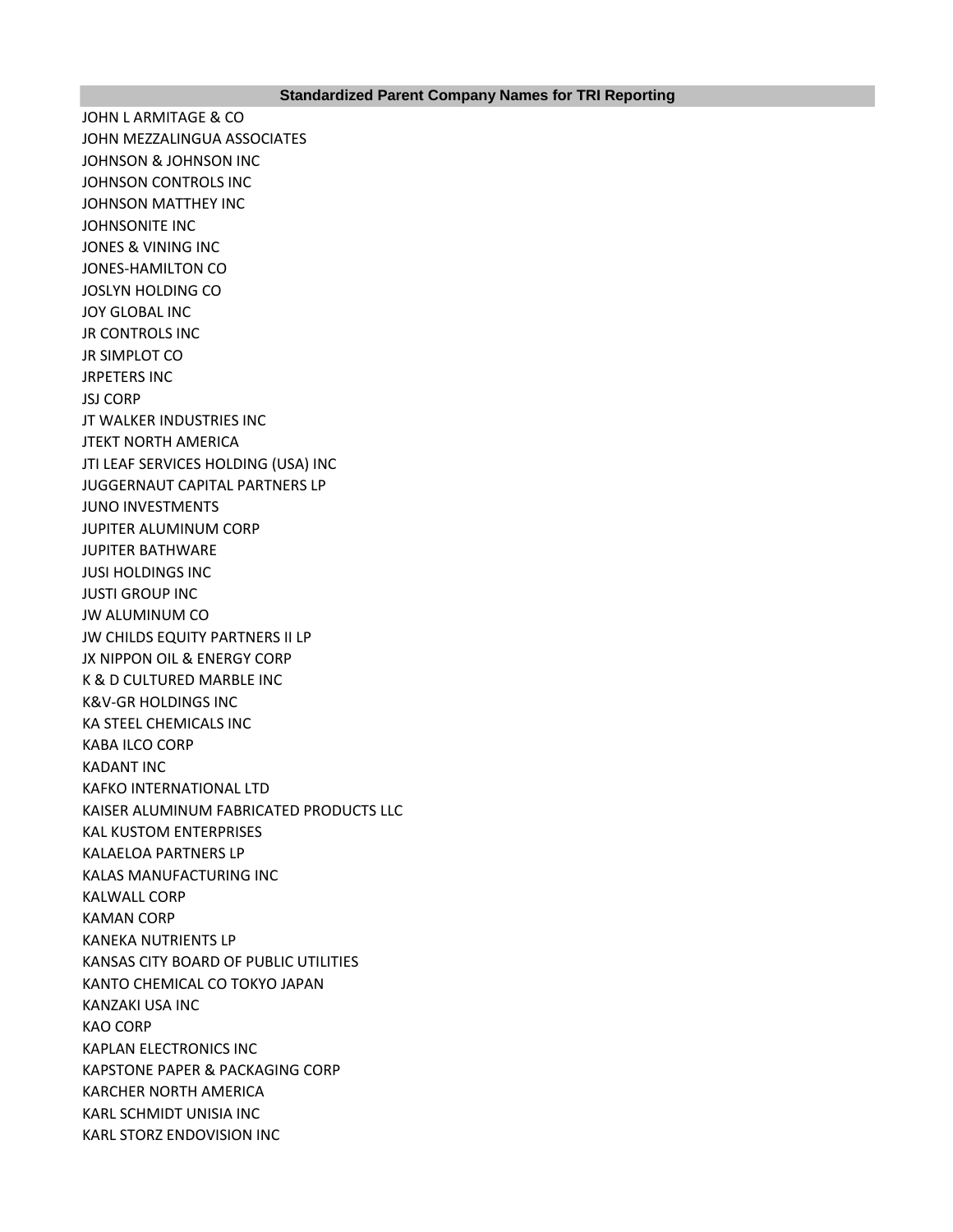## **Standardized Parent Company Names for TRI Reporting**

KARL WOERWAG PMBH KARL WOERWAG PMBH INDUSTRIA KARNAK CORP KASAI KOGYO CO KATAYAMA KOGYO CO LTD KATHHDIN INDUSTRIES KAUAI ISLAND UTILITY COOPERATIVE KAUFFMAN ENGINEERING INC KAWASAKI HEAVY INDUSTRIES KAYDON CORP KAY-FLO INDUSTRIES KC JONES PLATING CO **KCG** KCI HOLDINGS INC **KCP** KCS INTERNATIONAL INC CRUISERS YACHTS KEADLE LUMBER ENTERPRISES INC KEIHIN NORTH AMERICA KELLER GROUP INC KELLOGG CO KELLY-MOORE PAINT CO INC KEMET ELECTRONICS CORP KEMIN INDUSTRIES INC KEMIRA INC KEN THOMPSON INC (KTI) KENALL MANUFACTURING CO KENNAMETAL INC KEN'S FOODS INC KENT CORP KERN OIL & REFINING CO KERRY INC KEY 3 CASTING LLC KEY SAFETY SYSTEMS KEY WEST BOATS INC KEYMARK CORP KEYNES BROTHERS INC KEYSTONE CONSOLIDATED INDUSTRIES INC KEYSTONE FOODS LLC KEYSTONE POWDERED METAL CO KEYSTONE PROFILES LTD KEYSTONE RUSTPROOFING INC KEYSTOPS LLC KHH INC KI KIA MOTORS CORP KICE INDUSTRIES INC KICKHAEFFER MANUFACTURING CO KIEWIT CORP KIK CUSTOM PRODUCTS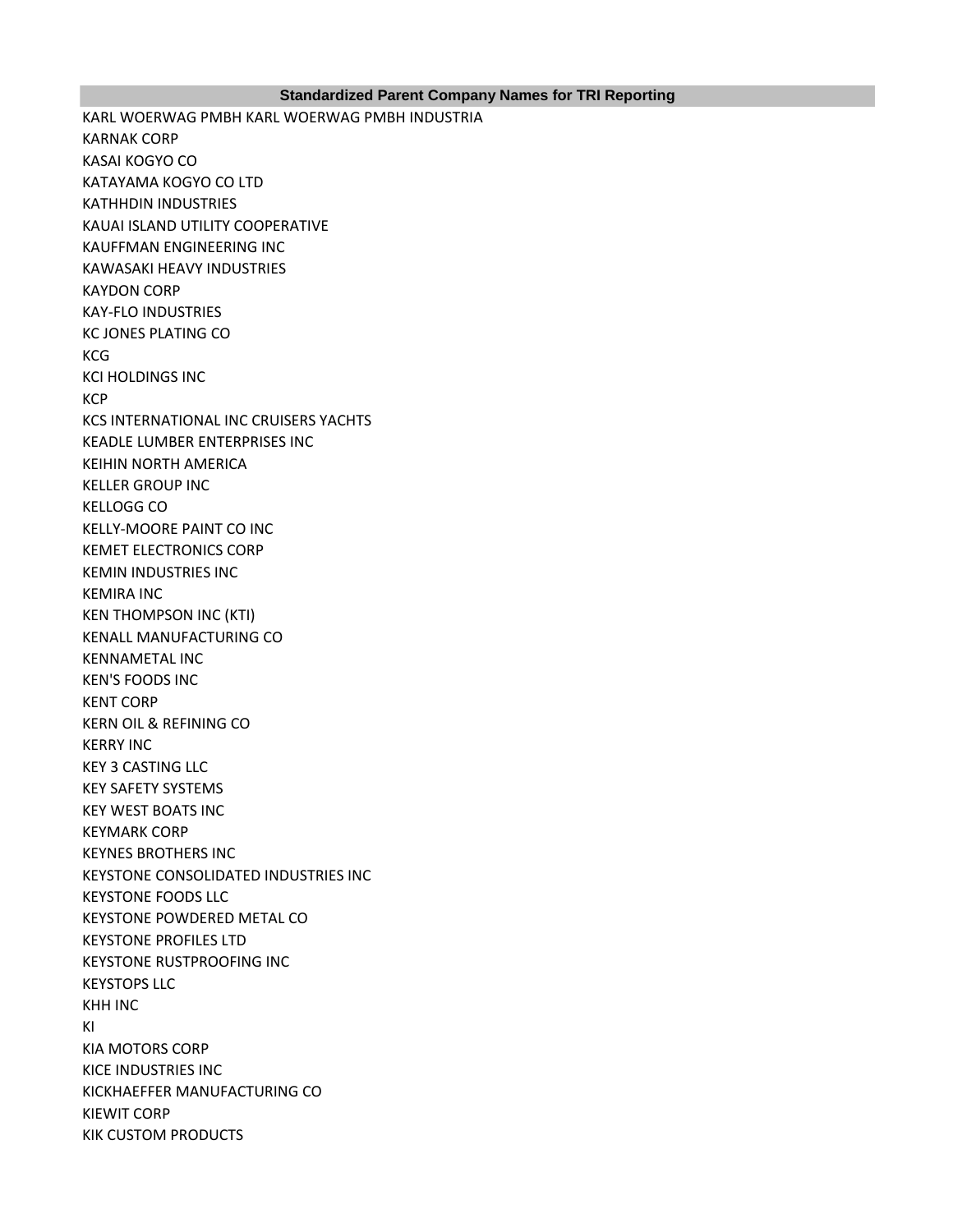KIMBALL INTERNATIONAL INC KIMBERLY-CLARK CORP KIMBLE CO KINDER MORGAN KINDERHOOK INDUSTRIES LLC KING SYSTEMS CORP KINROSS GOLD CORP KIRKPATRICK & CO KIRKWOOD HOLDING INC KISATCHIE TREATING LLC KISWIRE LTD KITCHEN & BATH CENTER KKSP PRECISION MACHINING LLC KLUBER LUBRICATION MUNCHEN KG KMA MANUFACTURING LLC KMCO LP KMG BERNUTH INC KMG CHEMICALS INC KMW LTD KMX CHEMICAL CORP KNAUF INSULATION KNB HOLDINGS CORP KNIGHTSBRIDGE BIOFUELS LLC KNOLL INC KNORR BRAKE HOLDING CO KNOUSE FOODS COOP INC KNOWLTON TECHNOLOGIES LLC KOBE COATING CO & USS GALVANIZING INC KOCH ENTERPRISES KOCH FOODS KOCH INDUSTRIES INC KOCH MEAT CO KOHLBERG & CO KOHLBERG KRAVIS ROBERTS & CO KOHLER CO KOITO MANUFACTURING CO LTD KOKEN MFG CO KOMATSU AMERICA CORP KONINKLIJKE DSM NV KOPPERS INC KOR-CHEM INC KORDSA INC KORFF HOLDINGS LLC KORT INVESTMENT CORP KOYO CORP OF USA KPS CAPITAL PARTNERS LP KRATON POLYMERS LLC KRATOS DEFENSE & SECURITY SOLUTIONS INC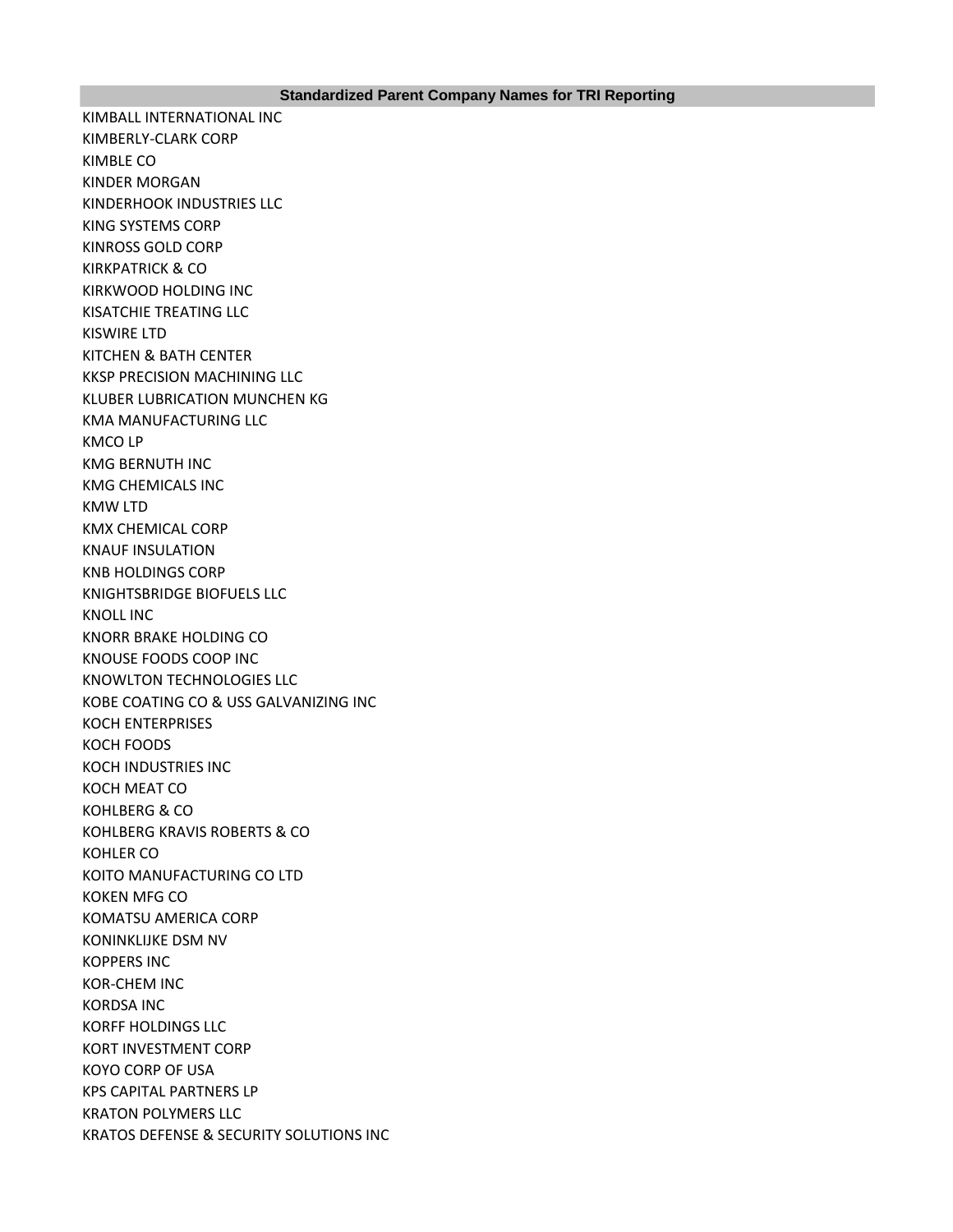KRIS-TECH WIRE CO INC KRONES AG KSB AMERICA CORP KT AQUISITIONS LLC K-T GALVANIZING CO KTH PARTS INDUSTRIES INC K-TRON AMERICA KUBOTA USA INC KUEHNE CO KUHN KRAUSE INC KURARAY AMERICA INC KURT MANUFACTURING CO KURZ TRANSFER PRODUCTS LP KW PLASTICS KWAL-HOWELLS INC KYOCERA INTERNATIONAL INC KYOWA HAKKO BIO L & L PRODUCTS L A DARLING CO L&A MOLDING CORP L&H INDUSTRIAL INC L&M RADIATOR L3 COMMUNICATIONS HOLDINGS CORP LA SPAS LABARGE INC LABECA LLC LACKS ENTERPRISES INC LACTALIS AMERICAN CO INC LAFARGE NORTH AMERICA INC LAI INTERNATIONAL LAIRD AMERICA INC LAKE COGENERATION LTD LALLEMAND INC LAM RESEARCH CORP LAMBERTI GROUP-CESALPINIA SPA ITALY LAMTEC CORP LAND O LAKES INC LANDEC CORP LAND-O-SUN DAIRIES LLC LANE HOLDING I A NEW YORK CORP LANSING BOARD OF WATER & LIGHT LANXESS CORP LAPEER PLATING & PLASTICS INC LAPP INSULATORS LLC LAS VEGAS PAVING CORP LATEXCO US HOLDINGS LATHAM INTERNATIONAL INC LATROBE SPECIALTY STEEL CO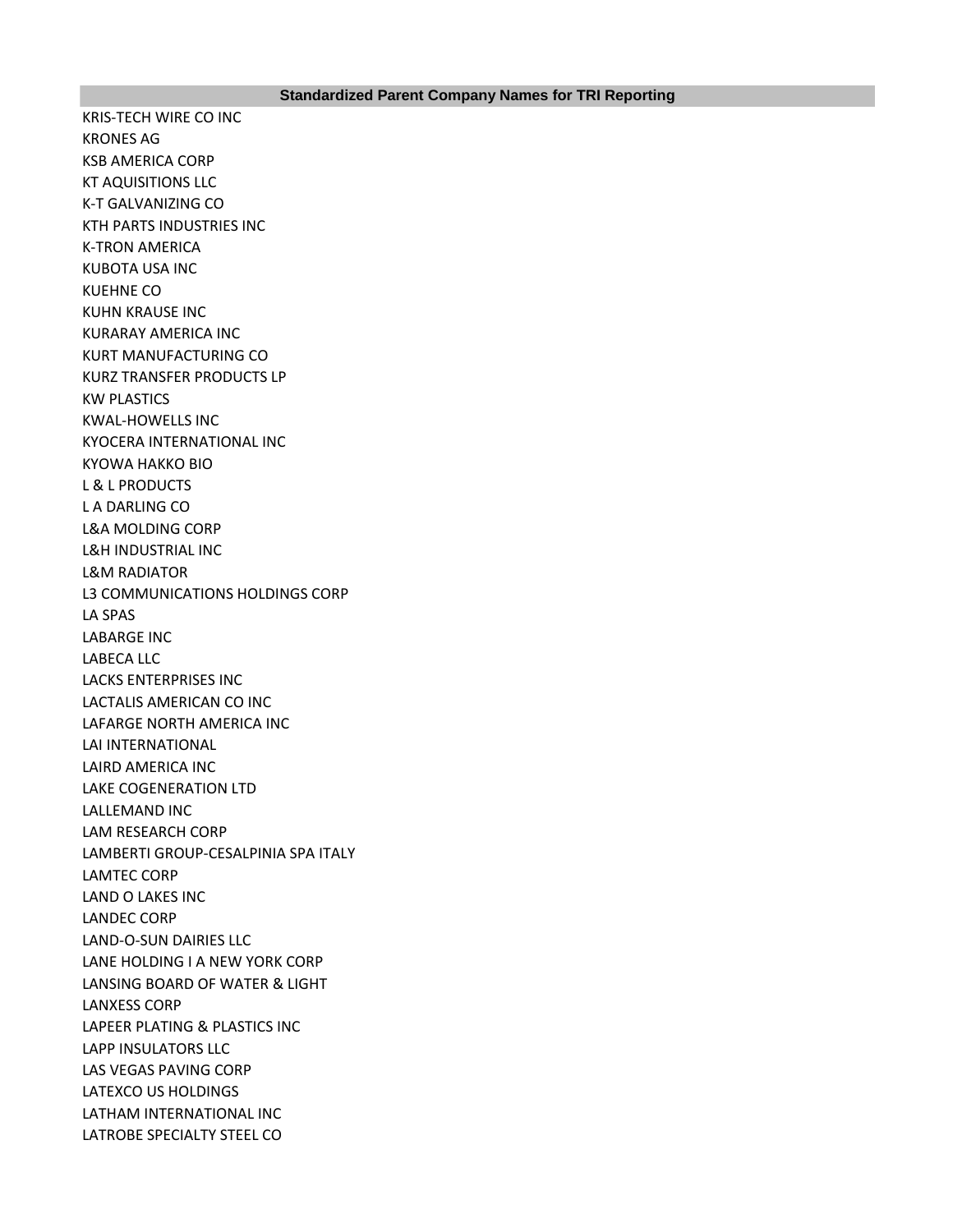LAUREN INTERNATIONAL LAURENCE ROSS LAURIDSEN GROUP INC LAVELLE INDUSTRIES INC LAWTER INC LAWTON BROS INC LA-Z-BOY INC LB FOSTER CO LEAR CORP LEARJET INC LEBANON SEABOARD CORP LECTRUS CORP LEER INC LEGEND MARINE MANAGEMENT LLC LEGGETT & PLATT INC LEHIGH HANSON LEICA MICROSYSTEMS INC LELAND LAND LLC LENMAR CHEMICAL CORP LENNOX INTERNATIONAL INC LENZING FIBERS INC LEONARD'S METAL INC LEPRINO FOODS CO LESAFFRE INTERNATIONAL LEUCADIA NATIONAL CORP LEVITON MANUFACTURING CO INC LEWIS BRASS & COPPER LEXICON INC LEXINGTON PRECISION LF MANUFACTURING INC LG INDUSTRIES LH STAMPING LHOIST NORTH AMERICA LIBBEY INC LIBERTAS COPPER LLC LIBERTY CASTING CO LIBERTY DIVERSIFIED INDUSTRIES LIFE TECHNOLOGIES INC LIFOAM INDUSTRIES LLC LIGHT SOURCES INC/LCD LIGHTING INC LIGHTHOUSE FOR THE BLIND LIGNOTECH USA INC LIGON INDUSTRIES LLC LIMCO-PIEDMONT INC LINAMAR CORP LINCOLN ELECTRIC LINDE NORTH AMERICA LLC LINDSAY CORP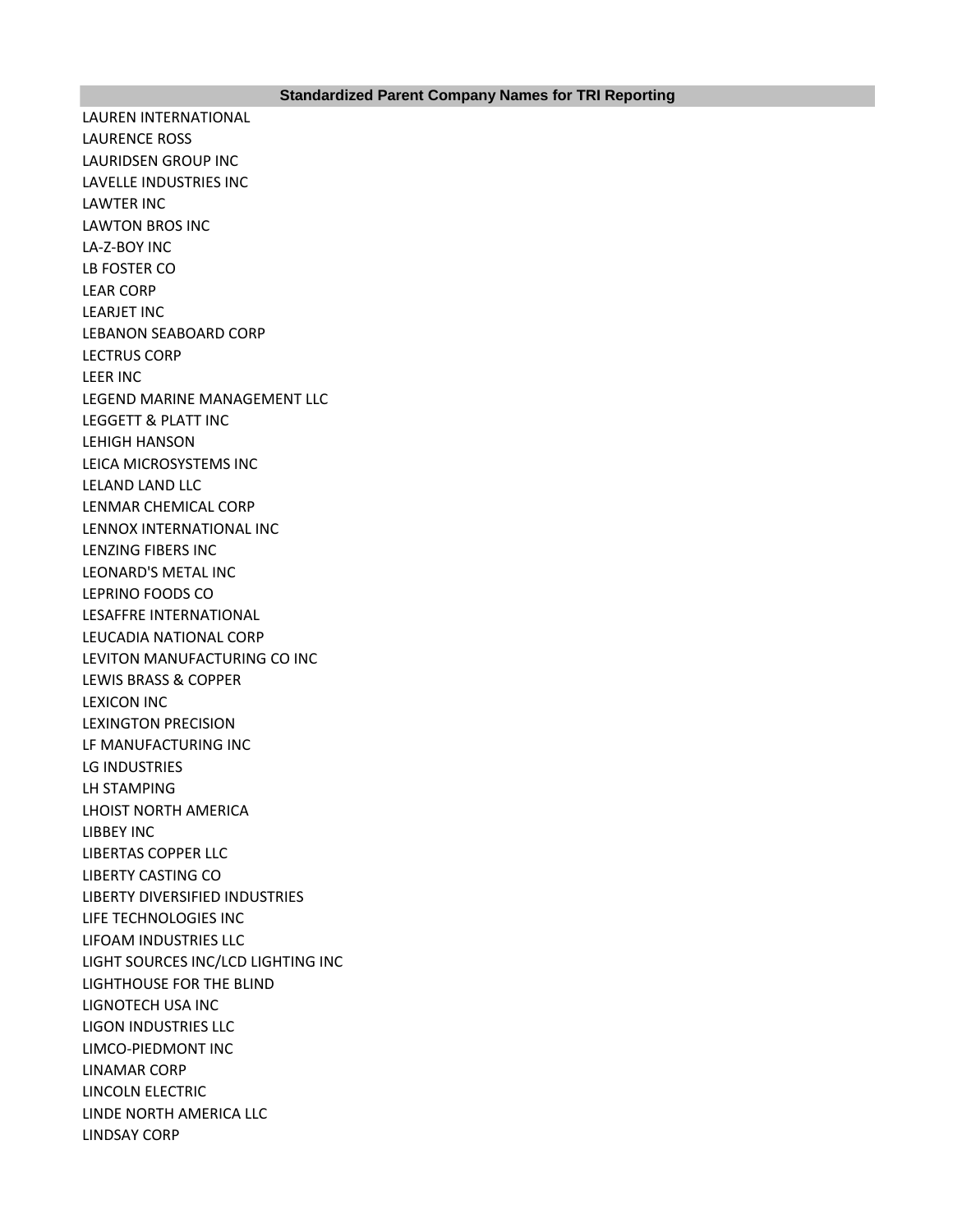LINEAR TECHNOLOGY CORP LINTEC OF AMERICA INC LINTER NORTH AMERICA CORP LION COPOLYMER LLC LISEGA INC USA LITTLEFORD DAY INC LITTLER DIECAST CORP LIVINGSTON'S CONCRETE SERVICE INC LKQ CORP LLAGSHIP FOODS LLC LM WIND POWER USA INC LOCKHART CHEMICAL CO LOCKHEED MARTIN CORP LODERS CROKLAAN USA LLC LOGAN ALUMINUM INC LONE STAR FOUNDRIES INC LONE STAR SPECIALTY PRODUCTS LLC LONGABERGER CO LONGVIEW POWER LLC LONZA INC LOPAREX LLC LORAL SPACE & COMMUNICATIONS LORD CORP L'OREAL PARIS LORILLARD INC LOSURDO FOODS INC LOUIS DREYFUS CORP INC LOUIS MESKAN FOUNDRY INC LOUISIANA PACIFIC CORP LOUISIANA PIGMENTS CO LP LOUISVILLE PACKAGING LOVES TRAVEL STOPS & COUNTRY STORES INC LOWEN CORP LOWER COLORADO RIVER AUTHORITY / CITY OF AUSTIN LS POWER DEVELOPMENT LLC LS STARRETT CO LSB INDUSTRIES INC LSR-LOUISIANA SUGAR REFINERING LLC LUBRICATING SPECIALTIES CO LUBRICATION ENGINEERS INC LUBRICATION TECHNOLOGIES INC LUCITE INTERNATIONAL INC LUFKIN INDUSTRIES INC LUFTHANSA TECHNIK AG LUK GMBH GERMANY LUMINANT GENERATION CO LLC LUVATA NORTH AMERICA INC LUVERNE TRUCK EQUIPMENT INC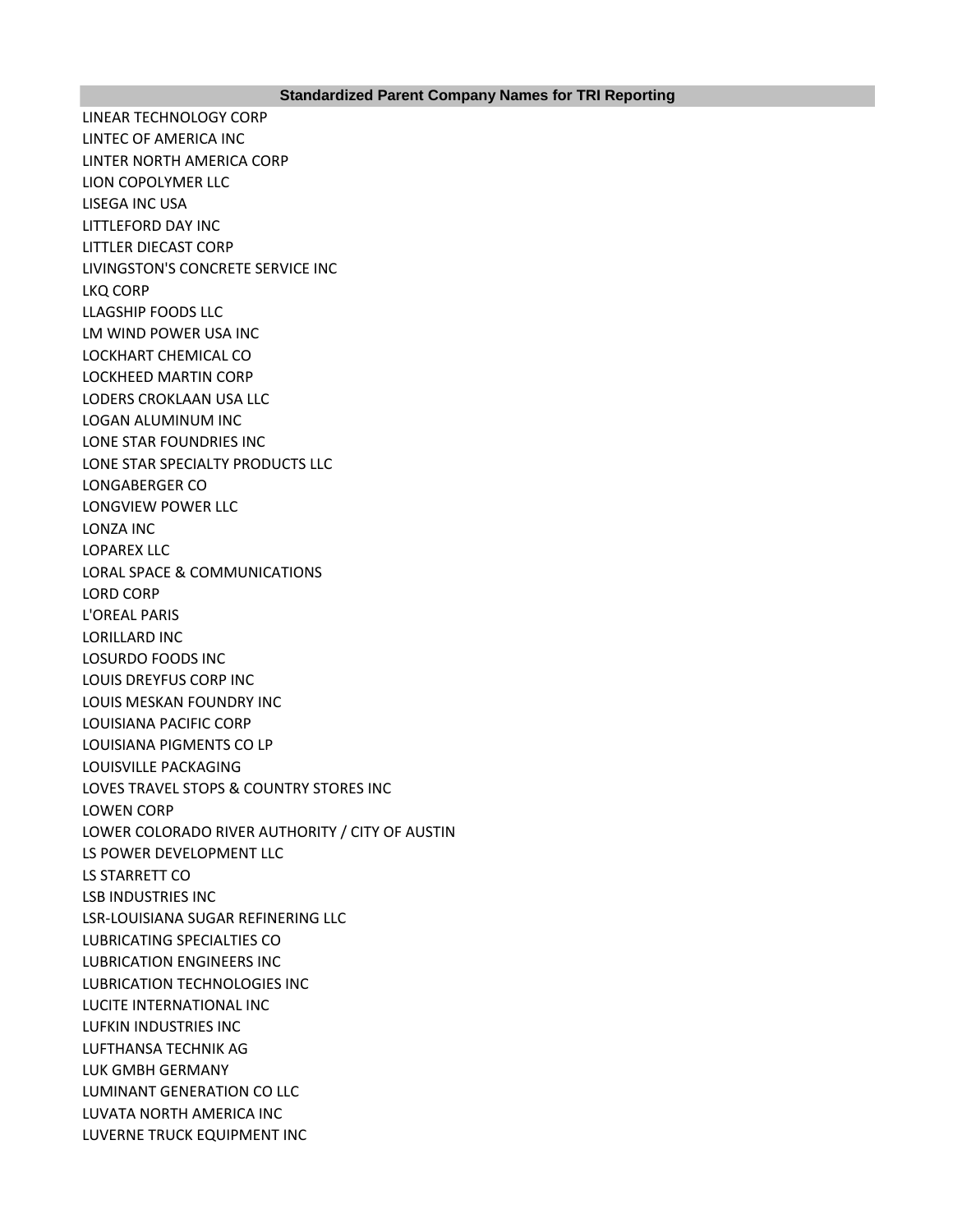LUXFER HOLDINGS PLC LUXOTTICA RETAIL NORTH AMERICA LV VENTURES INC LWB HOLDING CO LWO ACQUISITIONS CO LLC LYDALL INC LYON WORKSPACE LYONDELLBASELL INDUSTRIES M MFG HOLDINGS INC M&B MFG LLC M&G POLYMERS USA LLC M/A-COM TECHNOLOGY SOLUTIONS HOLDINGS MA BROKEN STONE CO MAASS MIDWEST MANUFACTURING MAAX US CORP MAC MANUFACTURING INC MACDERMID INC MACK GROUP MACLEAN-FOGG CO MADISON - KIPP CORP MADISON DEARBORN & MANAGEMENT INVESTORS MADISON ONE HOLDINGS MADISON WOOD PRESERVERS INC MADIX INC MAE ENGINEERED PRODUCTS LLC MAG IAS LLC MAGELLAN AEROSPACE CORP MAGIC NOVELTY CO INC MAGNA INTERNATIONAL OF AMERICA INC MAGNABLEND INC MAGNETI MARELLI POWERTRAIN USA LLC MAGNETICS INTERNATIONAL INC MAGNODE CORP MAHLE GROUP MAIN STEEL POLISHING CO INC MALCO PRODUCTS INC MALIBU BOATS LLC MANAC TRAILERS USA INC MANGUS INTERNATIONAL GROUP MANITOU AMERICAS INC MANNINGTON MILLS INC MANSFIELD PLUMBING PRODUCTS LLC MANTH BROWNELL INC MANUFACTURER'S GROUP INTERNATIONAL INC MANUFACTURING CHEMICAL INC MAPEI CORP MAR TEK ELECTRONICS MARATHON PETROLEUM CORP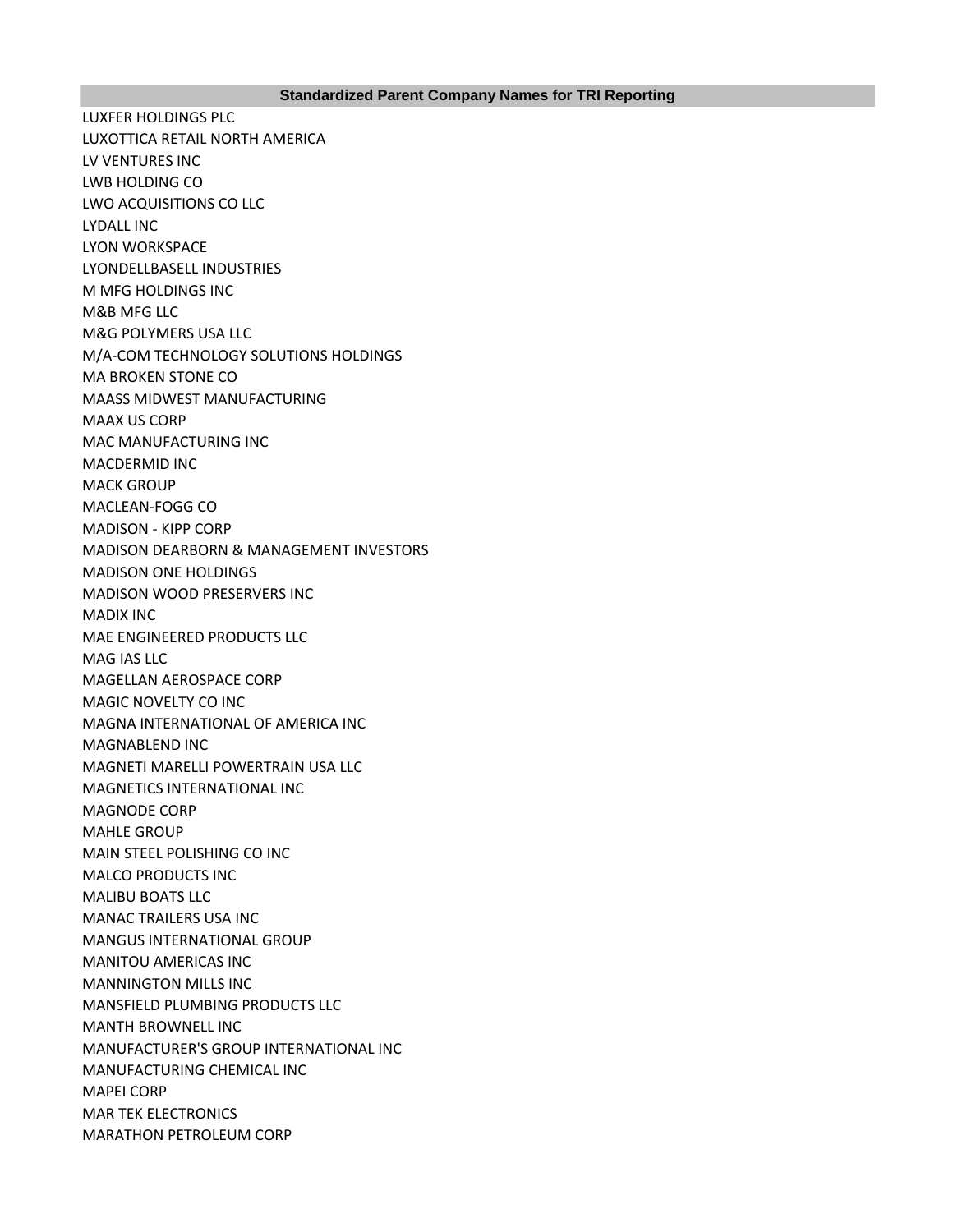## **Standardized Parent Company Names for TRI Reporting**

MARAZZI USA INC MAR-BAL INC MARCAL MANUFACTURING LLC MARCEGAGLIA MARIETTA HOLDING CORP MARIETTA INDUSTRIAL ENTERPRISES INC MARIGOLD MINING CO MARINE ACQUISITION CORP MARINE CONCEPTS MARK IV IND MARLIN FIREARMS CO MARQUEZ BROTHERS INTERNATIONAL INC MARS INC MARSH FURNITURE CO MARSH VENTURES INC MARSHALL DURBIN FOOD CORP MARSHALL MUNICIPAL UTILITIES MARSHALLTOWN TROWEL MARTCO PTNR MARTECH LLC MARTEK BIOSCIENCES CORP MARTIN HOLDINGS LLC MARTIN MARIETTA MATERIALS INC MARTIN OPERATING PTNR LP MARTIN SPROCKET & GEAR INC MARUBENI INTERNATIONAL MARVIN LUMBER & CEDAR CO MARY KAY INC MARYLAND & VIRGINIA MILK PRODUCERS COOPERATIVE ASSOC MARYLAND CHEMICAL CO INC MARYLAND PAVING INC MASCO CORP MASONITE CORP MASTERBRAND CABINETS INC MAT HOLDINGS INC MATALCO (US) INC MATCOR GROUP INC MATE PRECISION TOOLING MATERIA INC MATERIAL SCIENCES CORP MATERIALS PROCESSING INC MATERION INC MATRIC GROUP LLC MATRIX SERVICE CO MATSU GROUP MATTHEWS INTERNATIONAL CORP MAUSER CORP MAVERICK TUBE CORP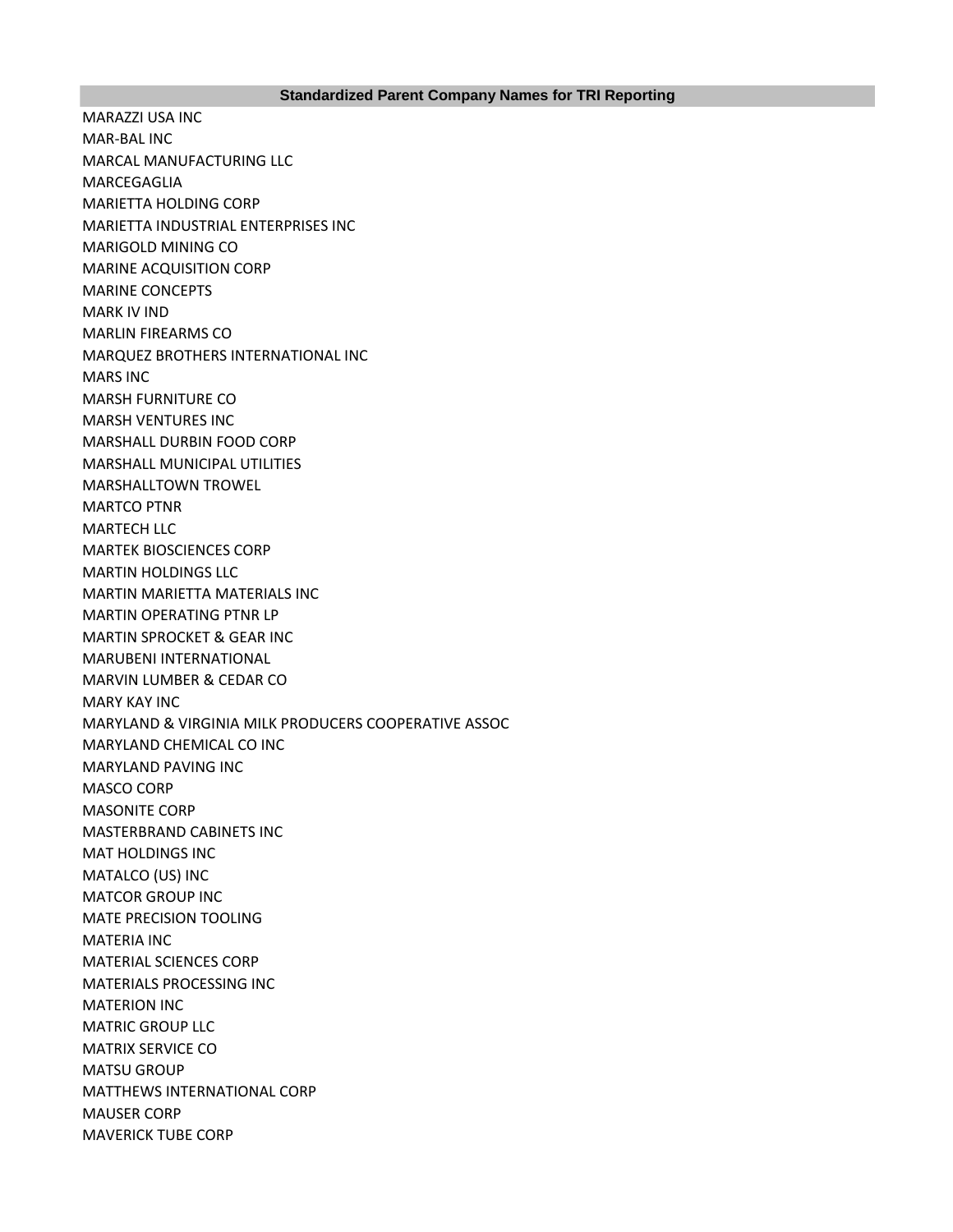MAXCESS INTERNATIONAL CO MAXIM POWER USA INC MAXUM PETROLEUM MAXWELL FARMS MAYFLOWER ENERGY PARTNERS LLC MAYS CHEMICAL CO MAYTAG CORP MAYVILLE ENGINEERING CO INC MAZAK MBG TECHNOLOGIES INC MC ASSEMBLY MC GILL CORP MCALPIN INDUSTRIES MCC DEVELOPMENT CORP MCC INTERNATIONAL INC MCCAIN FOODS USA INC MCCARTHY BUSH CORP MCCORMICK PAINT WORKS CO MCDERMOTT INTERNATIONAL INC MCFARLAND CASCADE HOLDINGS INC MCGEAN-ROHCO INC MCGREGOR ASSOCIATES MCJUNKIN RED MAN CORP MCKECHNIE INVESTMENTS INC MCKENZIE SPORTS PRODUCTS INC MCLEAN ENTERPRISES MCMILLAN ELECTRIC CO MCP INDUSTRIES MCRAE INDUSTRIES INC MCSHARES INC MCWANE INC MD & VA MILK PRODUCERS COOPERATIVE INC MD BUILDING PRODUCTS MDU RESOURCES GROUP INC ME GLOBAL INC MEAD JOHNSON & CO LLC MEADVILLE FORGE CO MEADWESTVACO CORP MEDCAST INC MEDLINE INDUSTRIES INC MEDTRONIC INC MEGGITT USA LLC MEHLER INC MEIRA CORP MELLING MELROSE PLC MEMC ELECTRONIC MATERIALS INC MEMINGER METAL FINISHING INC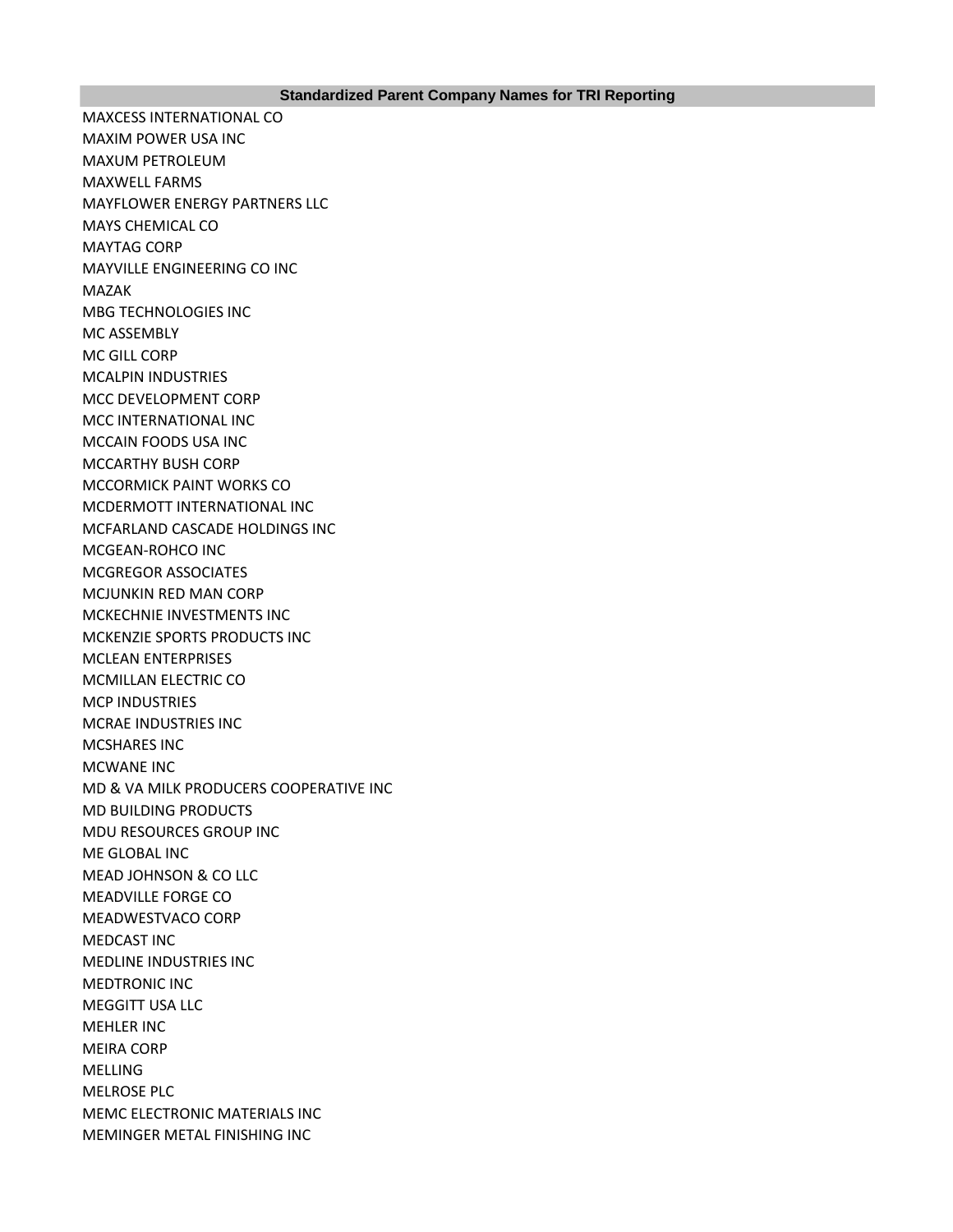MEMORY GARDENS MANAGEMENT CORP MENARD INC MENASHA CORP MENDOCINO FOREST PRODUCTS CO LLC MENTOR CORP MEPC CORP MERAMEC GROUP MERCATOR MINERALS LTD MERCER FORGE CORP MERCK & CO INC MERCOTAC INC MERECO TECHNOLOGIES GROUP INC MERICHEM CO MERIDIAN INDUSTRIES INC MERISOL USA LLC MERITOR INC MERRILL IRON & STEEL MERSEN NORTH AMERICA MESA FULLY FORMED LLC MESSER GROUP MESTEK INC METAL EXCHANGE CORP METAL IMPROVEMENT CO LLC METAL MASTERS FOOD SERVICE EQUIPMENT CO INC METAL POWDER PRODUCTS CO METAL TECHNOLOGIES INC METALCRAFT OF MAYVILLE METALDYNE M & A LLC METALICO INC METALOR TECHNOLOGIES (USA) CORP METALPLATE GALVANIZING LP METALSA METALTEK INTERNATIONAL METEM INTERNATIONAL METHODE ELECTRONICS INC METOKOTE CORP MET-PRO CORP METRO GROUP INC METRO MATERIALS INC METSO USA INC METTLER TOLEDO-SWITZERLAND METZ ELECTRONICS CORP MEXICHEM AMERICA INC MEYER STEEL DRUM INC MEYN AMERICA LLC MFRI INC MGE ENERGY MGP INGREDIENTS INC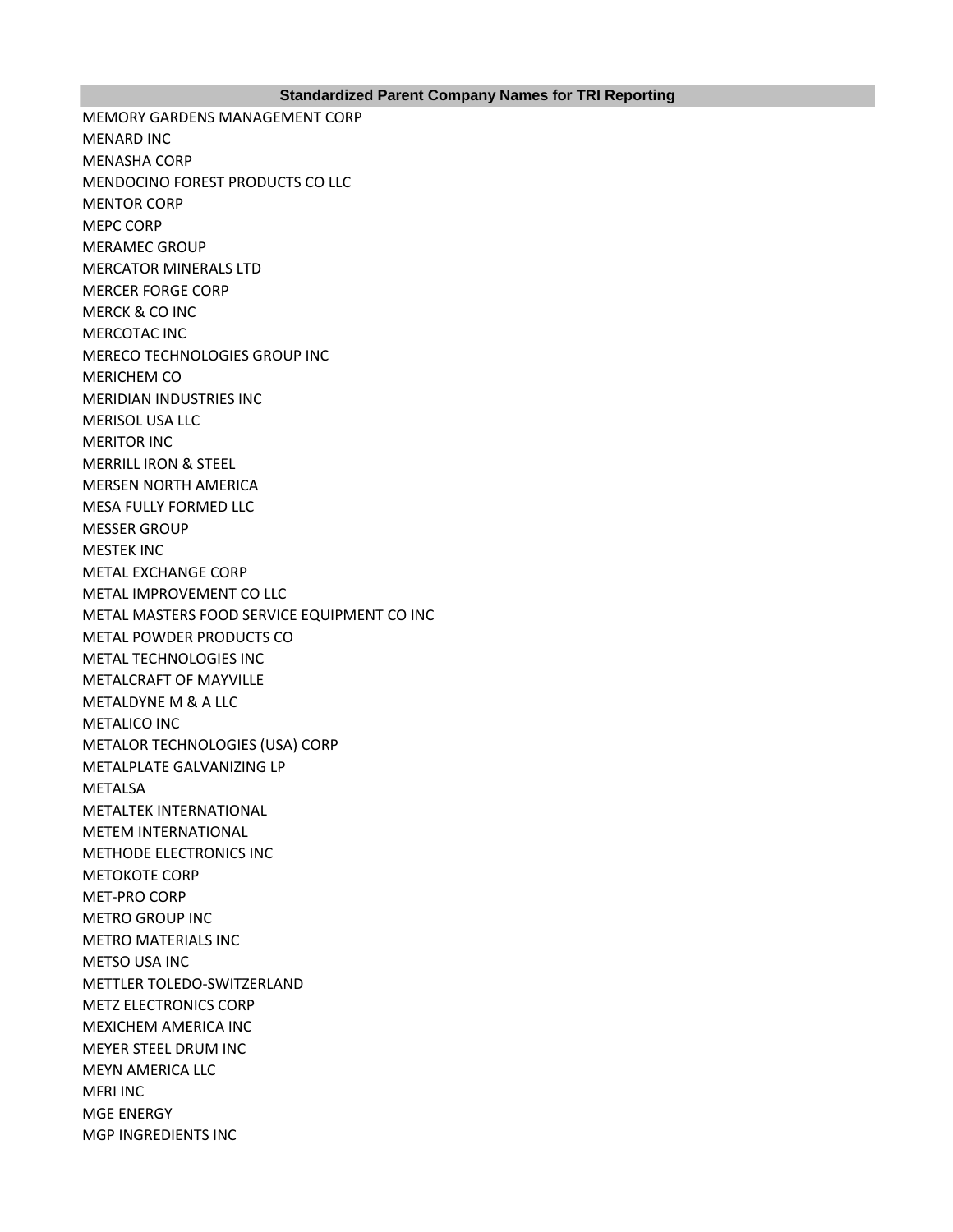MIBA AG MICHAEL FOODS INC MICHELIN NORTH AMERICA INC MICHELMAN INC MICHIGAN MILK PRODUCERS ASSOC MICHIGAN STATE UNIVERSITY MICHIGAN SUGAR CO MICHIGAN TURKEY PRODUCERS MICRO DYNAMICS CORP MICRO INDUSTRIES CORP MICROCHIP TECHNOLOGY INC MICRO-COAX INC MICRON HOLDINGS INC MICRON TECHNOLOGY INC MICROSEMI CORP MID CONTINENT MATERIALS MID-AMERICA CABINETS INC MID-AMERICA PACKAGING LLC MID-AMERICA STEEL DRUM CO INC MID-CITY FOUNDRY MID-SOUTH INDUSTRIES INC MID-SOUTH MILLING CO INC MIDWAY PRODUCTS GROUP MIDWEST CONCRETE MATERIALS MIDWEST ELASTOMERS INC MIDWEST STERILIZATION CORP MIDWEST WOOD TREATING INC MILACRON INC MILES FIBERGLASS & PLASTICS INC MILESTONE AV TECHNOLOGIES LLC MILK SPECIALTIES GLOBAL MILLER INDUSTRIES INC MILLER WASTE MILLS MILLER WELDING & MACHINE CO MILLERCOORS LLC MILLIKEN & CO MILLIPORE CORP MILLS PRODUCTS INC MILSCO MANUFACTURING CO MILWAUKEE VALVE CO MILWAUKEE WATER WORKS MINAFIN SARL MINE SAFETY APPLIANCES CO MINERAL RIDGE GOLD LLC MINERALS TECHNOLOGIES INC MINNESOTA MUNICIPAL POWER AGENCY MINNKOTA POWER COOPERATIVE INC MINOVA HOLDING INC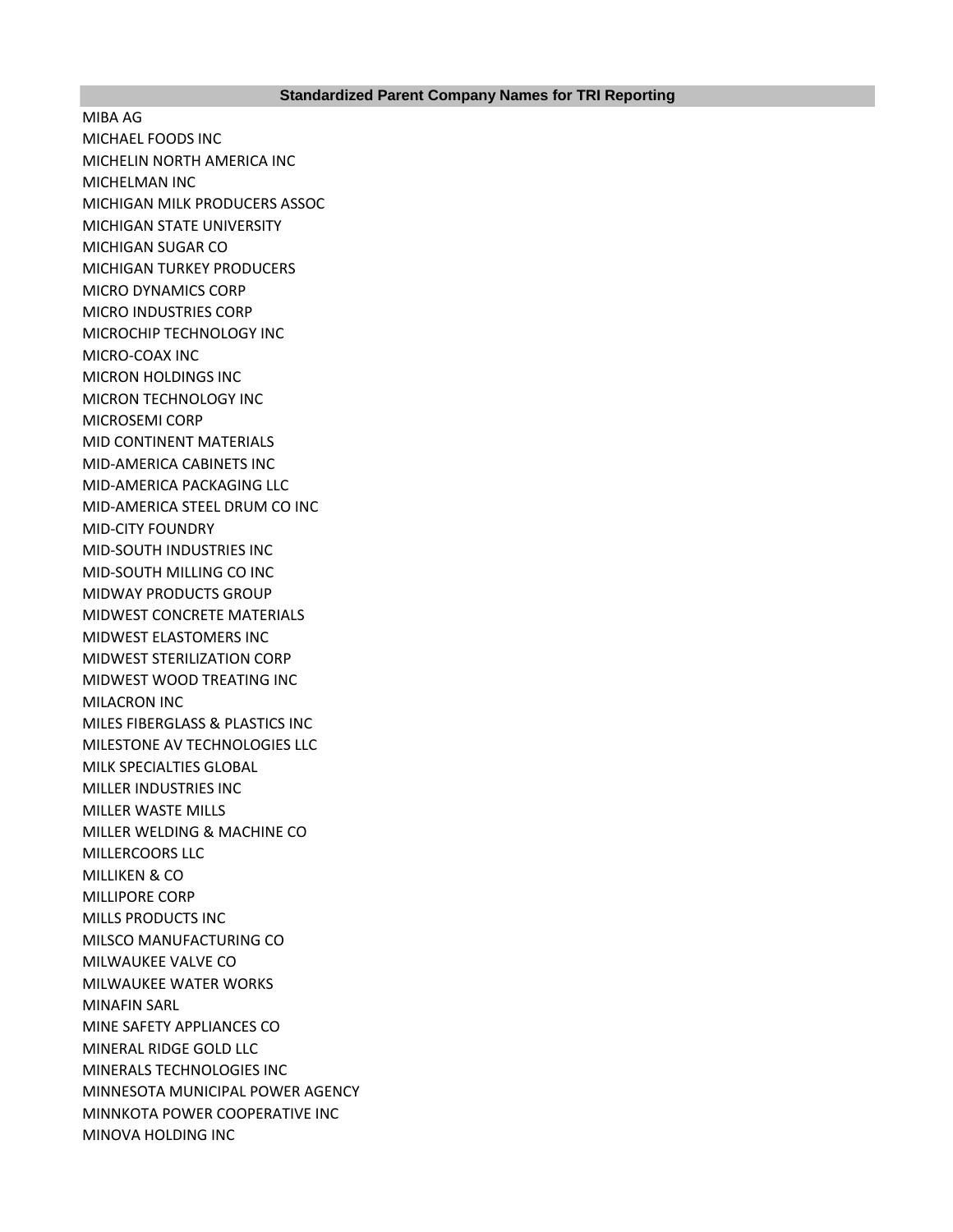MINTEQ INTERNATIONAL INC MINUTEMAN INTERNATIONAL INC MISSISSIPPI LIME CO MISSOURI PRESSED METALS INC MITEK INDUSTRIES INC MITSUBISHI MITSUBISHI CHEMICAL HOLDINGS AMERICA MITSUBISHI ELECTRIC CORP MITSUBISHI MATERIALS CORP MITSUBISHI MOTORS NORTH AMERICA INC MITSUBISHI POLYESTER FILM INC AMERICAS MITSUBISHI RAYON CO LTD MITSUBISHI STEEL MANUFACTURING CO LTD MITSUI & CO (USA) INC MJM HOLDINGS INC MKS INSTRUMENTS INC MMI PRODUCTS INC MNP CORP MOBILE ENERGY SERVICES LLC MOBILE PAINT MANUFACTURING CO INC MODERN DROP FORGE CO MODERN WELDING CO INC MODINE MANUFACTURING CO MOHAWK FINE PAPERS INC MOHAWK INDUSTRIES INC MOLDED DIMENSIONS INC MOLDED FIBER GLASS CO MOLDED PLASTIC INDUSTRIES INC MOLEX INC MOLYCORP MINERALS LLC MOMENTIVE PERFORMANCE MATERIALS HOLDINGS LLC MONACO RV LLC MONADNOCK PAPER MILL MONARCH CEMENT CO MONDELEZ INTERNATIONAL, INC MONIER LIFETILE LLC MONOMOY CAPITAL PARTNERS LLC MONSANTO CO MONTANA TECHNICAL COMPONENTS AG MONTEBELLO PACKAGING MONTEREY MUSHROOMS INC MONUMENT CHEMICAL INC MOOG INC MOORE WALLACE NORTH AMERICA MOR/RYDE INTERNATIONAL INC MORGAN ADVANCED CERAMICS INC MORGAN INC MORGAN INDUSTRIES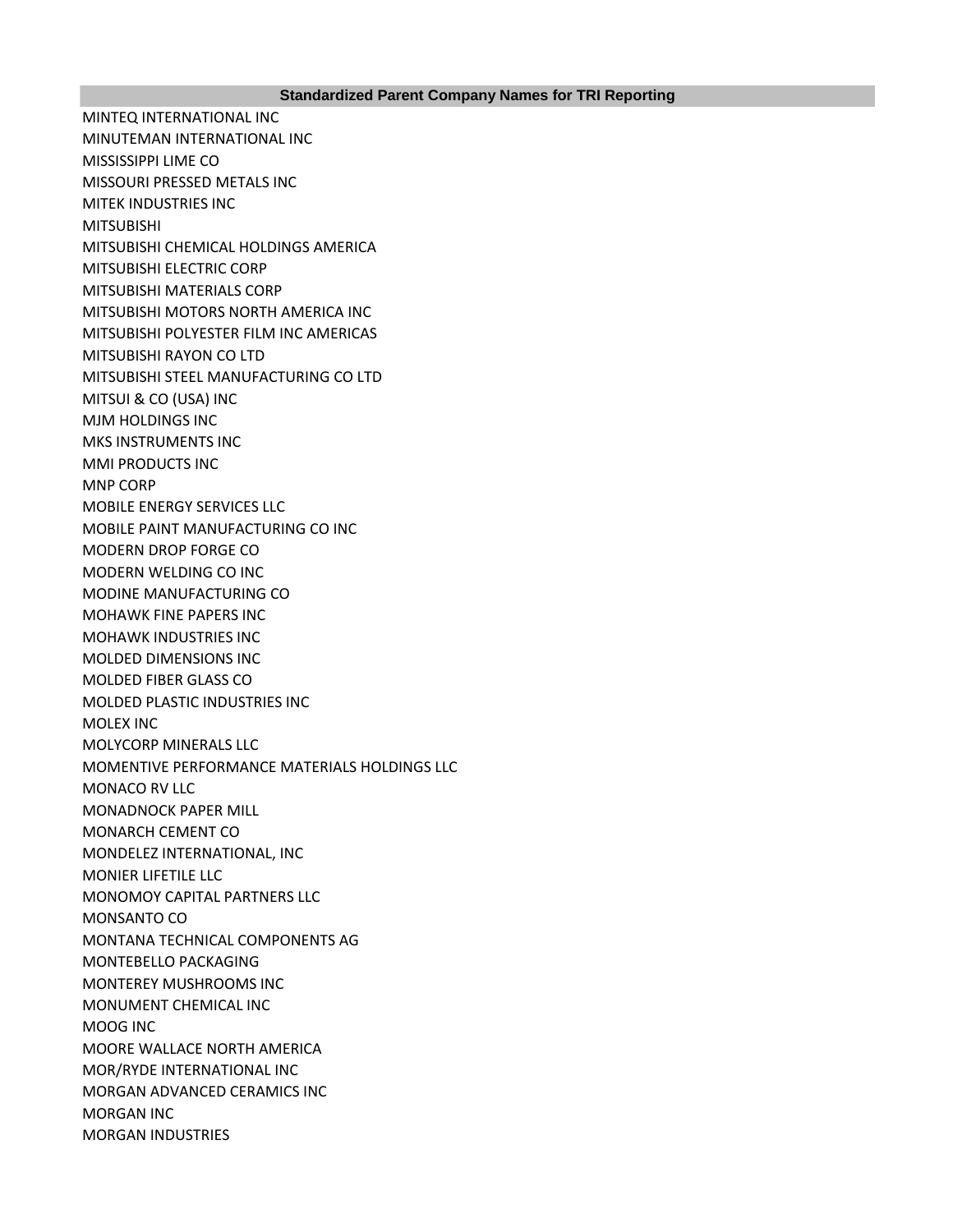MORGAN TRUCK BODY LLC MORGANITE INDUSTRIES INC MORIROKU LTD MORRISON BROTHERS CO MORSE READY MIX LLC MORTON SALT INC MOSAIC FERTILIZER LLC MOSLEY HOLDINGS MOST INC MOTECH AMERICAS LLC MOTIVA ENTERPRISES LLC MOTOR COMPONENTS LLC MOTORSPORT AFTERMARKET GROUP MOUNT VERNON MILLS INC MOUNTAIN STATE CARBON LLC MOUNTAIRE FARMS INC MOUNTVILLE MILLS MP ASSETS CORP MPD HOLDINGS MPN INC DBA ACTIVE RADIATOR MPP GROUP OF COS MSD PERFORMANCE INC MUELLER INDUSTRIES INC MUELLER WATER PRODUCTS INC MULLINS CHEESE INC MULTICOLOR CORP MULTIMATIC INC MULTI-PLASTICS INC MUNCASTER CAPITAL OF TEXAS INC MUNZING CHEMIE GMBH MURALO CO INC MURPHY CO MURPHY OIL CORP MURSIX CORP MUSCATINE FOODS CORP MUSTANG SURVIVAL HOLDINGS INC MUTUAL MATERIALS CO MW INDUSTRIES INC MXI INC MYCONE DENTAL MYERS INDUSTRIES INC MYLAN INC MYRON MANUFACTURING CO NA NA INDUSTRIES INC NACCO INDUSTRIES NAMASCO CORP NAMMO AS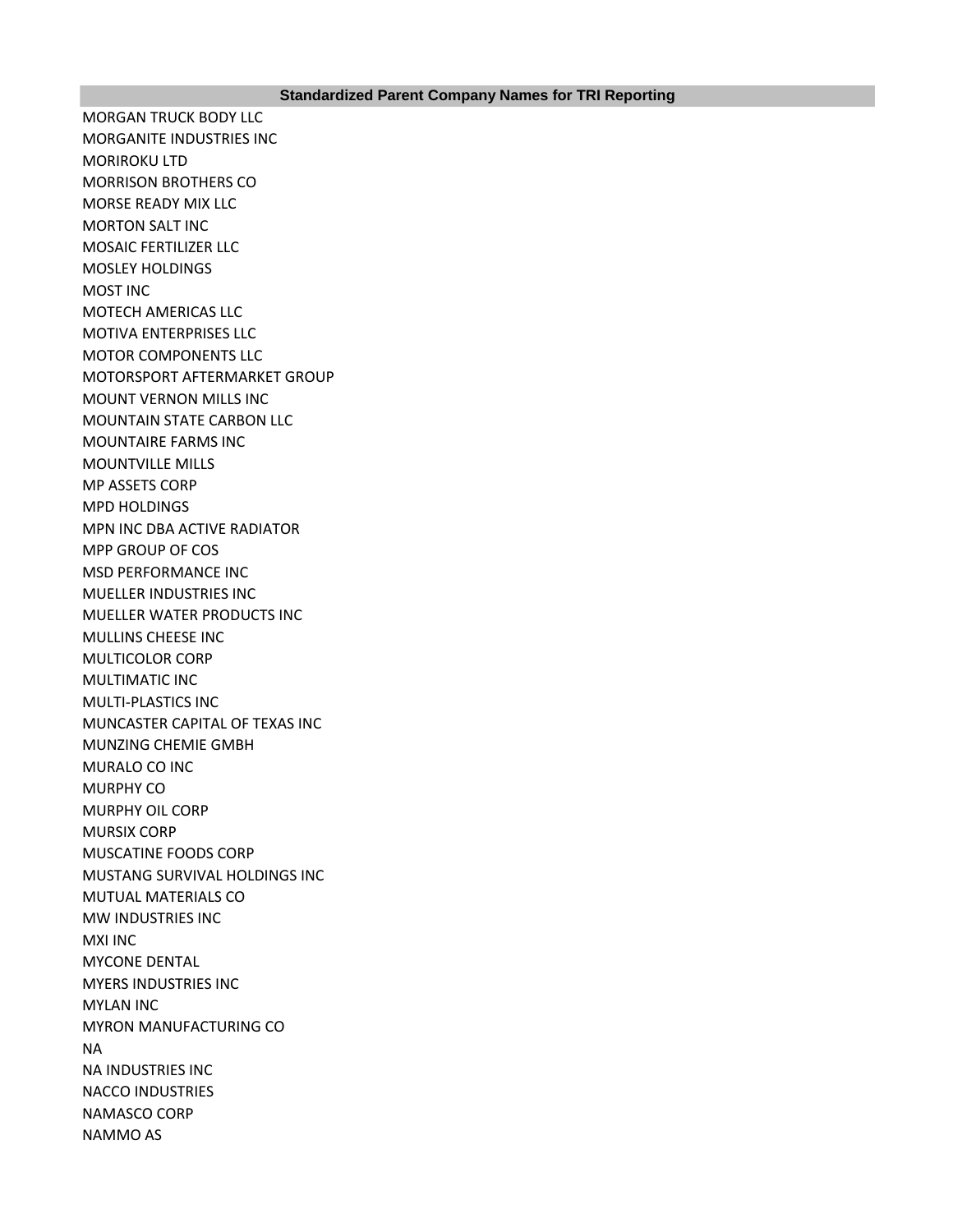## **Standardized Parent Company Names for TRI Reporting**

NAN YA PLASTICS CORP AMERICA NANOPHASE TECHNOLOGIES CORP **NASCO** NASH BRICK CO INC NASH JOHNSON & SONS FARMS INC NASHVILLE WIRE PRODUCTS NATION FORD CHEMICAL CO NATIONAL AERONAUTICS & SPACE ADMINISTRATION NATIONAL BEEF PACKING CO LLC NATIONAL CASEIN CO NATIONAL CEMENT NATIONAL CHROMIUM CO INC NATIONAL COOPERATIVE REFINERY ASSOC NATIONAL DAIRY HOLDINGS NATIONAL DECORATED PRODUCTS INC NATIONAL ELECTRIC COIL NATIONAL FLANGE & FITTING CO NATIONAL GRAPE COOPERATIVE ASSOC NATIONAL GRID USA NATIONAL INSTITUTE OF STANDARDS & TECHNOLOGY NATIONAL INTEGRATED INDUSTRIES INC NATIONAL MANUFACTURING CO INC NATIONAL MATERIALS LP NATIONAL OILWELL VARCO LP NATIONAL PEN CO NATIONAL PRESTO INDUSTRIES NATIONAL RAILWAY EQUIPMENT CO NATIONAL SPINNING CO INC NATIONAL TUBE HOLDING CO NATURAL DECORATIONS INC NATURE'S PATH FOODS USA INC NATUREX INC NAUTIC STAR LLC NAVISTAR INTERNATIONAL CORP NB GROUP LLC NBTY INC NC HOLDINGS USA INC NCFI POLYURETHANES NCH CORP NCI GROUP INC NCP COATINGS INC ND INDUSTRIES INC NDA ENGINEERING NDT HOLDINGS INC NEAPCO LLC NEASE CORP NEBRASKA PUBLIC POWER DISTRICT NEENAH ENTERPRISES INC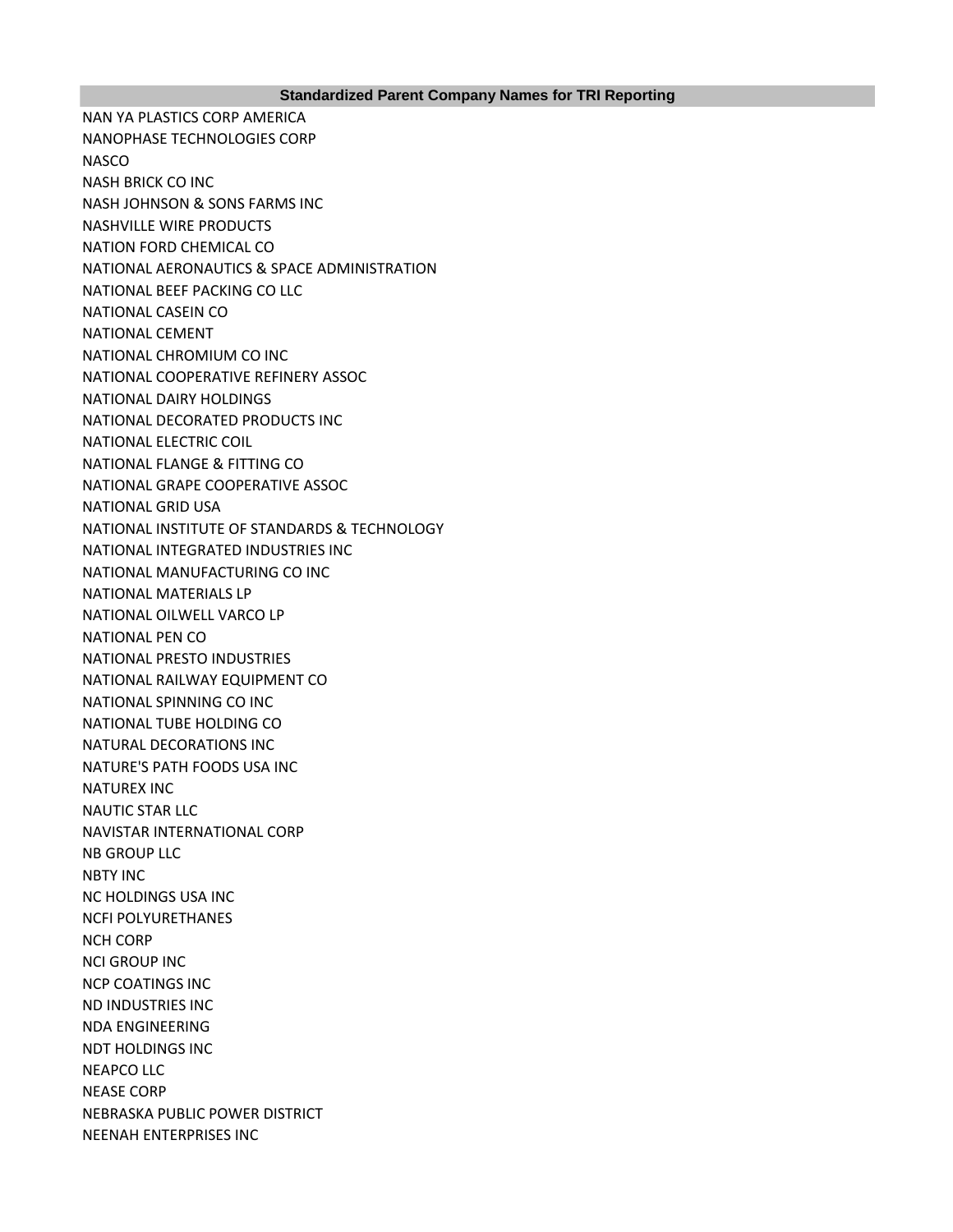NEENAH PAPER INC NEIGHBORS & ASSOCIATES NEIMAN ENTERPRISES,INC NEKOOSA COATED PRODUCTS LLC NEKTAR THERAPEUTICS **NELCO** NELSON BROTHERS LLC NELSON GLOBAL PRODUCTS INC NELSON HOLDINGS LTD NEMAK USA INC NEO INDUSTRIES (USA) INC NEPTCO INC **NESCO** NESIKA ENERGY LLC NESTLE USA INC NET VIA GROUP NETSHAPE TECHNOLOGIES INC NEUMAN ALUMINUM USA NEUMAYER TEKFOR NEW ENGLAND ART PUBLISHERS INC NEW FLYER INDUSTRIES INC NEW JERSEY GALVANIZING NEW MARKET CORP NEW MOUNTAIN CAPITAL NEW NGC INC NEW SOUTH COS INC NEW YORK AIR BRAKE NEW YORK POWER AUTHORITY NEWBERRY INC NEWCHEM INC NEWCOMB OIL CO LLC NEWELL RUBBERMAID NEWGOLD INC NEWMARKET CORP NEWMONT MINING CORP NEWPAGE CORP NEWPARK RESOURCES INC NEWPORT CORP NEWPORT FAB LLC (DBA JAZZ SEMICONDUCTOR) NEXAIR LLC NEXANS NORTH AMERICA NEXEO SOLUTIONS LLC NEX-TECH HOLDINGS NEXTERA ENERGY INC NFS HOLDINGS INC NGK METALS CORP NGK NORTH AMERICA N-HOLDING AB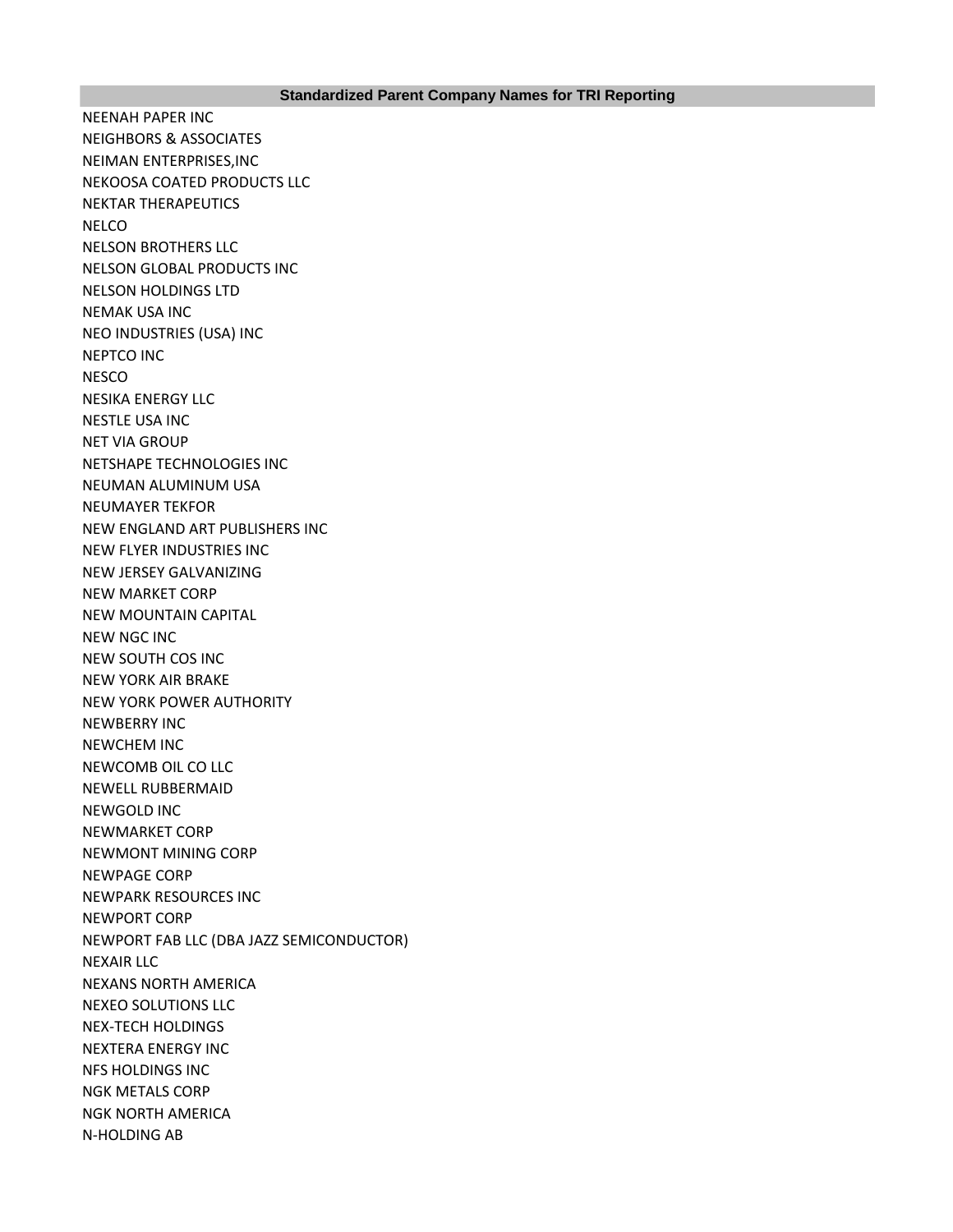NIACET CORP NIAGARA LASALLE CORP NIAGARA PISTON NIBCO INC NIC HOLDING CORP NICE-PAK PRODUCTS INC NICHOLAS J BOURAS NIDEC MOTOR CORP NIHON PARKERIZING OF JAPAN INC NIHON PLAST CO LTD NIPPON CHEMI-CON NIPPON GOSHEI USA NIPPON PAINT (USA) INC NIPPON PAPER INDUSTRIES CO LTD NIPPON SEIKI INTERNATIONAL LTD NIPPON SUISAN USA NIPRO GLASS NISOURCE INC NISSAN MOTOR LTD NISSHINBO AUTOMOTIVE MANUFACTURING INC NITREX INC NITTA GELATIN INC NITTO DENKO AMERICA INC NJT ENTERPRISES LLC NLMK USA NMB USA INC NN INC NOBERT PLATING CO NOCO ENERGY CORP NOFZIGER DOOR SALES INTERNATIONAL NOMACO INC NORAC INC NORANDA ALUMINUM HOLDING CORP NORBORD INC NORCRAFT COS NORD RESOURCES CORP NORDAM GROUP INC NORDENIA INTERNATIONAL AG NORDIC CAPITAL NORDIC FIBERGLASS INC NORDIC GROUP OF COS NORDSON CORP NORDYNE LLC NORGREN INC NORICAN GROUP NORIT AMERICAS INC NORMAN FOX & CO NORMAN NOBLE INC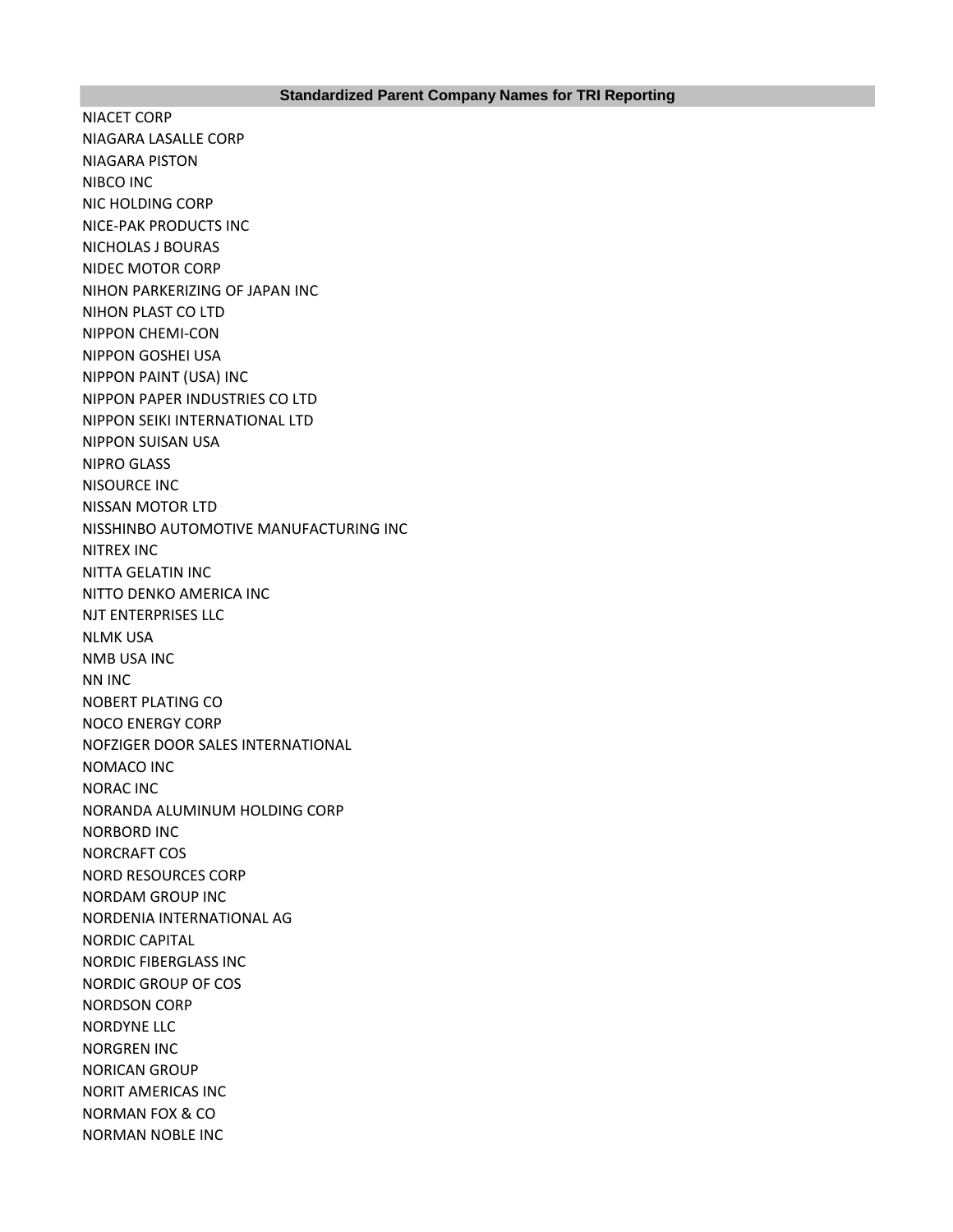NORRIS CYLINDER CO NORTEK INC NORTH ALBANY TERMINAL CO NORTH AMERICAN FORGEMASTERS NORTH AMERICAN HOGANAS INC NORTH AMERICAN REFRACTORIES CO NORTH STAR BLUESCOPE STEEL LLC NORTHEAST SHIP REPAIR LLC NORTHEAST TREATERS INC NORTHERN ENGRAVING CORP NORTHERN IRON OF ST PAUL LLC NORTHERN LABS INC NORTHERN PENINSULA CORP NORTHERN STAR GENERATION SERVICES LLC NORTHERN STAR INDUSTRIES INC NORTHERN TIER ENERGY LLC NORTHROP GRUMMAN CORP NORTHWEST DAIRY ASSOC NORTHWEST PIPE CO NORTHWESTERN ENERGY CORP NORTHWESTERN ENGINEERING CO NOVA CHEMICALS CORP NOVARTIS US NOVELIS CORP NOVO NORDISK HOLDINGS INC NOVOZYMES A/S NOVUS INTERNATIONAL LLLP NOX-CRETE MANUFACTURING INC NPD HOLDING INC NRG ENERGY INC NTN USA CORP NUCOR CORP NUFARMS AMERICAS INC NUPLEX RESINS LLC NUSIL TECHNOLOGY LLC NUSTAR ENERGY LP NV ENERGY NYDREE FLOORING LLC NYRSTAR INC O & D MANUFACTURING INC O & G INDUSTRIES INC O & K LTD CO OAK GROVE MANAGEMENT CO LLC OAKWOOD INDUSTRIES INC OBARA CORP USA OBERG INDUSTRIES INC O'BRIEN INDUSTRIAL HOLDING OCCIDENTAL PETROLEUM CORP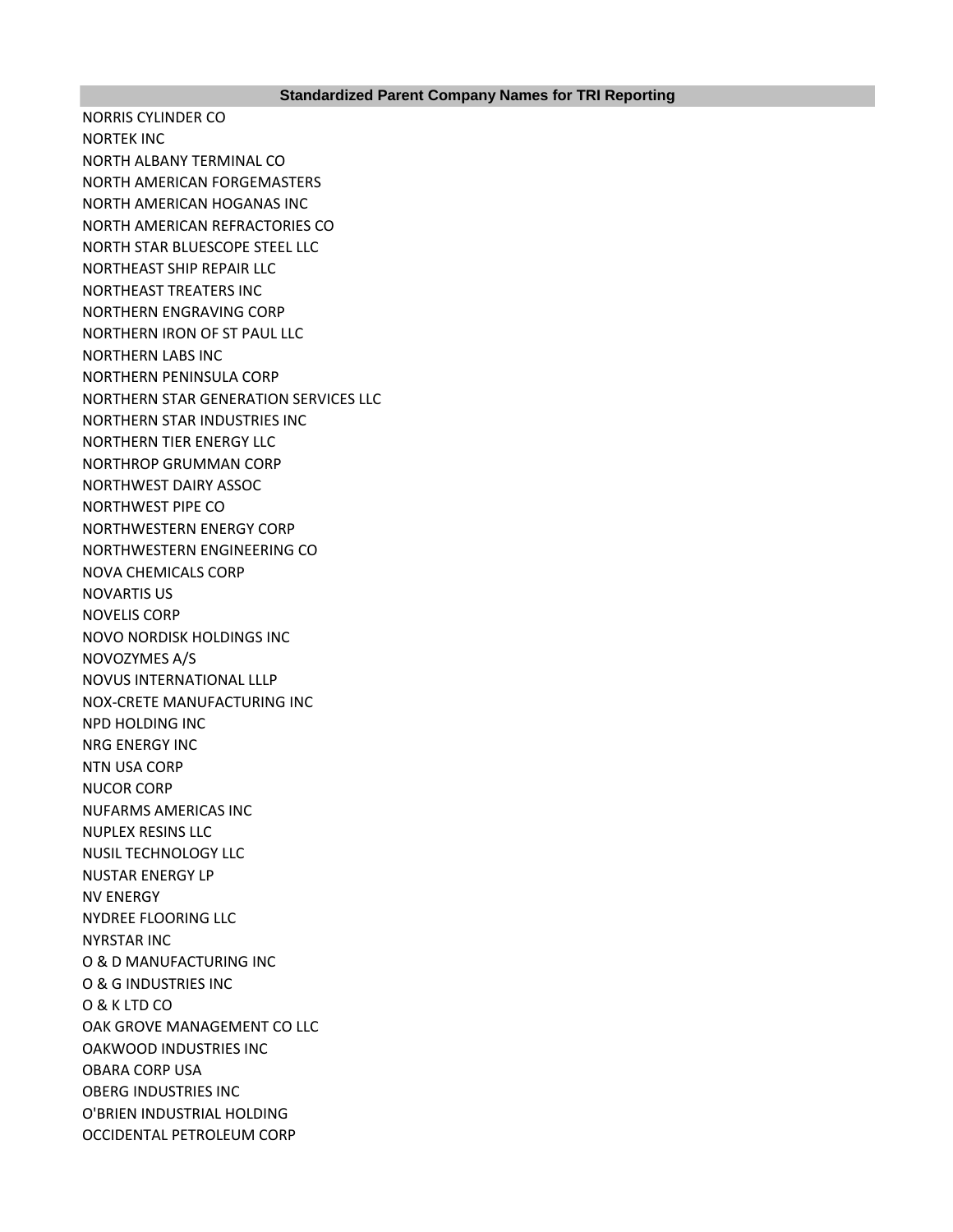OCEAN BIO-CHEM OCEAN COLD INC OCEAN GOLD INC OCEAN GOLD SEAFOOD INC & WASHINGTON CRAB OCEAN SPRAY CRANBERRIES INC OCI BEAUMONT LLC O'CONNELL OIL ASSOCIATES INC ODESSA BABBITT BEARING CO CONSOLIDATED INDUSTRIES ODOM INDUSTRIES INC ODYSSEY MANUFACTURING OF MOSSBERG & SONS INC OFS FITEL LLC OGE ENERGY CORP OGLETHORPE POWER CO OGM LTD O'HARA CORP OHIO CAMSHAFT LLC OHIO CASTINGS CO LLC OHIO DECORATIVE PRODUCTS INC OHIO MATTRESS CO OHIO VALLEY ALUMINUM CORP OHIO VALLEY ELECTRIC CORP OIL STATES INDUSTRIES OK INDUSTRIES INC OKABE JAPAN LTD OKMETIC INC OKONITE CO INC OKZAKI MANUFACTURING CO OLAM WEST COAST INC OLD COUNTRY MILLWORK INC OLD DOMINION ELECTRIC COOPERATIVE OLDCASTLE INC OLDENBURG GROUP INC OLIN CORP OM GROUP INC OMAHA PUBLIC POWER DISTRICT OMAR SUPPLIES INC OMEGA PROTEIN INC OMEGA WIRE INC OMNI INDUSTRIES OMNISOURCE CORP OMNOVA SOLUTIONS INC OMRON AUTOMOTIVE ELECTRONICS CO LTD OMRON MANAGEMENT CENTER OF AMERICA INC ONA POLYMERS LLC ONCORE MANUFACTURING LLC O'NEAL STEEL INC ONEOK PARTNERS LP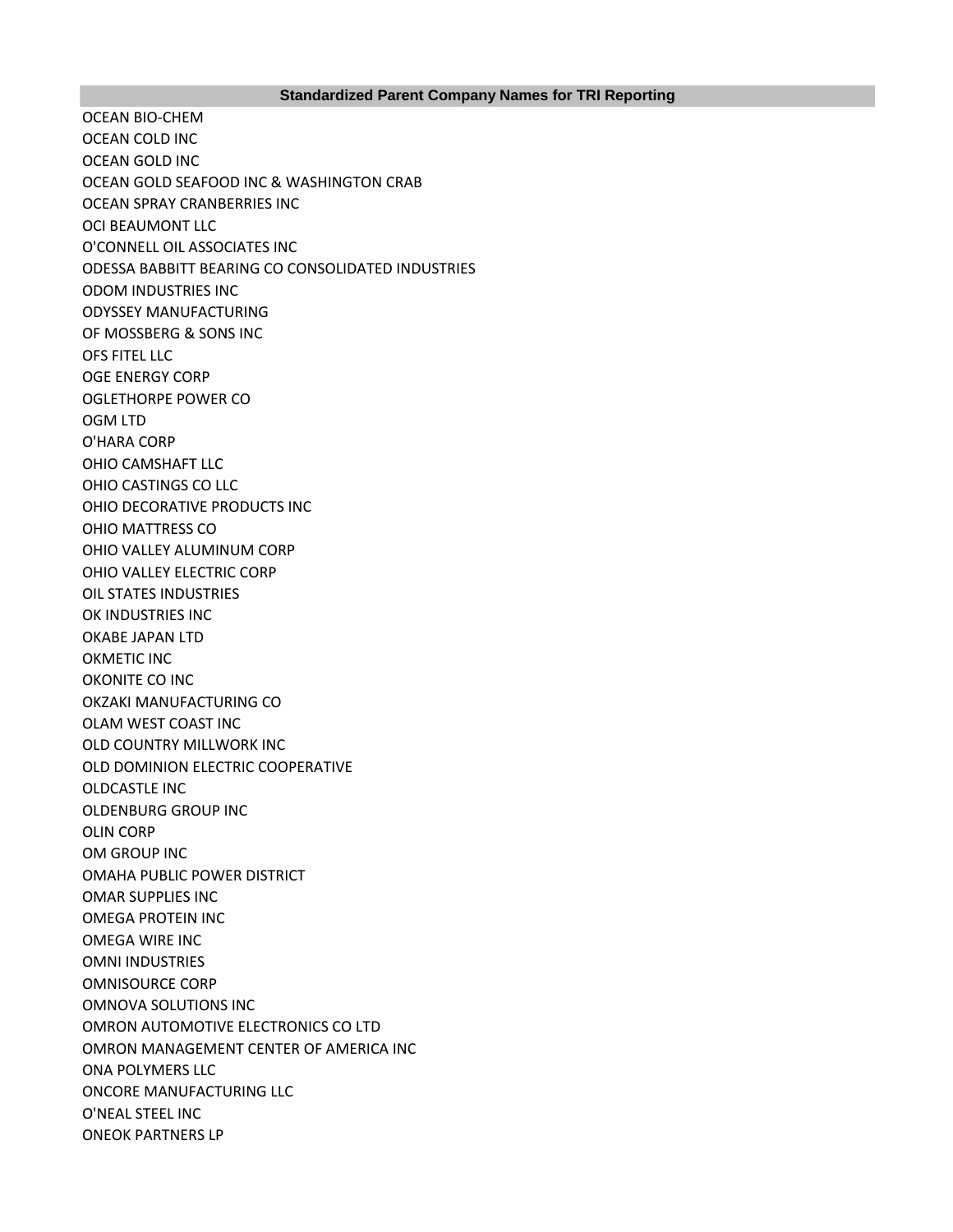ONESOURCE COIL COATERS LLC ONEX CORP OPTIM ENERGY LP TWIN OAKS OPTIMA SPECIALTY STEEL INC ORAFOL INTERNATIONAL OREGON RUBBER CO ORENCO SYSTEMS INC ORHAN NORTH AMERICA INC ORICA USA INC ORION ENGINEERED CARBONS LLC ORION PACIFIC ORLANDO UTILITIES CO ORMET PRIMARY ALUMINUM CORP ORTEC INC OSCO INDUSTRIES INC OSG TAP&DIE OSHKOSH CORP OSI GROUP LLC OSI-SYSTEMS INC OSMOSE INC OSP INDUSTRIES OSRAM SYLVANIA INC OTSUKA AMERICA INC OTTENWELLER CO INC OTTER TAIL CORP OTTO FUCHS METALLWERKE OUTDOOR LIVING PRODUCTS INC OUTOKUMPU STAINLESS INC OVERHEAD DOOR CORP OVERSTREET-HUGHES CO INC OVERWRAPS PACKAGING INC OWEN INDUSTRIES INC OWENS CORNING OWENSBORO GRAIN HOLDING CO INC OWENSBORO MUNICIPAL UTILITIES OWENS-ILLINOIS INC OWOSSO GRAPHIC ARTS INC OX BODIES INC OXBOW OXEA CORP OZINGA BROS INC P & C GROUP P & H MINING EQUIPMENT INC P & J INDUSTRIES INC P4 CORP PACCAR INC PACE GROUP INC PACE INDUSTRIES LLC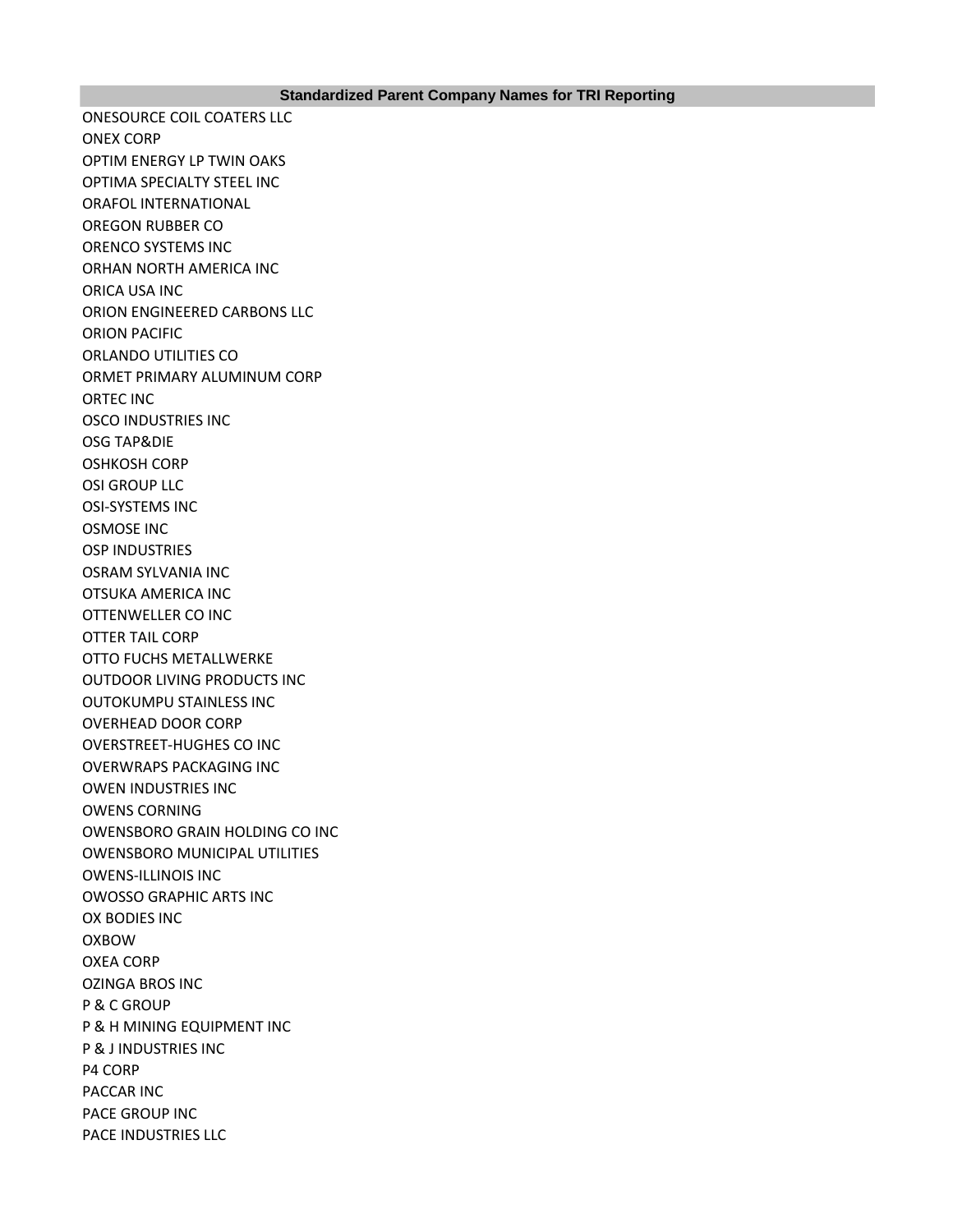PACIFIC COAST BUILDING PRODUCTS PACIFIC ETHANOL HOLDING CO LLC PACIFIC GAS & ELECTRIC CO PACIFIC INDUSTRIES USA INC PACIFIC STEEL CASTING CO PACIFIC WOOD PRESERVING OF BAKERSFIELD INC PACKAGING CORP OF AMERICA PACKAGING DYNAMICS PACTIV CORP PADANAPLAST USA INC PALADIN BRANDS GROUP INC PALFINGER AG PALL CORP PALM COMMODITIES INTERNATIONAL INC PALM HARBOR HOMES INC PALM INTERNATIONAL SALES CO PALOS VERDES BUILDING CORP PAMARCO INC PANAM RAILWAYS PANASONIC CORP OF NORTH AMERICA PANCON CORP PANDEL HOLDINGS INC PANELTECH INTERNATIONAL HOLDINGS INC PANNIER CORP PANOLAM INDUSTRIES INTERNATIONAL INC PAPER CONVERTING MACHINE CO PAPERWORKS INDUSTRIES INC PARALLEL ENVIRONMENTAL SERVICES PARAMELT BV PARAMOUNT PETROLEUM CORP PARK CORP PARK ELECTROCHEMICAL CORP PARK INDUSTRIES PARK OHIO HOLDINGS CORP PARKER HANNIFIN CORP PARKWAY PRODUCTS INC PARO SERVICES PARRISH ENTERPRISES PARTEN HOLDING CO PARTS FINISHING GROUP PAS TECHNOLOGIES PATHEON INC PATMIAN LLC PATRIARCH PARTNERS LLC PATRICK INDUSTRIES PATRIOT COAL CORP PATRIOT MORGAN INC PATTERSON MEDICAL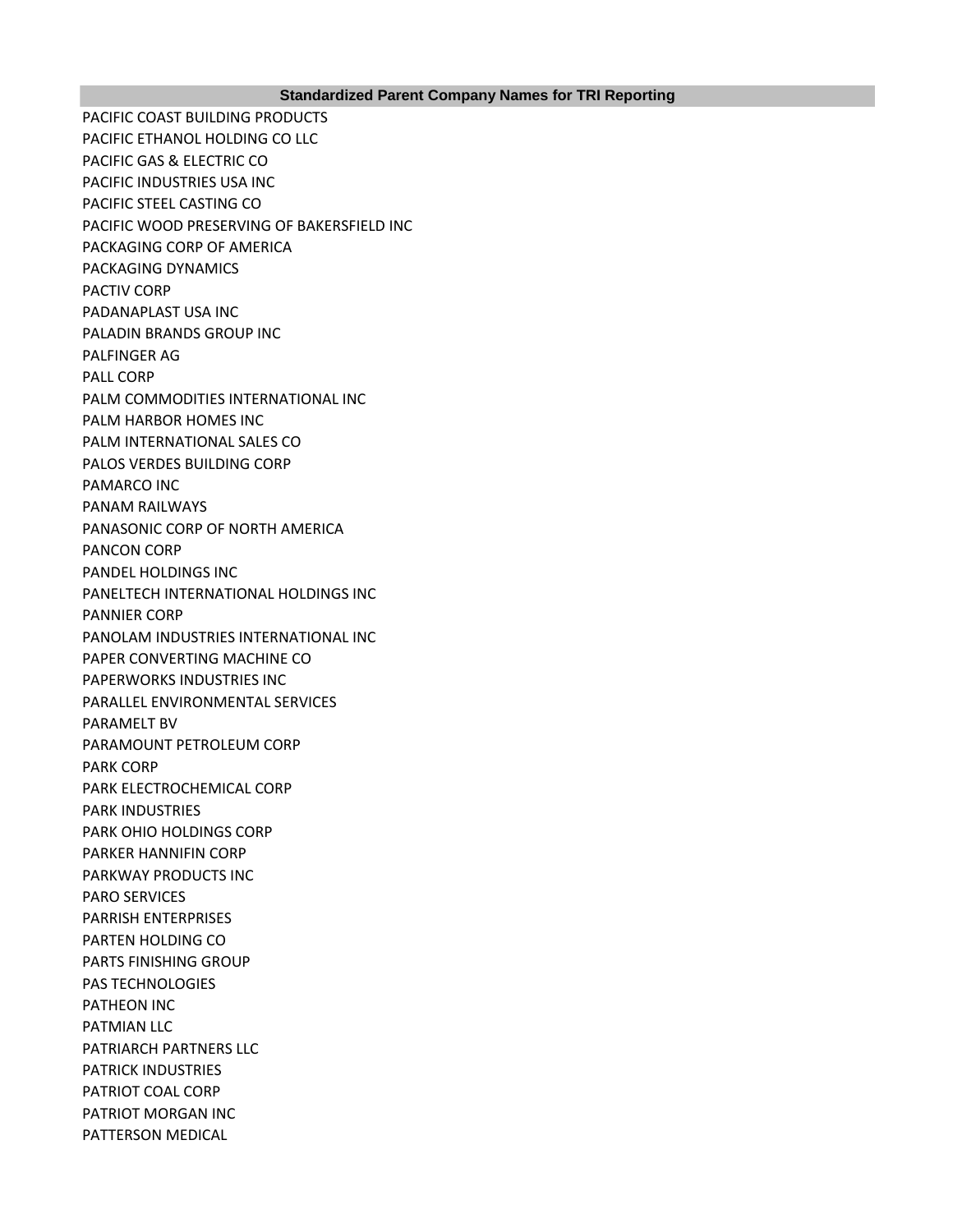PAUG-VIK ENTERPRISES INC PAUL PLEIGER MASCHINFABRIK PAULO PRODUCTS CO PAULSTRA CRC PBF ENERGY PBI/GORDON CORP PCCR USA INC PDM BRIDGE LLC PEABODY ENERGY CORP PEACH STATE LABORATORIES INC PEARSON PEAVEY ELECTRONICS CORP PECKHAM INDUSTRIES INC PECO FOODS INC PECO INC PEERLESS INDUSTRIAL GROUP INC PEERLESS OIL & CHEMICALS INC PEGASUS STEEL LLC PELICAN REFINING CO LLC PELLA CORP PENDLETON FLOUR MILLS LLC PENDLETON WOOLEN MILLS INC PENFLEX CORP PENFORD CORP PENN COLOR INC PENN FISHING TACKLE MANUFACTURING CO PENN UNITED TECHNOLOGIES INC PENNFIELD CORP PENNSYLVANIA MACHINE WORKS INC PENNZOIL-QUAKER STATE CO PENRAY COS INC PENTAIR INC PEPSICO INC PERDUE FARMS INC PERELLI ENTERPRISES INC PERENNIAL POWER HOLDINGS INC PERFORMANCE HEALTH & WELLNESS HOLDINGS INC PERFORMANCE PROCESS INC PERKINELMER INC PERKINS & MARIE CALLENDERS' INC PERMA-FIX ENVIRONMENTAL SERVICES INC PERMIAN MUD SERVICE PERMIAN TANK & MANUFACTURING INC PERRIGO CO PERSTORP AB PETE LIEN & SONS INC PETER PAUL ELECTRONICS CO INC PETERSEN INC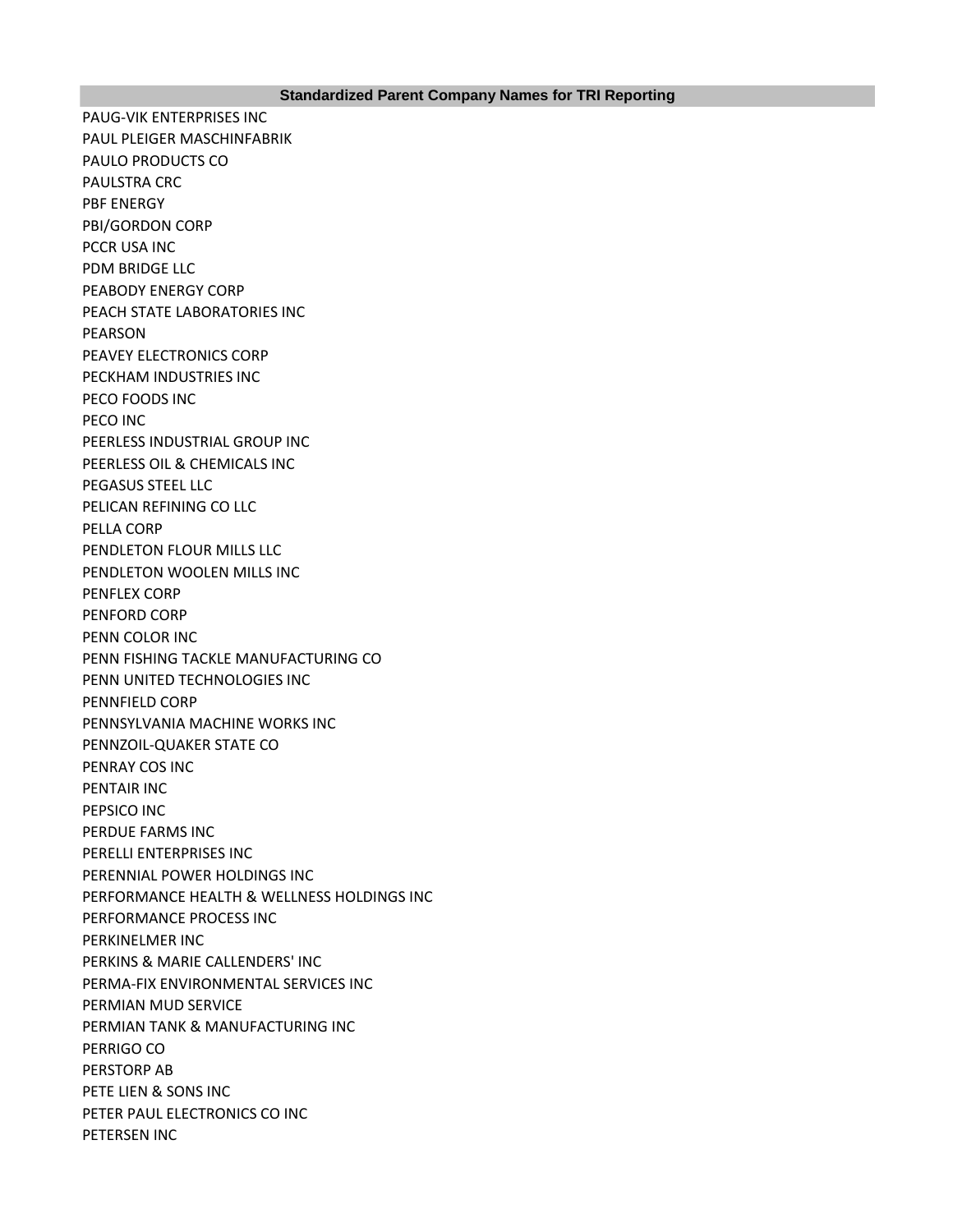PETERSON MANUFACTURING CO PETRICCA INDUSTRIES INC PETRO ENERGY LLC PETROBRAS AMERICA INC PETROLEUM FUEL & TERMINAL CO **PETROLOGISTICS** PETTIBONE LLC PEXCO LLC PFIZER INC PH GLATFELTER CO PHAGE PHARMACEUTICALS PHARMA TECH INDUSTRIES PHELPS TOINTON PHIBRO ANIMAL HEALTH CORP PHIFER INC PHILIP SERVICES CORP PHILIPS NORTH AMERICA PHILLIPS 66 CO PHILLIPS PLASTICS CORP PHOENIX FABRICATORS & ERECTORS INC PHOENIX FORGE GROUP PHOENIX SERVICES LLC PHOENIX V LLC PHOSPHATES HOLDING INC PHOTO SYSTEMS INC PHO-TRONICS INC PICTSWEET LLC PICUT INDUSTRIES PIEDMONT CHEMICAL INDUSTRIES INC PIEZOTECH LLC PIKE INDUSTRIES INC PILGRIMS PRIDE CORP PILKINGTON NORTH AMERICA INC PILOT CHEMICAL CORP PINE HALL BRICK CO INC PINELAWN POWER LLC PINNACLE PACKAGING INC PINNACLE WEST CAPITAL CORP PINOVA HOLDINGS INC PIONEER MANUFACTURING CO PIONEER METAL FINISHING CORP PIPER AIRCRAFT INC PIRAMAL HEALTHCARE PIRELLI NORTH AMERICA INC PITTSBURGH CORNING CORP PITTSBURGH GLASS WORKS LLC PITTSFIELD GENERATING CO LP PJC TECHNOLOGIES INC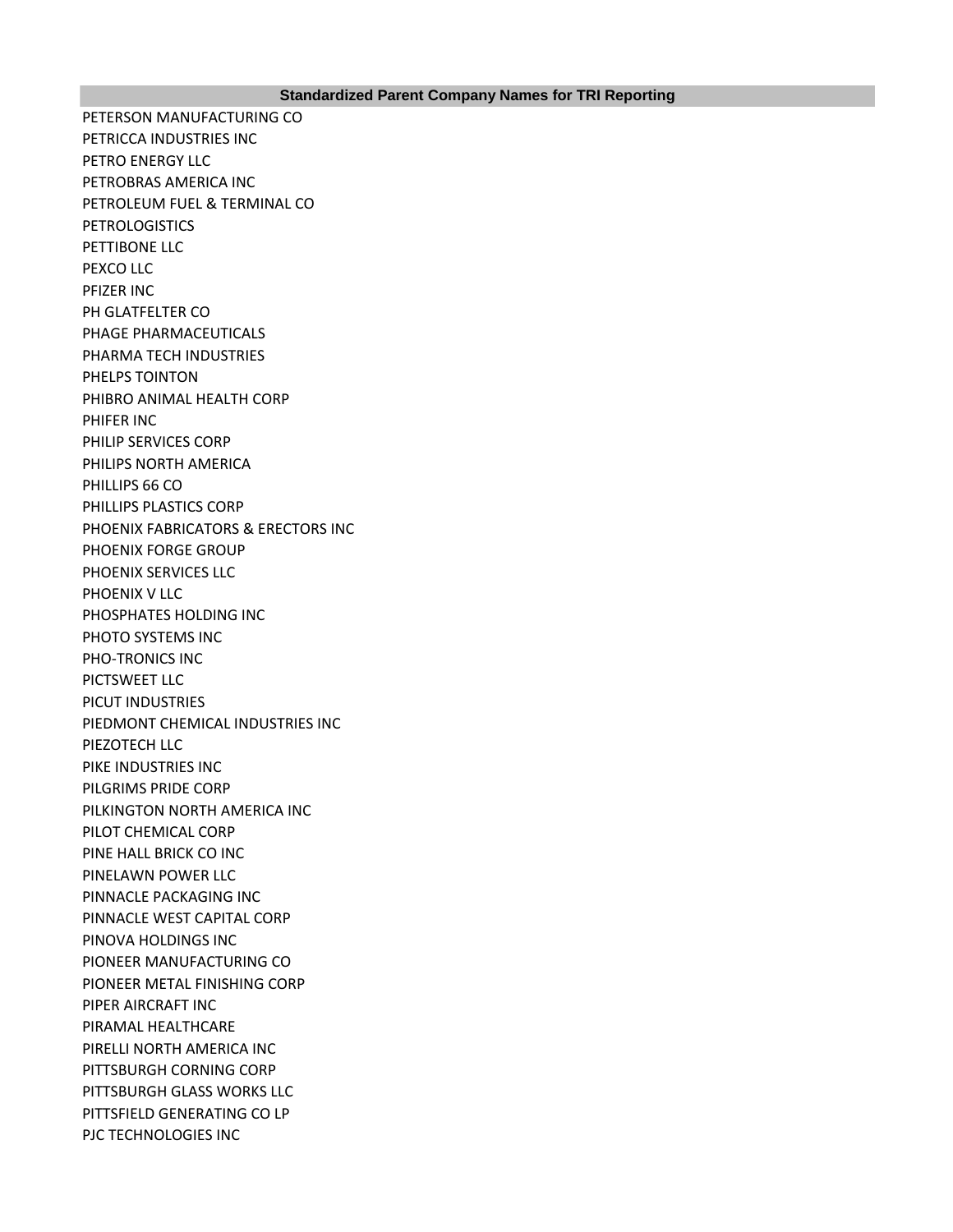## **Standardized Parent Company Names for TRI Reporting**

PLAINFIELD ASSET MANAGEMENT LLC PLANSEE HOLDING AG PLASCORE INC PLASKOLITE INC PLASTIC COMPOSITES CO PLASTIC OMNIUM AUTO EXTERIOR LLC PLASTICS ENGINEERING CO PLASTPRO INC & JM MANUFACTURING PLATING INC PLATING TECHNOLOGY INC PLATINUM EQUITY LLC PLATTE RIVER POWER AUTHORITY PLAYPOWER HOLDINGS PLAZE INC PLEXUS CORP PLUM CREEK TIMBER CO INC PLUM POINT ENERGY ASSOCIATES LLC PLUMMER FOREST PRODUCTS INC PLYCO CORP PLYGEM INDUSTRIES PLYMOUTH FOAM INC PLYMOUTH TUBE CO PLZ AEROSCIENCE CORP PM RECOVERY INC PMC HOLDING CORP PMC INC PMG INDIANA CORP PMI FOOD EQUIPMENT GROUP PMW HOLDING INC POE ASPHALT PAVING INC POET BIOREFINING POINT LOOKOUT CAPITAL PARTNERS POIRY PARTNERS LLC POLAR SEMICONDUCTOR INC POLAR TECHNOLOGY LLC POLAR WARE CO POLARIS INDUSTRIES INC POLK POWER PARTNERS LP POLY-AMERICA LP POLYCHIM USA INC POLYMER ADHESIVE SEALANT SYSTEMS INC POLYMER CAPITAL POLYMER ENTERPRISES INC POLYMER TECHNOLOGIES INC POLYMERICS INC POLYONE CORP POLYPETIDE GROUP POLYPORE INTERNATIONAL INC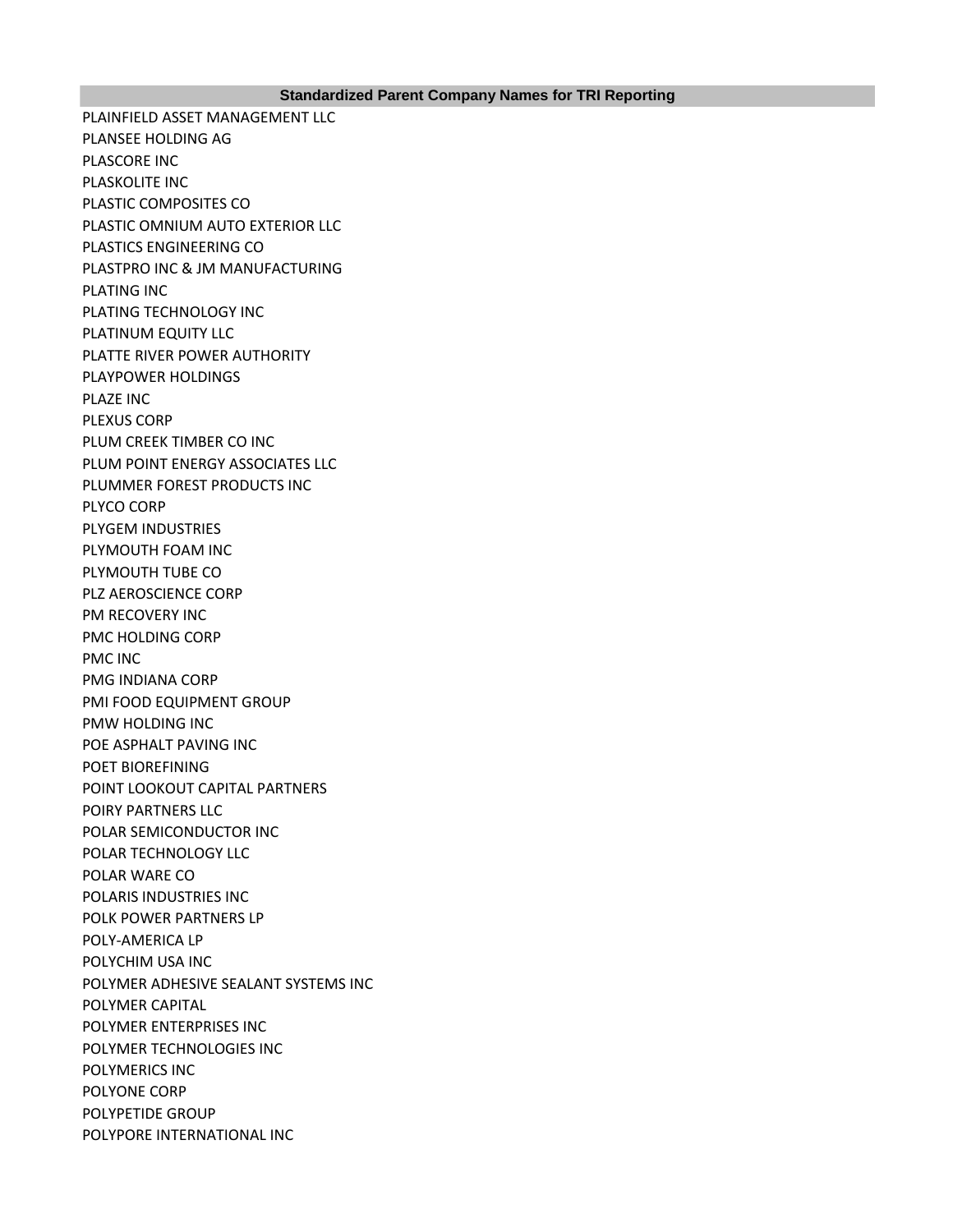POLYSCIENCES INC POLYTECH MOULDING INDUSTRIES INC POLYURETHANE CORP OF AMERICA PORITE PORT CITY GROUP PORT CONSOLIDATED INC PORTER INC PORTLAND GENERAL ELECTRIC PORVAIR CORP POSITRONIC INDUSTRIES INC POTASH CORP OF SASKATCHEWAN INC POTLATCH CORP POTOMAC POWER RESOURCES LLC POWELL INDUSTRIES INC POWER PARTNERS INC POWERLAB INC POWERSOUTH ENERGY COOPERATIVE PPG INDUSTRIES INC PPI-TIME ZERO INC PPL CORP PPT HOLDINGS LLC P-Q CONTROLS INC PRAIRIE FARMS DAIRY INC PRAIRIE POWER INC PRATT INDUSTRIES PRAXAIR INC PRAXIS COS LLC PRECIOUS PLATE INC PRECISION CASTPARTS CORP PRECISION ENGINEERED PRODUCTS LLC PRECISION ENTERPRISES INC PRECISION FABRICS GROUP PRECISION LLC PRECISION METALSMITHS INC PRECISION PLATING CO INC PRECISION PRECAST CORP PRECISION PRODUCTS GROUP PRECISION PULLEY & IDLER INC PREFORMED LINE PRODUCTS CO PREGIS INNOVATIVE PACKAGING INC PREMIUM STANDARD FARMS LLC PREMIX INC PRESCOR INC PRESS-SEAL GASKET CORP PRESSURE CHEMICAL CO PRESTIGE FABRICATORS INC PRESTOLITE WIRE CORP PRESTONE PRODUCTS CORP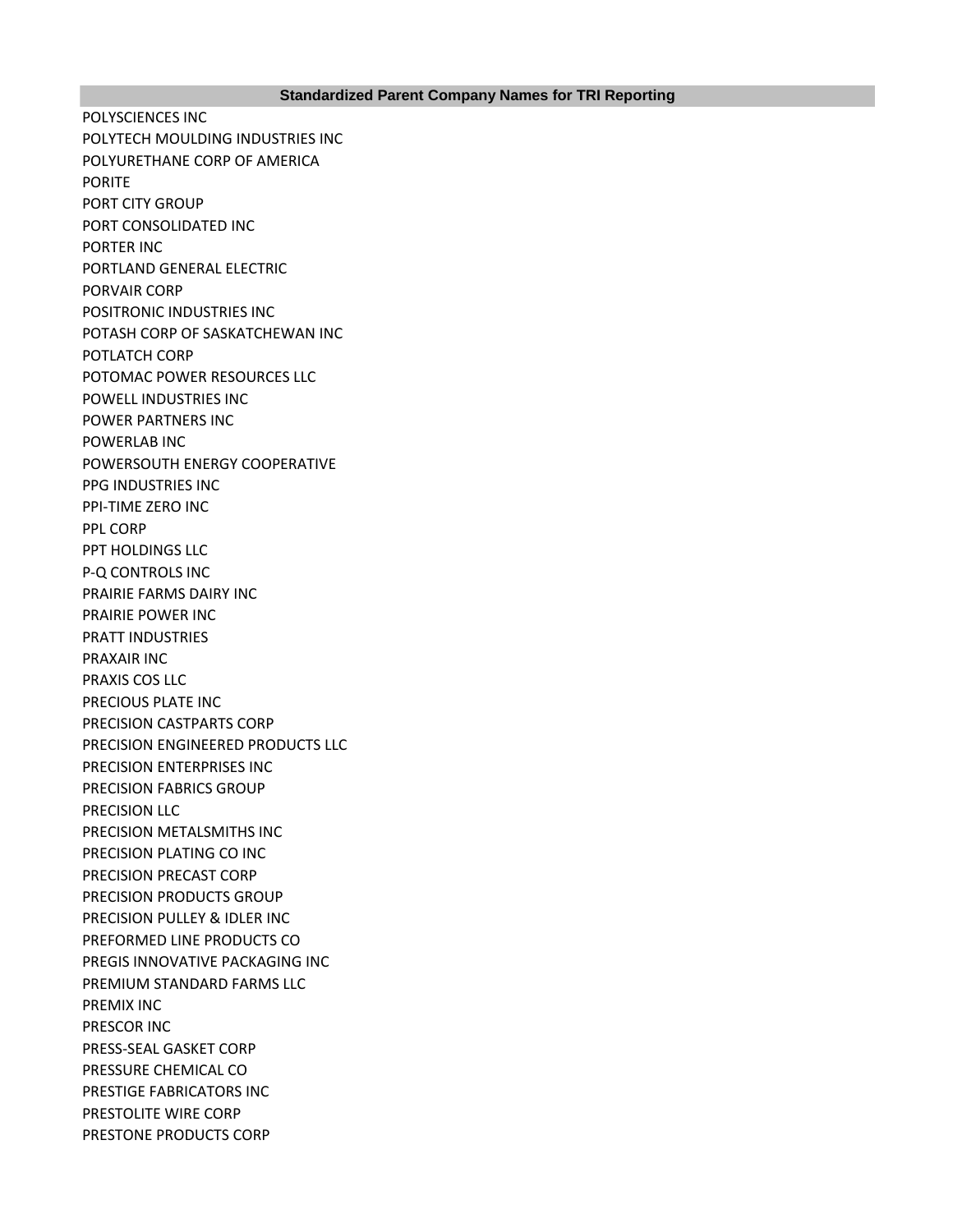PRESTRESSED SYSTEMS INC PRIDE ENTERPRISES PRIDE SOLVENTS & CHEMICAL CO PRIDGEON & CLAY INC PRIME MATERIALS RECOVERY INC PRIME NATURAL RESOURCES INC PRIMUS INTERNATIONAL PRIMUS TECHNOLOGIES CORP PRINCE MANUFACTURING CORP PRINCE MINERALS INC PRINTPACK INC PRL INC PRO PETROLEUM INC PRO PRODUCTS LLC PROFILE EXTRUSION CO PROGRESS ENERGY INC PROGRESSIVE DYNAMICS INC PROMEGA CORP PROPEX OPERATING CO LLC PROPULSYS INC PROSTAR PARTNERS LLC PROTOTRON INC PROVIA PRUDENT PUBLISHING CO PRYSMIAN NORTH AMERICA PSC PSP INDUSTRIES PTC ALLIANCE HOLDINGS CORP PUBLIC SERVICE CO OF NEW HAMPSHIRE PUBLIC SERVICE CO OF NEW MEXICO PUBLIC SERVICE ENTERPRISE GROUP PUBLIX SUPER MARKETS INC PUERTO RICO ELECTRIC POWER AUTHORITY PUGH LUBRICANTS PUMA POLYMERS LLC PURVIS BROTHERS INC PUTZMEISTER AMERICA INC PVS CHEMICALS INC PYCO INDUSTRIES INC PYROPURE INC PYROTEK INC QCIRCUITS INC QEP CO INC QG LLC QSTP HOLDCO LLC QUAD/GRAPHICS INC QUADION CORP QUADRAFNX MINING LTD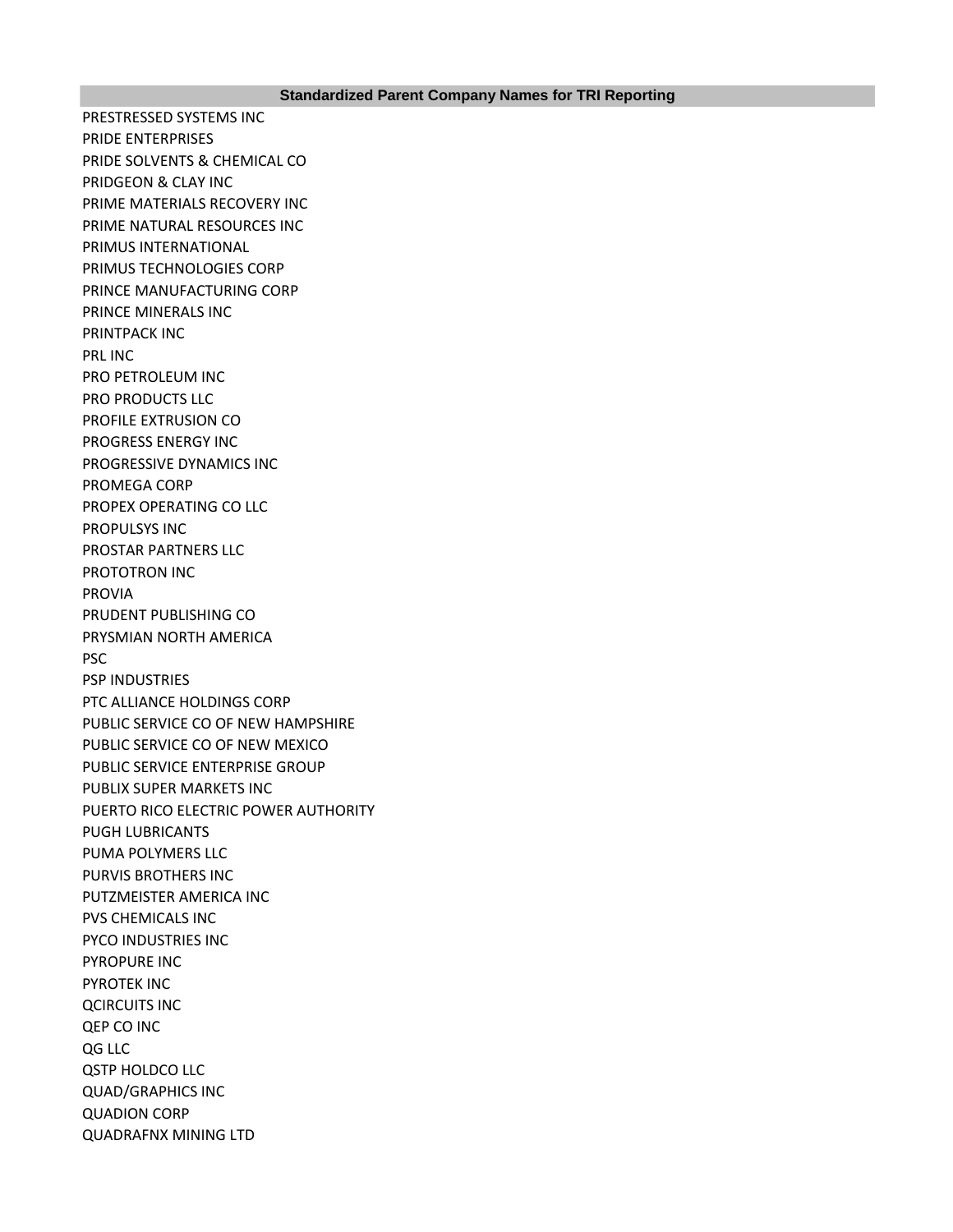QUADRANT AG QUADRANT CHEMICAL CORP QUADRANT EPP USA INC QUAKER CHEMICAL CORP QUALCOMM CORP QUALITY CASTINGS CO QUALITY PLATING CO OF TULSA INC QUANEX CORP QUANTUM GLOBAL TECHNOLOGIES LLC QUARLES PETROLEUM INC QUARTERMOON ACQUISITIONS INC QUBICAAMF BOWLING INC QUEST SPECIALTY CHEMICALS INC QUESTOR QUESTVAPCO CORP R C TWAY CO INC R J MARSHALL R MARK HAMLIN JR TRUST R R DONNELLEY & SONS CO R R STREET & CO INC R&D CIRCUITS RACO BUSINESS DEVELOPMENT,INC RADIALL AMERICA RAHR MALTING CO RAIN CII CARBON LLC RAINEY ROADS LLC RAISIO GROUP - BENECOL DIV RALCORP HOLDINGS INC RANBAR ELECTRICAL MATERIALS INC RANCH-WAY INC RATHGIBSON INC RAVEN INDUSTRIES INC RAWCAR GROUP LLC RAWHIDE MINING LLC RAWLINGS SPORTING GOODS CO RAYBESTOS POWERTRAIN LLC RAYMOND CORP RAYNOR WORLDWIDE INC RAYONIER INC RAYTHEON CO RB PAMPLIN CORP RB&W MANUFACTURING LLC RBC BEARINGS INC RBP CHEMICAL TECHNOLOGY INC RCM INDUSTRIES REA MAGNET WIRE CO INC READY MIX USA LLC REBEL OIL CO INC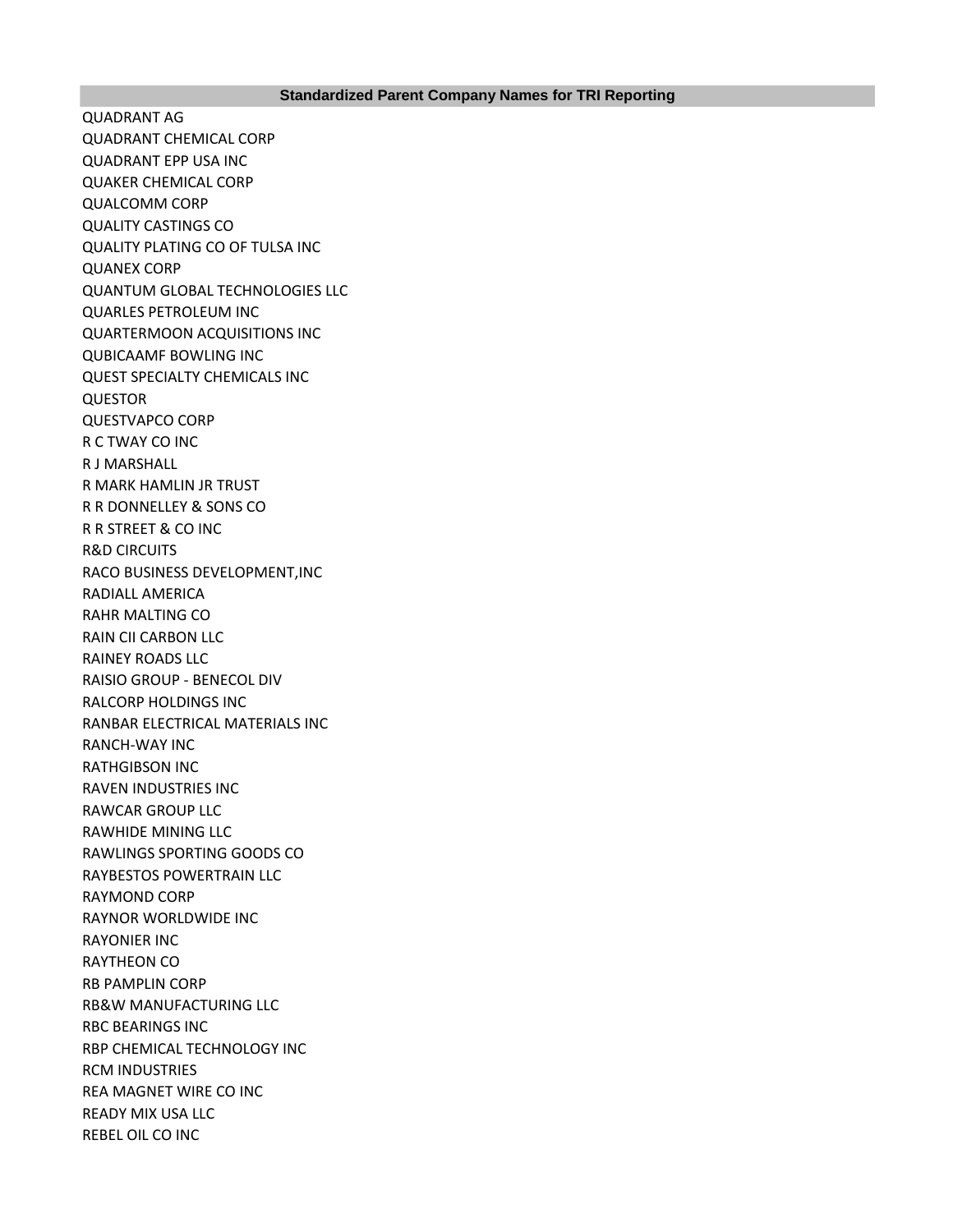REC BOAT HOLDINGS LLC REC SILICON RE-CAL SERVICES INC RECKITT BENCKISER LLC RECTICEL NV RED ARROW PRODUCTS CO LLC RED DEVIL INC RED SPOT PAINT & VARNISH CO INC RED WING SHOE CO REDDY ICE CORP REEF SERVICES LLC REENERGY HOLDINGS LLC REFLEK MANUFACTURING INC REFLEXITE CORP REGAL BELOIT CORP REGAL MARINE INDUSTRIES INC REGAL WARE RE-GEN,INC REH HOLDINGS INC REHAU INC REICHHOLD INC REILLY PLATING CO INC REINFORCED PLASTICS SYSTEMS RELIABLE PLATING WORKS INC RELIANCE STEEL & ALUMINUM RELIANCE WORLDWIDE CORP REMBRANDT ENTERPRISES INC REMET CORP REMINGTON ARMS CO INC REMMELE REMTEC INTERNATIONAL RENEWABLE ENERGY GROUP INC RENIN CORP RENOLD PLC RENOLIT SE RENOVA ENERGY LLC RENTECH INC REPUBLIC ENGINEERED PRODUCTS REPUBLIC FINANCIAL CORP REPUBLIC INDUSTRIES INC REPUBLIC STEEL REPUBLIC WIRE INC RESCO PRODUCTS INC RESEARCH MANNIKINS INC RESEARCH SOLVENTS & CHEMICALS INC RESILENCE CAPITAL PARTNERS RESINALL CORP RESINOID ENGINEERING CORP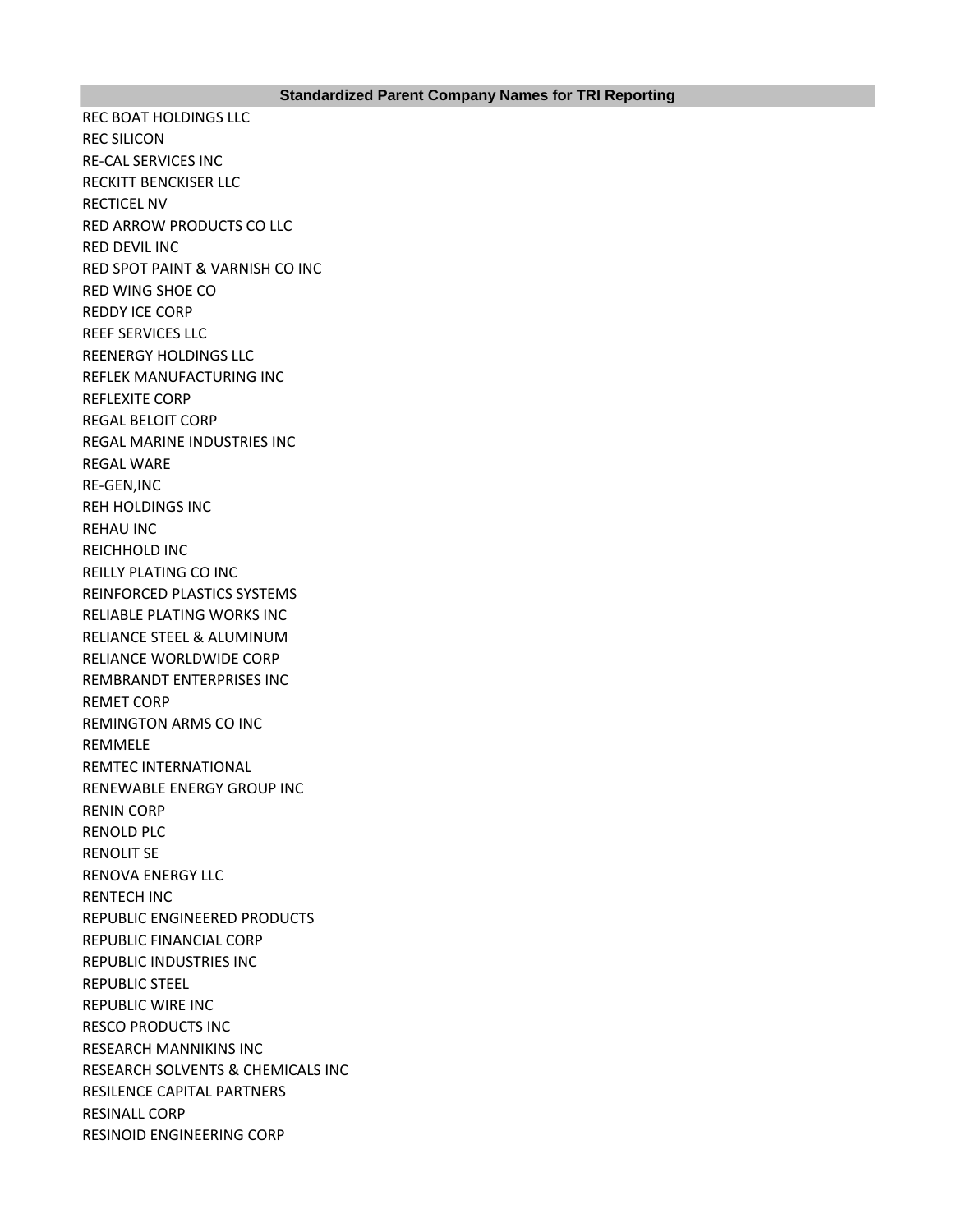REVERE HOLDINGS LLC REVERE INDUSTRIES LLC REVLON CONSUMER PRODUCTS CORP REVSTONE INDUSTRIES LLC REVSTONE TRANSPORTATION LLC REX LUMBER CO REX LUMBER LLC REXAM BEVERAGE CAN CO REX-HIDE INDUSTRIES INC REXMET CORP REXNORD INDUSTRIES LLC REYNOLDS AMERICAN INC REYNOLDS CONSUMER PRODUCTS INC RF MICRO DEVICES INC RG STEEL RH SHEPPARD CO INC RHC CORP RHEEM MANUFACTURING CO RHI AG RHIENMETALL NORTH AMERICA INC RHINO ENERGY LLC RHINO LININGS USA INC RI TECHNOLOGIES INC RIBELIN SALES INC RICCA CHEMICAL CO LLC RICELAND FOODS INC RICHARDS MANUFACTURING CO RICHLAND GLASS CO RICHMOND POWER & LIGHT RICOH CORP RIDLEY INC RIKER PRODUCTS INC RIO BRAVO RIO TINTO AMERICA INC RITALKA INC RITRAMA INC RIVERSTONE HOLDINGS LLC RJF INTERNATIONAL CORP RMAX OPERATING LLC RMC USA INC ROBBINS & MYERS INC ROBBINS MANUFACTURING CO ROBERTS DAIRY CO ROBROY INDUSTRIES ROCHE HOLDINGS INC ROCHESTER MEDICAL CORP ROCHESTER MIDLAND CORP ROCHESTER OVERNIGHT PLATING LLC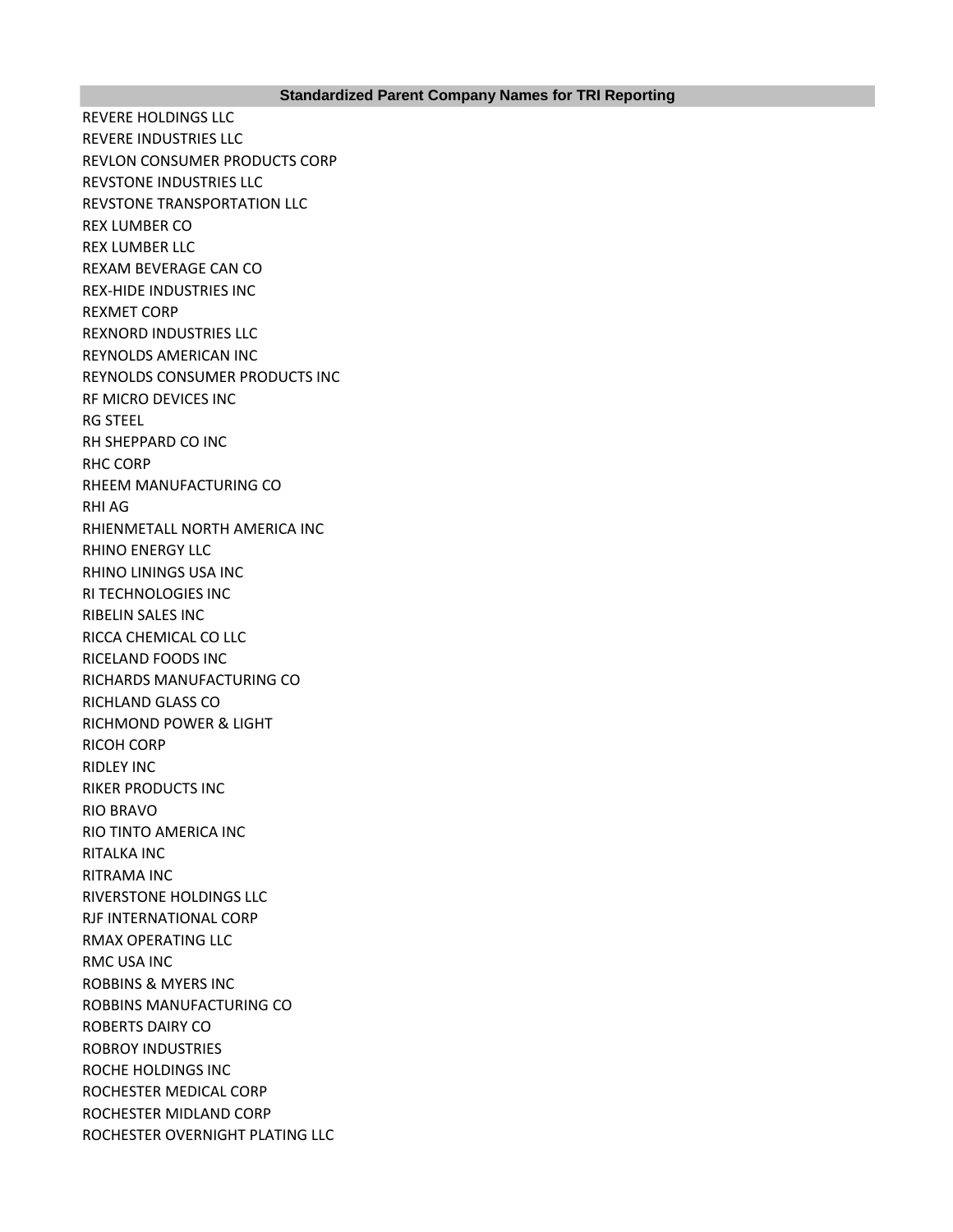ROCHLING GLASTIC COMPOSITES ROCKBESTOS SURPRENANT CABLE CORP ROCKLAND CAPITAL INVESTMENTS ROCKLAND INDUSTRIES INC ROCKLINE INDUSTRIES ROCK-TENN CO ROCKVIEW DAIRIES INC ROCKWELL AUTOMATION INC ROCKWELL COLLINS INC ROCKWOOD HOLDINGS INC ROCKWOOD LITHIUM INC ROCKY MOUNTAIN HARDWARE INC ROCKY MOUNTAIN POWER LLC ROCORE HOLDINGS INC ROESSING BRONZECO & CONCAST METAL PRODUCTS CO ROGERS CORP ROKI CO LTD ROLL GLOBAL LLC ROLLER BEARING CO OF AMERICA ROLLEX CORP ROLLPRINT PACKAGING PRODUCTS INC ROLLS-ROYCE PLC RONAN ENGINEERING CO ROOFMART INTERNATIONAL INC ROPER INDUSTRIES ROPPE CO ROQUETTE FRERES ROSAN ROSE ACRE FARMS INC ROSE CONCRETE PRODUCTS INC ROSEBURG FOREST PRODUCTS ROSENBOOM MACHINE & TOOL INC ROSS MOULD INC ROTATION DYNAMICS CORP INC ROTO HOLDINGS ROTO SALT ROUND MOUNTAIN GOLD CORP ROUSSELOT INC ROWAN COS ROWELL CHEMICAL CORP ROX COAL INC ROY METAL FINISHING CO INC ROY O MARTIN LUMBER CO LP ROYAL ADHESIVES & SEALANTS LLC ROYAL BATHS MANUFACTURING CO LTD ROYAL CHEMICAL CO ROYAL FIBERGLASS POOLS INC ROYAL MANUFACTURING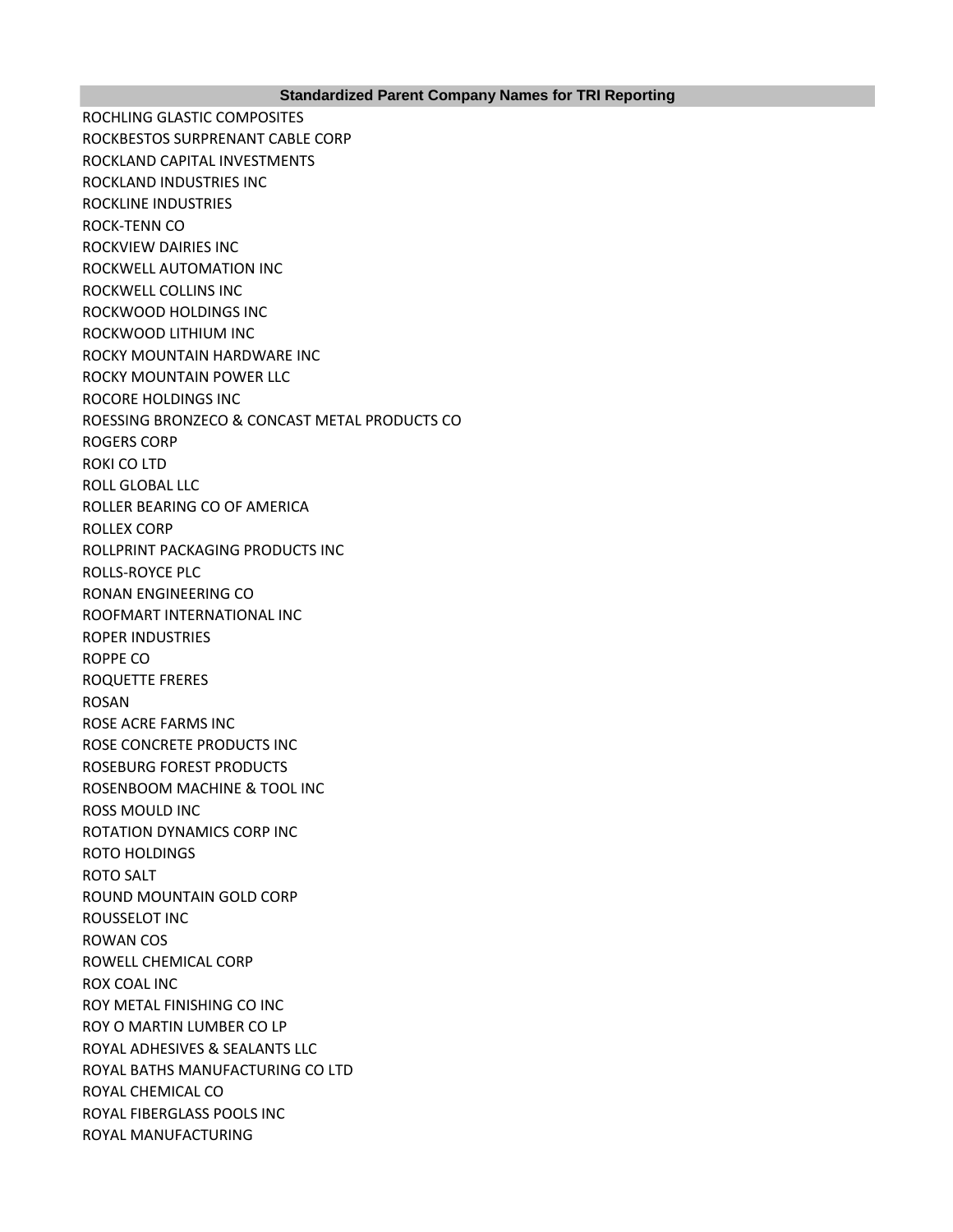## **Standardized Parent Company Names for TRI Reporting**

ROYAL OAK ENTERPRISES LLC ROYAL TEN CATE ENBI USA RPM INC RSCC WIRE & CABLE LLC RSI HOME PRODUCTS MANUFACTURING INC RSR CORP RT VANDERBILT CO INC RTI HOT MIX INC RTI INTERNATIONAL METALS RUDDICK CORP RUS INC RUSSELECTRIC INC RUTLAND HOLDINGS LLC R-V INDUSTRIES INC RW LYALL RYMAR CORP RYNEL HOLDINGS INC RYNONE MANUFACTURING CORP RYOBI NORTH AMERICA S & S PLATING CO S D W HOLDINGS CORP S&T MANUFACTURING S2 YACHTS INC SABIC INNOVATIVE PLASTICS US LLC SABIN METAL CORP SABRE COMMUNICATIONS INC SABRE CORP SACHEM INC SAE MAGNETICS (HK) LTD SAES GETTERS SPA ITALY SAFAS CORP SAFETY TUBS HOLDINGS LLC SAFEWAY INC SAF-HOLLAND USA SAFRAN USA SAFT AMERICA INC SAGA USA SAGE AUTOMOTIVE INTERIORS SAIA-BURGESS HOLDING INC SAINT PAUL BOARD OF WATER COMMISSIONERS SAINT-GOBAIN CORP SAKAMOTO INDUSTRIES LTD SAKATA INX SALO MANUFACTURING INC SALT RIVER PIMA - MARICOPA INDIAN COMMUNITY SALT RIVER PROJECT SAMUEL SON & CO LTD SAN JOAQUIN REFINING CO INC & ERGON INC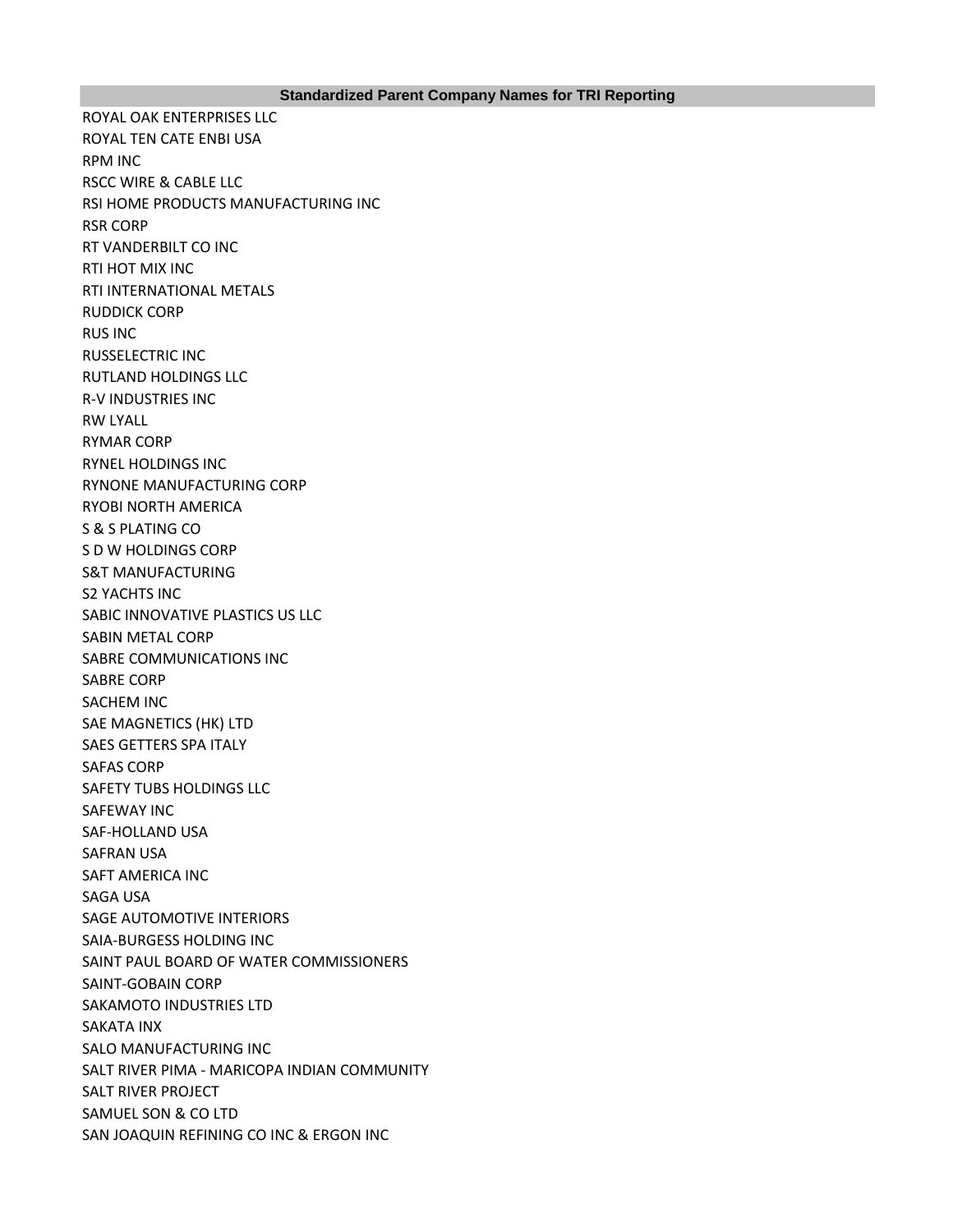SANDERS LEAD CO INC SANDERSON FARMS INC SANDVIK INC SANIMAX USA INC SANITATION DISTRICTS OF LOS ANGELES COUNTY SANKEN ELECTRIC CO LTD SANMINA-SCI CORP SANOFI AVENTIS SANOH INDUSTRIAL CO LTD SANTEE PRINT WORKS INC SANTOLUBES LLC SANYO NORTH AMERICA SAPA INC SAPORITO FINISHING CO SAPPHIRE POWER HOLDINGS LLC SAPUTO ACQUISITION INC SARA LEE CORP SARTORI CO SARTORIUS STEDIM BIOTECH SASOL NORTH AMERICA INC SATELITE HOLDINGS SAUDER WOODWORKING CO SAUER-DANFOSS INC SAVOGRAN CO SAWBROOK STEEL CASTINGS LLC SB LIMOTIVE SBA SC JOHNSON & SONS INC SCA TISSUE NORTH AMERICA INC **SCANA** SCAN-PAC MANUFACTURING INC SCEPTER INC SCHAEFFLER GROUP USA INC SCHAUENBURG INTERNATIONAL SCHAWK INC SCHINDLER ENTERPRISES SCHIRM GMBH **SCHLEGEL** SCHLUMBERGER TECHNOLOGY CORP SCHNEIDER ELECTRIC USA INC SCHNELLER LLC SCHNITZER STEEL INDUSTRIES SCHOLLE CORP SCHOOL BUS HOLDINGS INC SCHOTT NORTH AMERICA SCHRADER-BRIDGEPORT INTERNATIONAL INC SCHREIBER FOODS INC SCHUFF STEEL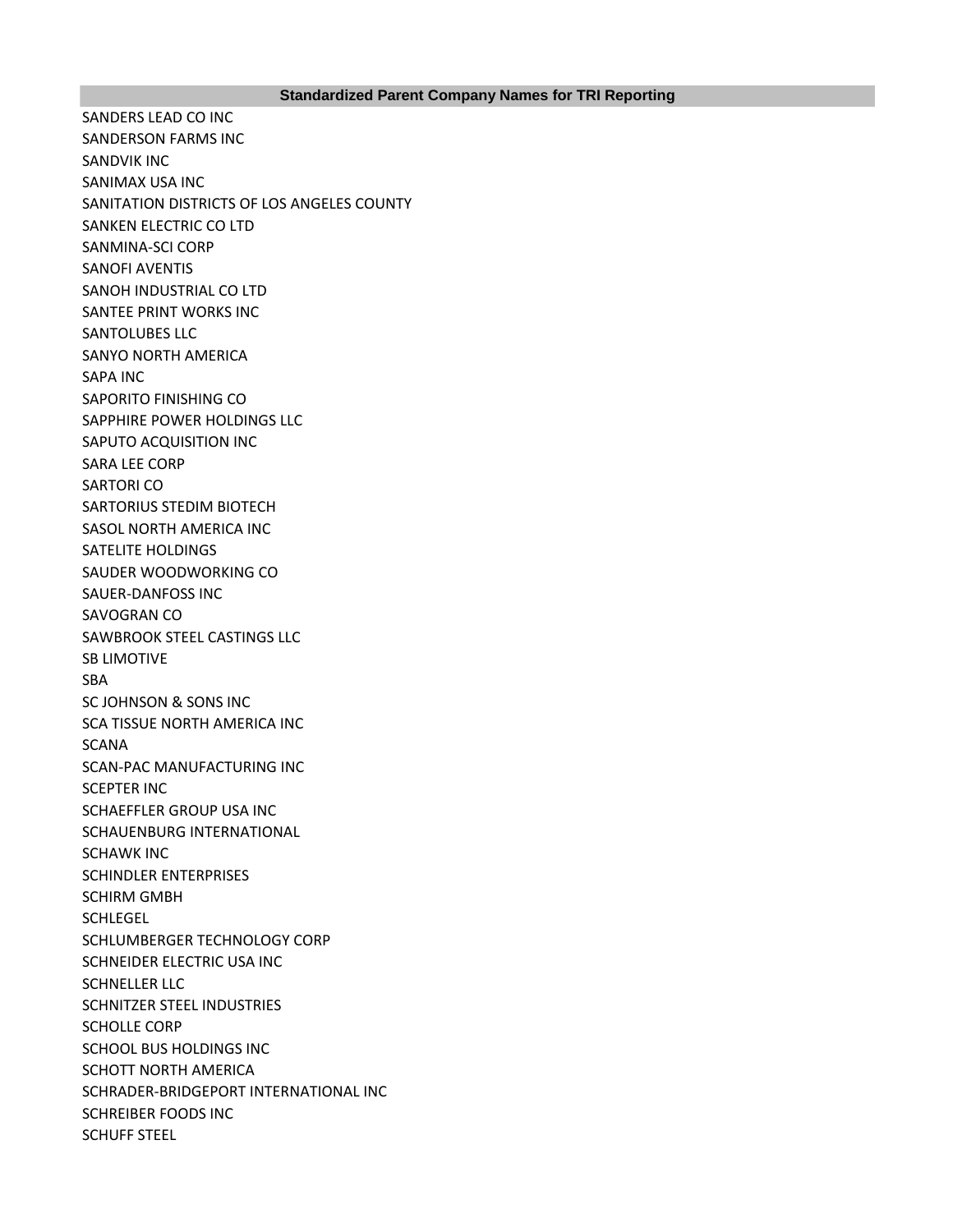SCHULZE & BURCH BISCUIT CO SCHUMACHER CO SCHWAN'S GLOBAL SUPPLY CHAIN INC SCHWARTZ & CO ENTERPRISES LTD SCHWARZKOPF HOLDING CORP SCHWEITZER-MAUDUIT INTERNATIONAL INC SCIENTIFIC DEVELOPMENTS INC SCOT INDUSTRIES INC SCOTCH PLYWOOD CO INC SCOTIA INVESTMENTS SCOTSMAN INDUSTRIES INC SCOTT PETROLEUM CORP SCOTTDEL CUSHION LLC SDW HOLDINGS CORP SEABOARD CORP SEAGATE TECHNOLOGY INC SEALED AIR CORP SEAMAN CORP SECURITY HOLDINGS LLC SEH AMERICA SEI METALTEK SEIDEL TANNING CORP SEILKOP INDUSTRIES INC SEKISUI AMERICA CORP SELECT INTERNATIONAL CORP SELMA HARDWOOD FLOORING LLC SEMCO INC SEMICONDUCTOR COMPONENTS INDUSTRIES LLC SEMINOLE ELECTRIC COOPERATIVE SENECA FOODS CORP SENECA WIRE GROUP SENESCO SENIOR FLEXONICS INC SENIOR OPERATIONS PLC SENIOR PLC SENOX CORP SENSIENT TECHNOLOGIES CORP SENSUS USA INC SEPRO CORP SEQUA CORP SERVATRON INC SERVICE ENERGY SETHNESS PRODUCTS CO SEVERSTAL NORTH AMERICA INC SEVES USA SEWARD SCREW PRODUCTS INC SFI SGL CARBON LLC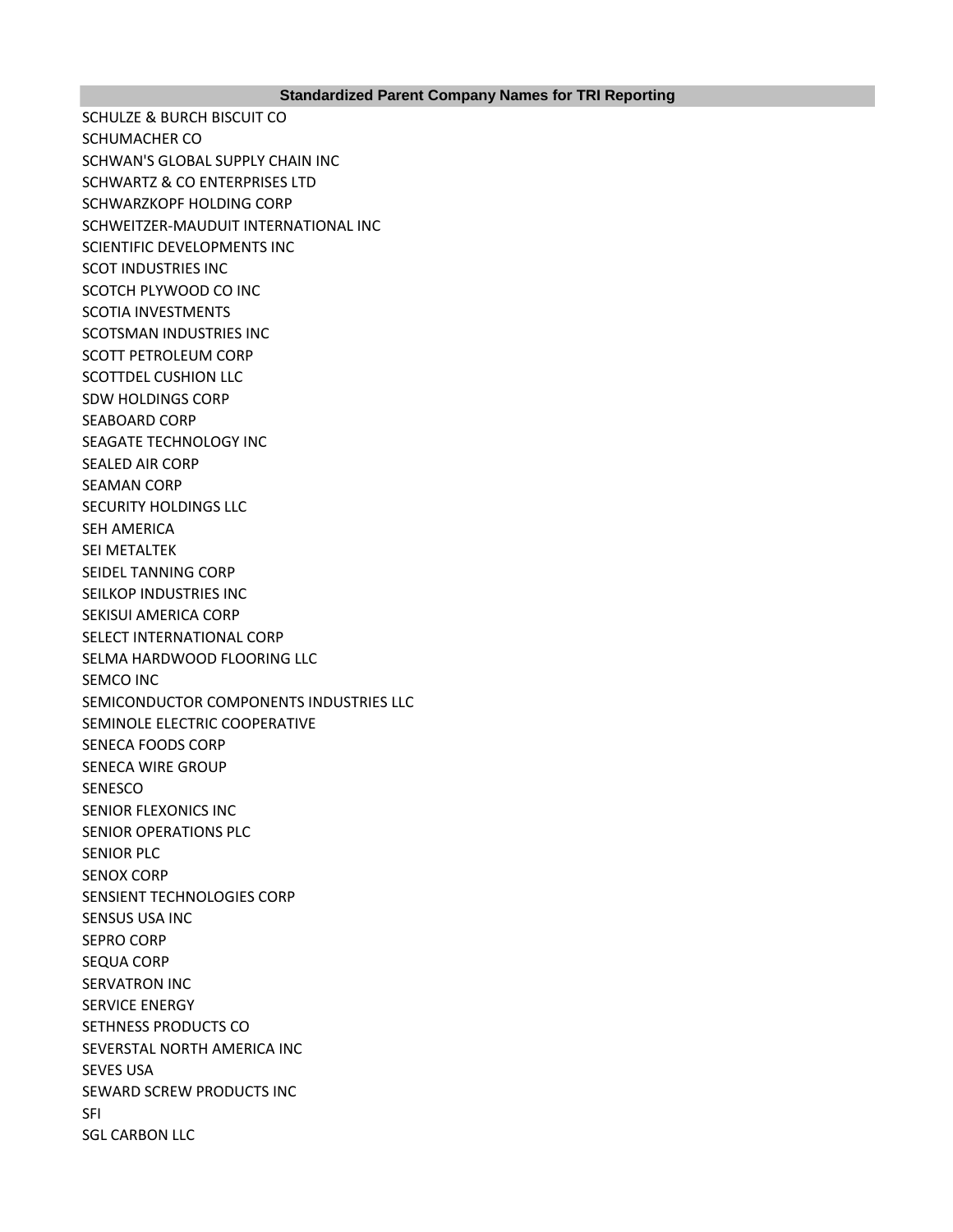SGS INTERNATIONAL SHAMROCK FOOD CO SHAN INDUSTRIES LLC SHAPE CORP SHAPES/ARCH HOLDINGS LLC SHARCAR ENTERPRISES INC SHARE CORP SHEBOYGAN PAINT CO SHELL OIL CO SHEPHERD CHEMICAL CO SHERMAN-DIXIE SHERWIN ALUMINA INC SHERWOOD CONSTRUCTION CO INC SHIGERU CO LTD SHILOH INDUSTRIES INC SHIN-ETSU CHEMICAL SHINSHO AMERICAN CORP SHINTECH INC SHORE CORP SHOWA BEST GLOVE INC SHOWA INVESTMENT KK SHOWPLACE WOOD PRODUCTS SHU-CHEM HOLDINGS INC SHUMARD CORP SI GROUP INC SIAG SCHAFF INDUSTRIE AG SICPA SECURINK CORP SID RICHARDSON CARBON & ENERGY CO SIEGEL-ROBERT INC SIEGFRIED USA HOLDING INC SIEGWERK USA CO SIEMENS AG SIERRA ALUMINUM CO SIERRA CHEMICAL CO SIERRA PACIFIC INDUSTRIES SIERRA PACIFIC RESOURCES SIERRAPINE SIFCO INDUSTRIES INC SIGMA-ALDRICH CORP SIGMA-TAU PHARMACEUTICALS INC SIGMATRON INTERNATIONAL INC SIGNAL INTERNATIONAL LLC SIGNICAST CORP SIKA CORP SILBERLINE MANUFACTURING CO INC SILGAN HOLDINGS INC SILVER OPPORTUNITY PARTNERS LLC SILVER POINT CAPITAL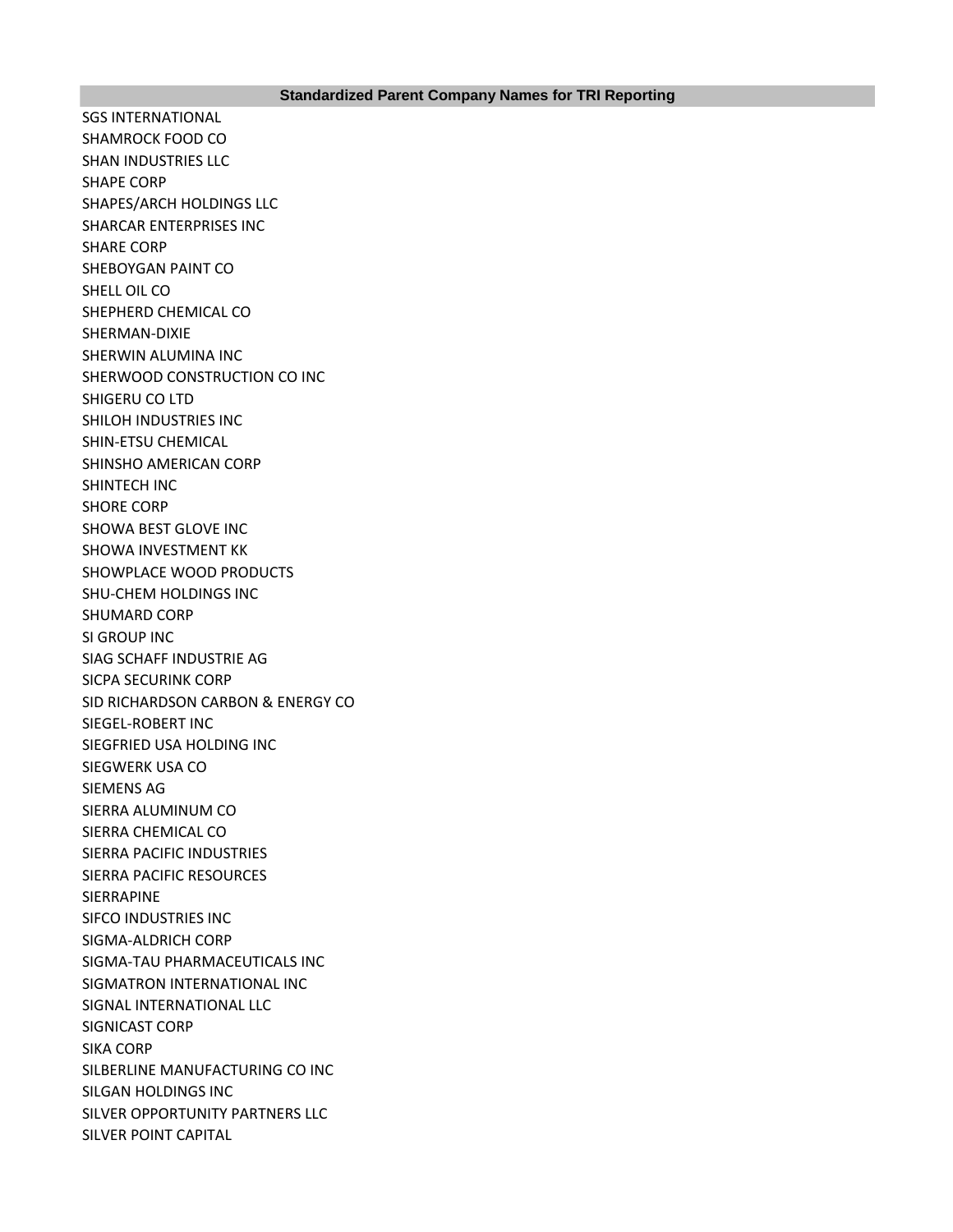SIMMONS FOODS INC SIMON CONTRACTORS SIMON ROOFING & SHEET METAL SIMONDS INDUSTRIES INC SIMPSON INVESTMENT CO SIMPSON LUMBER CO LLC SIMPSON STRONG TIE CO INC SIMS RECYCLING SOLUTIONS INC SINCLAIR OIL CORP SIOUX CITY BRICK & TILE CO SIOUXLAND ENERGY & LIVESTOCK COOPERATIVE SIPLAST SK CAPITAL PARTNERS SKEETER PRODUCTS SKF USA INC SKW SKYWORKS SOLUTIONS INC SL INDUSTRIES INC SLACK CHEMICAL CO INC SLEEP INNOVATIONS INC SLOAN VALVE CO SMART MODULAR TECHNOLOGIES SMC GLOBAL HOLDINGS INC SMITH & NEPHEW INC SMITH & WESSON HOLDING CO SMITH DAIRY PRODUCTS CO SMITH FROZEN FOODS INC SMITH INDUSTRIES SMITHS GROUP PLC SMS MILLCRAFT SMS MODERN HARD CHROME SMURFIT-STONE CONTAINER CONTAINER CORP SNAKE RIVER SUGAR CO SNAP TITE INC SNAP-ON INC SNF HOLDING CO SNYDER ASSOCIATED COS INC SOLAR SOURCES INC SOLARWORLD AG SOLEPOXY INC SOLUTIA INC SOLVAY AMERICA INC SOLVENTS & CHEMICALS INC SOLVENTS & PETROLEUM SERVICE INC SONA GROUP SONNEBORN INC SONOCO PRODUCTS CO SONY CORP OF AMERICA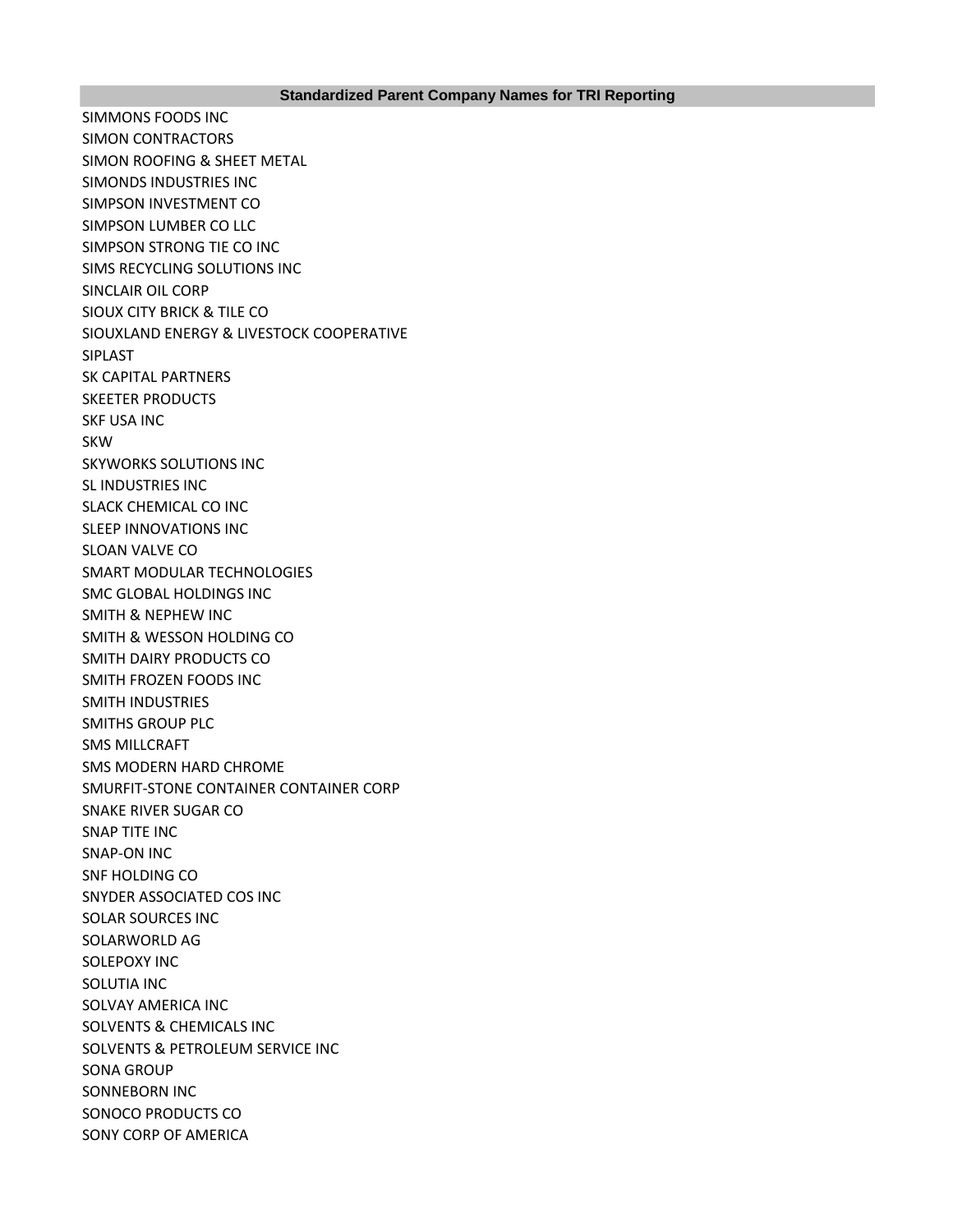SOUTH ATLANTIC LLC SOUTH ATLANTIC SERVICES INC SOUTH CAROLINA PUBLIC SERVICE AUTHORITY SOUTH CHESTER TUBE CO SOUTH MISSISSIPPI ELECTRIC POWER ASSOC SOUTH PACIFIC PETROLEUM CORP SOUTHEAST WOOD SOUTHEASTERN EXTRUSION & TOOL INC SOUTHEASTERN MILLS INC SOUTHEASTERN MINERALS SOUTHEASTERN PLATEWORKS LLC SOUTHERN CO SOUTHERN ENERGY HOMES INC SOUTHERN FELT CO INC SOUTHERN FOREST PRODUCTS LLC SOUTHERN LITHOPLATE INC SOUTHERN MILLS DBA TENCATE PROECTIVE FABRICS SOUTHERN MINNESOTA BEET SUGAR COOPERATIVE SOUTHERN STAR CONCRETE INC SOUTHERN STATES COOP INC SOUTHERN STATES LLC SOUTHESTERN TIMBER PRODUCTS LLC SOUTHWEST CHEESE LLC SOUTHWEST COS INC SOUTHWEST DISTRIBUTING CO SOUTHWEST GALVANIZING INC SOUTHWEST METAL FINISHING SOUTHWEST SHIPYARD LP SOUTHWESTERN PLATING CO SOUTHWIN LTD SOUTHWIRE CO SP NEWSPRINT CO LLC SPACEAGE SYNTHETICS INC SPANG & CO SPARTAN LIGHT METAL PRODUCTS INC SPARTAN MOTORS INC SPARTECH CORP SPARTON CORP SPEAR USA SPEARS MANUFACTURING CO SPECIALTY BAR PRODUCTS CO SPECIALTY FABRICATION & POWDER COATING,LLC SPECIALTY GRANULES INC SPECIALTY HEAT TREATING INC. SPECIALTY MATERIALS INC SPECIALTY POLYMERS INC SPECIALTY PRODUCTS INC SPECTRUM BRANDS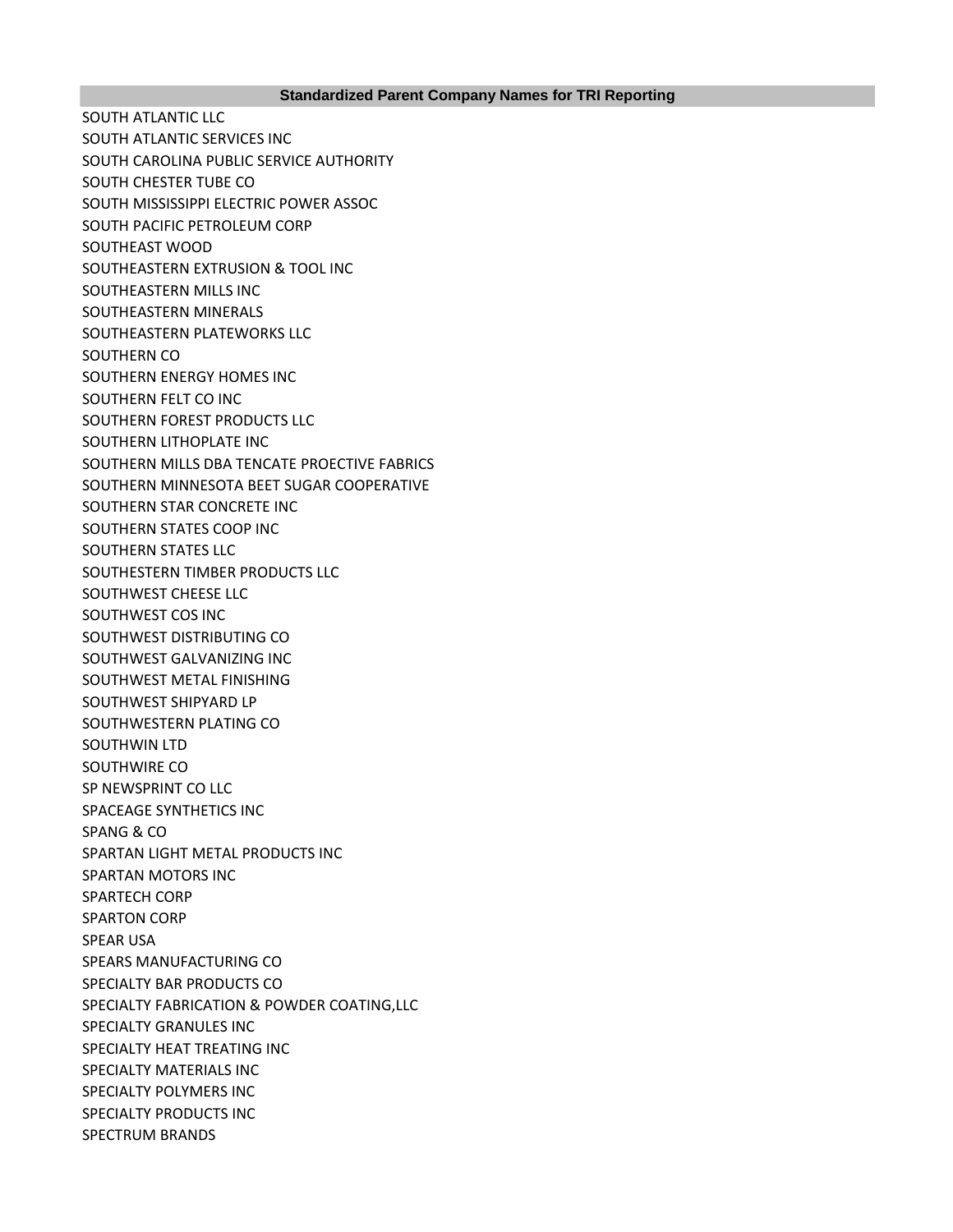SPECTRUM CONTROL INC SPECTRUM INDUSTRIES SPECTRUM LABORATORY PRODUCTS SPERRY & RICE MANUFACTURING CO LLC SPG HOLDINGS SPIRIT AEROSYSTEMS HOLDINGS INC SPL HOLDINGS LLC SPOKANE INDUSTRIES SPRAYLAT CORP SPRINGFIELD LLC SPRINGS GLOBAL US INC SPRINGS INDUSTRIES INC SPURLIN INDUSTRIES INC SPX CORP SR SMITH LLC SSAB ENTERPRISES LLC SSI CHUSEI INC SSI PETROLEUM LLC SSS MANAGEMENT CORP SSW HOLDING INC ST JUDE MEDICAL ST LOUIS SCREW & BOLT ST MARY'S CEMENT INC ST PAPER STANADYNE HOLDINGS INC STANDARD AERO INC STANDARD CAR TRUCK CO STANDARD ETHANOL LLC STANDARD GOLD MINING INC STANDARD IRON & WIRE WORKS INC STANDARD MOTOR PRODUCTS INC STANDEX ENGRAVING STANDEX INTERNATIONAL CORP STANDRIDGE COLOR CORP STANLEY BLACK & DECKER STANLEY ELECTRIC HOLDING OF AMERICA INC STANLEY FURNITURE CO STAR HOLDINGS INC STATE INDUSTRIAL PRODUCTS STATE INDUSTRIES INC STATE OF NORTH DAKOTA STATEGIC INDUSTRIES LLC STEEL DYNAMICS INC STEEL KING INDUSTRIES INC STEEL TECHNOLOGIES LLC STEEL WAREHOUSE CO LLC STEELCASE INC STEELFAB INC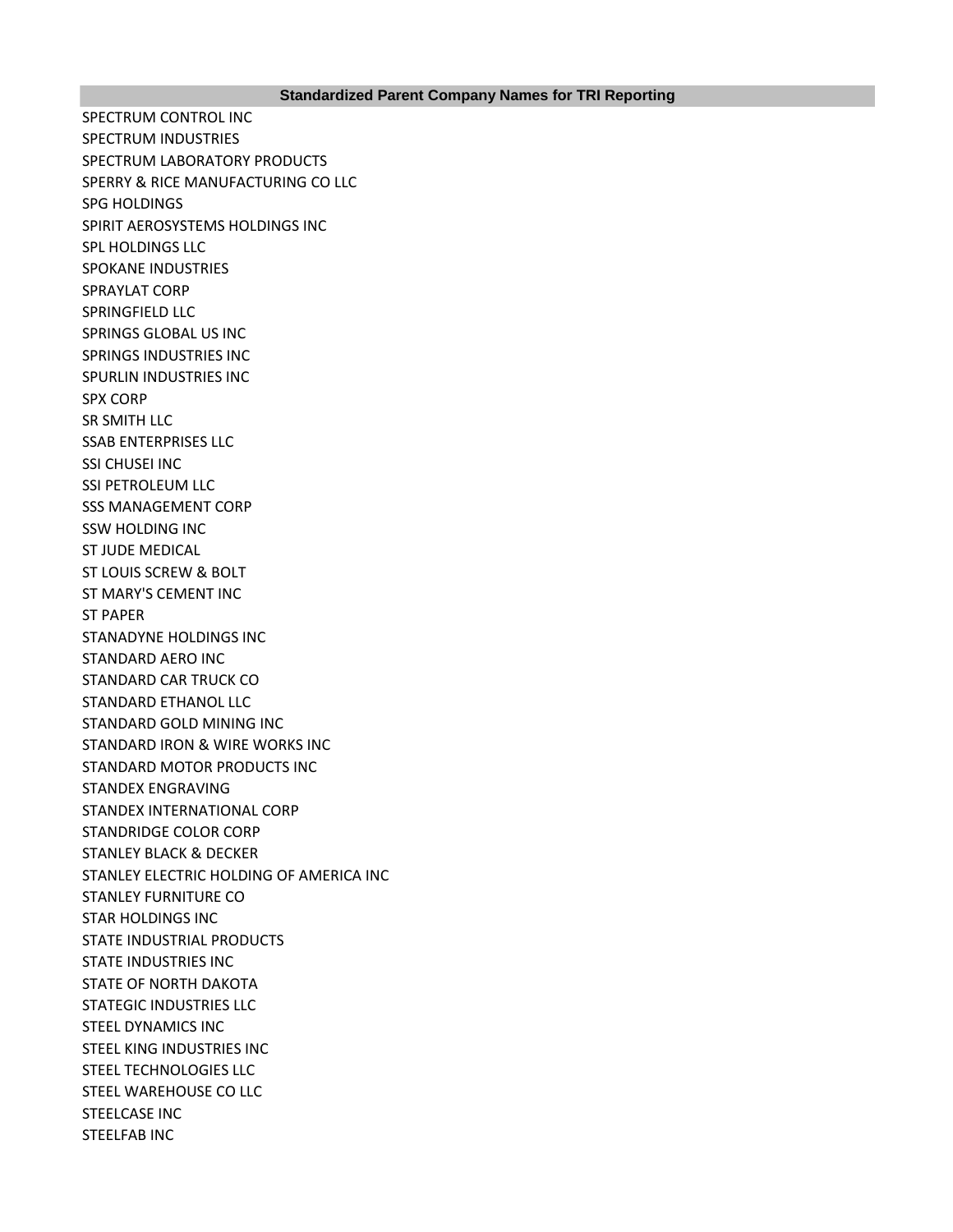STEELSCAPE INC STEINWAY & SONS STELLA-JONES INC STELLAR HOLDINGS LLC STEMAR INVESTMENTS INC STEPAN CO STERIGENICS INTERNATIONAL INC STERIS CORP STERLING ENGINEERING CORP STERN METALS STEWART EFI LLC STEWART FILMSCREEN CORP STI HOLDINGS INC STILLWATER MINING CO STIMSON LUMBER CO STM INC STO AG STOCK EQUIPMENT CO STOLLE MACHINERY CO **STONCOR** STONERIDGE INC STORK NV STOWE WOODWARD LLC STRATEGIC MINERALS CORP STREMICKS HERITAGE FOODS STRONGWELL CORP STRUCTURAL STEEL OF CAROLINA STRUCTURAL STEEL SERVICES INC **STRYKER** STUHR COMMERCIAL INC STUPP BROTHERS INC STURM RUGER & CO INC STYKER CORP STYLE CREST ENTERPRISES INC STYROCHEM CANADA LTD STYROLUTION AMERICA LLC STYRON LLC SUB ZERO FREEZER CO INC SUD CHEMIE & SABIC INDUSTRIES SUD-CHEMIE INC SUDDEKOR LLC SUEZ ENERGY GENERATION NORTH AMERICA SUIT-KOTE CORP SULZER CORP SULZER US INDUSTRIES HOLDING INC SUMCO PHOENIX CORP SUMITOMO BAKELITE NORTH AMERICA HOLDING INC SUMITOMO BRAKE SYS INC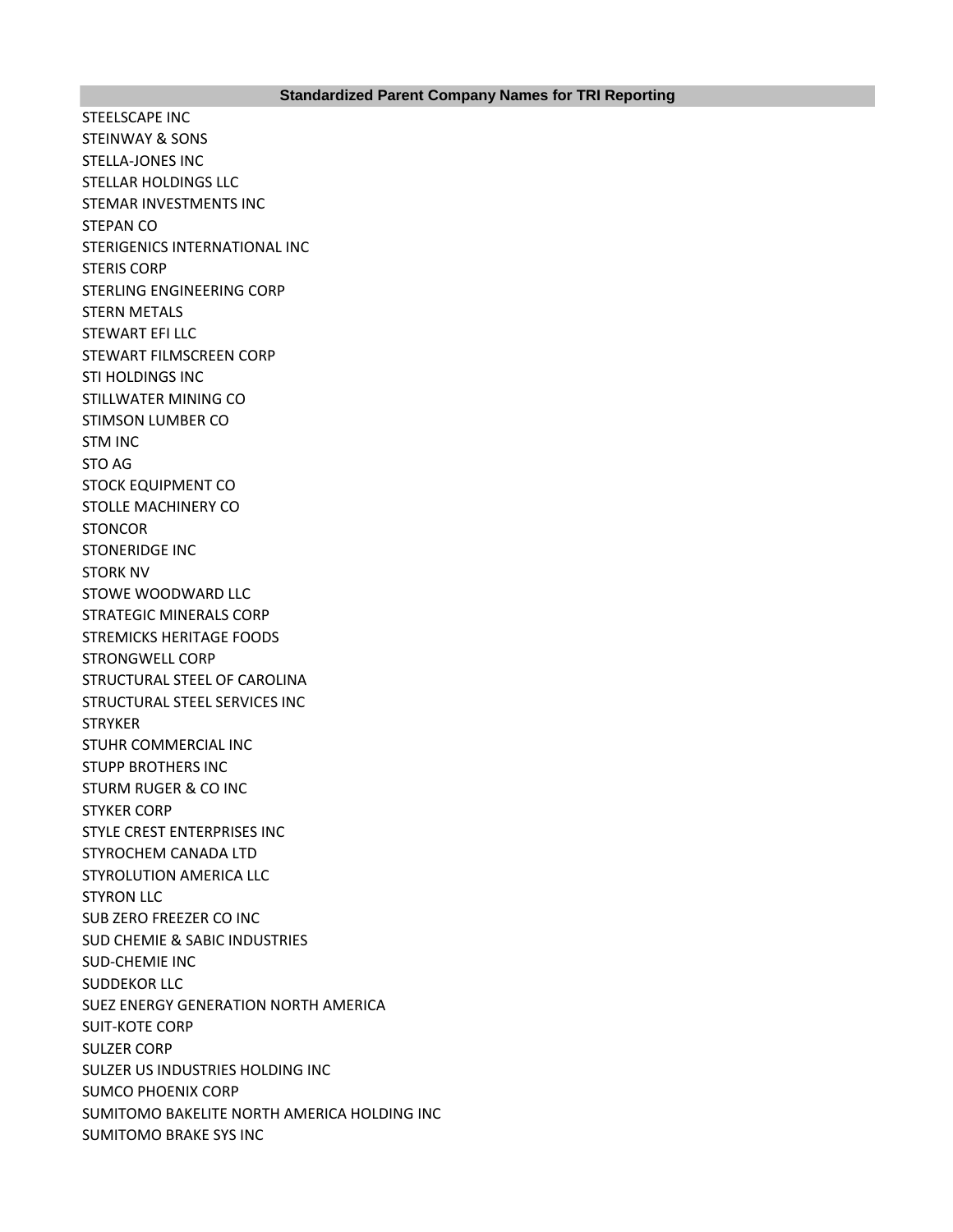SUMITOMO ELECTRIC USA SUMITOMO ELECTRIC WIRING SYSTEMS INC SUMITOMO HEAVY INDUSTRIES LTD SUMITOMO METAL MINING AMERICA INC SUMITOMO METAL USA CORP SUMLIN MANAGEMENT LLC SUMMA HOLDINGS INC SUMMIT MATERIALS LLC SUN CAPITAL PARTNERS INC SUN CHEMICAL CORP SUN FIBERGLASS PRODUCTS INC SUN PHARMACEUTICALS SUN PRODUCTS CORP SUNBANK FAMILY OF COS LLC SUNBELT CHEMICALS CORP SUNBELT CORP SUNBELT FOREST PRODUCTS SUNCOKE ENERGY INC SUNCOR ENERGY (USA) INC SUNFLOWER ELECTRIC POWER CORP SUNLITE PLASTICS INC SUNOCO INC SUNOPTA INC SUNSATION PRODUCTS INC SUNSPRING AMERICA INC SUNSTAR ENGINEERING INC SUNTRON CORP SUPER RADIATOR COILS SUPER STORE INDUSTRIES SUPERIOR ESSEX INC SUPERIOR FIBERS LLC SUPERIOR GRAPHITE CO SUPERIOR GROUP INC SUPERIOR INDUSTRIES INTERNATIONAL INC SUPERIOR INDUSTRIES LLC SUPERIOR OIL CO INC SUPERIOR PLATING CO SUPERIOR PLUS US HOLDINGS INC SUPERIOR PRINTING INK CO INC SUPERIOR PRODUCTS INC SUPERIOR SOLVENTS & CHEMICALS SUPERIOR TRIM INC SUPREME CASTING INC SUPREME INDUSTRIES INC SURPASS CHEMICAL CO INC SURTEC INC SUSQUEHANNA CAPITAL ACQUISITION CO SUTRAK CORP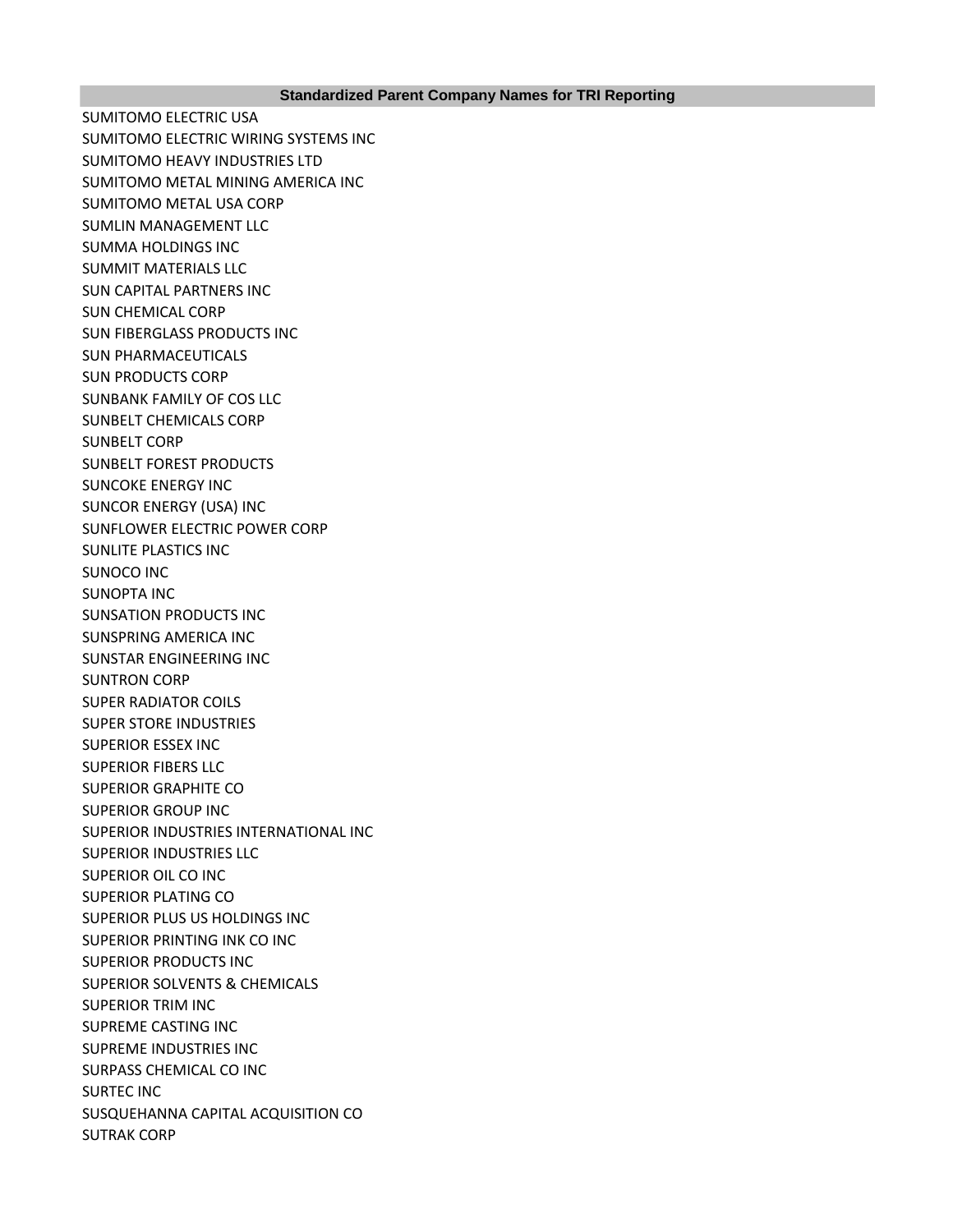SUZUKI GARPHYTTAN AB SWAGELOK CO SWANSON INDUSTRIES INC SWISHER HYGIENE FRANCHISE CORP SWISHER INTERNATIONAL INC SWISS VALLEY FARMS COOPERATIVE SWISSPORT NORTH AMERICA HOLDINGS INC SYAR INDUSTRIES INC SYBRON DENTAL SPECIALTIES INC SYMCOM INC SYMMCO GROUP INC SYMMETRICOM INC SYMMETRY MEDICAL INC SYMRISE AG SYNALLOY CORP **SYNERGETICS** SYNGENTA AG SYNTHES USA SYPRIS SOLUTIONS INC SYRGIS PERFORMANCE PRODUCTS LLC SYSTEM LOGISTICS SPA T RAD CO LTD T/CCI MANUFACTURING LLC TACO INC TACONY CORP TAIHEIYO CEMENT USA INC TAIYO NIPPON SANSO USA INC TAKAKO INDUSTRIES INC TAKASAGO INTERNATIONAL CORP USA TAKATA HOLDINGS TAMINCO INC TAMKO BUILDING PRODUCTS INC TANAKA SEIMITSU KOGYO CO LTD TANNEHILL INTERNATIONAL INDUSTRIES INC TANNER INDUSTRIES INC TARGA RESOURCES INC TARGET CAPITAL CORP TARKETT TARR ACQUISITION LLC TARULLO GROUP INC TASMAN INDUSTRIES INC TATE & LYLE TATE GLOBAL TATHAM SCHULZ INC TAYLOR CORP TAYLOR MADE GROUP LLC TAYLOR-WHATRON INTERNATIONAL TD WILLIAMSON INC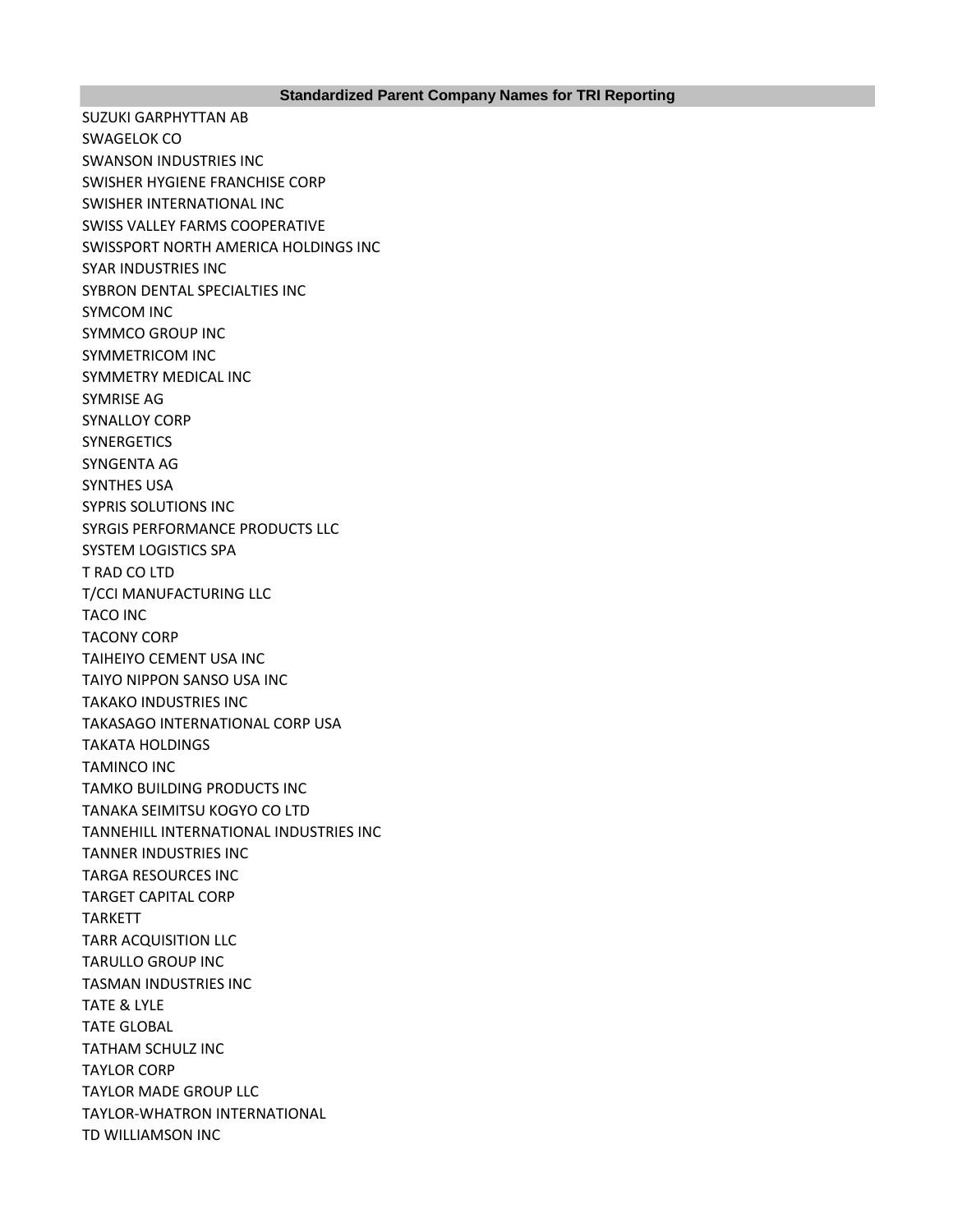TDK TDY INDUSTRIES INC TE CONNECTIVITY LTD TEAM INDUSTRIES TEAM OIL TOOLS TECHALLOY CO INC TECHMER PM LLC TECHNIC INC TECHNICAL RUBBER TECHNICORP INTERNATIONAL II TECHNIFY MOTOR (USA) INC TECHNOLOGY DYNAMICS INC TECHPRECISION INC TECHTRONIC INDUSTRIES CO LTD TECK AMERICAN INC TECNOCAP LLC TECO ENERGY INC TECUMSEH POWER CO TECUMSEH PRODUCTS CO TEGRANT CORP TEKNI-PLEX INC TEKNOR APEX CO TEKTRONIX INC TELEDYNE TECHNOLOGIES INC TELEFLEX INC TELEFUNKEN SEMICONDUCTORS AMERICA INC TEMBEC INC TEMPLE-INLAND INC TEMPUR PEDIC INTERNATIONAL INC **TENARIS** TENNECO INC TENNESSEE ALUMINUM PROCESSORS INC TENNESSEE FARMERS COOPERATIVE TER HELL & CO GMBH TEREX CORP TERNIUM TERRAZZO & MARBLE SUPPLY CO TERUMO MEDICAL CORP TESA TAPE INC TESORO CORP TESSENDERLO GROUP INC TESSERA TECHNOLOGIES INC TESSLER & WEISS/PREMESCO INC TETRA TECHNOLOGIES INC TEVA PHARMACEUTICALS USA TEXAS HYDRAULICS INC TEXAS INDUSTRIES INC TEXAS INSTRUMENTS INC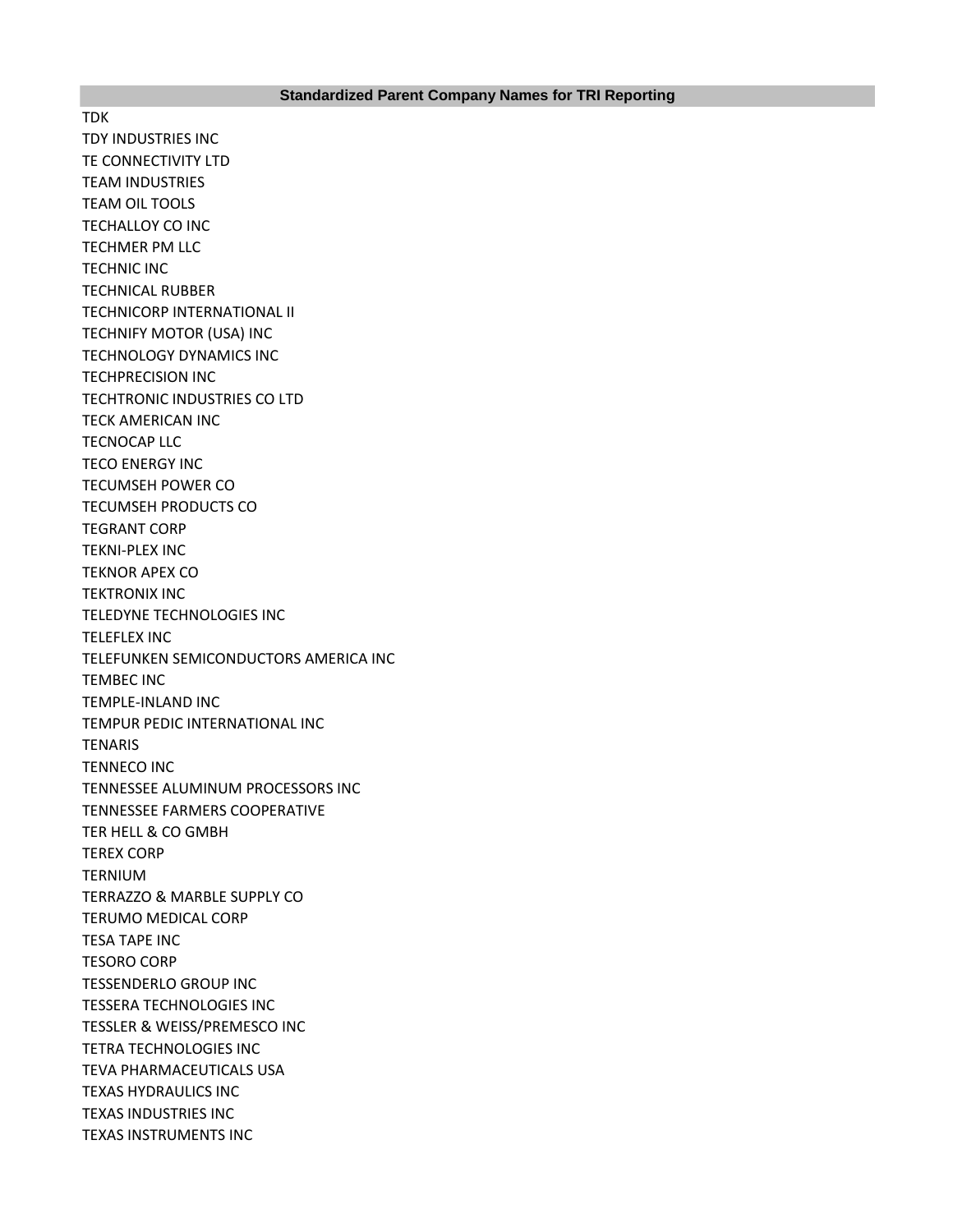## **Standardized Parent Company Names for TRI Reporting**

TEXAS MOLECULAR LP TEXAS OIL & CHEMICAL CO II TEXAS PACIFIC GROUP TEXAS REFINERY CORP TEXON INTERNATIONAL TEXSTARS INC TEXTILE RUBBER & CHEMICAL CO TEXTRON INC TEXTURED COATINGS OF AMERICA INC THALES THATCHER CO THE ALPHA CORP THE ALUCHEM GROUP THE ANDERSONS INC THE BABCOCK & WILCOX CO INC THE BAYOU COS LLC THE BELDEN BRICK CO THE BERGQUIST CO THE BLACKSTONE GROUP THE BOEING CO THE BOLER CO THE CARLYLE GROUP THE CLEMENS FAMILY CORP THE CLOROX CO THE COCA-COLA CO THE COLOMER GROUP THE CURRAN GROUP INC THE DANNON CO INC THE DAYTON POWER & LIGHT CO THE DOE RUN CO THE DOW CHEMICAL CO THE EASTERN CO THE ELLWOOD GROUP INC THE EMPIRE DISTRICT ELECTRIC CO THE ESAB GROUP INC THE FALL RIVER GROUP INC THE FISHER BARTON GROUP THE FROG SWITCH MANUFACTURING CO THE GA AVRIL CO THE GOODYEAR TIRE & RUBBER CO THE GORMAN-RUPP CO THE GREENBRIER COS INC THE HARTZ MOUNTAIN CORP THE HEICO CO LLC THE HERRICK CORP THE HUDSON COMPANIES THE INTERNATIONAL GROUP INC THE INTERTECH GROUP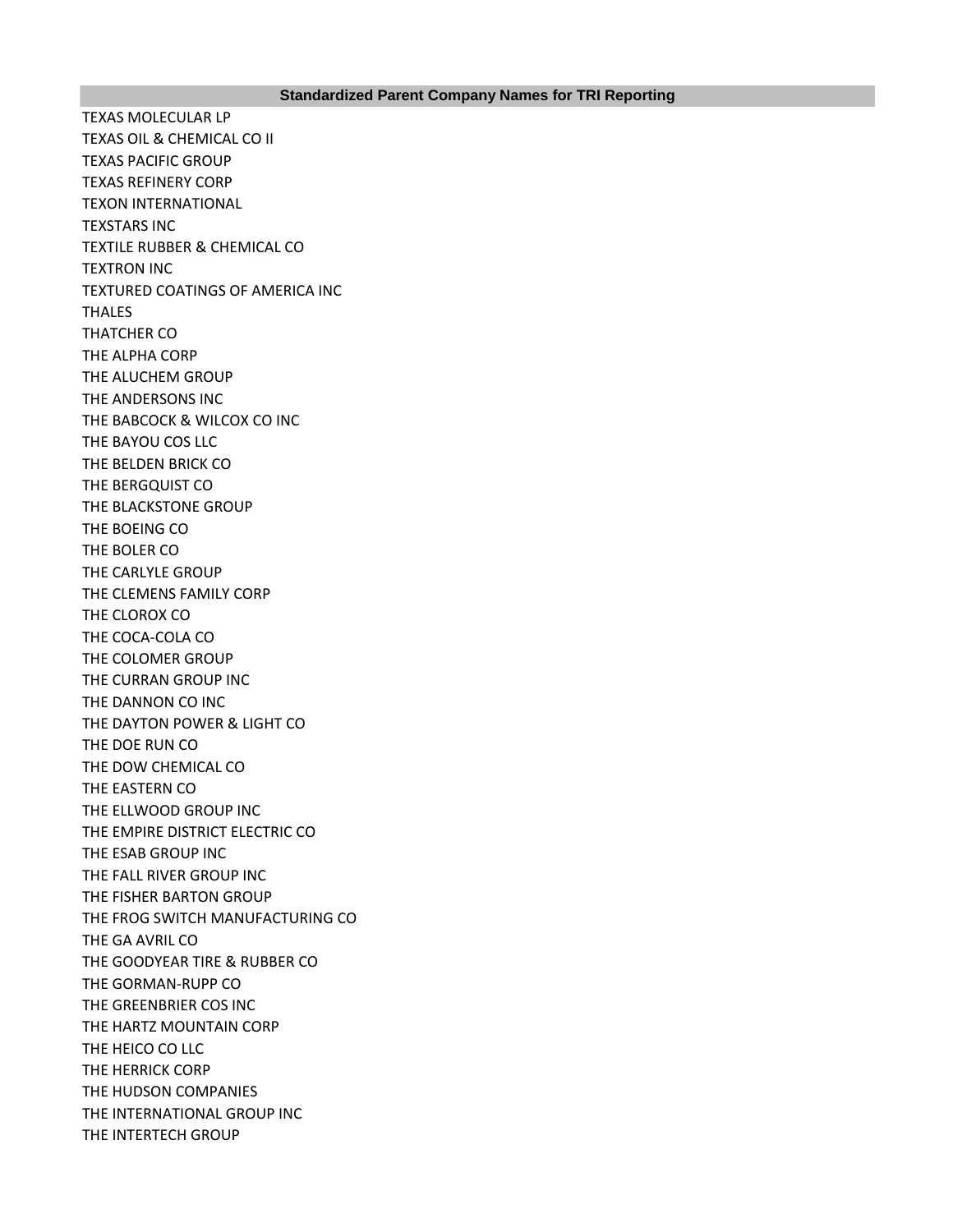THE KROGER CO THE LANE CONSTRUCTION CORP THE LANGDALE CO THE LESTER GROUP THE LINCOLN ELECTRIC CO THE LOUIS BERKMAN CO THE LOXCREEN CO INC THE MAGNI GROUP INC THE MANITOWOC CO INC THE MARMON GROUP LLC THE MENNEL MILLING CO THE MIDDELBY CORP THE MITCHEL GROUP INC THE MOORE CO THE NEWARK GROUP INC THE PROCTER & GAMBLE CO THE QUAKER OATS CO THE R J MARSHALL CO THE RECTOSEAL CORP THE RENCO GROUP INC THE RESERVE GROUP THE SCOTTS CO LLC THE SECTIONAL DIE CO THE SEYDEL COS THE SHAW GROUP INC THE SHERWIN-WILLIAMS CO THE SMITHFIELD FOODS INC THE TAYLOR GROUP INC THE TIMKEN CO THE TORREY S CRANE CO THE VALSPAR CORP THE VIKING GROUP LTD THE WILLIAM POWELL CO THE WILLIAMS COS THE WINE GROUP LLC THE WOODBRIDGE GROUP THE YORK GROUP THERMACLIME INC THERMADYNE HOLDING CO THERMASYS CORP THERMIONICS LABORATORY INC THERMO FISHER SCIENTIFIC INC THERM-TECH OF WAUKESHA INC THETFORD CORP THI INC THIRD COAST PACKAGING INC THOMAS & BETTS CORP THOMAS & SKINNER INC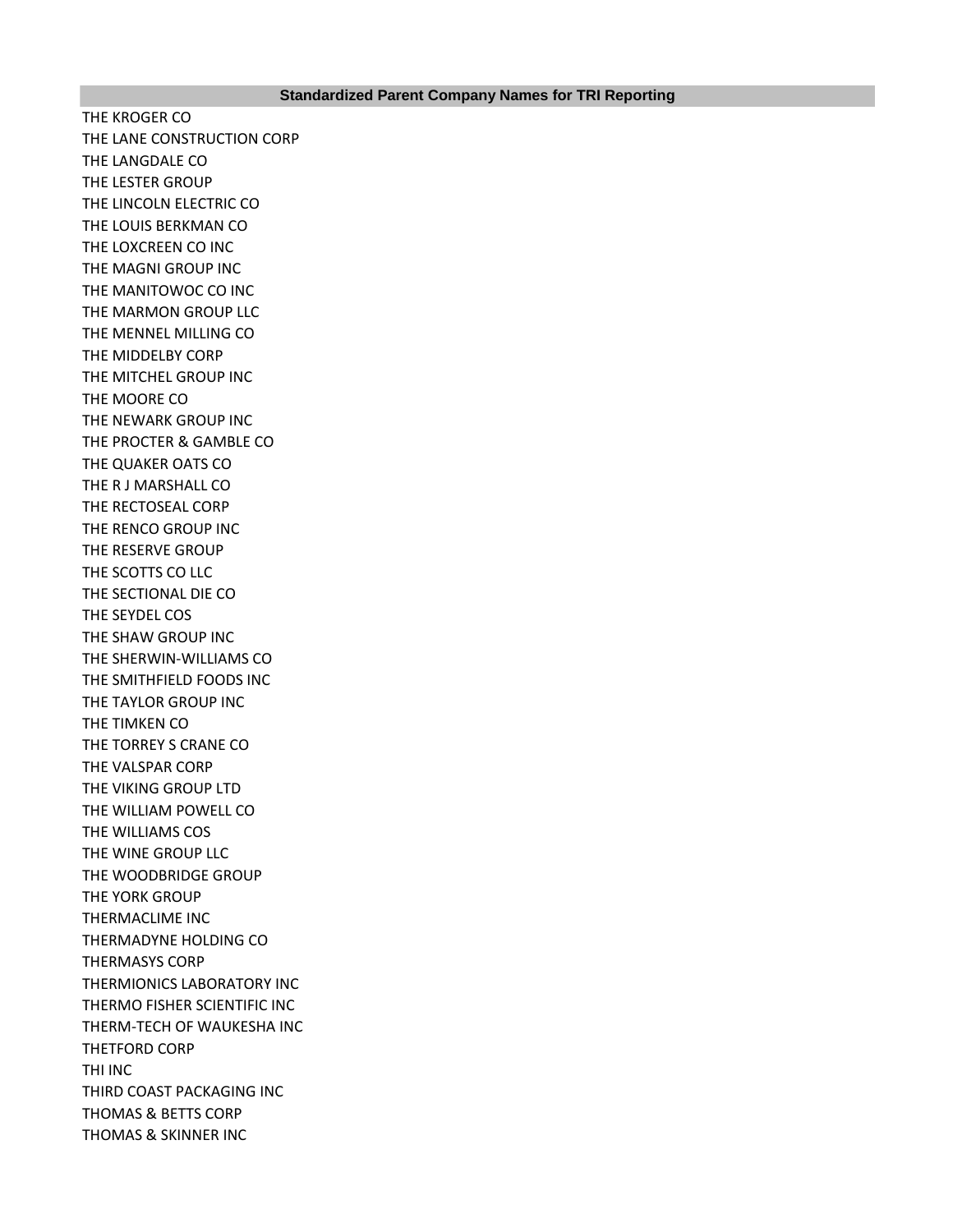THOMBERT INC THOMPSON CREEK METALS CO THOMPSON STEEL CO INC THOR INDUSTRIES INC THRALL ENTERPRISES THYSSENKRUPP STEEL USA LLC TICONA LLC TIDEWATER HOLDINGS INC TIFFANY & CO TIFFIN MOTORHOMES INC TILLAMOOK COUNTY CREAMERY ASSOC TIMBER PRODUCTS CO TIMET TIODIZE CO INC TITAN AMERICA LLC TITAN INTERNATIONAL INC TITAN SPECIALTIES LTD TITANIUM METALS CORP TK HOLDINGS INC **TK PRODUCTS** TL EDWARDS INC TMK IPSCO TMW CORP TNEMEC CO INC TODA AMERICA INC TOHO TENAX CO LTD TOKUSEN USA INC TOMKINS CORP TOP DIE CASTING CO TOP EASTERN DRILLS TOPP INDUSTRIES INC TOPPAN COSMO INC TOPY FASTENERS TORAY HOLDINGS USA INC TORO CO TORPEDO SPECIALITY WIRE INC TORROMEO INDUSTRIES INC TOSCA LTD TOSHIBA AMERICA INC TOSOH AMERICA TOTAL HOLDINGS USA INC TOWER INTERNATIONAL LLC TOYO TIRE & RUBBER CO LTD TOYOTA BOSHOKU AMERICA TOYOTA INDUSTRIES NORTH AMERICA TOYOTA INDUSTRIES NORTH AMERICA & DENSO LTD TOYOTA TSUSHO AMERICA INC TP AQUISITIONS LLC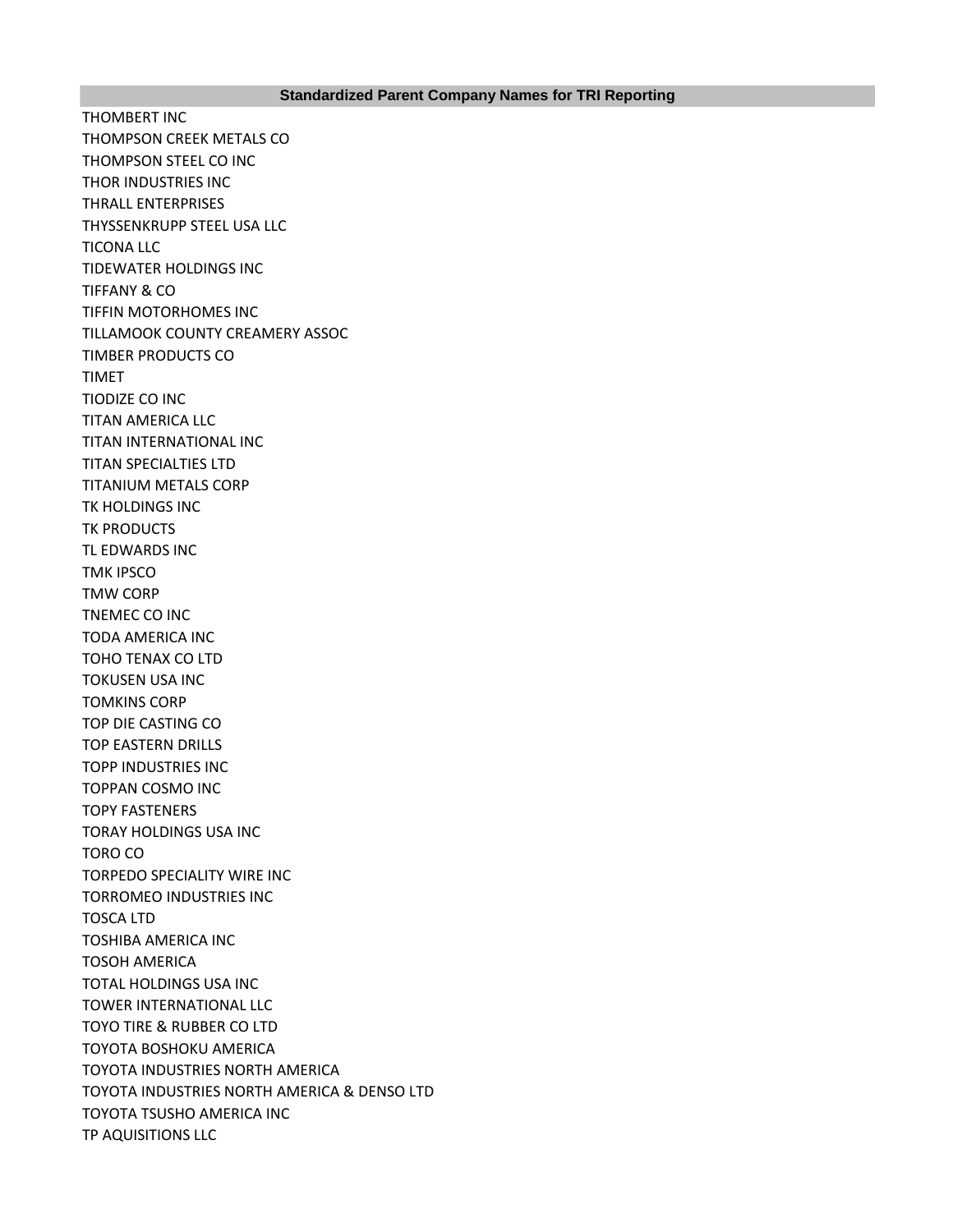TPC GROUP TPG CAPITAL TRACE DIE CAST INC TRACKER MARINE LLC TRADEBE ENVIRONMENTAL SERVICES LLC TRADITIONAL WATERCRAFT INC TRAM INC TRAMONTINA USA INC TRANS DIGM INC TRANS RESOURCES INC TRANSALTA USA INC TRANSCANADA LTD TRANSCORE HOLDINGS INC TRANSDIGM INC TRANSISTOR DEVICES INC TRANS-MATIC MANUFACTURING CO TRANS-SERVE INC TRANSTAR INC TRANSWORLD OIL USA INC TRAXYS TRC RECREATION LP TREASURY WINE ESTATES TREATED WATER OUTSOURCING (TWO) LLC TREDEGAR CORP TREE HOUSE FOODS INC TREES N TRENDS TRELLEBORG INDUSTRIES TREX CO INC TRICAL INC TRICAT INDUSTRIES INC TRIDENT SEAFOODS CORP TRIEST AG GROUP INC TRILLIUM FARM HOLDINGS LLC TRIM MASTERS INC TRIMAS CORP TRINITY INDUSTRIES INC TRINITY TRAILER MANUFACTURING INC TRINKOTE INDUSTRIAL FINISHES INC TRIQUINT SEMICONDUCTOR TRI-STATE GENERATION & TRANSMISSION ASSOC INC TRIUMPH GROUP INC TRIUMPH STRUCTURES INC TROJAN BATTERY CO TRONOX INC TROPITONE HOLDING LLC TROUW NUTRITION USA LLC TROY CORP TRS TECHNOLOGIES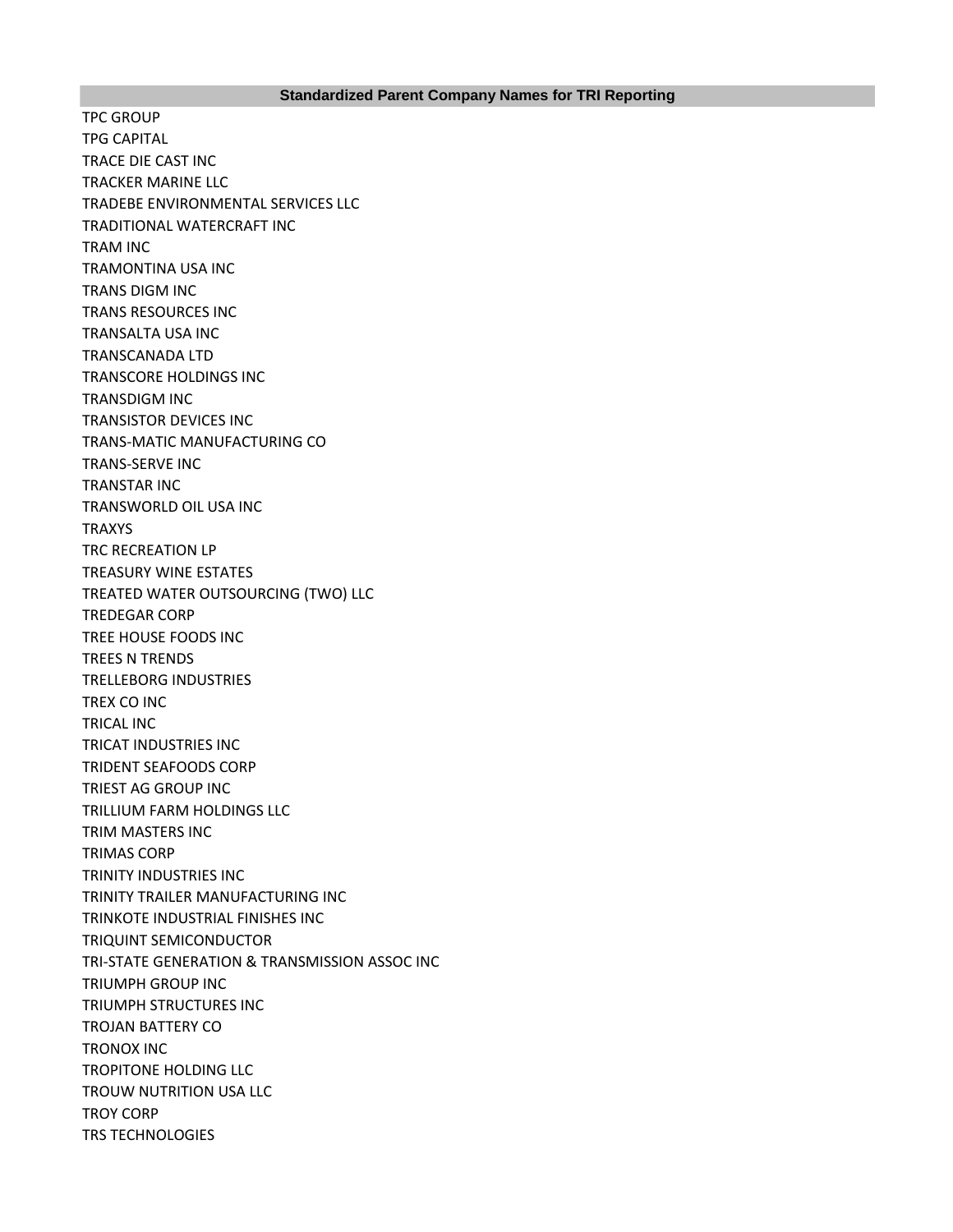## **Standardized Parent Company Names for TRI Reporting**

TRUCK ACCESSORIES GROUP LLC TRUCK BODIES & EQUIPMENT INTERNATIONAL INC TRUCK-LITE CO INC TRUE MANUFACTURING CO INC TRUE TEMPER SPORTS INC TRUE VALUE CO TRUEGUARD LLC TRULITE GLASS & ALUMINUM SOLUTIONS TRW INC TS INDUSTRIES INC TS TECH NORTH AMERICA INC TS3 TECHNOLOGY INC TSK PARTNERS INC TST INC TT G HOLDINGS TTI INC TTM TECHNOLOGIES INC TTX CO TUBACEX SA TUBE CITY IMS TUBE PROCESSING CORP TUCSON ELECTRIC POWER TULCO OILS INC TULIP CORP TULSA ASPHALT LLC TURBOCARE INC TURBOTEC PRODUCTS INC TURNER INDUSTRIES GROUP LLC TUTHILL CORP TWB CO LLC TWIN CITY DIE CASTINGS CO TWIN CITY FAN COS TWIN CITY HIDE INC TWIN DISC INC TWIN RIVERS TECHNOLOGIES US INC TWIN STATE INC TWO FARMS INC TYCO ELECTRONICS TYCO INTERNATIONAL LTD TYSON FOODS INC UC ACQUISITIONS INC UCA HOLDINGS INC UCB INC UCI ACQUISITION HOLDINGS (NO 1) CORP UCI-FRAM GROUP UFP NORTHEAST LLC UGI DEVELOPMENT CO UGN INC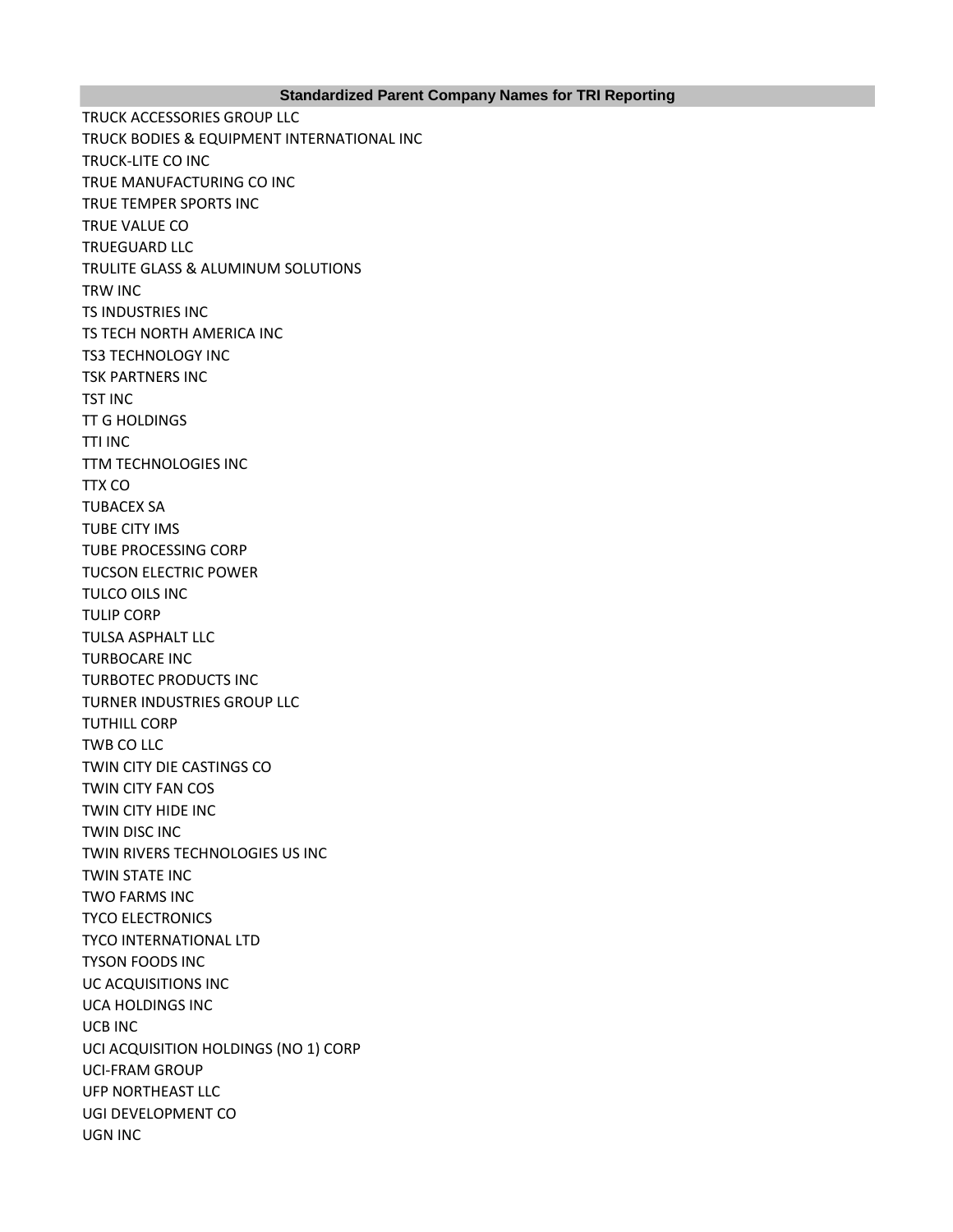## **Standardized Parent Company Names for TRI Reporting**

ULBRICH STAINLESS STEELS & SPECIAL METALS INC ULTRA ELECTRONICS ULTRA PURE SOLUTIONS UMECO PLC UMICORE USA INC UNIBOARD USA LLC UNICORR PACKAGING GROUP/CONNECTICUT CONTAINER UNIFIED BRANDS UNIFIED GROCERS INC UNIFORM COLOR CO UNILEVER UNILIN FLOORING UNIMIN CORP UNION DISTRIBUTING CO INC UNION METAL HOLDING CO UNIROYAL ENGINEERED PRODUCTS LLC UNITED CAPITAL CORP UNITED FUEL & ENERGY CORP UNITED GILSONITE LABORATORIES UNITED INDUSTRIES CORP UNITED LAUNCH ALLIANCE (ULA) LLC UNITED MACHINE & FOUNDRY UNITED MATERIALS LLC UNITED OIL RECOVERY UNITED PHOSPHORUS INC UNITED REFINING CO UNITED REFRACTORIES CO UNITED STARS HOLDINGS UNITED STARS INC UNITED SUPPLIERS INC UNITED TECHNOLOGIES CORP UNIVAR USA INC UNIVERSAL CHEMICALS & COATINGS INC UNIVERSAL CIRCUITS INC UNIVERSAL COOPERATIVES UNIVERSAL ELECTRONICS INC UNIVERSAL ENGRAVING INC UNIVERSAL FOREST PRODUCTS INC UNIVERSAL LEAF TOBACCO CO UNIVERSAL PHOTONICS UNIVERSAL STAINLESS & ALLOY PRODUCTS INC UNVERFERTH MANUFACTURING CO INC UPM-KYMMENE UPSTATE NIAGARA COOPERATIVE INC URETEK ARCHER LLC US AMINES LTD US CHROME CORP US CONCRETE INC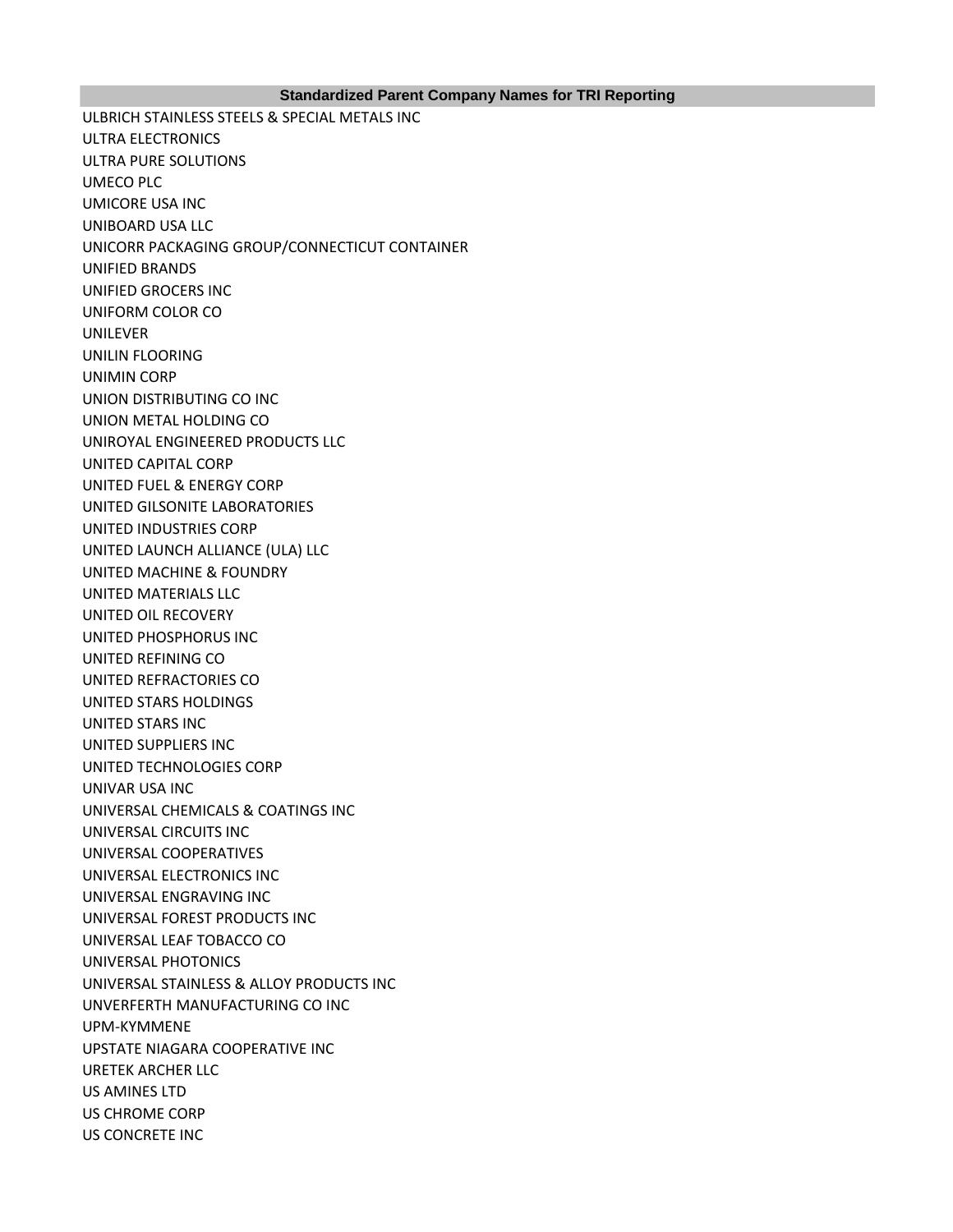US DEPARTMENT OF AGRICULTURE US DEPARTMENT OF DEFENSE US DEPARTMENT OF ENERGY US DEPARTMENT OF HOMELAND SECURITY US DEPARTMENT OF JUSTICE US DEPARTMENT OF THE INTERIOR US DEPARTMENT OF THE TREASURY US DEPARTMENT OF VETERANS AFFAIRS US ECOLOGY INC US ENGINE VALVE CO US ENRICHMENT CORP US ENVIRONMENTAL PROTECTION AGENCY US EPSON INC US GYPSUM CO US HOLDINGS US LIME & MINERALS INC US MANUFACTURING CORP US METAL POWDERS INC US MINERAL PRODUCTS CO US PLATING LP US POWER GENERATING CO US STEEL CORP US SUGAR CORP US TENNESSEE VALLEY AUTHORITY US TSUBAKI INC US VENTURE INC US ZINC CORP USALCO LLC USG CORP USG INTERIORS INC USIBELLI COAL MINE INC UTEX INDUSTRIES INC UTILITY BOARD OF THE CITY OF KEY WEST UTILITY INTERNATIONAL UTILITY MARKETING CORP UTILITY TRAILER MANUFACTURING CO INC V&M PLATING CO V&M STAR LP VAIL RUBBER WORKS INC VALBRUNA STAINLESS INC VALCOM INC VALEO INC ENGINE COOLING AUTOMOTIVE VALERO ENERGY CORP VALLEY FOOD INC VALLEY LUMBER CO INC VALLEY PROTEINS INC VALLEY SOLVENT CO INC VALLOUREC INDUSTRIES INC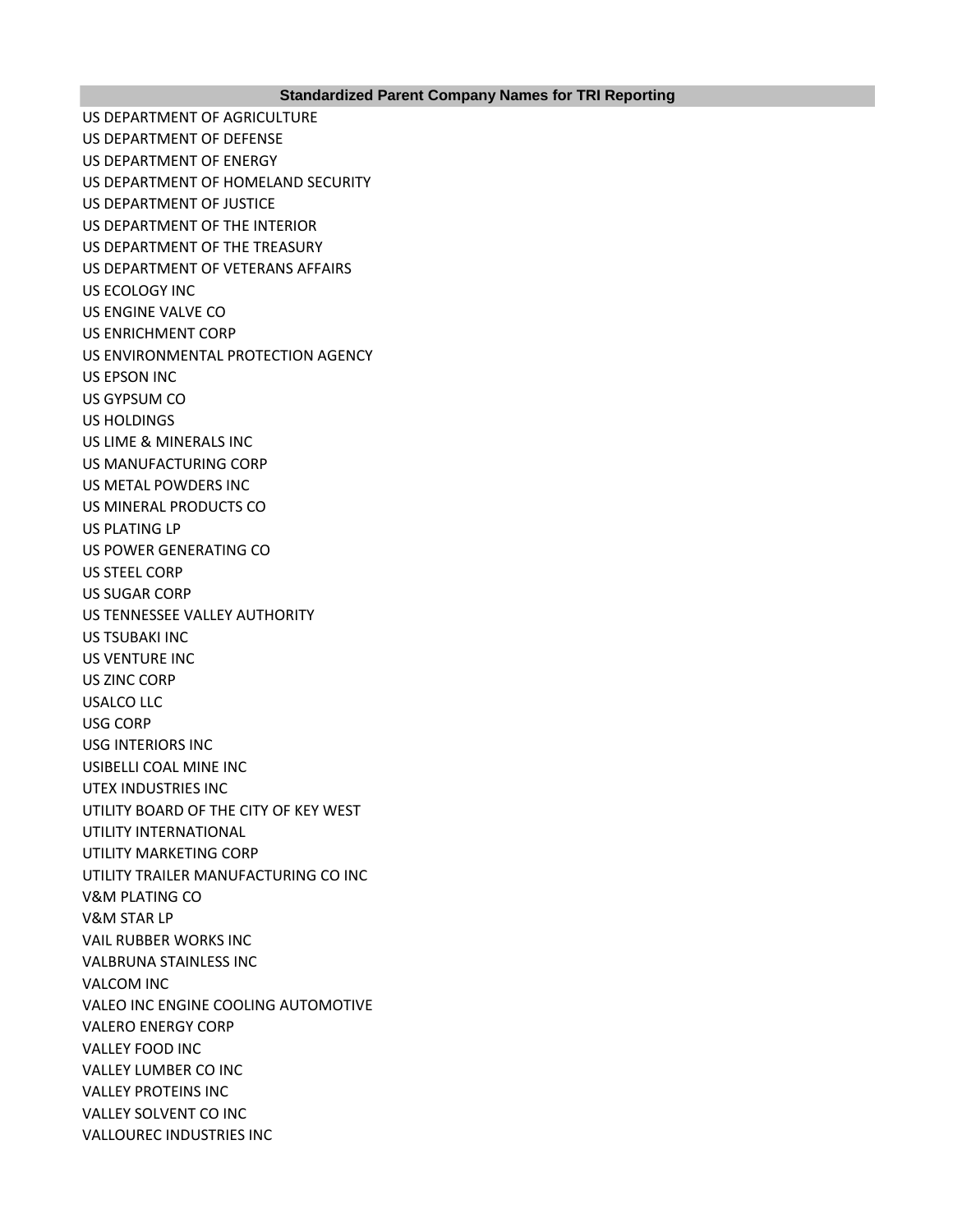VALMONT INDUSTRIES INC VALTRONIC SA VAM DRILLING USA INC VAN CAN CO VAN DIEST SUPPLY CO VAN GORP CORP VANCE BROTHERS INC VANGUARD HOLDINGS VANGUARD PROPERTIES CO VANTAGE SPECIALTIES INC VARIAN MEDICAL SYSTEMS VAUGHAN & BUSHNELL MANUFACTURING CO VAUGHAN-BASSETT FURNITURE CO VCNA PRAIRIE INC VECELLIO GROUP INC VECTREN CORP VECTRON INTERNATIONAL INC VEKA HOLDINGS VENTRA GREENWICH HOLDINGS CORP VENTURA REFINING & TRANSMISSION VEOLIA ENVIRONMENTAL SERVICES VERMEER CORP VERSO PAPER CORP VERTELLUS SPECIALTIES INC VERTIS COMMUNICATIONS VESTAS TOWERS AMERICA INC VESUVIUS USA CORP VEYANCE TECHNOLOGIES INC VHC INC VI ACQUISITIONS VIASYSTEMS GROUP INC VICTAULIC CO VICTOR TECHNOLOGIES GROUP INC VIDEOJET TECHNOLOGIES INC VIGO COAL CO INC VIGOR INDUSTRIAL LLC VIKING GROUP INC VIKING RANGE CORP VIKING YACHT CO INC VINYLEX CORP VIRCO MANUFACTURING CORP VIRGIN ISLANDS WATER & POWER AUTHORITY VIRGINIA AMERICAN INDUSTRIES INC VIRGINIA MARBLE MANUFACTURERS INC VIRGINIA POULTRY GROWERS COOPERATIVE INC VISANT CORP VISCOFAN USA VISHAY INTERTECHNOLOGY INC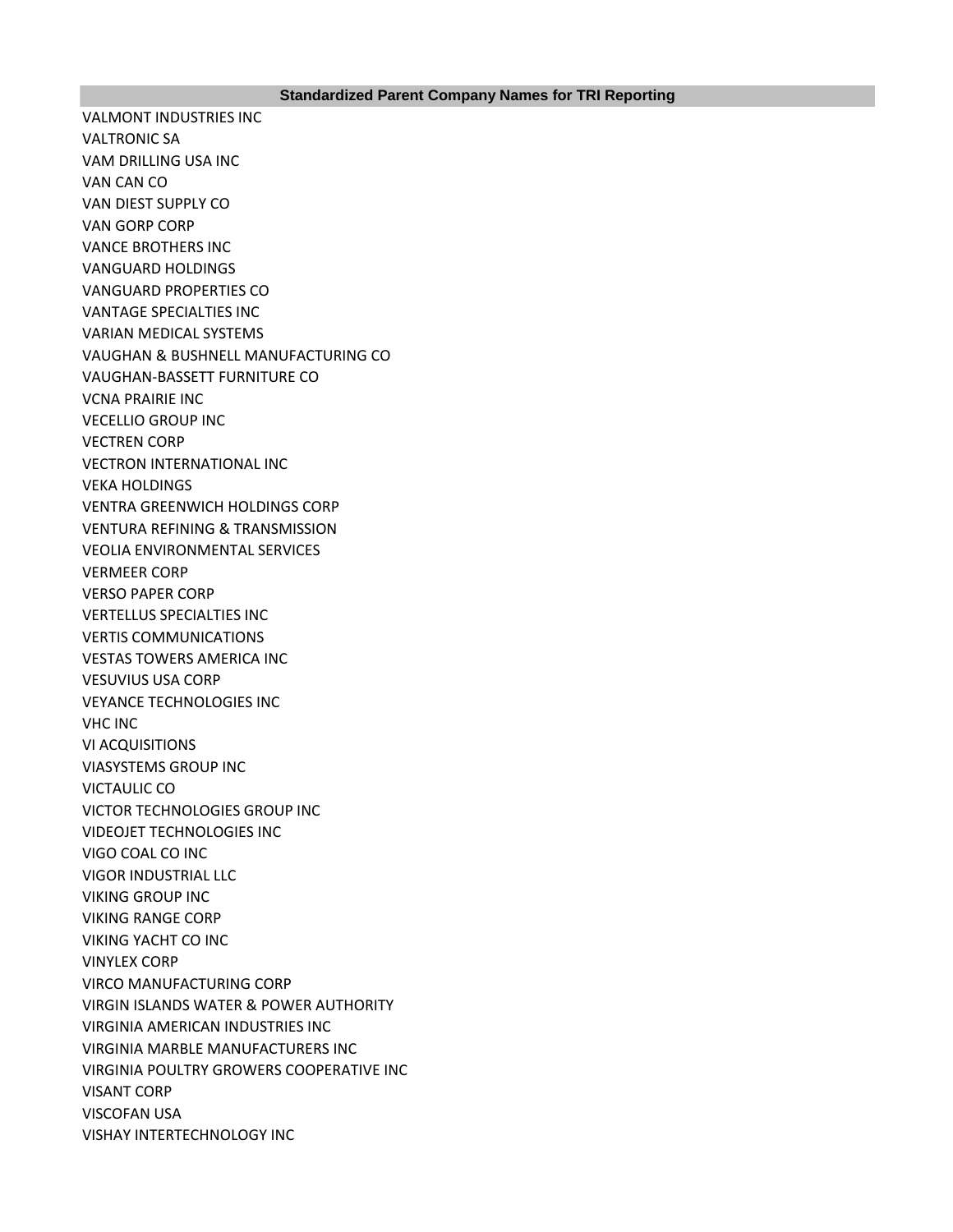VISKASE COS INC VISTA METALS CORP VISTA METALS INC VISTA PAINT CORP VISTA-PRO AUTOMOTIVE LLC VISUAL PAK CO VITASOY USA VMR ELECTRONICS LLC VOESTALPINE VOIGT & SCHWEITZER LLC VOITH PAPER VOLKSWAGEN GROUP OF AMERICA VOLVO GROUP VON ROLL AG VOPAK NORTH AMERICA INC VOTORANTIM CIMENTOS NORTH AMERICA INC VP RACING FUELS INC VSMPO-TIRUS US VT SYSTEMS INC VULCAN GLOBAL MANUFACTURING SOLUTIONS INC VULCAN INC VULCAN MATERIALS CO VWR INTERNATIONAL LLC W & W STEEL WABASH NATIONAL CORP WABASH VALLEY POWER ASSOC WABTEC CORP WACKER CHEMICAL CORP WAKEFERN FOOD CORP WALDORF MARBLE INC WALKER GROUP HOLDINGS LLC WALL COLMONOY CORP WAL-MART STORES INC WALTER ENERGY INC WANNER ENGINEERING INC WARING OIL CO WARMINSTER FIBERGLASS CO WARNER CHILCOTT WARREN DISTRIBUTION INC WARREN OIL CO WARREN UNILUBE INC WARRIOR ROOFING MANUFACTURING INC WARWICK HOLDING CO WASHINGTON CHAIN & SUPPLY WASHINGTON MILLS ELECTRO MINERALS CORP WASHINGTON PENN PLASTIC CO INC WASTE CONTROL SPECIALISTS LLC WASTE MANAGEMENT INC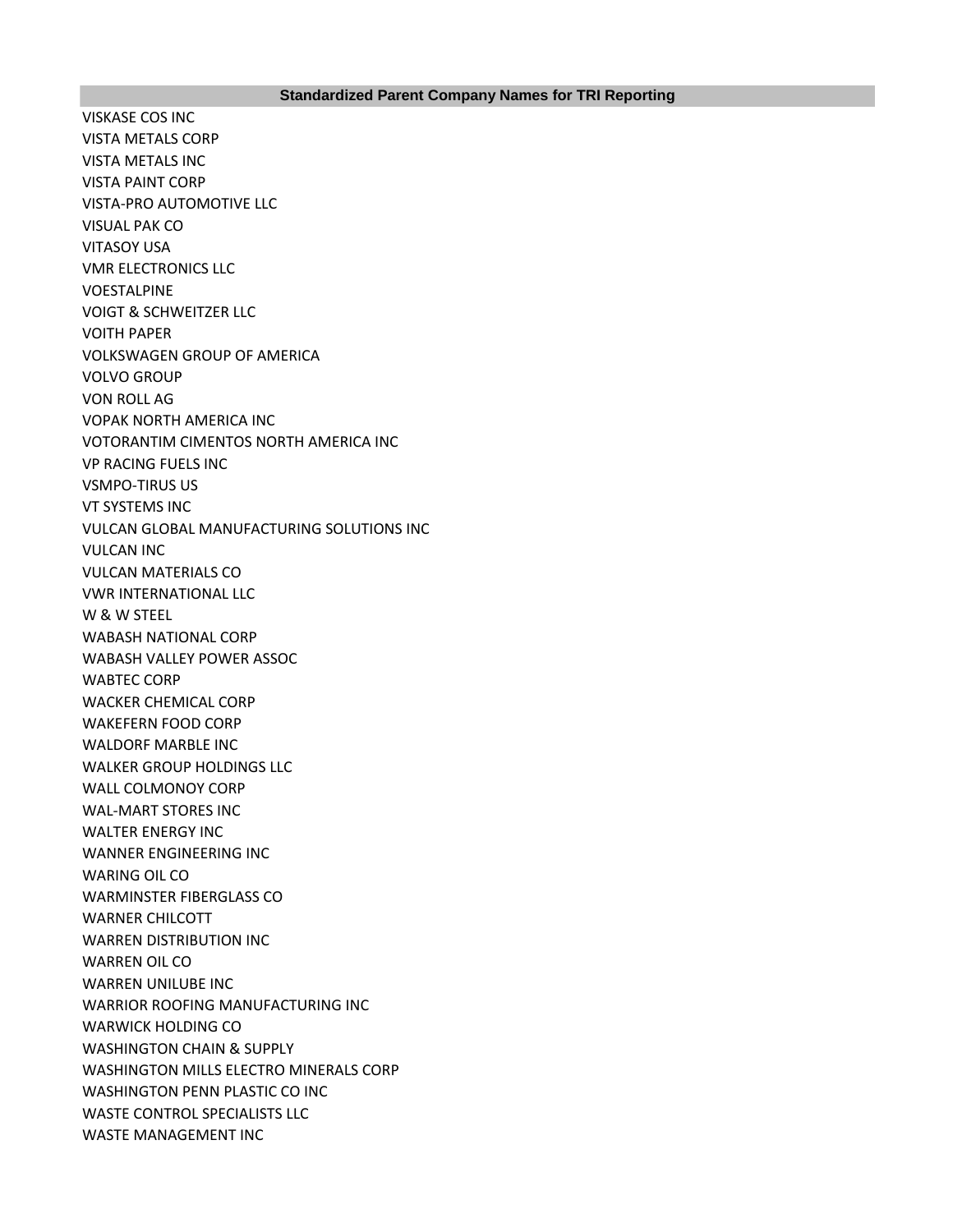WATER WORKS MANUFACTURING WATKINS ASSOCIATED INDUSTRIES WATLOW ELECTRIC MANUFACTURING CO WATSON INDUSTRIES INC WATSON PHARMACEUTICALS WATTS WATER TECHNOLOGIES WAUSAU PAPER CORP WAUSAU TILE INC WAUSAUKEE COMPOSITES INC WAWA INC WAYNE ENGINEERING CORP WAYNE FARMS LLC WAYNE PIGMENT CORP WAYZATA INVESTMENT PARTNERS WC WOLVERINE HOLDINGS INC WE BLAIN & SONS INC WEATHERFORD AEROSPACE INC WEATHERFORD INTERNATIONAL WEBASTO AG WEBB ENTERPRISES INC WEBCO INDUSTRIES INC WEBER-HYDRAULIK WEBER-STEPHEN PRODUCTS LLC **WEC** WEGO CHEMICAL & MINERAL CORP WEIDMANN ELECTRICAL TECHNOLOGY WEIGMAN & CO WEIR GROUP PLC WELDON MATERIALS INC WELLBORN CABINET INC WELLMAN PRODUCTS GROUP WELLS ENTERPRISES INC WELLS MANUFACTURING CO WELLSPRING CAPITAL MANAGEMENT WELSCO INC WENGER'S FEED MILL INC WENONAH CANOE WEST / PENETONE WEST AGRO INC WEST AMERICAN RUBBER CO LLC WEST COAST METAL FINISHING WEST FRASER TIMBER CO LTD WEST LIBERTY FOODS LLC WEST PHARMACEUTICAL SERVICES WESTAK INC WESTAR ENERGY INC WESTERMAN COS WESTERN BONDED PRODUCTS INC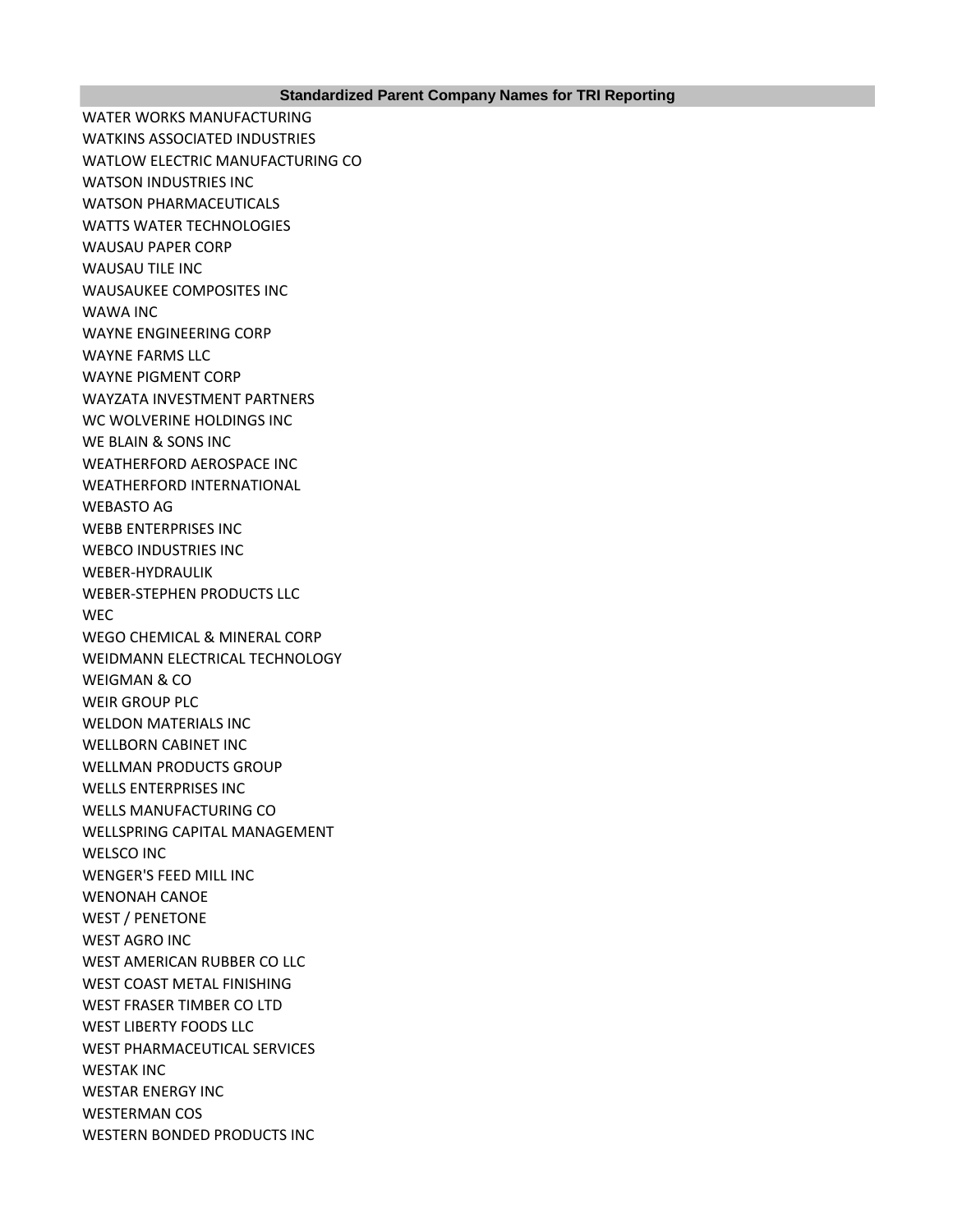WESTERN DIGITAL CORP WESTERN EMULSIONS INC WESTERN FUELS - COLORADO WESTERN INDUSTRIES WESTERN LIME CORP WESTERN MINING & MINERALS WESTERN PACIFIC INDUSTRIES WESTERN REFINING INC WESTERN SUGAR COOPERATIVE WESTEX AQUISITIONS LLC WESTINGHOUSE ELECTRIC CO LLC WESTLAKE CHEMICAL CORP WESTMORELAND PARTNERS LLC WESTON FOODS WESTPORT SHIPYARD INC WESTWAY GROUP INC WEXCO INC WEXFORD LABORATORIES INC WEYERHAEUSER NR CO WEYLCHEM US INC WG YATES & SONS CONSTRUCTION CO WH MAZE CO WHEMCO INC WHIRLPOOL CORP WHITACRE GREER CO WHITAKER OIL CO WHITCRAFT ENTERPRISES INC WHITCRAFT GROUP WHITE BIRCH PAPER CO WHITE CONSOLIDATED INDUSTRIES INC WHITE ENERGY HOLDING CO LLC WHITE MOUNTAIN IMAGING WHITEWAVE FOODS WHITFORD WORLDWIDE WHITING DOOR MANUFACTURING CORP WHW GROUP INC WHX CORP WICOR AMERICAS INC WIELAND METALS INC WILBUR-ELLIS CO WILCORP INDUSTRIES INC WILKINS-ROGERS INC WILLAMETTE VALLEY CO WILL-BURT CO WILLERT HOME PRODUCTS WILLET HAUSER ARCHITECTURAL GLASS INC WILLIAMS INTERNATIONAL CO LLC WILLIAN HOLDING CO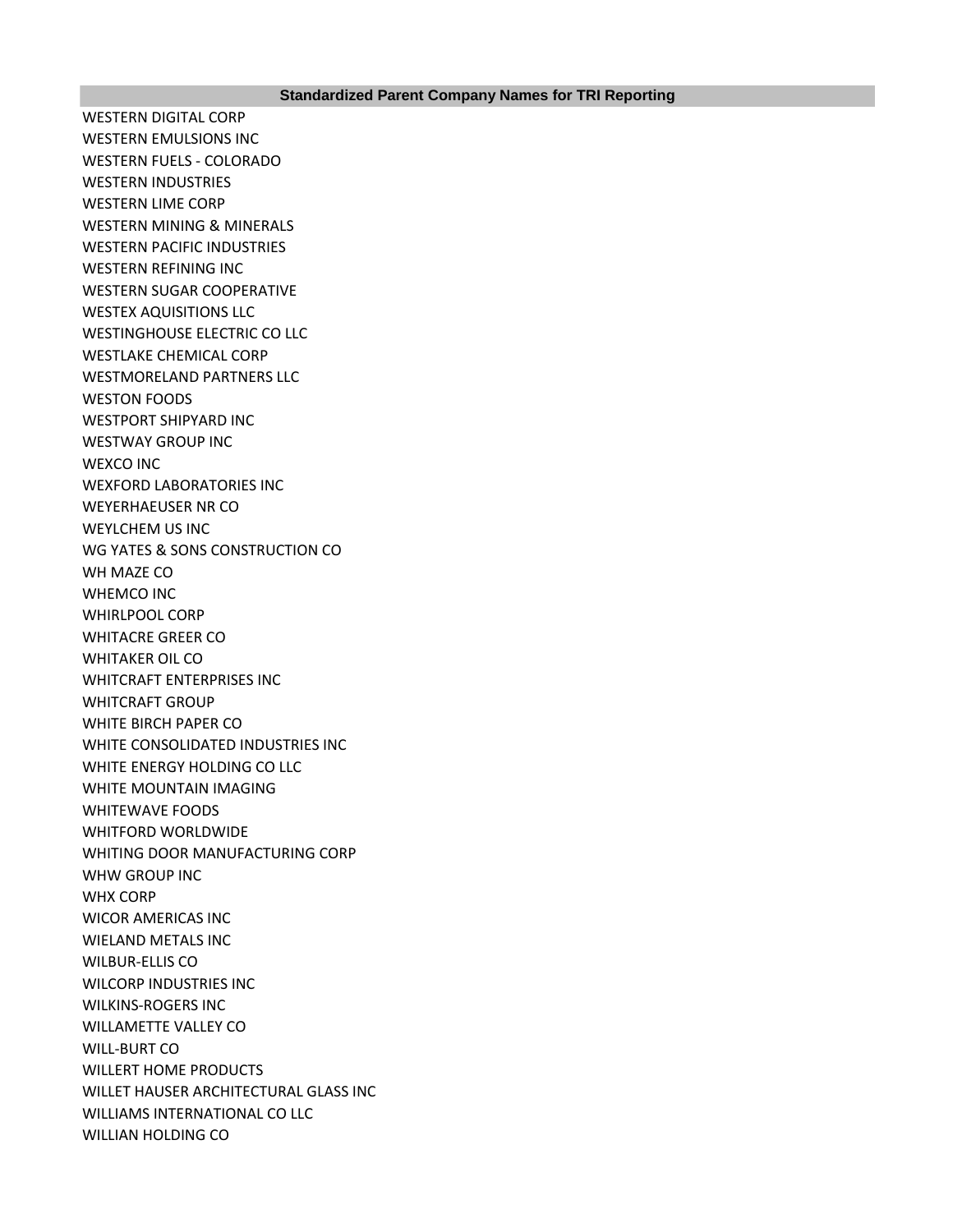WILLMAR POULTRY FARMS INC WILLOWBROOK FOODS LLC WILMORE ELECTRONICS CO INC WIL-RICH LLC WILSON TRAILER CO WINCOVE-GIP ACQUISITION INC WIND POINT PARTNERS WINDSOR FOODS WINDWAY CAPITAL CORP WINGATE PARTNERS WINGRA STONE CO WINNEBAGO INDUSTRIES INC WIRCO INC WIRE & CABLE SPECIALTIES INC WIRE CO HOLDINGS INC WIRECO WORLDGROUP WIREWAY/HUSKY CORP WISCONSIN ENERGY CORP WISCONSIN PLATING WORKS OF RACINE INC WISE METALS GROUP WISMARQ CORP WITTE-CHASE ENVIRONMENTAL RESOURCES WKI HOLDING CO WL GORE & ASSOCIATES INC WM BARR & CO INC WMI HOLDINGS INC WOLLASTON ALLOYS INC WOLVERINE TUBE INC WOLVERINE WORLD WIDE INC WONEWOC RESOURCES LLC WOOD PRESERVERS INC WOOD RESOURCES LLC WOODHEAD LLC WOODWARD INC WOODWORTH FARMERS GRAIN CO WOODWORTH INC WORLD KITCHEN LLC WORLD MANAGEMENT GROUP LLC